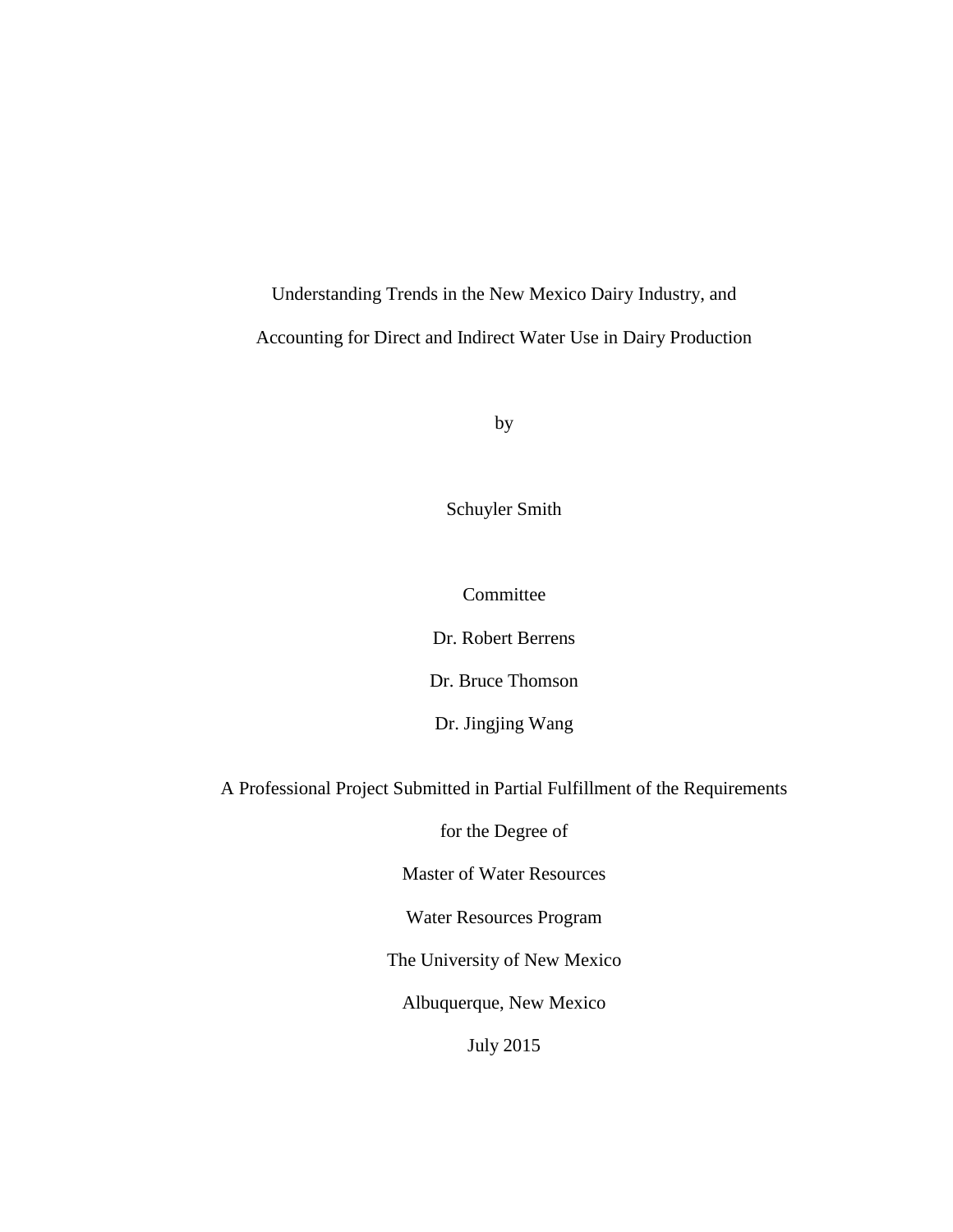## Committee Approval

\_\_\_\_\_\_\_\_\_\_\_\_\_\_\_\_\_\_\_\_\_\_\_\_\_\_\_\_\_\_\_\_\_\_\_\_\_\_\_ \_\_\_\_\_\_\_\_\_\_\_\_\_\_\_\_\_\_\_\_

\_\_\_\_\_\_\_\_\_\_\_\_\_\_\_\_\_\_\_\_\_\_\_\_\_\_\_\_\_\_\_\_\_\_\_\_\_\_\_ \_\_\_\_\_\_\_\_\_\_\_\_\_\_\_\_\_\_\_\_\_

\_\_\_\_\_\_\_\_\_\_\_\_\_\_\_\_\_\_\_\_\_\_\_\_\_\_\_\_\_\_\_\_\_\_\_\_\_\_\_ \_\_\_\_\_\_\_\_\_\_\_\_\_\_\_\_\_\_\_\_\_

 $\overline{\phantom{a}}$  , and the contribution of the contribution of the contribution of the contribution of the contribution of the contribution of the contribution of the contribution of the contribution of the contribution of the

The Masters of Water Resources Professional Project Proposal of Schuyler Smith

is approved by the committee:

Chair Date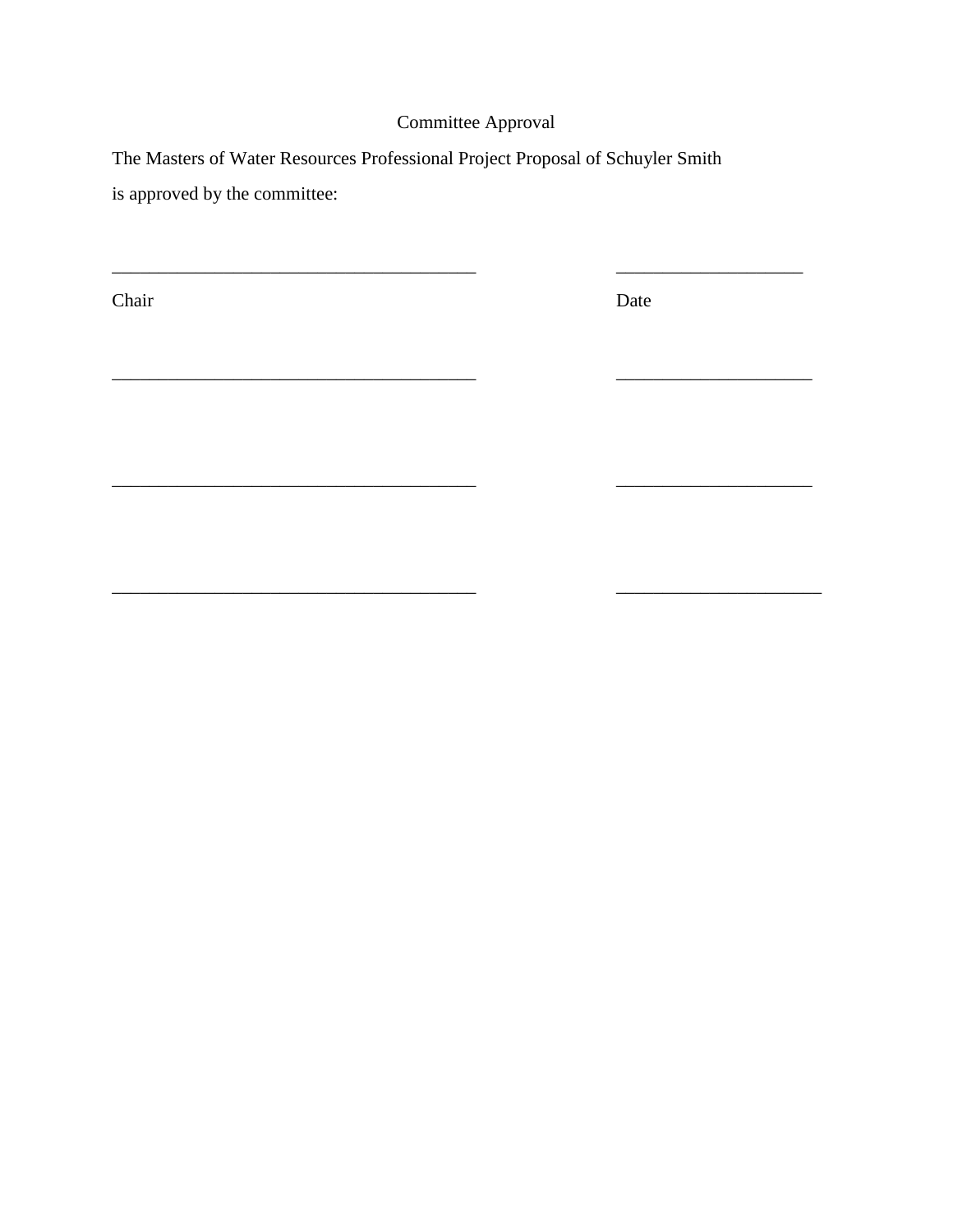## **Abstract**

Water planning is important in all places, and particularly so in an arid state like New Mexico. How the water is used, and how much is thereby important. Often water use by the agricultural sector, is considered as an aggregated whole such as New Mexico First (2014). The objective of this research was to conduct an analysis of the growth and change of the New Mexico dairy industry, and water use to support this industry, that might better inform the future structure of state and regional water planning in New Mexico. The dairy industry has been a high growth industry in New Mexico since the 1990's (and then has leveled off more recently). The extent to which the New Mexico dairy industry exhibits a dual structure, an uneven distribution of farm sizes, with medium sized farms being less frequent, was examined. Recent changes to the national Farm Bill are also likely to impact the dairy sector. This industry has had concentration in the eastern part of New Mexico, and increasingly concentrated in terms of sales. The importance of dairy production in explaining the spatial variation in NM farm income was examined and demonstrated econometrically. A broad estimation of water use in the dairy production industry, including both direct use by dairies (32,361 acre-ft) and indirect use associated with production of animal feed (1,317,640 acre-ft), were developed following the approach of Guerrero et al (2012) in calculated based on dairy cow consumption.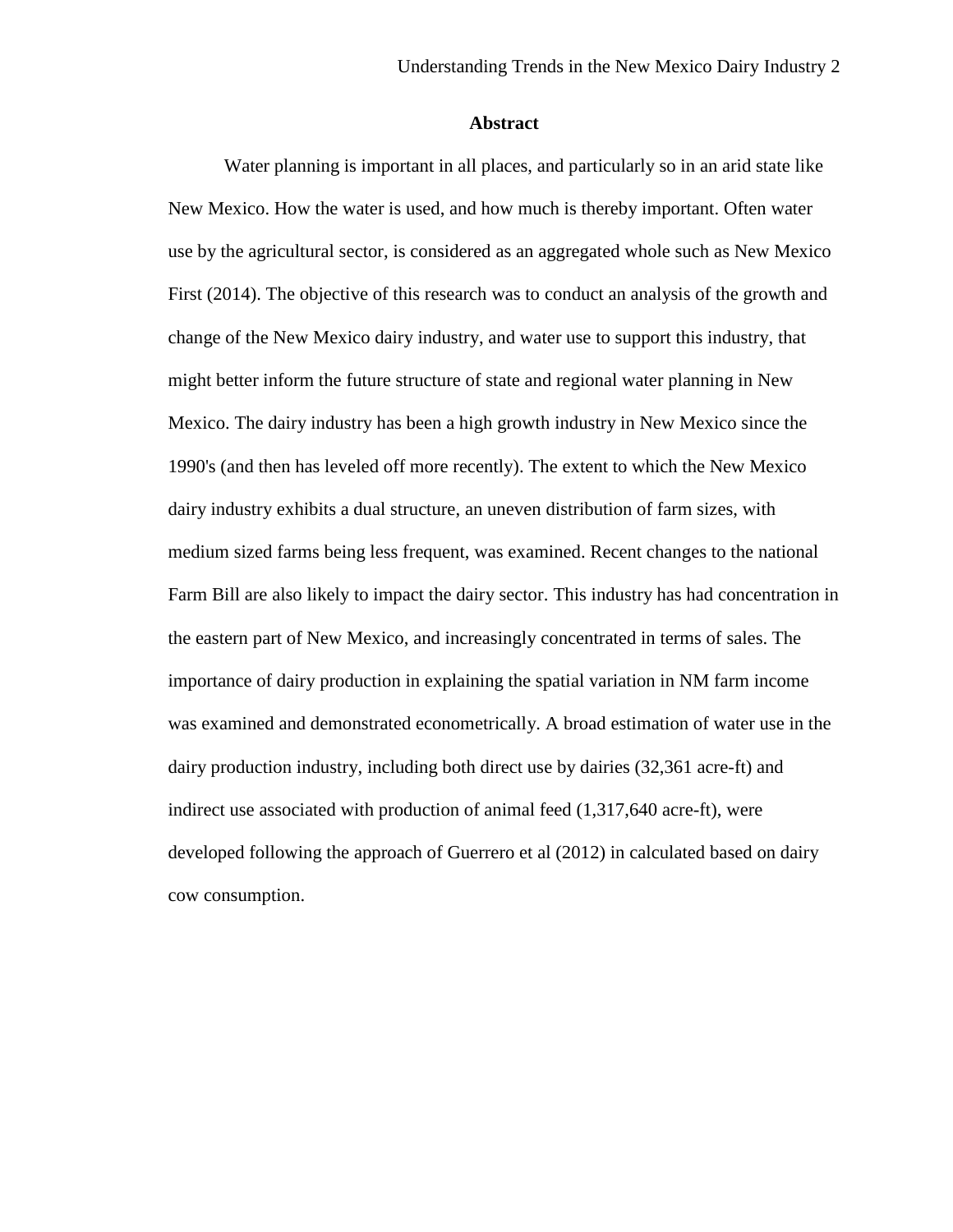## **Table of Contents**

| 3.5 Textual Analysis of Current State and Selected Regional Water Planspage 26 |
|--------------------------------------------------------------------------------|
|                                                                                |
|                                                                                |
|                                                                                |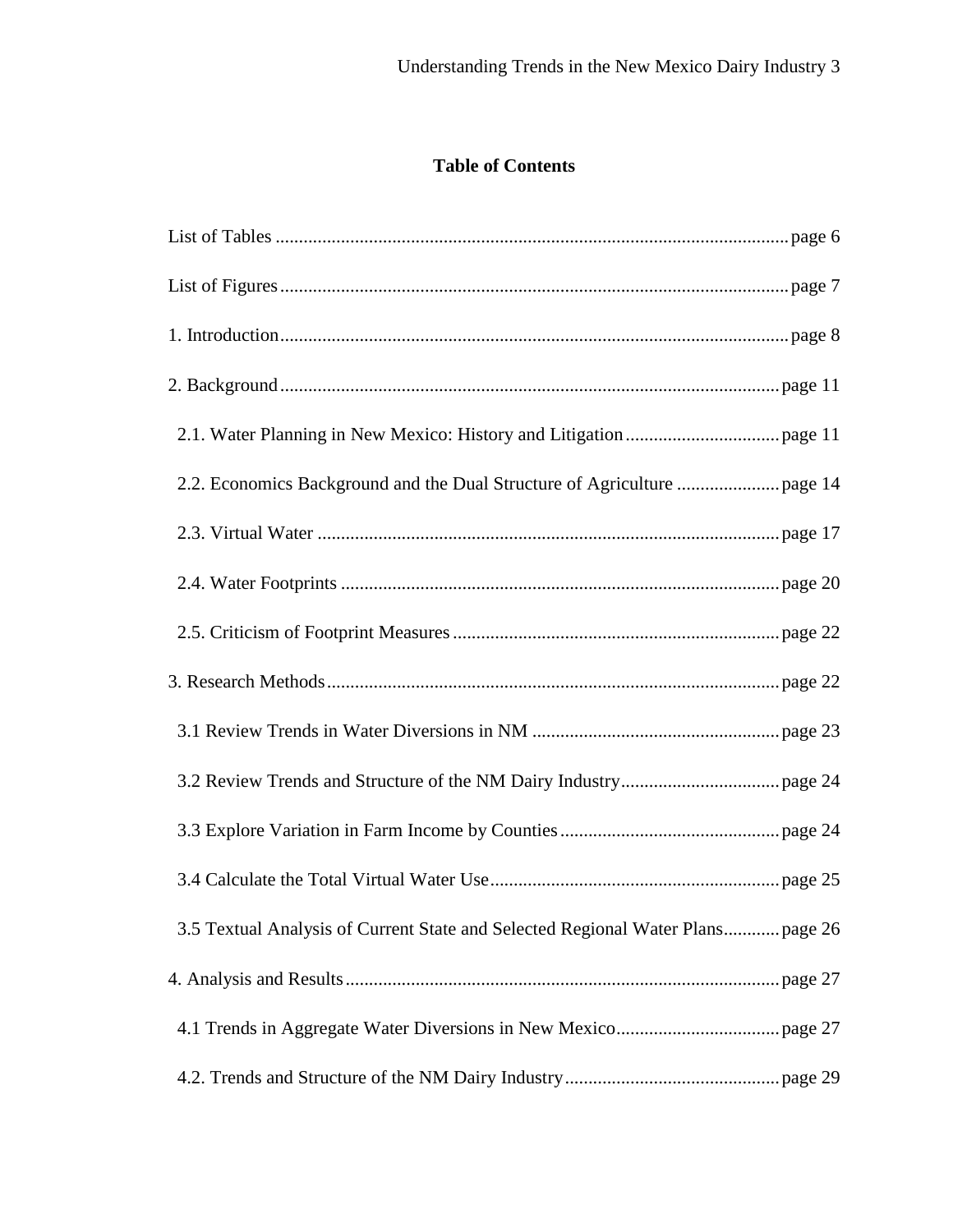| 4.2.3. Importance of Dairy Production & Processing to the NM Economy  page 31 |  |
|-------------------------------------------------------------------------------|--|
|                                                                               |  |
|                                                                               |  |
|                                                                               |  |
|                                                                               |  |
|                                                                               |  |
|                                                                               |  |
|                                                                               |  |
|                                                                               |  |
|                                                                               |  |
|                                                                               |  |
|                                                                               |  |
|                                                                               |  |
|                                                                               |  |
|                                                                               |  |
|                                                                               |  |
|                                                                               |  |
|                                                                               |  |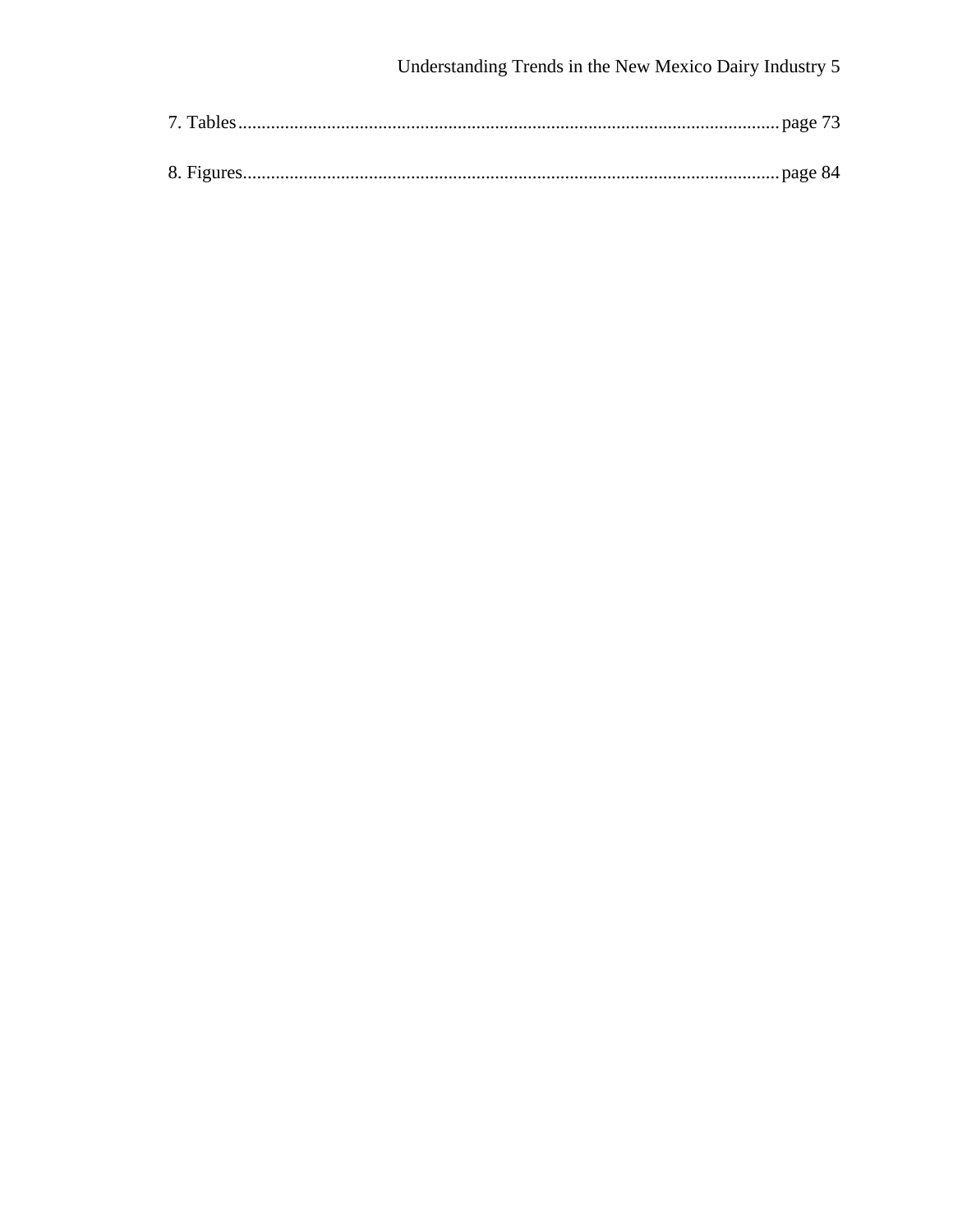# **List of Tables**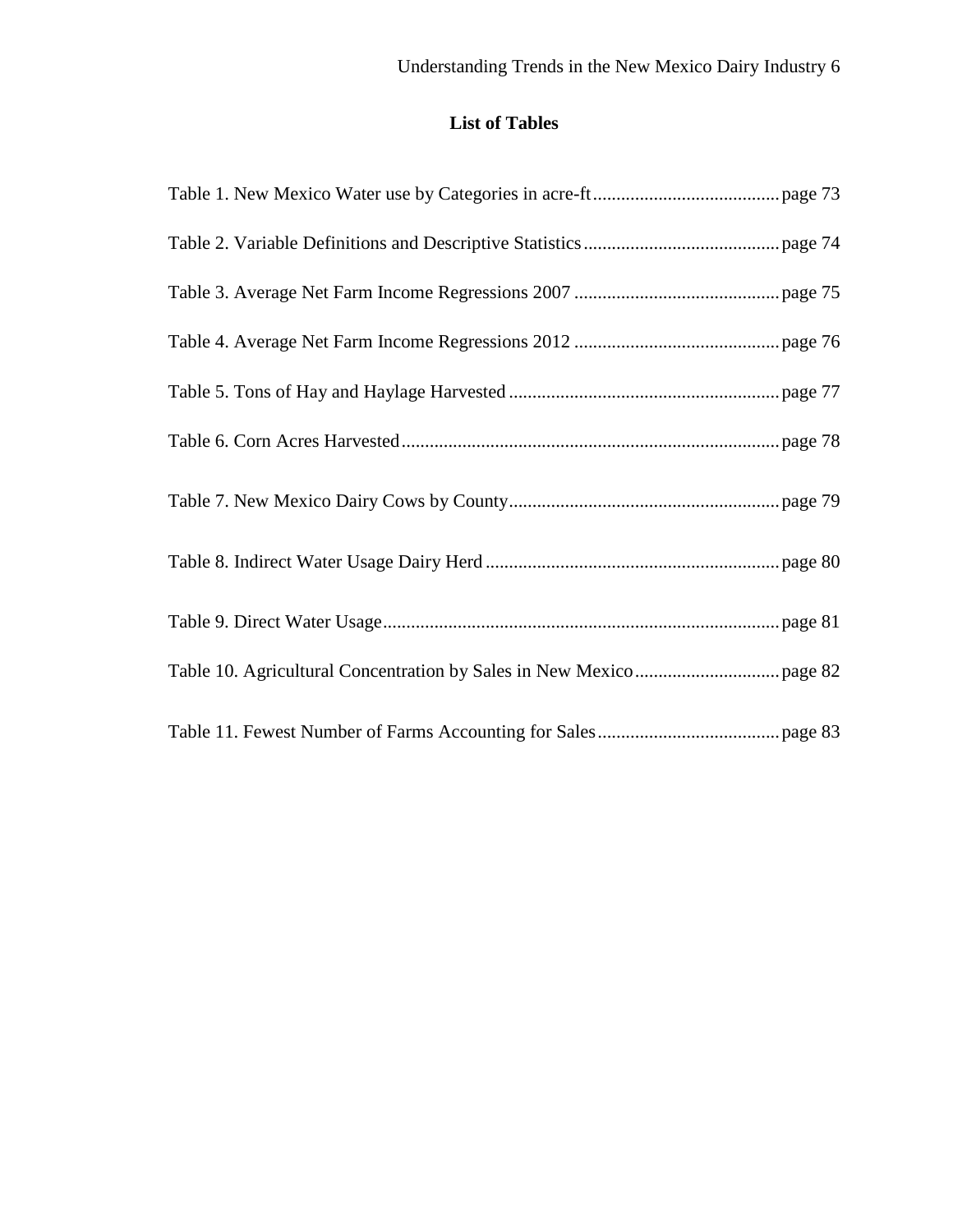# **List of Figures**

| Figure 10. Survey of New Mexico Dairy Cows to Census Operations over 500  page 93         |
|-------------------------------------------------------------------------------------------|
| Figure 11. Dairy Price Received and Dairy Price Received Adjusted for Inflation . page 94 |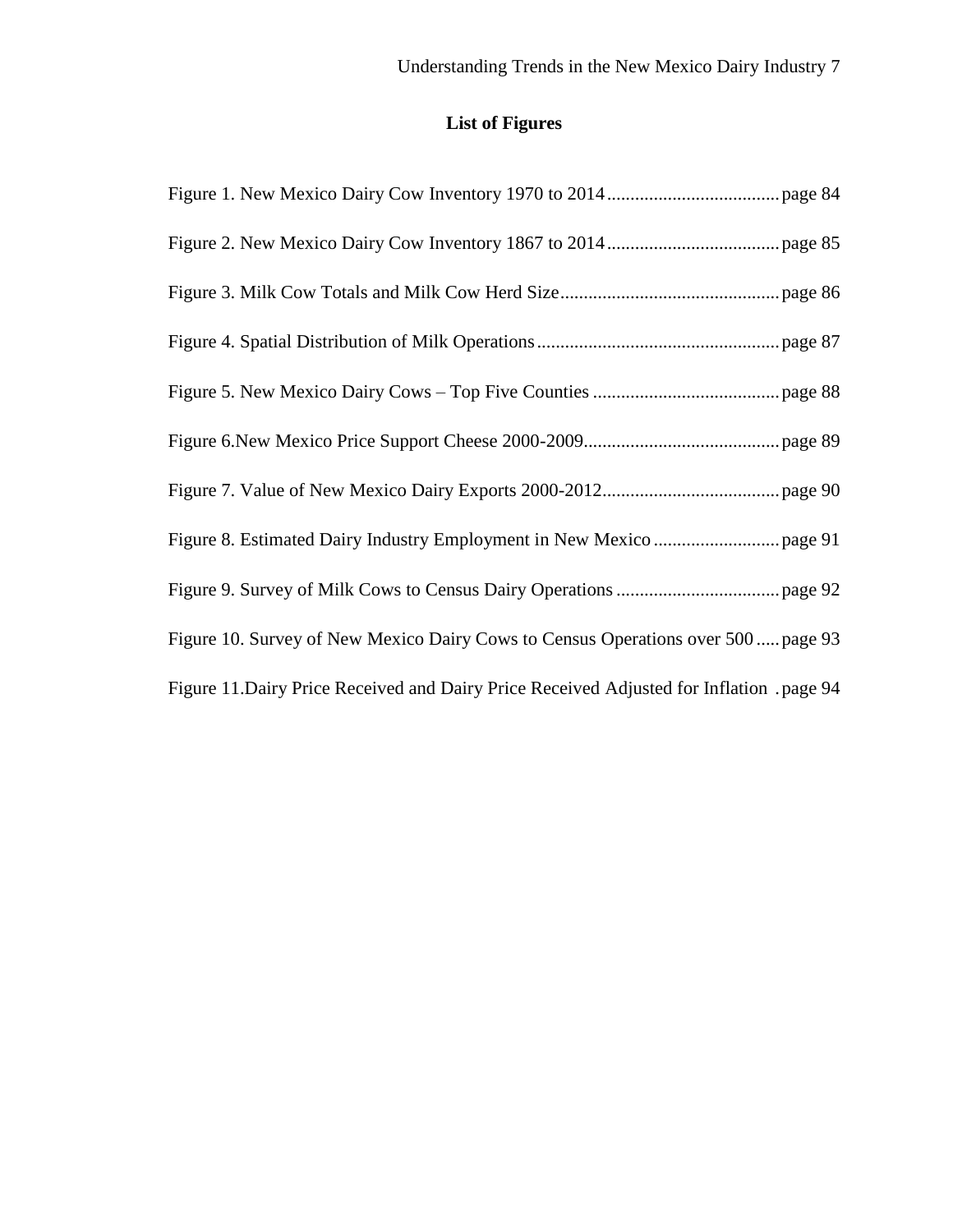## **1. Introduction**

Water plays an important role in the livelihoods of the people who live in arid environments. New Mexico is not an exception to this idea; the state has taken steps to address its water demand, relative to available water supply. However, the narrative of water use related to agriculture and in particular the dairy industry is an area that would benefit from greater depth of detail and analysis within water planning. Hydrological measures are such as precipitation and stream gage information are often included in New Mexico planning considerations, but economic and social measures are less frequently included. The construct of virtual water, or water as an embedded resource, can offer a different angle on the narrative of water planning. Virtual water was originally developed to describe the "water needed to produce agricultural commodities" (Allan, 2003, p. 5). The water that is embedded in agricultural goods moves from one area of New Mexico to another, from other states into New Mexico, as well as from New Mexico out into the larger US and international economy. The dairy industry is one area where the use of virtual water could be used, and is further illuminative in that the sudden growth of the industry has occurred since formal regional water planning began. There is a gap then between detailed acknowledgement in the planning process, and changes in and current characteristics of the dairy production industry. Including how those changes might relate or impact water use.

The objective of this research is to conduct an analysis of the growth and change of the New Mexico dairy industry, and estimate its embedded (both direct and indirect) water use for the full dairy herd including both the milk cows and the replacement herd in New Mexico. A large percentage of water diversions, both surface and groundwater, are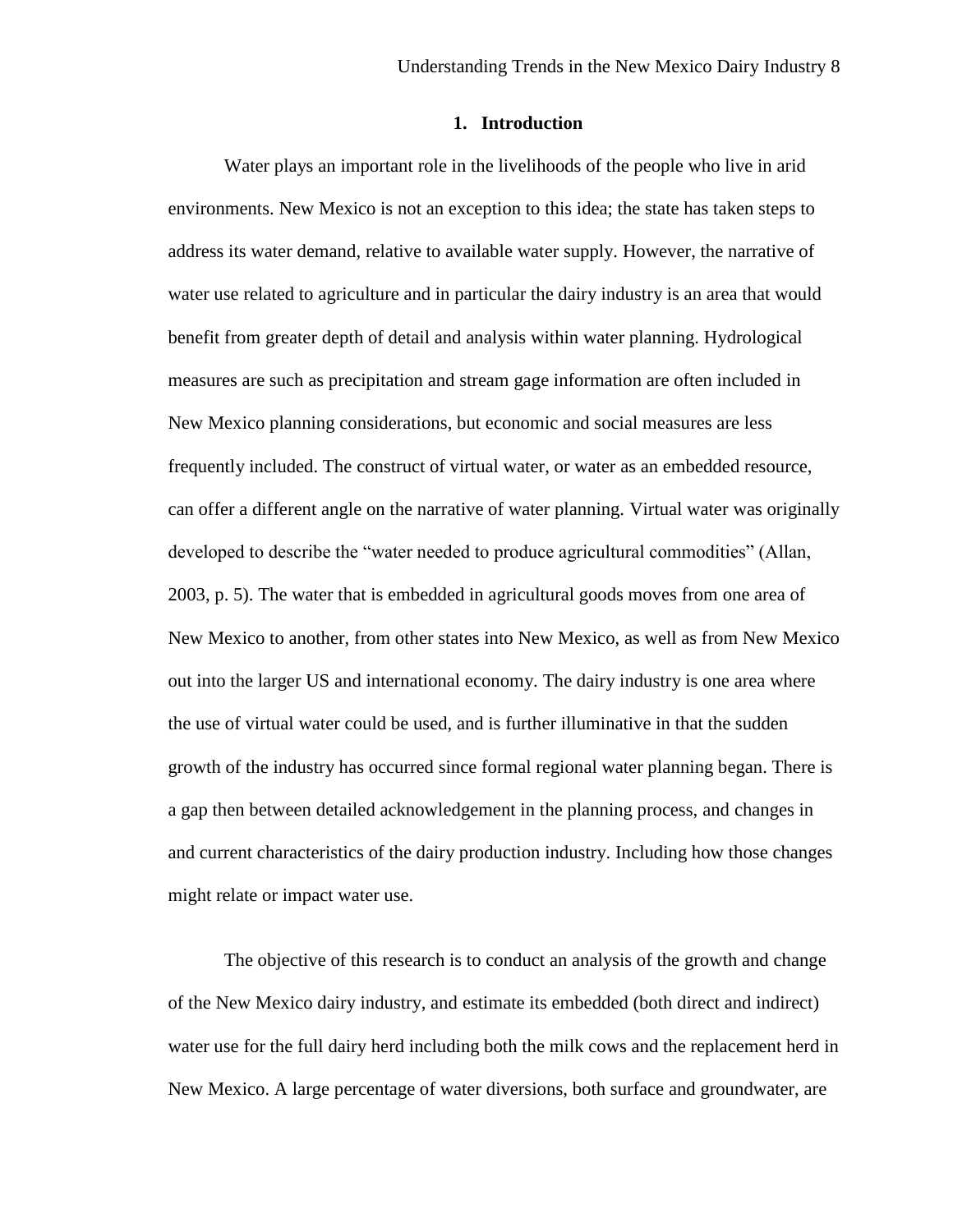used by the broad sector of agriculture in New Mexico. Within that broad sector, there is evidence of dynamic change, and what some sources have labeled a "dual structure." Dual structure is where agriculture has a large numbers of small farms, a smaller and decreasing numbers of medium sized farms, and a large and increasing number of large farms. (Wolf  $\&$  Sumner, 2001). Against that backdrop, there is the high-growth dairy production, processing and export industry. However, the primary focus will here will be on the dairy production industry.

After a detailed background discussion, the research approach has five primary tasks: (i) review trends in aggregate water diversions in NM and establish importance of understanding agriculture for understanding water use (ii) review trends and structure of the NM dairy industry, and show its spatial distribution and concentration of the industry (iii) explore variation in farm income by counties, and then test the hypothesis that dairy industry (with its known concentration and spatial distribution) is critical to understanding economic welfare of farms in NM using ordinary least squares regression approach (iv) calculate the total virtual water use, accounting for both direct and indirect water use, broadly needed to support the dairy industry in NM (v) conduct textual analysis of current state and selected regional water plans to examine current status of disaggregated planning for the dynamic dairy industry. Assuming a particular feed crop diet mix for an average high production dairy cow, necessary irrigated acreage requirements will be used to quantify the indirect water use via feed consumption in the dairy industry. Guerrero et al.'s (2012) method based on average feed consumption for the Southern Ogallala region's dairy herd (composed of 453,200 dairy cows including 127,200 which reside in eastern NM) will be applied to the whole of the New Mexico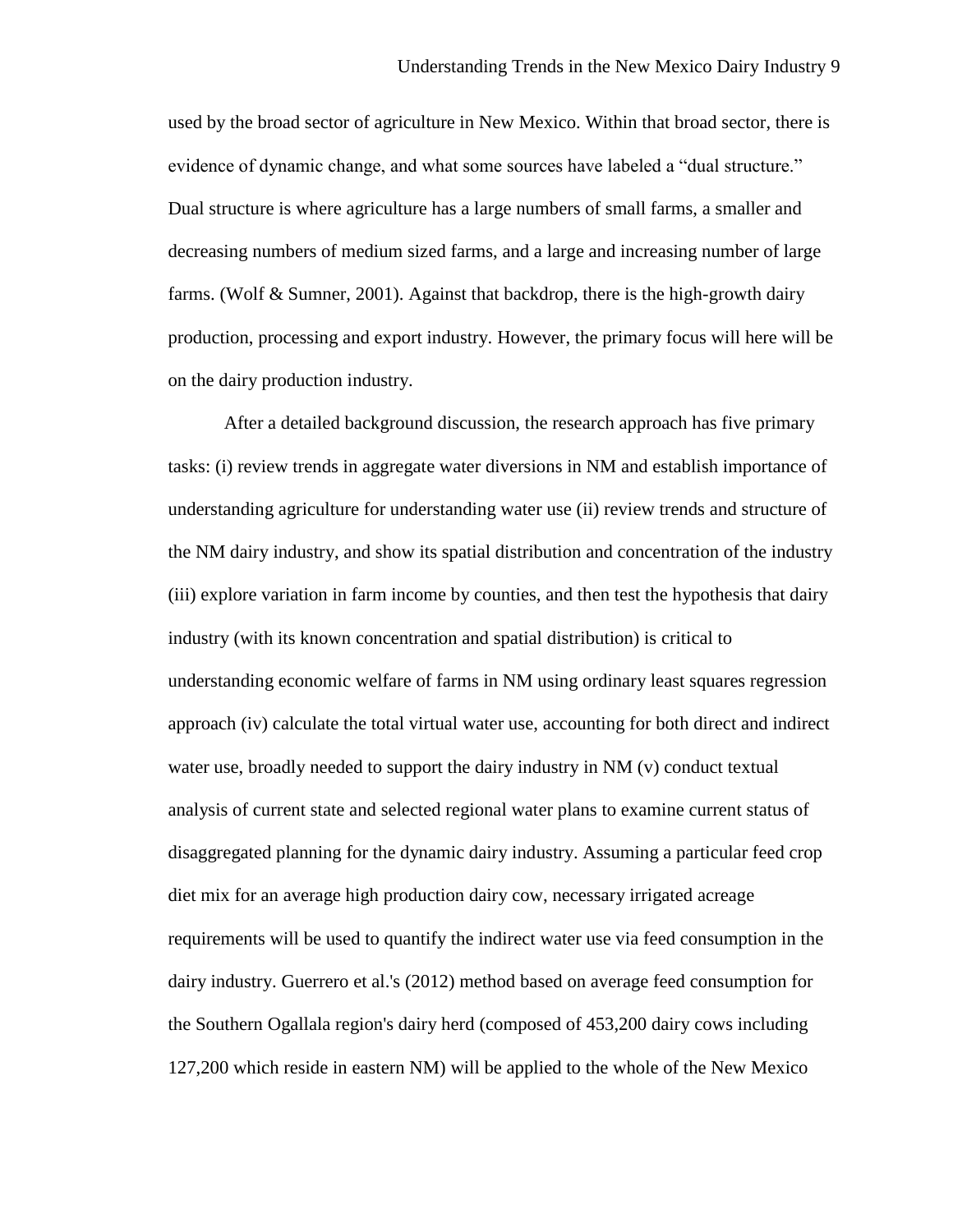dairy herd utilizing data from the 2012 Census of Agriculture the United States Department of Agriculture (2014). The concentration of the dairy industry will be considered as part of the larger concept of the dual structure of agriculture. Information on the concentration of the dairy industry will come out of several Census of Agriculture reports. A selection of New Mexico regional water plans' economic sections were examined for references to planned and actual changes of the dairy industry within these water planning districts' boundaries.

There are a number of key results. One expected finding is that, despite some change across categories over the last several decades, agriculture remains by far the largest water diversion in New Mexico at 78.6 percent. In addition, the New Mexico dairy industry grew by 189 percent from 1992 to 2002 (United States Department of Agriculture, 1999, p. 31; United States Department of Agriculture, 2004, p. 20), and has since has somewhat leveled off with 318,878 dairy cows (United States Department of Agriculture, 2014, p. 21) and 8,149,000,000 lb of milk production in 2012 (United States Department of Agriculture – Economic Research Service, 2014). Ordinary least squares regression results at the county level support the hypothesis that dairy is a significant positive determinant of net cash farm income in NM (which is itself highly variable across counties. The New Mexico dairy production industry, with a food requirement of 776,618 total irrigated acres consumes roughly the more than the total irrigated acres for New Mexico in 2012. This current requirement of 776,618 irrigated acres (assuming a diet of 1.77 tons of alfalfa, 3.44 tons of corn grain, 16.79 tons of corn silage, and 0.84 tons of soybean for milk cows (Guerrero et al., 2012, p. 6)); calves for 0.78 tons of corn grain and 2.17 tons of hay assumed to be alfalfa, and heifers 0.15 tons of corn grain and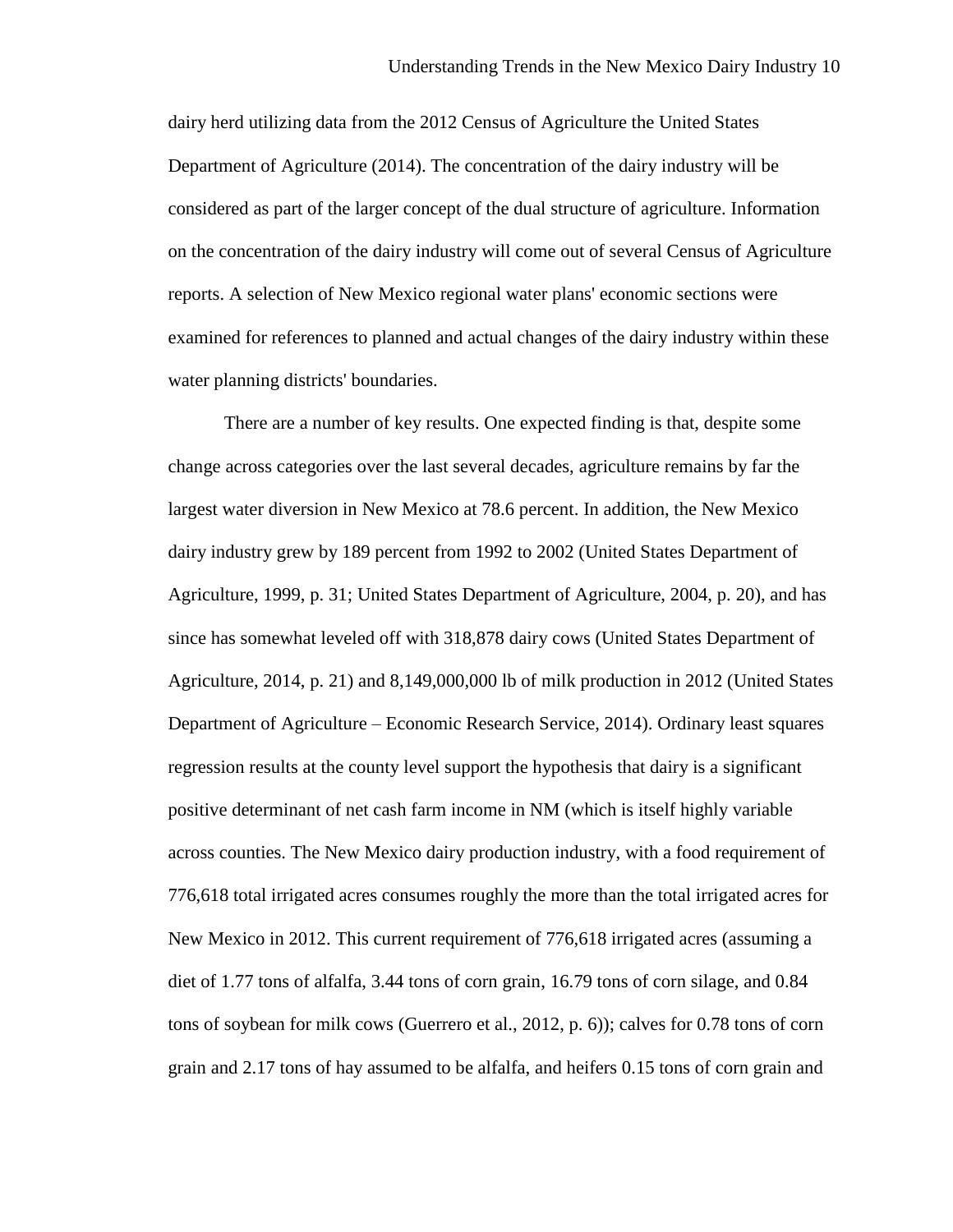3.1 tons of hay assumed to be alfalfa from (Heinrichs and Swartz, n.d., p. 30)) would equate to 1,316,640 acre-feet of water annually given the irrigation requirements in Guerrero et al. (2012). Water planning at the state level does not include discussion or investigation of the dairy production industry. Water planning at the regional level may include or briefly discuss dairy, but not in any detailed way, with no detailed economic analysis of the industry, or even broad estimates of its water use, or import or export details.

### **2. Background**

## **2.1. Water Planning in New Mexico: History and Litigation**

Water has long been a contentious issue in New Mexico, with records of irrigation disputes dating to before 1851 (Rivera, 1998, p. 34). Given how important and scarce water is in a desert state, this is not surprising. One inter-state conflict over water that continues to impact water supply and use in New Mexico is the case of the City of El Paso vs S. E. Reynolds. In year, the City of El Paso sued New Mexico over policies preventing the export of groundwater to Texas (*City of El Paso v S, E. Reynolds*, 1983, p. 4). As the judge in this case found "the availability of water ... is crucial to the economic development of both the municipal and agricultural communities in southern New Mexico and El Paso" (*City of El Paso v S, E. Reynolds*, 1983, p. 4). One of the practices that came out of this case is increased water planning at the state level. This was encouraged by the ruling 1983, as the judge stated in the decision that "the state can and should carry on its policy of furthering the maximum beneficial use of the water supply" (*City of El Paso v S, E. Reynolds*, 1983, p. 12). In order to carry on its policy, which would mean the state had a history of water planning prior to this lawsuit if it is carrying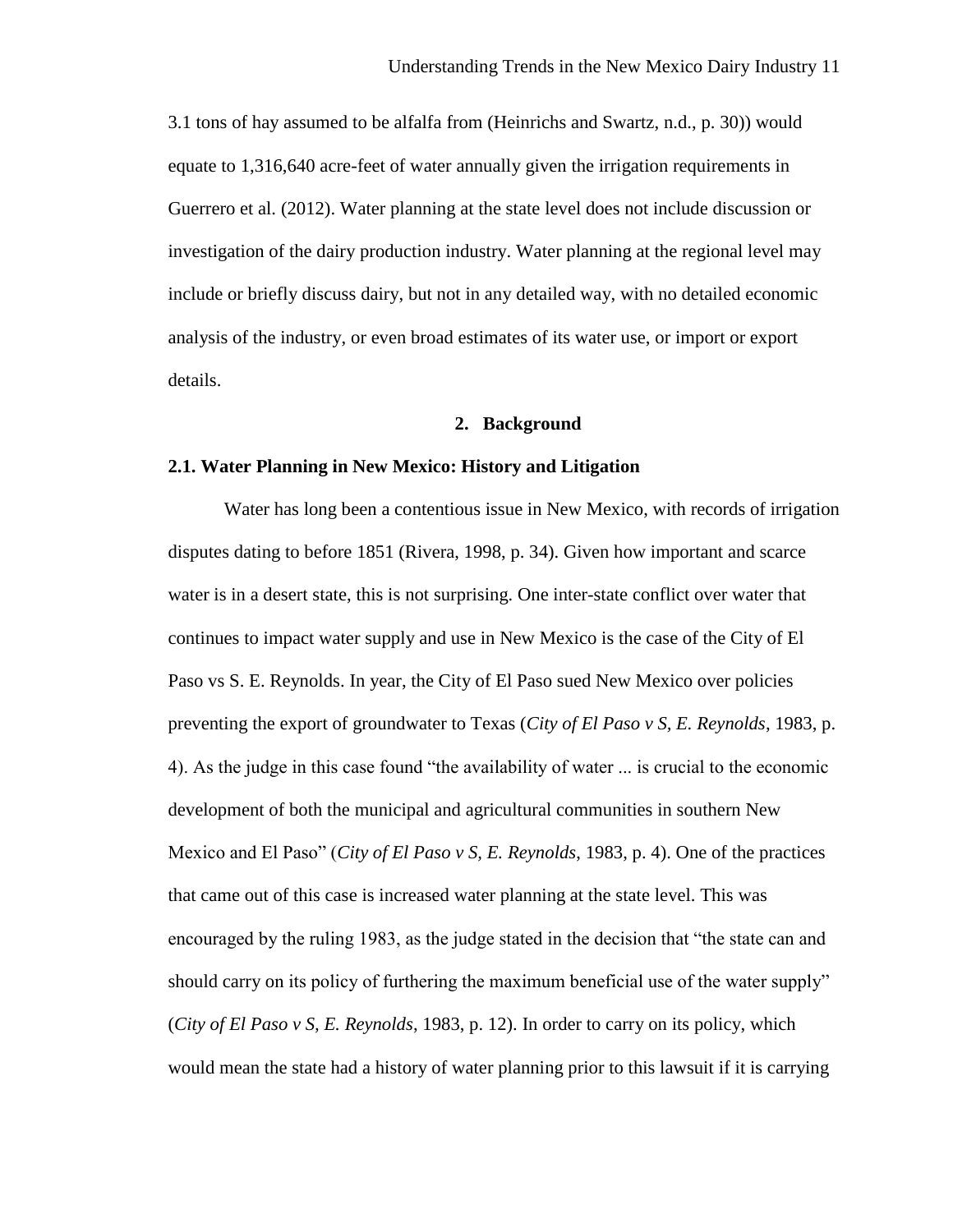on its policy; however, it formalized the idea of water planning in New Mexico. In the years since this ruling, this case has been cited as the impetus for water planning in New Mexico (Verhines, 2013); the prior history having been forgotten or disregarded. This is seen even in official state of New Mexico documents including those produced by the Office of the State Engineer. "The original impetus for regional water planning came in 1983, a federal court ruled that New Mexico's prohibition against out-of-state transfers of New Mexico's groundwater was unconstitutional" (Verhines, 2013, p. ii).

Water issues remain in New Mexico. Given that "even during periods of average water supply, demand in many parts of the State would exceed supply if all water rights and permits were fully exercised" (Office of the State Engineer & Interstate Stream Commission, 2003, p. 8), water remains important. Who and what uses the water in New Mexico is also important as agriculture, livestock, power, and industry accounted for 81.53% of the total water use for withdrawls (78.62%, 1.05%, 1.53%, and 0.33% respectively) in 2010 in New Mexico (Longworth et al., 2013, p. i-ii). Public water supply and self-supplied domestic water use accounted for only 9.08% of water withdrawls in New Mexico in 2010 (Longworth, Valdez, Magnuson, & Richard, 2013, p. i). Municipal water conservation has been an important concern as "many communities are changing their rate structures to tiered or block rates … in order to encourage water conservation" (Fort, 2013, p. 8-5). Given the scarcity of water in New Mexico and the percent of water used by the different economic sectors; the water use of the agriculture sector is important to economic planning for the state of New Mexico.

According to the New Mexico Office of the State Engineer, regional water planning was mandated by law in 1987 (Office of the State Engineer & Interstate Stream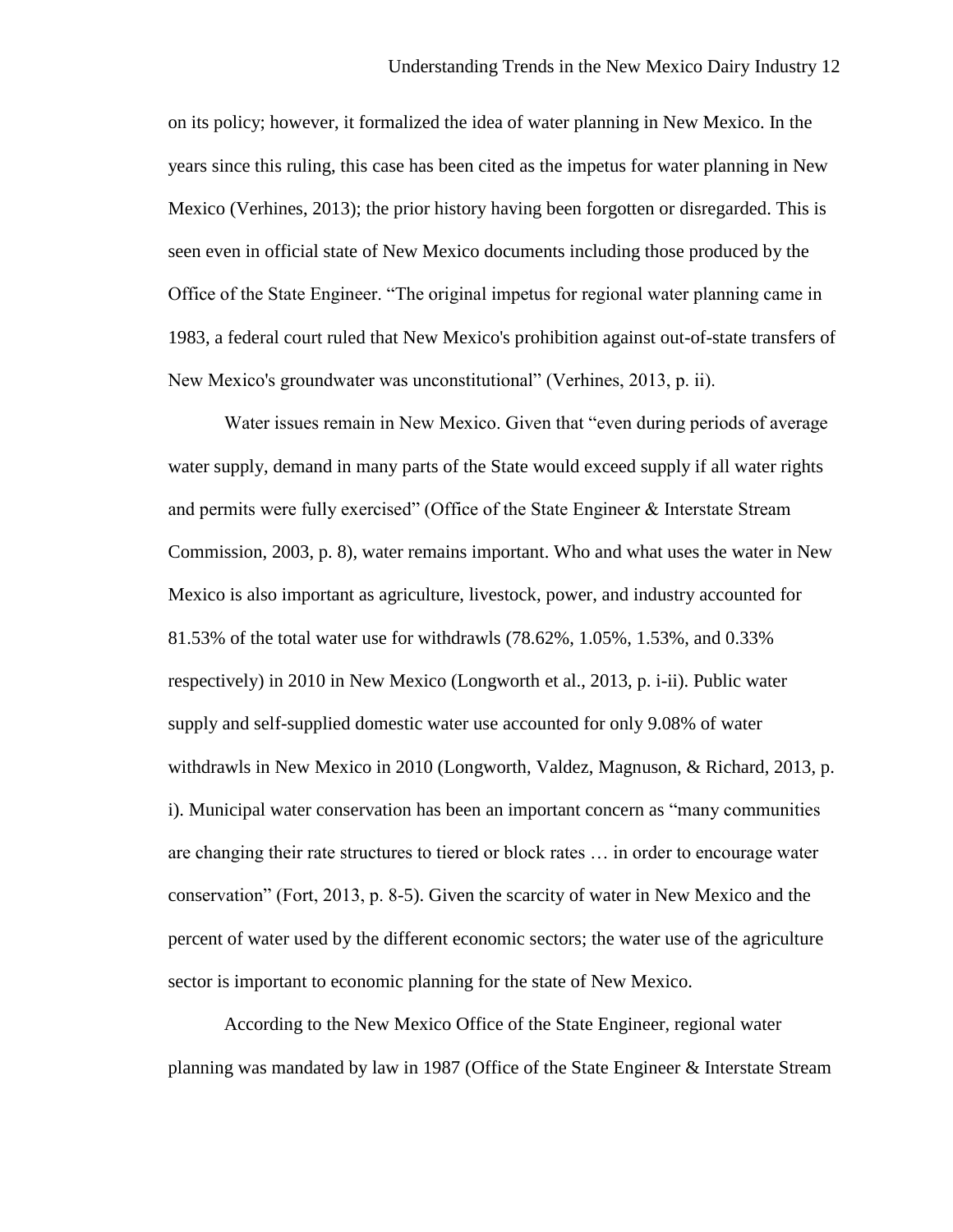Commission, n.d.-a). A water planning handbook and acceptance criteria for regional water plans were established in 1994 and 1999 respectively (Office of the State Engineer & Interstate Stream Commission, n.d.-a). The water planning handbook sets out information that must be included under legislative requirements. However, in the water demand section of the water planning handbook there is an sub-section on "economic growth and jobs" (Office of the State Engineer and Interstate Stream Commission, 1994) that can be included in the regional water plans, but it is not listed in the legislative requirements (Office of the State Engineer and Interstate Stream Commission, 1994). In 2003, the State Water plan was released (Office of the State Engineer & Interstate Stream Commission, 2003). In 2008, a review and proposed update of the State Water plan was conducted (Office of the State Engineer & Interstate Stream Commission, 2008). By the time the State Water plan update was published in 2008"regional water plans were accepted by the Interstate Stream Commission for 15 of 16 regions" (Office of the State Engineer & Interstate Stream Commission, 2008, p. 3). As of 2008, with the acceptance of the Taos Region plan (Office of the State Engineer & Interstate Stream Commission, n.d.-b) all 16 Regional Water plans had been completed and accepted by the Interstate Stream Commission.

In April of 2014, the New Mexico Interstate Stream Commission announced a "two-year regional and state water update process" (New Mexico Interstate Stream Commission & New Mexico Office of the State Engineer, 2014, p. 1). The New Mexico Interstate Stream Commission has laid out a schedule of public meetings for 2014-2015 across the state as part of the process (New Mexico Interstate Stream Commission, 2014, p. 1). The State Water Plan is anticipated to be updated by December 2015 (New Mexico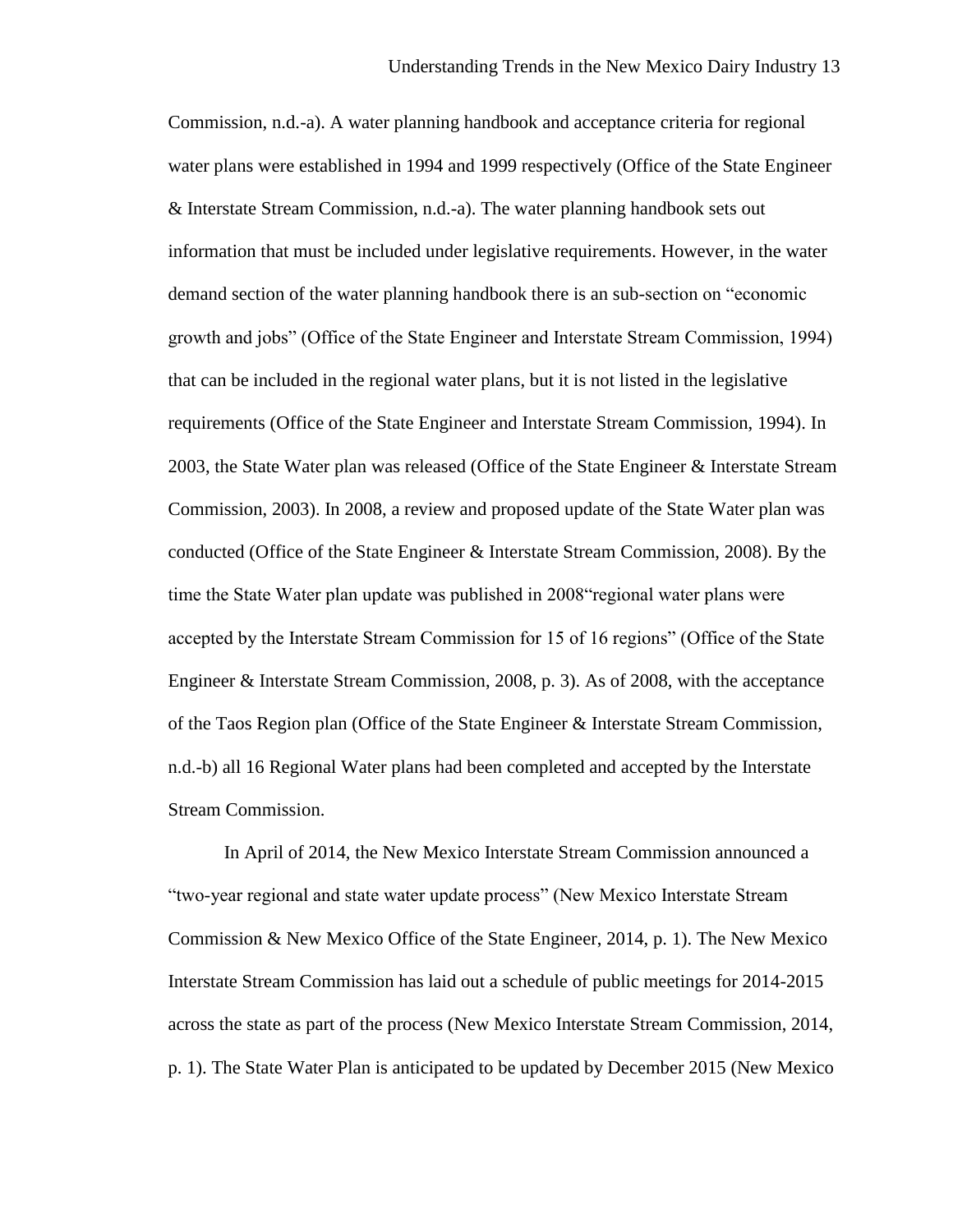Interstate Stream Commission & New Mexico Office of the State Engineer, 2013, p. I).

Given the environmental and political realities in New Mexico water planning is very important to the state as first formally established in the ruling for the case of *City of El Paso v S, E. Reynolds* 1983. The mandate from *City of El Paso v S, E. Reynolds*, 1983 reflects the importance of planning, and the necessity of having plans in order to protect the state's water.

#### **2.2. Economics Background and the Dual Structure of Agriculture**

As a starting reference point, it is important to have some sense of the size of the NM economy. One of the measures of an economy is Gross Domestic Product, which is "the market value of final goods and services newly produced within a nation's borders during a fixed period of time" (Abel & Bernanke, 2001, p. 612). In 2010, the GDP of New Mexico was \$83,798,000,000 in 2010 dollars (Bureau of Economic Analysis, 2014).

Agriculture in a desert state requires additional water from ground or surface water draws. According to the Office of the State Engineer in 1995, agriculture in New Mexico accounted for 75.38% of water withdrawals (Wilson & Lucero, 1997, p. 3). In 2000, agriculture accounted for 76.15% of water withdrawals (Wilson, Lucero, Romero, & Romero, 2003, p. 3). In 2010, agriculture had increased as a percentage of the total to 78.62% of water withdrawals (Longworth, Valdez, Magnuson, & Richard, 2013, p. i). According to the World Water Assessment Programme, "agriculture accounts for 70% of all water withdrawn by the agricultural, municipal and industrial … sectors" (World Water Assessment Programme, 2012, p. 46). New Mexico is therefore using a higher percentage of its water on agriculture then the world average.

In 1995, "agriculture (farms)" or IndCode 4, represented 1.31% of the New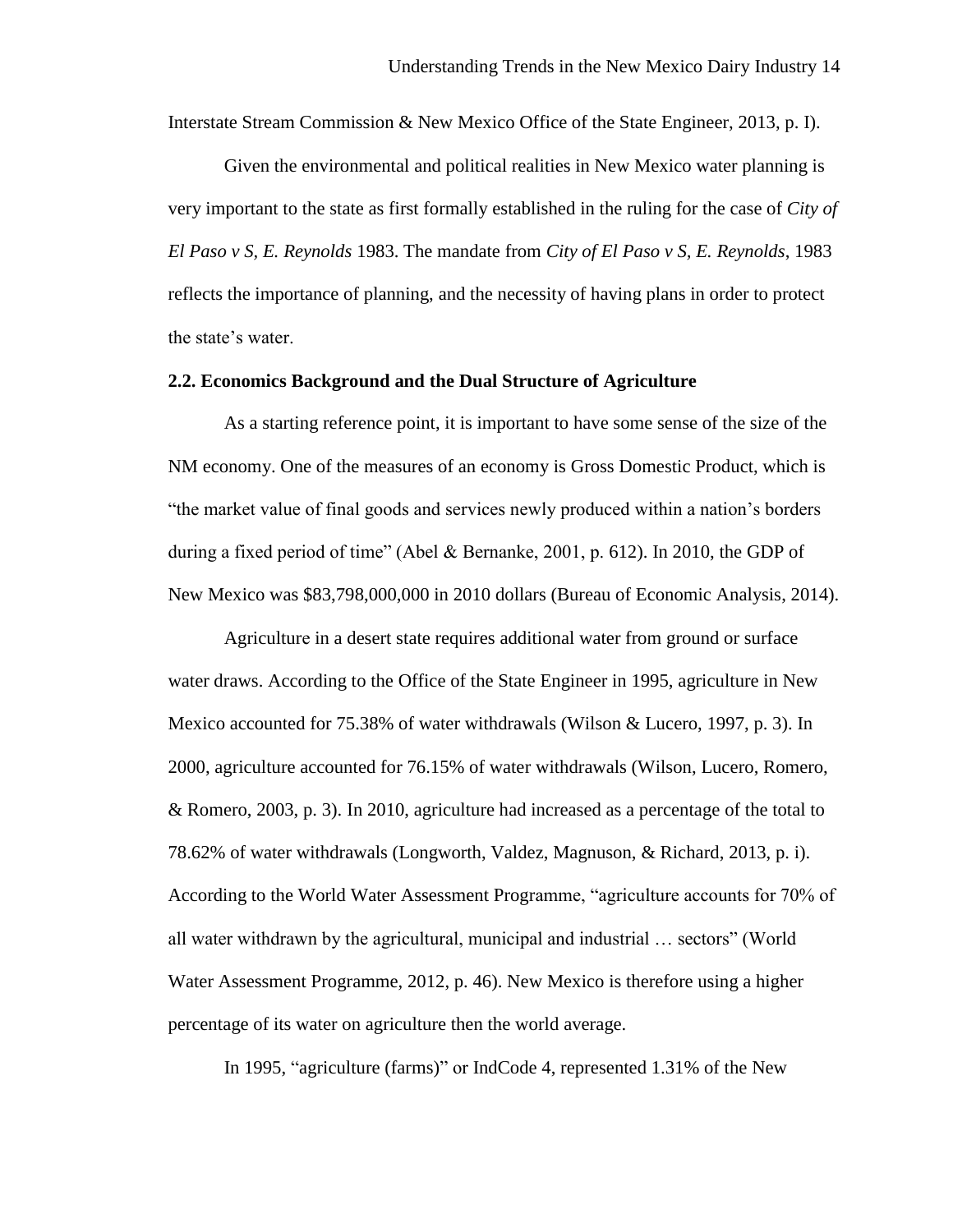Mexico GDP (Bureau of Economic Analysis, 2010). In 2010, "agriculture (crop and animal production)" or IndCode 4, was 1.63% of New Mexico GDP (Bureau of Economic Analysis, 2014). In 2012, New Mexico GDP was \$89,188,000,000 in 2012 dollars (Bureau of Economic Analysis, 2014) while "the total value of the agricultural sector's production … \$4.26 billion in 2012" (Diemer, Crawford, & Patrick, 2014, p. 1). Hurd and Coonrod "direct agricultural sector benefits … amounts to less than 0.8% of New Mexico's GDP, a slim slice of the economy that uses more than 80% of the water (Hurd & Coonrod, 2007, p. 80). New Mexico is using lots of water on agriculture for a relatively small economic return. Dairy is a significant slice of agricultural production in New Mexico.

Dual structure or bimodality in agriculture is an uneven distribution of farm sizes, with medium sized farms being less frequent. Wolf and Sumner (2001) describe bimodality in agriculture as a large numbers of small farms, a smaller and decreasing numbers of medium sized farms, and a large and increasing number of large farms. Lerman & Cimpoies (2006) described a small number of large farms, almost no medium sized farms, and a large number of small farms. For example, "in some commodity industries … farms have consolidated enough that most national production derives from fewer than 100 major producers" (Sumner, 2014, p. 163). In 2012 in New Mexico, 315 of the 24,271 operations are in the category of Operations with sales of \$1,000,000 or more (United States Department of Agriculture, 2014, p 9).

Sumner (2014) is an article that summarizes "the economics of commercial agriculture in the United States, focusing on how growth in farm size and other changes in size distribution" (Sumner, 2014, p. 148). Sumner is not however consider all farms, as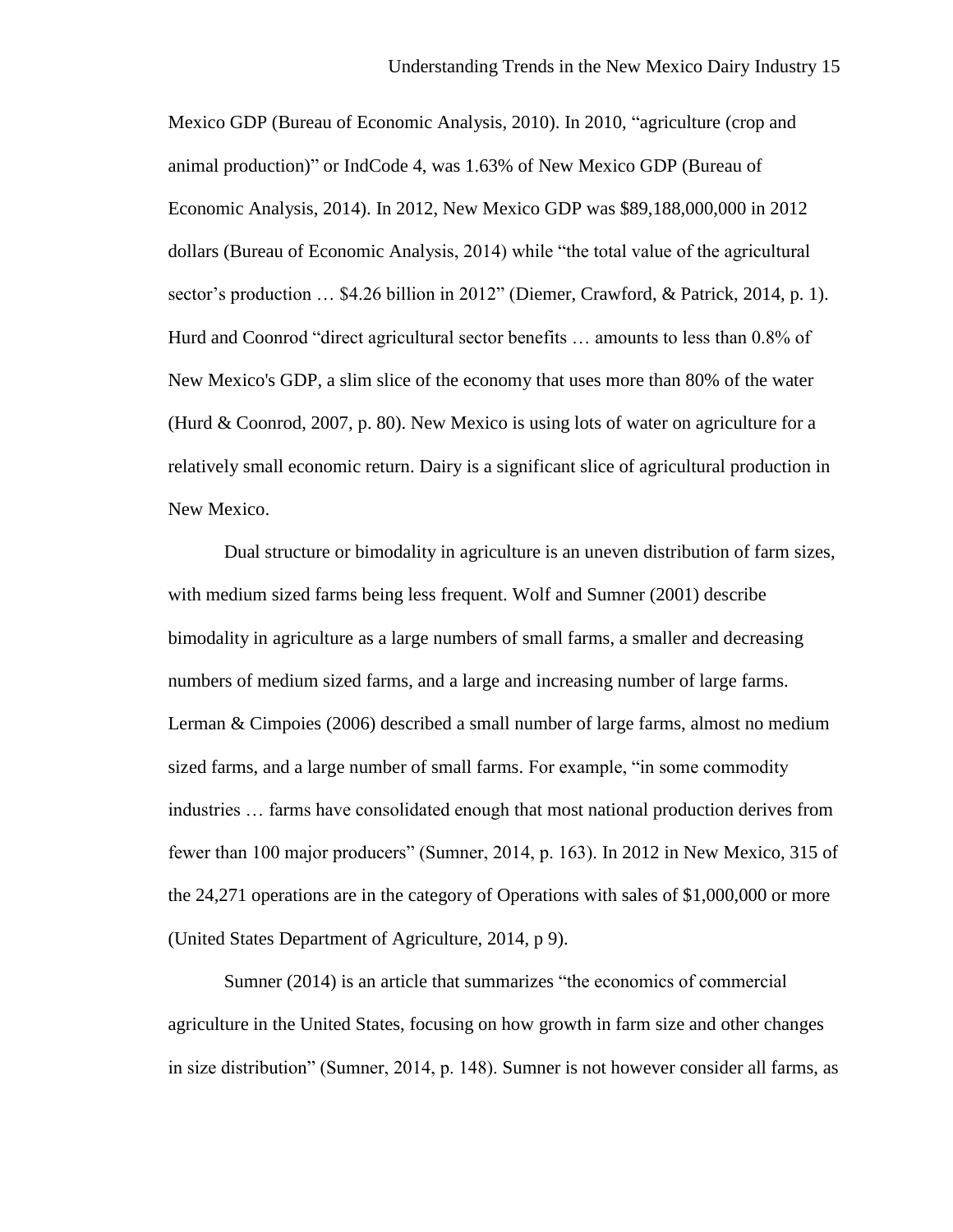the article concentrated "on commercial farms—those that typically provide some positive net income and might engage in an operator on a full time basis" (Sumner, 2014, p. 148). One of the issues raised by Sumner (2014) is that different agricultural areas are measured in different ways, sales, acreage, and livestock numbers are all considered for certain agricultural products. There are results for each of those different measures. For sales, one key is the increase in farms with sales of \$1 million (Sumner, 2014, p. 150), and that there is a shift in concentration away from small farms (Sumner, 2014, p. 150). The measure of concentration as a measure of grape acreage is highly concentrated (Sumner, 2014, p. 151). The number of livestock as a measure of concentration shows concentration for dairy farms and egg farms (Sumner, 2014, p. 151). Sumner (2014) also considers farm ownership, finding that "corporations produce about half of the value of crop output" (Sumner, 2014, p 152).

Another key point of Sumner (2014) is that "commercial farms have increase in size by every measure, both for US farming as a whole and across the full range of commodities" (Sumner, 2014, p. 153). Sumner (2014) then proceeds to give background information on the literature of farm and firm size which leads into his nine points about "how human capital and managerial capabilities affect the economics behind … farm size and growth" (Sumner, 2014, p. 155). These can be summarized as cost, technology, diversification, renting land, managerial capability, effect of nonfarm income, high level of managerial competence, and the government (Sumner, 2014, p 155, 156, 157). In addition, farms are utilizing technology for higher productivity (Sumner, 2014, p. 164); as well as, "subsidy programs seem to be relatively unimportant in the evolution of farming in the United States" (Sumner, 2014, p. 164).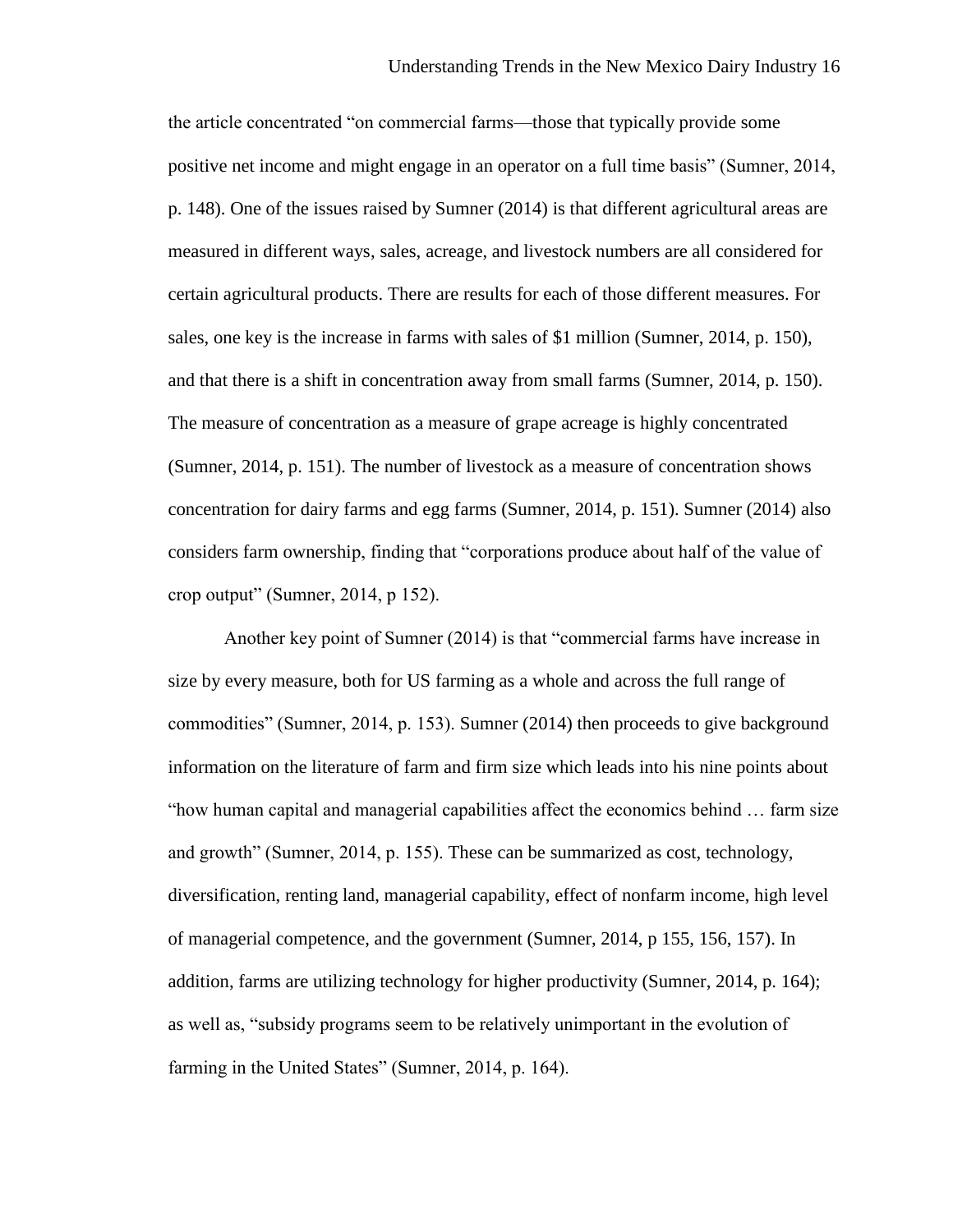Not only are the large farms more efficient, but they are more productive. Farms with a quarter million dollars in sales "made up only 12 percent of U.S. farms in 2007 but accounted for 84 percent of the value of U.S. production (Hoppe & Banker, 2010, p. iv). Broadly, within the agricultural sector in the US "production is shifting towards larger farms" (MacDonald et al. 2007, p. 1). This has clearly been the case for dairy production in the US. The number of larger dairy farms in the US are increasing, and the size of large dairy farms is also increasing. McDonald found that "during the 1990s, farms with 1,000-3,000 head were adding the most capacity, but capacity additions have since shifted to even larger farms, with 3,000-10,000 head" (MacDonald et al., 2007, p. iii). Within the dairy industry, economies of scale are a part of that shift as the "cost per hunderedweight of milk produced fall by nearly half as herd size increases from fewer than 50 head to 500 head" (MacDonald et al, 2007, p. iii). The question is whether this dual structure applies to New Mexico agriculture, and dairy production as a particular important part of that sector.

## **2.3. Virtual Wate**r

The amount of water used in the production of any good is greater than just what water is directly consumed. Water is used in many ways that are transparent to the consumer or end user of a product; therefore, virtual water becomes a useful concept for water planning. This concept was originally developed to describe the "water needed to produce agricultural commodities" (Allan, 2003, p. 5), which is consistent with the basic objectives of this analysis. However, even early on it was recognized that "the concept could be expanded to include the water needed to produce non-agricultural commodities" (Allan, 2003, p. 5). "More recently, this concept has been applied to both agricultural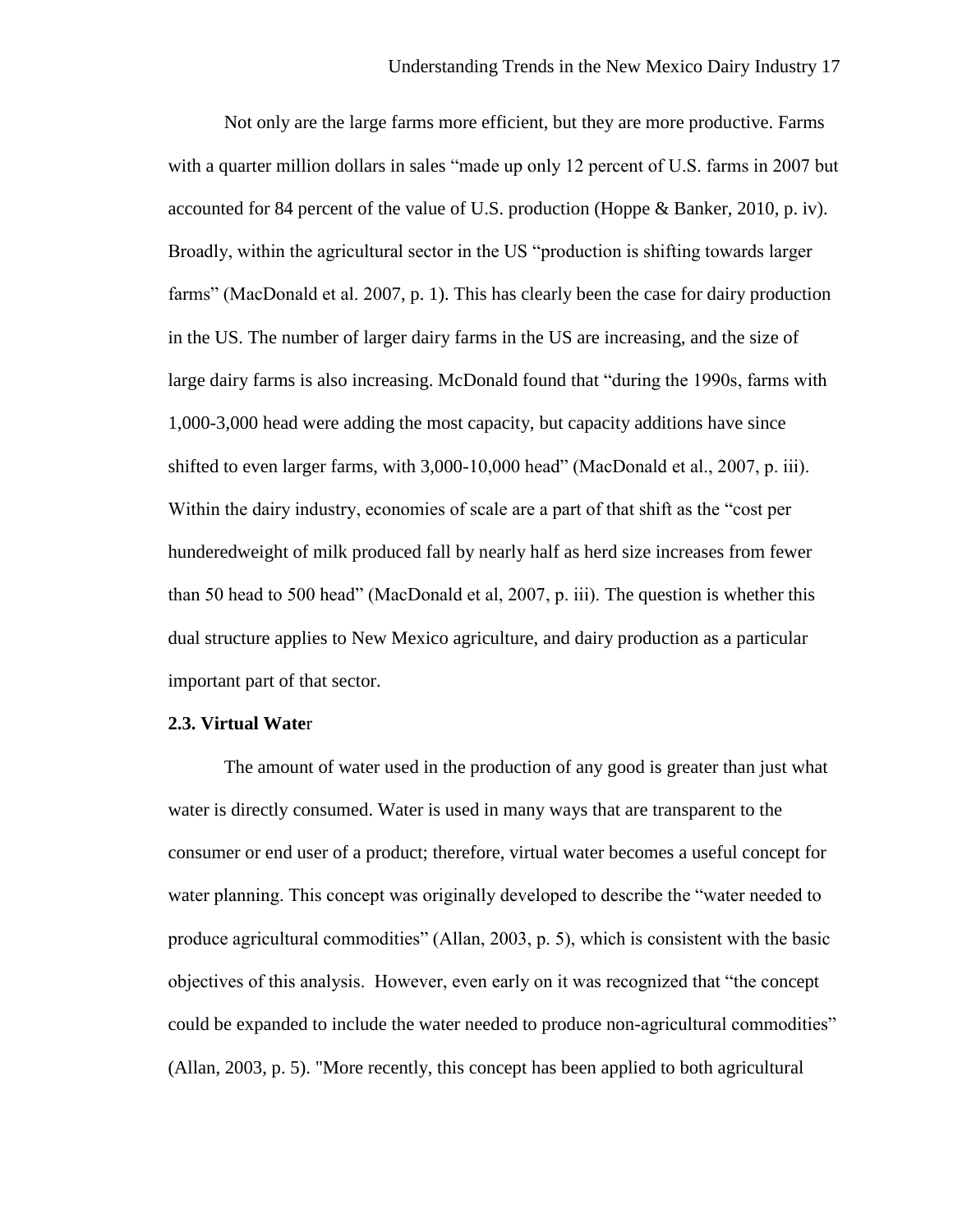water use and non-agricultural water use. 'Virtual water' has also been called 'embedded water' and is a similar concept as 'embedded energy'" (Chapagain, Hoekstra, Savenije, & Gautam, 2006, p. 188).

The concept of virtual water is over two decades old. Allen states that "the term 'virtual water' was coined at a seminar at SOAS in about 1993" (Allan, 2003, p 4). Allan offers some insight into why virtual water is currently the term of choice. "The term 'embedded water' was under-whelming in its impact. Virtual water, by contrast, had an immediate impact" (Allan, 2003, p. 4). Additionally, this concept can be used in a more aggregate sense, rather than as applied to one specific product. "Virtual water trade between nations and even continents could thus be used as an instrument to improve global water use efficiency and to achieve water security in water-poor regions of the world" (Hoekstra & Hung 2002, p. 10). Virtual water also allows for an understanding of how water is traded between countries in the form of both manufactured and agricultural products.

Some economic models consider the value of embodied water in cross state or even cross national transactions. Bouwmeester and Oosterhaven use an extended international input-output table (Bouwmeester & Oosterhaven, 2013, p. 308) to "develop a methodology that presents additive decomposition of the error resulting from the DTA [domestic technology assumption] assumption into its constituent elements" (Bouwmeester & Oosterhaven, 2013, p. 308). Bouwmeester and Oosterhaven "apply the methodology to embodied CO2 emissions and embodied water use" (Bouwmeester  $\&$ Oosterhaven, 2013, p. 308). Wang, Huang, Yang and Yu describe state that their IO model "clearly quantifies intersectoral virtual water flows, representing both direct and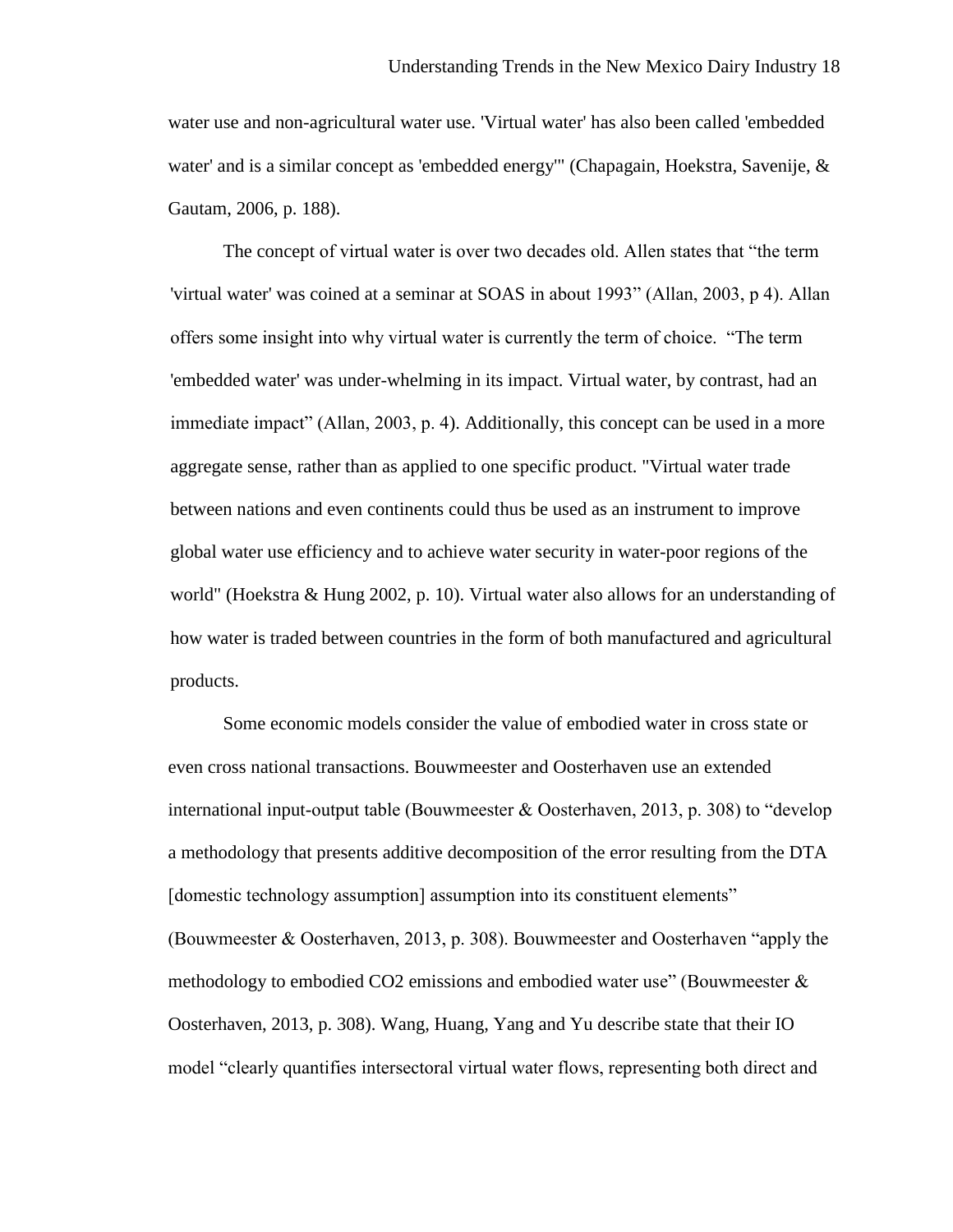indirect water inputs during production processes" (Wang, Huang, Yang, & Yu, 2013, p. 173). Aviso et al used the construct of water footprint in their economic model which they describe as "a multi-regional fuzzy input-output model … to optimize production and trade under consumption- or production-based water footprint constraints" (Aviso, Tan, Culaba, & Cruz Jr, 2011, p. 195).

As one recent NM example, according to Martin and Ruddell (2012, p. 1), using a embedded resource accounting framework, New Mexico is a net exporter of energy. Being an energy exporter is important for water planning as "electrical energy production accounts for the largest percentage of gross water withdrawals in the U.S." (Martin & Ruddell, 2012, p. 1). "As population and industry continue to grow, resource demands increase and become more spatially concentrated around urban areas. This is particularly true of demands for electrical energy" (Martin & Ruddell, 2012, p. 1). Thus, while the rural areas have great need of water for agriculture; energy production has great need for (embedded) water for energy. Virtual water can be used in relation to energy as "embedded (or 'virtual') water accounting provides a method for the evaluation of proposed electrical energy production adaptations to water limitations" (Martin  $\&$ Ruddell, 2012, p. 1). New Mexico is thereby also exporting water in the forms of energy to other regions.

Mubako (2011) creates both a water footprint, and an input output model of the virtual water in the United States for crop and livestock production. As part of his model, due to variability across the United States, Mubako "used at least one climatic station per state" (Mubako, 2011, p. 78) in estimating virtual water. Then, Mubako (2011) computes the import and export of virtual water for primary crops. New Mexico imports 1,212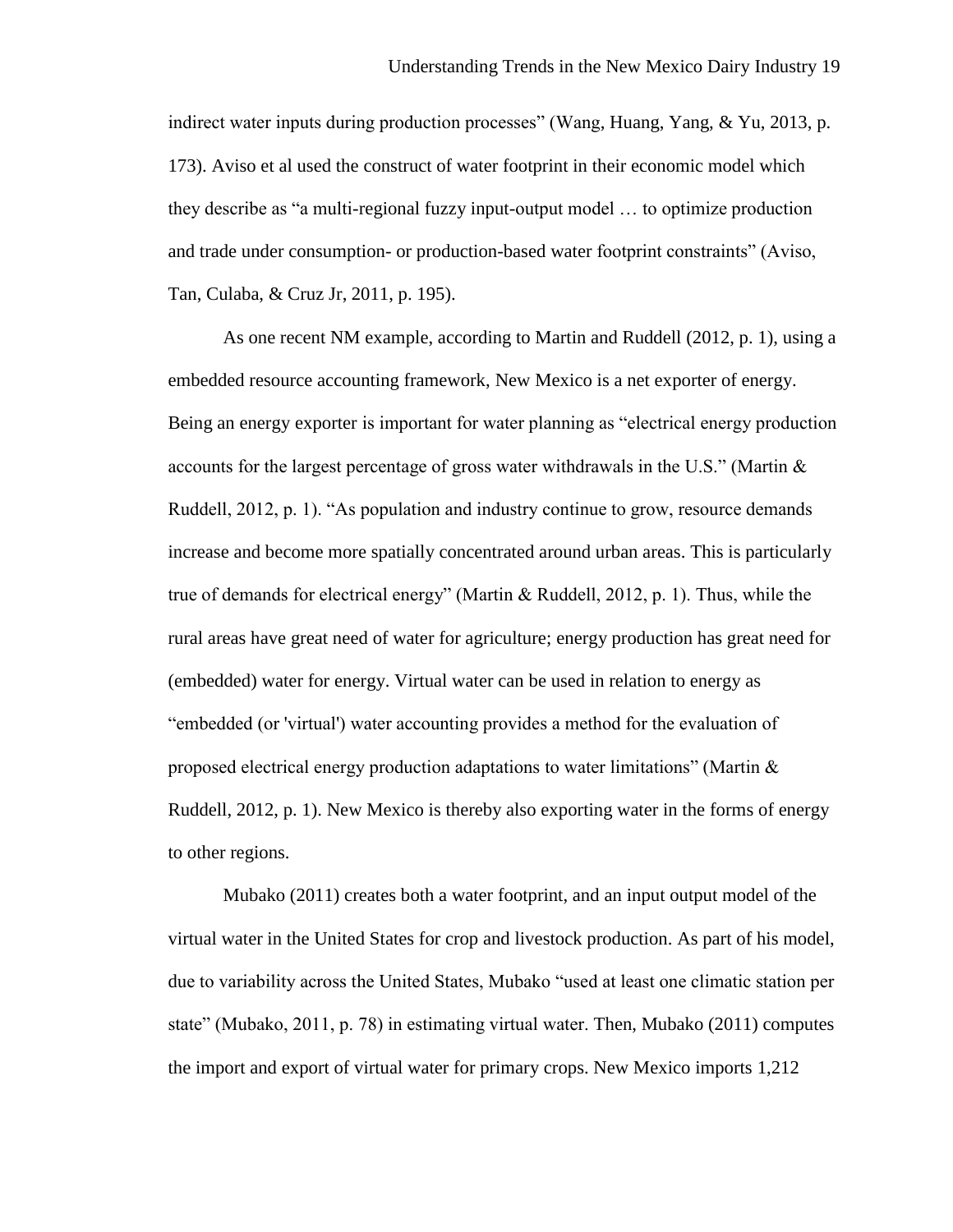$\text{Mm}^3/\text{yr}$  (Mubako, 2011, p. 91), which is 982,584 acre-ft. However, for animal production New Mexico exports  $3,020 \text{ Mm}^3/\text{yr}$  (Mubako, 2011, p. 96), which is 2,448,353 acre-ft. The combination of imported and exported virtual water, is 1,809 Mm3/yr (Mubako, 2011, p. 101) or 1,466,580 acre-ft of exported virtual water from New Mexico to the rest of the United States. After calculating import and export of water for the lower 48 states, then Mubako (2011) focuses on an analysis of California and Illinois (Mubako, 2011, p. 120).

### **2.4. Water Footprints**

Water footprints (WF) are an idea coming out of both the idea of an ecological footprint and virtual water. Hoekstra provides some thought into how he came up with the term. "Although the term 'water footprint' has obviously been chosen … in analogy to the ecological footprint and although the potential to bring the two concepts together in one analytical framework has been recognised [sic] from the beginning, the WF concept has other roots than the EF concept" (Hoekstra, 2009, p. 1964). However, Chapagain and Orr see ecological footprints as inadequate on their own "from a freshwater perspective, current EF models do not adequately capture freshwater use. An EF shows the area needed to sustain people's living; the WF indicates the annual water volume required to sustain a population" (Chapagain and Orr, 2009, p. 1221).

In addition to the ecological footprint research, the WF literature also drew its underpinnings from the idea of virtual water. Hoekstra and Hung specify that "the sum of domestic water use and net virtual water import can be seen as a kind of 'water footprint' of a country, on the analogy of the 'ecological footprint' of a nation" (Hoekstra and Hung, 2002, p. 7). The water footprint is an aggregation of many types of virtual water.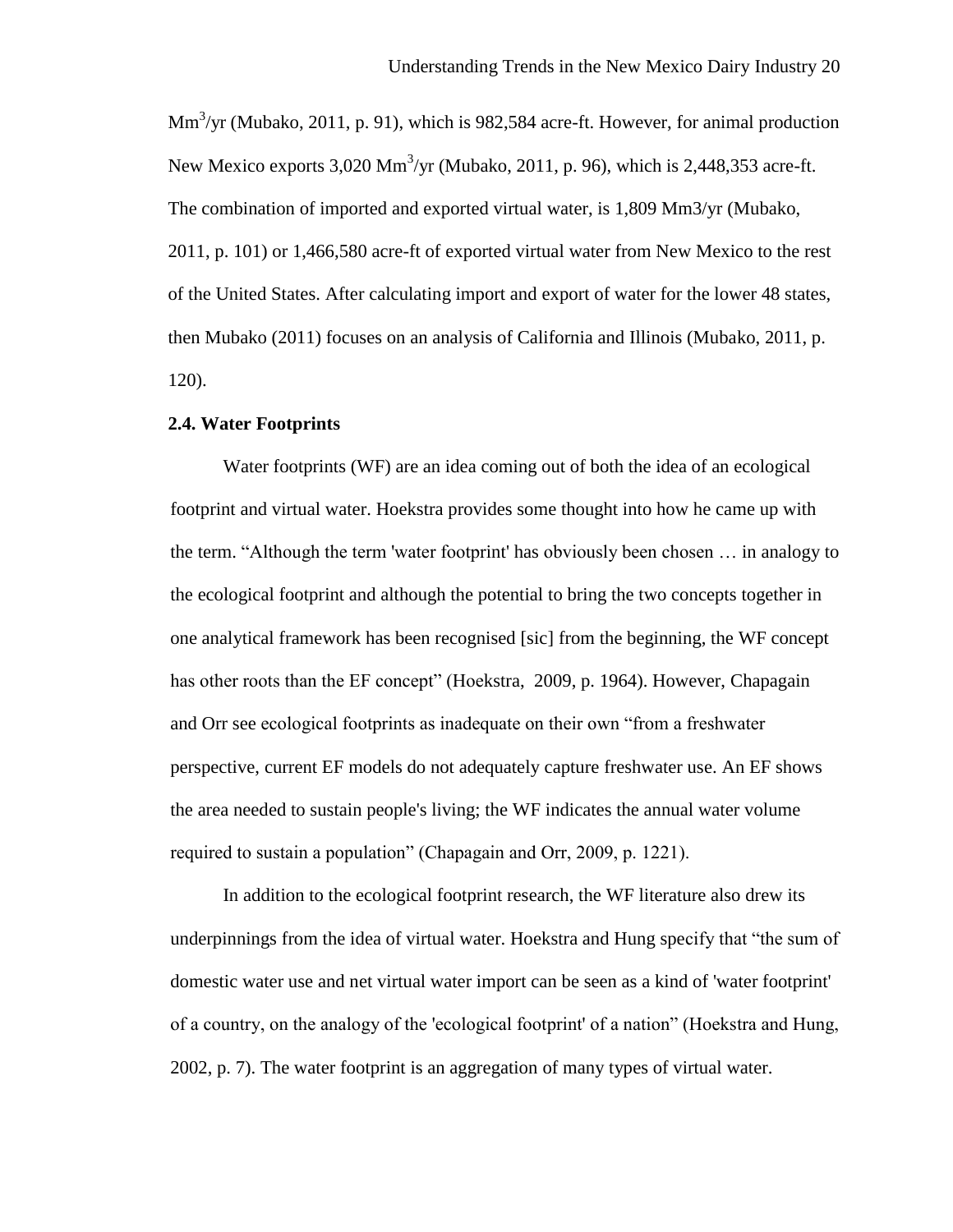Additionally, one should consider both the domestic and total water footprints for a nation or region. Together these two water footprints can be used to create a measure of the country's control over its water sustainability. It is possible to compute this degree of control where "the water self-sufficiency – defined as the ratio of the internal to the total water footprint" (Hoekstra & Chapagain, 2007, p. 147). For example, this measure shows that the Netherlands is less dependent on foreign water for its agricultural products than Morocco is (Hoekstra & Chapagain, 2007, p. 147).

A water footprint for milk has been calculated in at least one place. A 200 ml glass of milk requires 100 liters of water (Hoekstra & Chapagain, 2011, "Water Use for Crop and Livestock Products," Table 2.2). In 2012, New Mexico produced 8,149,000,000 lb of milk (United States Department of Agriculture - Economic Research Service, 2014). According to the USDA, a gallon of milk is 8.6 lb (United States Department of Agriculture – Economic Research Service, 2015, "How ERS Calculates Farm Share for Individual Foods" paragraph 14). New Mexico thereby produced 947,558,138.5 gallons of milk, which converts to 3,586,897,743,503 ml. Thus, following the calculations of Hoekstra and Chapagain (2011), the total water footprint of the New Mexico milk production is 1,793,448,871,751.5 liters, which is 1,793,448,871.8 kiloliters, which is 1,453,972.7 acre-ft. Based on the methodology presented on the calculations in Hoekstra and Chapagain (2011) this is consumption. There is no mention of the grey water footprint being included in the calculations, where the "grey water footprint is the volume of polluted water that associates with the production of all goods" (Van Oel et al.,2009, p. 82). If consumption is estimated at 2.1 acre-ft per 3 acre-ft (Pease, 2008, p. 185), then for 2010 3,815,945 acre-ft is 2,671,161 acre-ft. The water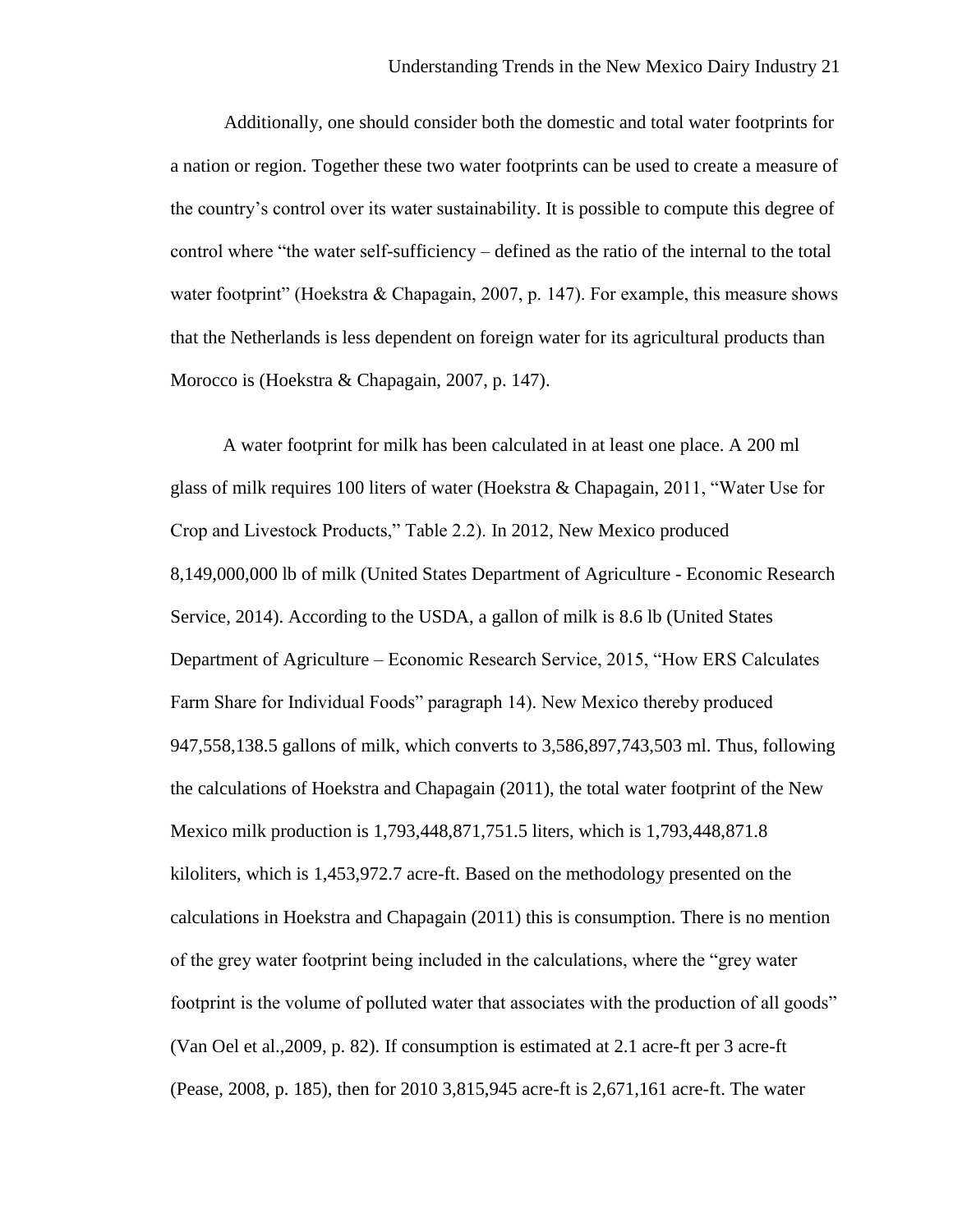footprint for milk in New Mexico is 54 percent of the estimated consumptive use for New Mexico.

## **2.5. Criticisms of Footprint Measures**

Fiala's criticisms of the ecological footprint have some relevance both to water footprints and virtual water: "In the calculation of an ecological footprint, the technology level that is assumed for producing a given product is either a world average of technologies, called the global hectare, or more recently though the input/output literature, a calculated mixture based on trade data of imported and local technologies" (Fiala, 2008, p. 521). Virtual water calculations need to be aware of what technology and methods are being used in a particular region. In addition, "cross-country comparisons of the ecological footprint then rely on boundaries that are arbitrary, and thus potentially meaningless" (Fiala, 2008, p. 520). For smaller areas the boundaries can be equally arbitrary. In New Mexico, counties are not divided along watershed lines, meaning that examining at the county level would add a certain amount of arbitrariness to the results. In addition for dairy production, an issue would be the amount of water imported into the state in form of feedstuffs. Rather than try and rely on the water footprint measure, this research will examine New Mexico dairy production trends in more detail, and then try to calculate both direct and indirect water use associated with dairy production.

#### **3. Research Methods**

Given the background context in New Mexico, and the stated research objective, the research approach will include five primary research tasks, which will be conducted in the following logical sequence:

**(i)** review trends in aggregate water diversions in NM and establish importance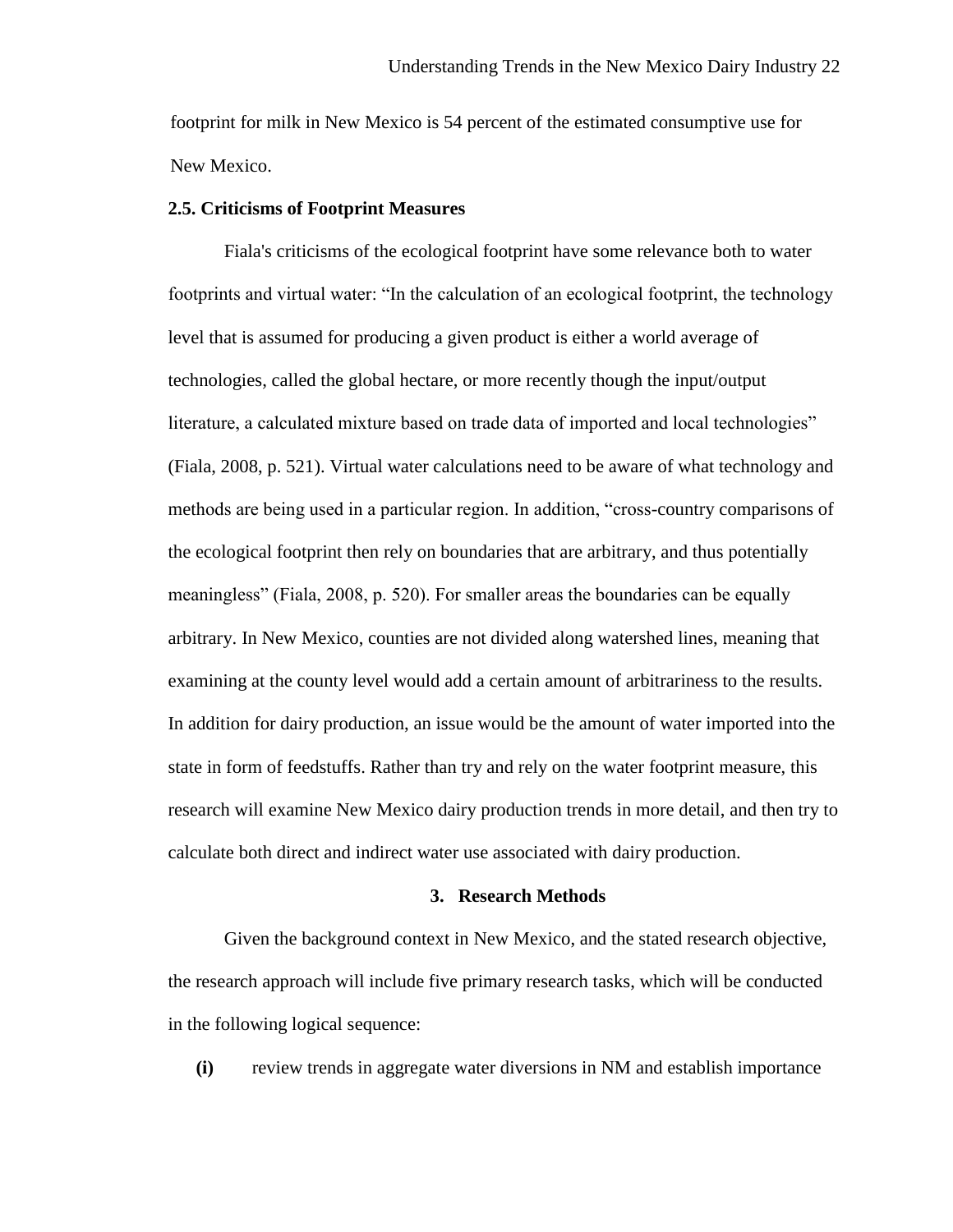of understanding agriculture for understanding water use

- **(ii)** review trends and structure of the NM dairy industry, and show its spatial distribution and concentration of the industry
- **(iii)** explore variation in farm income by counties, and then test hypothesis that dairy industry (with its known concentration and spatial distribution) is critical to understanding economic welfare of farms in NM using ordinary least squares regression approach
- **(iv)** calculate the total virtual water use, accounting for both direct and indirect water use, broadly needed to support the dairy industry in NM
- **(v)** conduct textual analysis of current state and selected regional water plans to examine current status of disaggregated planning for the dynamic dairy industry

Below, each of these primary tasks  $(i) - (v)$  is briefly reviewed in terms of both the methods and primary data sources that will be used.

## **3.1. Review Trends in Water Diversions in NM**

In order to understand, current and historical water, the water use information from the New Mexico Office of the State Engineer's Water Use by Categories reports has been compiled. The Water Use by Category reports have been completed every five years. For this study, data from the years 1985 in B. Wilson (1986), 1990 in B.C. Wilson (1992), 1995 in B.C. Wilson & Lucero (1997), 2000 in B.C. Wilson, Lucero, Romero, & Romero (2003), 2005 in Longworth, Valdez, Magnuson, Albury, & Keller (2008) and 2010 in Longworth, Valdez, Magnuson, & Richard (2013) have been used. As some categories change over the different reports, categories were consolidated between years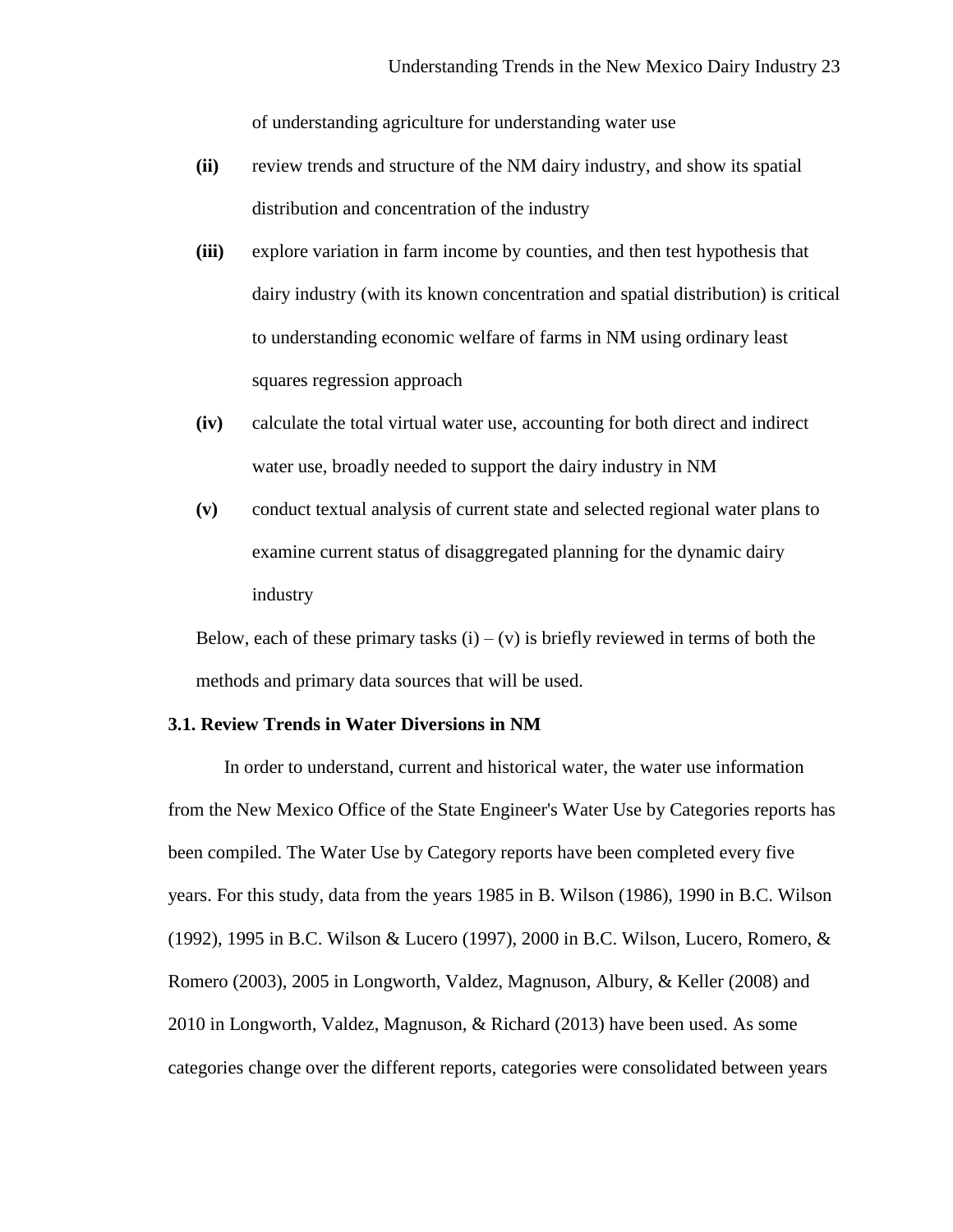if necessary to maintain comparable data. Categories used include Public Water Supply & Self-Supplied Domestic; Irrigated Agriculture (surface water); Irrigated Agriculture (groundwater); Mining and Power (surface water); Mining and Power (ground water); Livestock, Commercial, and Industrial; and Evaporation from reservoirs with storage capacity greater than five thousand acre feet. These data were compiled into a spreadsheet.

## **3.2. Review Trends and Structure of the NM Dairy Industry**

Information on the trends and structure of the New Mexico Dairy Industry was gathered from a variety of different sources. Data was taken from the USDA-NASS (2014) for long term historical information on milk cows in New Mexico. MacDonald et al (2007), and Hoppe  $\&$  Banker (20120), Fort  $\&$  Edwards (2009), and Guerrero et al. (2012), Cabrera et al. (2008) for information about changes to agriculture and dairy. Data from on employment trends in the dairy industry was taken from the U.S. Census Bureau (2013). Cheese Price supports information was from the United States Department of Agriculture (2010). Farm Bill was taken from information from Dillivan (2014), Newton & Kuethe (2014), and the *Agricultural Act of 2014*. Current economic conditions and the trend of the price of milk was taken from United States Department of Agriculture – Economic Research Service (n.d.) and the United States Department of Agriculture – National Agricultural Statistics Service (n.d.-j).

## **3.3. Explore Variation in Farm Income by Counties**

The average net farm income of the different counties in New Mexico is highly variable. Given that the dairy industry is concentrated in a few areas of the state of New Mexico, and the idea of the dual structure of agriculture, it is possible that the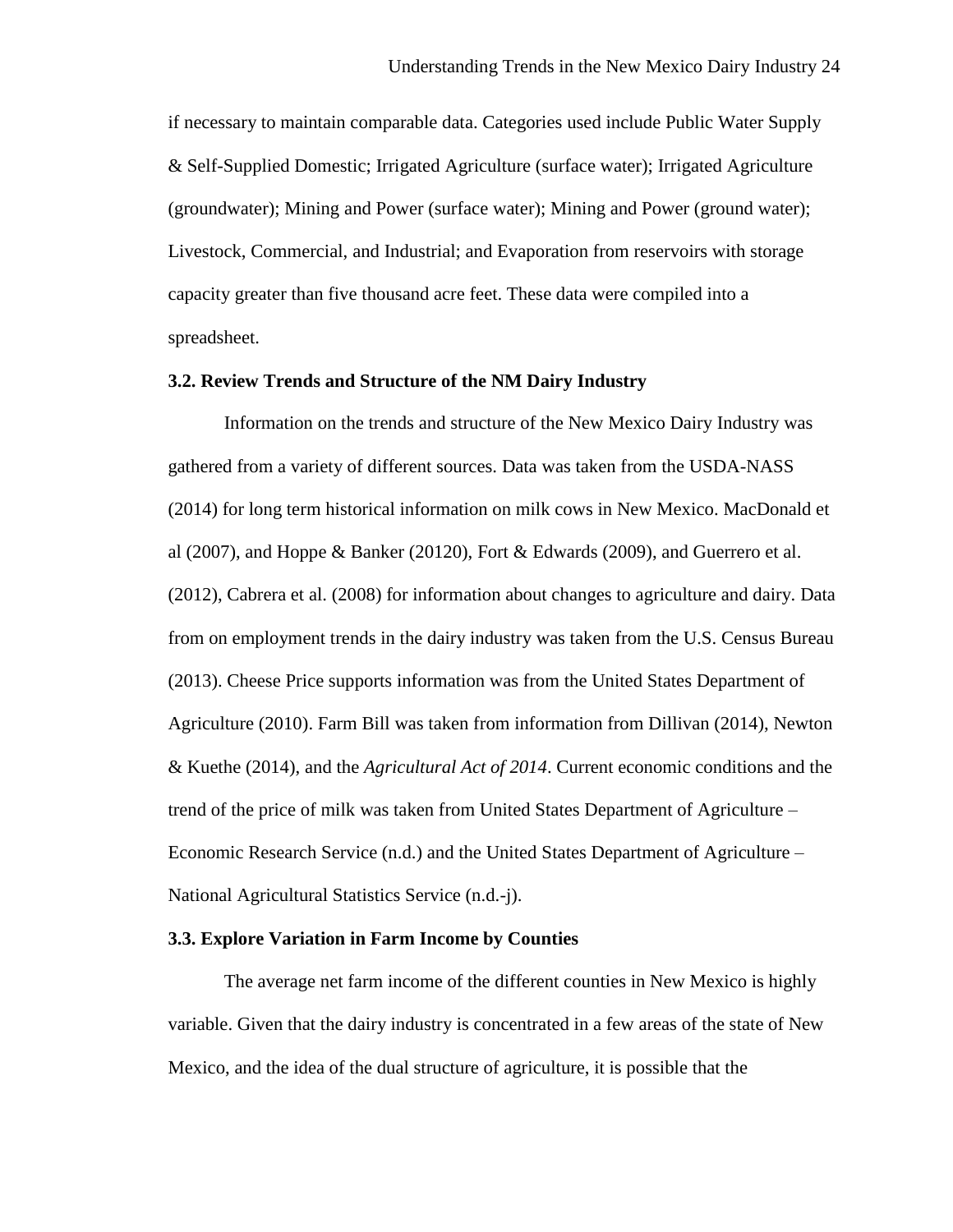concentration of the dairy industry may help to explain the variation in average net farm income.

In order to explain that dairy industry impact on average net farm income, an ordinary least squares (OLS) regression equations will be used, separately for 2007 and 2012. Other measures of agriculture production (average acres of pecans, average number of sheep, average number of other than dairy cattle, and average number of acres of wheat) were included as explanatory variables in some or all of these regression equations. Observations were included for all 33 New Mexico counties based on the data from the 2007 and 2012 Census of Agriculture in United States Department of Agriculture – National Agricultural Statistics Service (n.d.-g) United States Department of Agriculture – National Agricultural Statistics Service (n.d.-f), United States Department of Agriculture – National Agricultural Statistics Service (n.d.-a), United States Department of Agriculture – National Agricultural Statistics Service (n.d.-b) and United States Department of Agriculture – National Agricultural Statistics Service (n.d. d). Values on the Census of Agriculture reports that were below the reporting threshold (values of 'D') were entered as zero.

#### **3.4. Calculate the Total Virtual Water Use**

The concept of embedded (virtual) water will be applied to the dairy industry in New Mexico. Direct water use was calculated using the 55 gpcpd from Guerrero et al. (2012), and the 65 and 100 gpcpd given in Longworth et al. (2013) where the conversion rate of gallons to acre-ft in Gleick (2006) was used. The amount of virtual water the dairy industry uses in terms of irrigated acres was calculated using the method described in Guerrero et al. (2012). In this method based on a diet of alfalfa, corn grain, corn silage,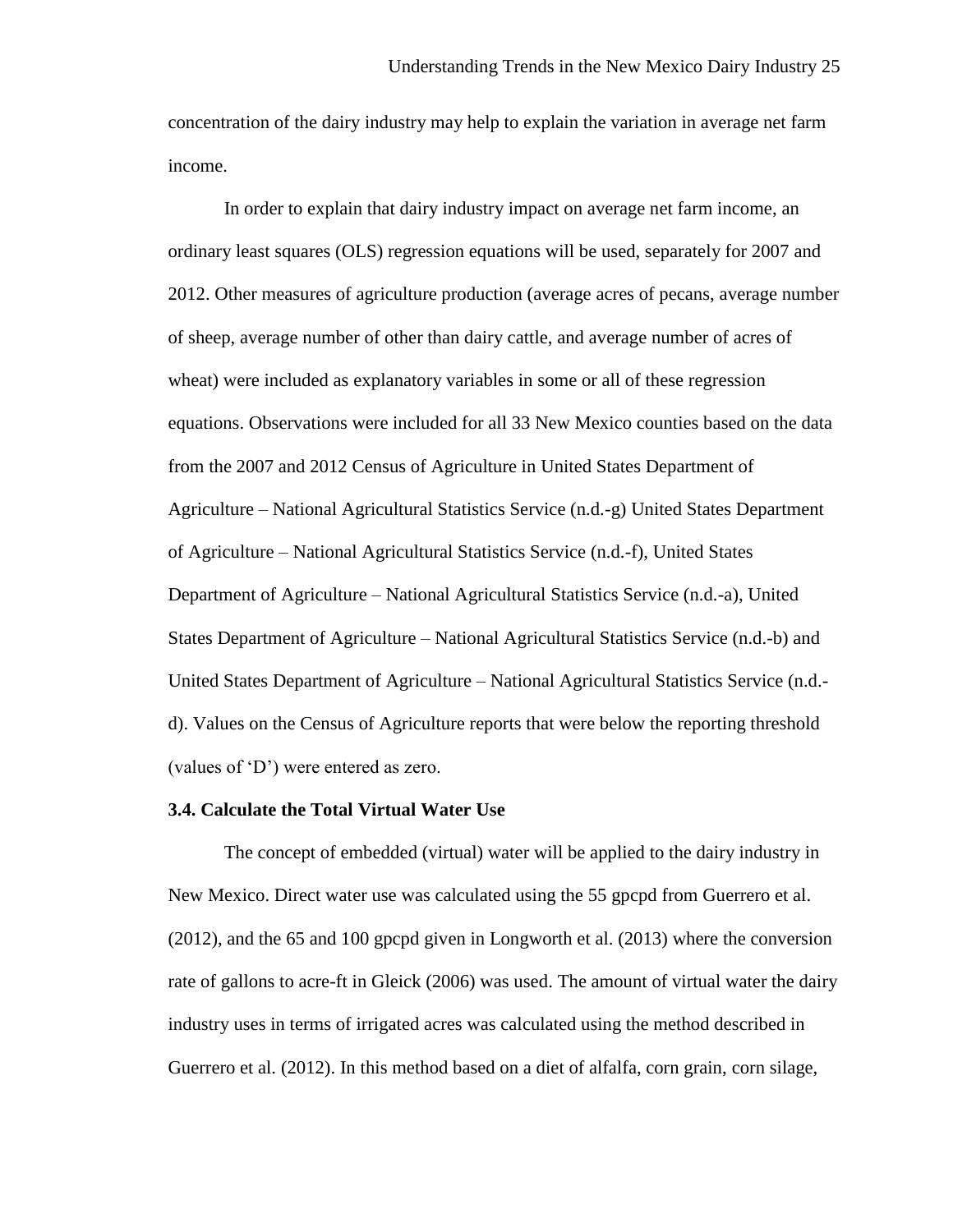and soybeans, the dietary requirements for dairy cows in the Southern Ogallala region and yields for the Southern Ogallala region were used to create a total feed requirement. The amount of acreage required divided by the number of dairy cows in the Southern Ogallala region yields a requirement per dairy cow per crop. This number is then applied to the number of dairy cows in New Mexico. For the replacement herd, the number of calves and heifers were found by solving backwards for the cull rate using the equation in Goodling (2012) assuming that the New Mexico dairy herd is static and there are no imports or exports of calves and heifers. The feed requirements for calves and heifers were calculated using Heinrichs  $\&$  Swartz (n.d.) assuming the grain is corn grain, and the hay provided is alfalfa. Calf starter was not included in the total as it was neither grain nor hay. The yield rates in Guerrero et al. (2012) were then applied to get the irrigated acres required for the replacement herd. In addition, Guerrero et al. (2012) was used to calculate the amount of virtual water of the milk and replacement herds. Guerrero et al. (2012) provides the consumptive irrigation requirements for the crops used, and these numbers were converted to acre-ft and applied to the number of irrigated acres required for the dairy herd and the replacement herd to get the indirect water use. The virtual water used was compared to the historical water use from the New Mexico Water use by Categories reports and the 2012 Census of Agriculture (United States Department of Agriculture, 2014).

## **3.5. Textual Analysis of Current State and Selected Regional Water Plans**

Data used for document analysis were the state level planning documents the State Water Plan in Office of the State Engineer & Interstate Stream Commission (2003), State Water Plan Review and Update in the Office of the State Engineer & Interstate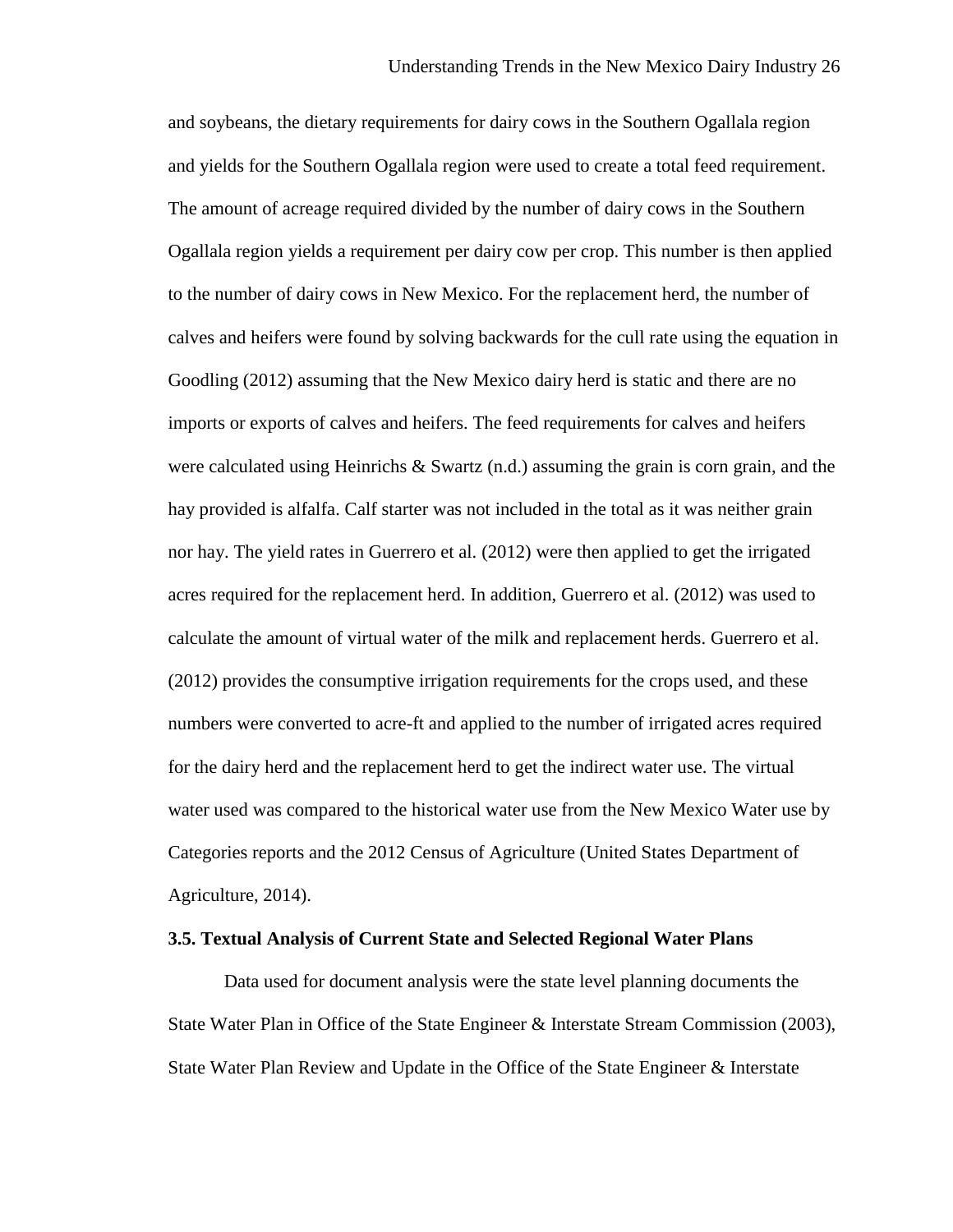Stream Commission (2008), the Working Towards Solutions in the New Mexico Interstate Stream Commission & New Mexico Office of the State Engineer (2013), and New Mexico First town hall in New Mexico First (2014). Regional water plans for inclusion in this research were determined based on the number of dairy cows in the region from 1997 through 2012 using the United States Department of Agriculture – National Statistics Service (n.d.-a). These water planning regions were: Lea County (Boivin, Mary EL, Peery, & Buller, 1999), Lower Pecos Valley (Pecos Valley Water Users Organization, 2001), Lower Rio Grande (Terracon et al., 2003), and the Northeast (Daniel B Stevens and Associates, Inc, 2007).

The selected water plans were examined for inclusion of economic or social factors in regards to the dairy industry. The regional water plans selected were the ones with the largest dairy cow populations in the state of New Mexico. These are the Lea County, Lower Pecos Valley, Lower Rio Grande, and the Northeast regional water plans. In particular, the plans were examined to see if any indication that they anticipated the growth that has happened with the dairy industry or have attempted to limit the dairy industry's growth.

## **4. Analysis & Results**

Consistent with the approach outlined in the Methods section, the analysis and results will proceed logically through the five major Research Tasks set out there. The section begins with.

## **4.1. Trends in Aggregate Water Diversions in New Mexico**

The information from Water Use by Categories reports has been complied into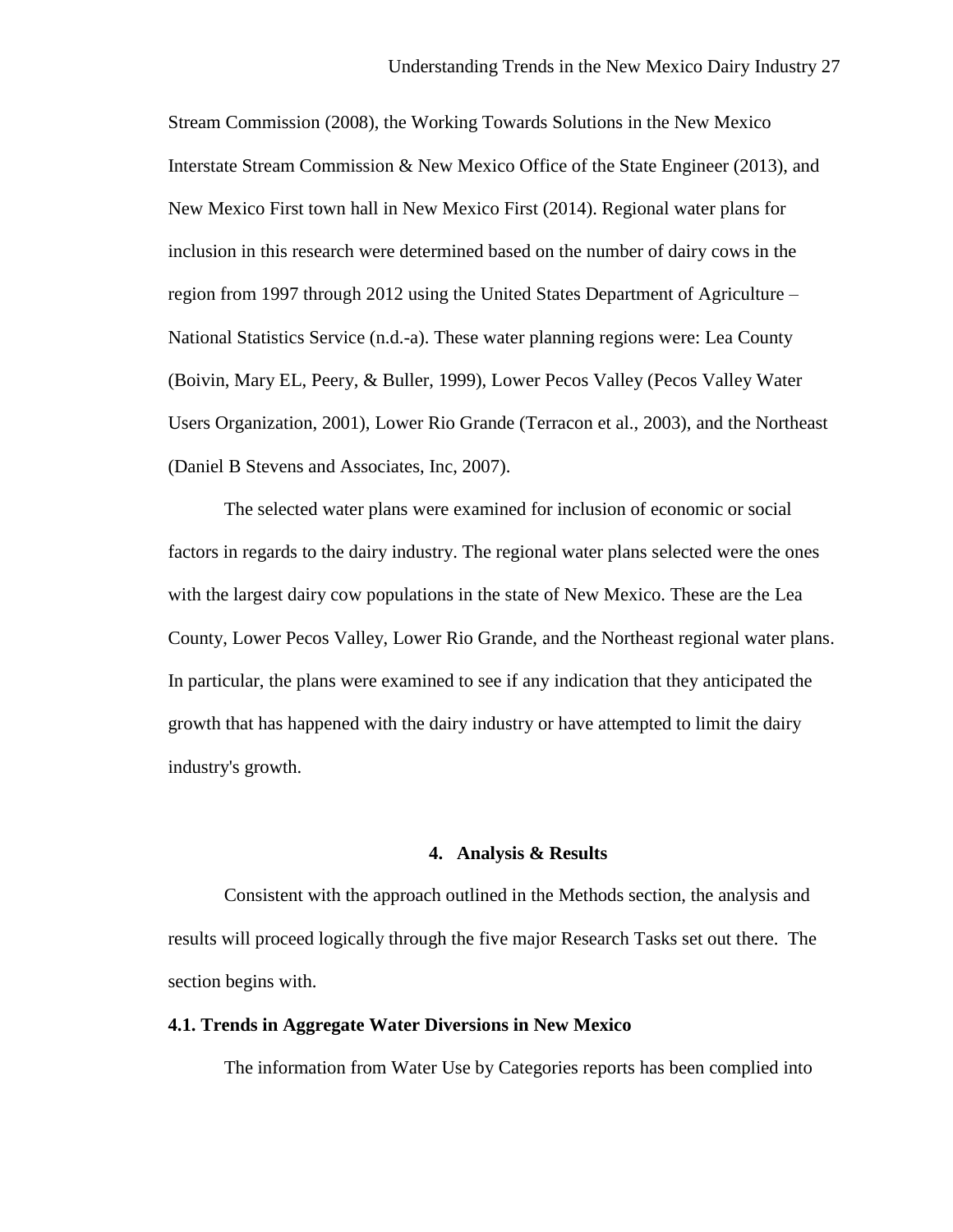Table 1. The compilation shows so the change in water withdrawls over time in New Mexico, and provides background information to put the calculations of virtual water into perspective. Table 1 shows water use by category for 1985 through 2010 (in increments of five years). This table shows an overall decline of water use in New Mexico from 4,158,600 acre-ft in 1985 to 3,815,945 in 2010. This represents a reduction of 8.24 percent. Public Water Supply & Self-Supplied Domestic is the water use category that had the largest increase (by acre-ft). It increased by 22.13 percent from 1985 to 2010. Livestock, Commercial, and Industrial had the largest increase by percent, with an increase of 64.59 percent from 65,200 acre-ft to 107,313 acre-ft. Given the population increase over these years, increases in these categories is not surprising. The category of Irrigated Agriculture with Surface Water is down by 11.61 percent from 1,848,500 acre-ft to 1,633,940 acre-ft, but Irrigated Agriculture with Ground Water is up by 4.02 percent over this time period from 1,313,400 acre-ft to 1,366,215 acre-ft. Both Surface and Ground water use for Mining and Power are down (by 13.94 percent and 53.55 percent respectively). Water loss due to evaporation from reservoirs is down by 38.08 percent from 423,500 acre-ft to 262,216 acre-ft. Clearly Agriculture is the still the largest share of water use in 2010 at 78.6 percent of withdrawls, and understanding how it is being used is crucial to water planning.

#### **4.2. Trends and Structure of the NM Dairy Industry**

## *4.2.1. Growth of the Dairy Industry in New Mexico*

The location of the dairy industry is changing in the United States of America, "The location of milk production is shifting toward Western States such as California, Idaho, and New Mexico" (MacDonald et al, 2007, p. 1) Within that context, "large-scale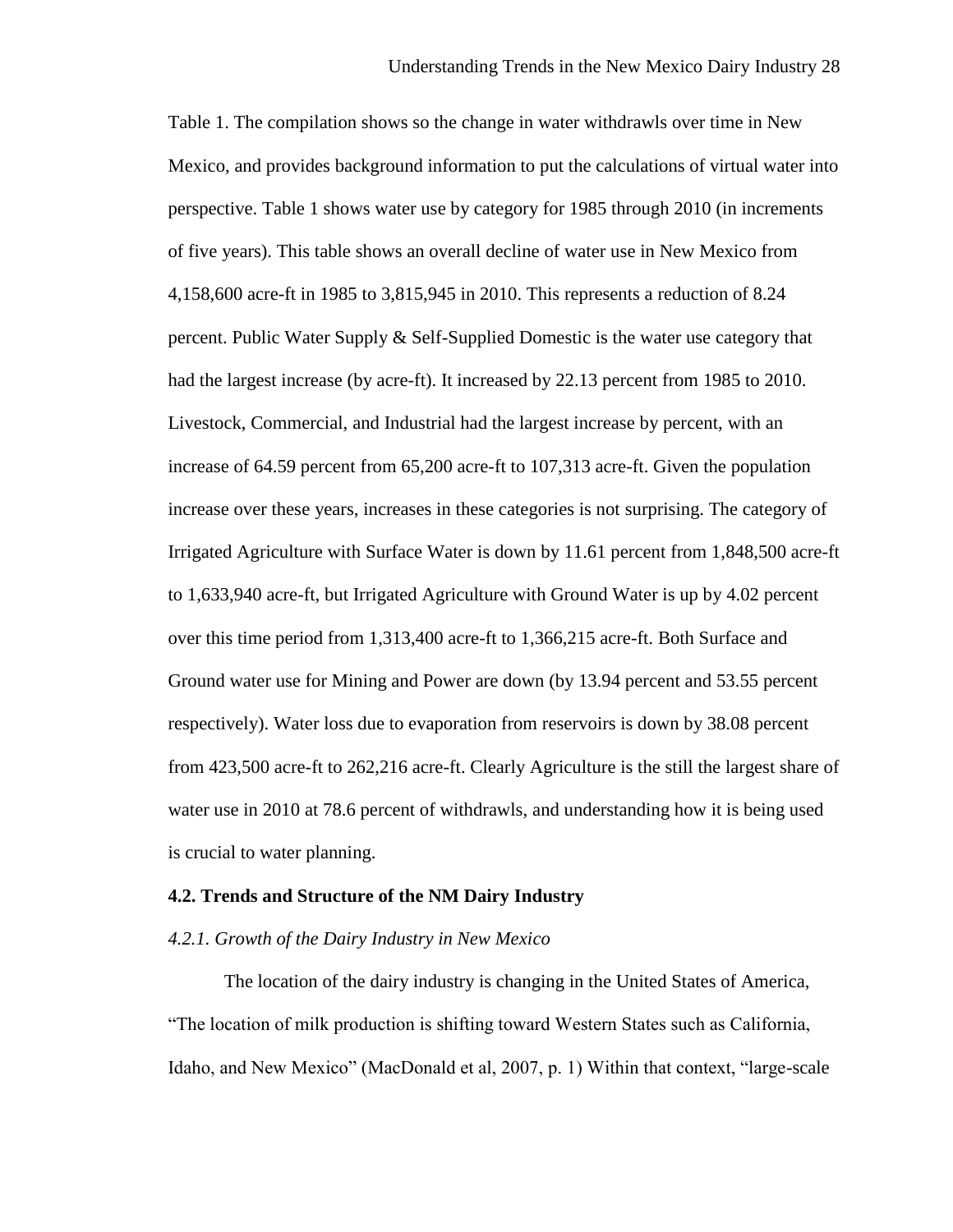family farms (annual sales of \$250,000 or more), plus nonfamily farms, made up only12 percent of U.S. farms in 2007, but accounted for 84 percent of the value of U.S. production." (Hoppe & Banker, 2010, p. iv). Additionally, "during the 1990s, farms with 1,000-3,000 head were adding the most capacity, but capacity additions have since shifted to even larger farms, with 3,000-10,000 head" (MacDonald et al., 2007, p. iii).

In addition, some areas of the United States are actively recruiting dairy. For example, "states like Nebraska, Kansas, and Iowa are pitching themselves as a dairy heaven" (Gerlock, 2014, paragraph 1). Dairy recruiters are not new to 2014, in 2012 "representatives from Colorado, Idaho, Iowa, Kansas, New Mexico … have been filling gatherings such as the World Ag Expo in Tulare to encourage California dairy farmers to move to their respective states" (Angel, 2012, paragraph 2).

The NASS Survey data displayed in Figure 2 shows that the amount of dairy inventory in New Mexico has increased since water planning started in the 1980's. Specifically, there were 63,000 dairy cows in 1989, but 218,000 in 1999 a percentage change of 246 percent. In the 2000's, the numbers have moved around without a clear trend. Figure 1 shows that the number of milk cows in the 1970's represents a relative low between a modest high of 83,000 milk cows in WWII-era 1944 and 340,000 in 2006.

Clearly the dairy industry in New Mexico has relatively recently experienced a period of incredible growth. According to Fort, "the late 1990s were a period of rapid growth for New Mexico's dairy industry" (Fort & Edwards, 2009, p. 1). Much of the growth in the dairy industry in New Mexico occurred in the eastern counties. The eastern edge of New Mexico is in the Southern Ogallala Region, and from there generalizations can be made to the rest of New Mexico. In the Southern Ogallala Region, "cattle feedlots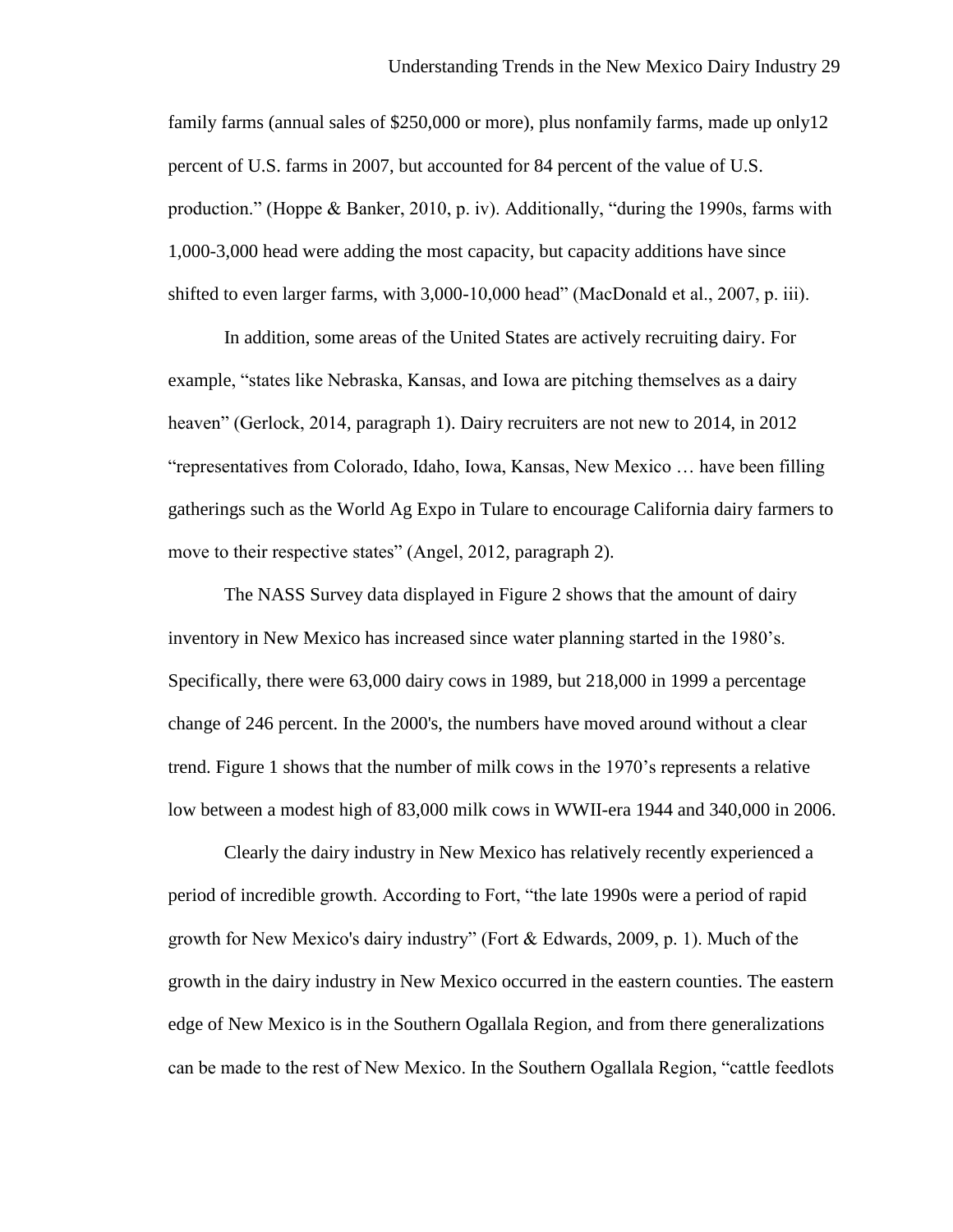first appeared in the 1960s and grew steadily until inventories stabilized over the last decade" (Guerrero et al., 2012, p. 2). Using the historical survey information on milk cows, the number of milk cows went from 30,000 in 1974 to 340,000 in 2006 (USDA-NASS, 2014), which is a 1,033 percentage change.

## *4.2.2. Spatial Distribution of Dairy Production in NM by County*

Figure 4 shows the dairy operations are concentrated in the eastern side of the state, primarily Chaves and Curry Counties. According to Figure 5, these two counties had the highest number of milk cows in New Mexico. In addition, four of the five counties in Figure 5 are in the eastern part of New Mexico. Table 7 has the distribution of dairy cows in New Mexico by county. The table has some figures that were obfuscated by the USDA. Table 7 shows that the mid level dairy counties are Eddy, Socorro, and Valencia Counties. Some dairy is located in the Middle Rio Grande, and some in the Lower Rio Grande, but most is in the Eastern part of the state with small amounts elsewhere. The counties of Curry, Lea, Socorro, and Valencia have all had an increase in the number of dairy cows for the period 1997 to 2012.

## *4.2.3. Importance of Dairy Production and Processing to the NM State Economy*

Dairy has been important in New Mexico for some time. "In 2001, dairy farming became the most important agricultural industry in the state when it began generating more cash receipts than any other agricultural activity" (Cabrera et al., 2008, p. 2144).). In 2012, Crop sales in New Mexico were \$616,938,000 and Livestock, poultry, and their products sales were \$1,933,209,000 (United States Department of Agriculture, 2014, p. 7). Dairy sales are not available in 2012, however, milk sales are: \$1,221,111,000 (United States Department of Agriculture, 2014, p. 21). Total taxable gross receipts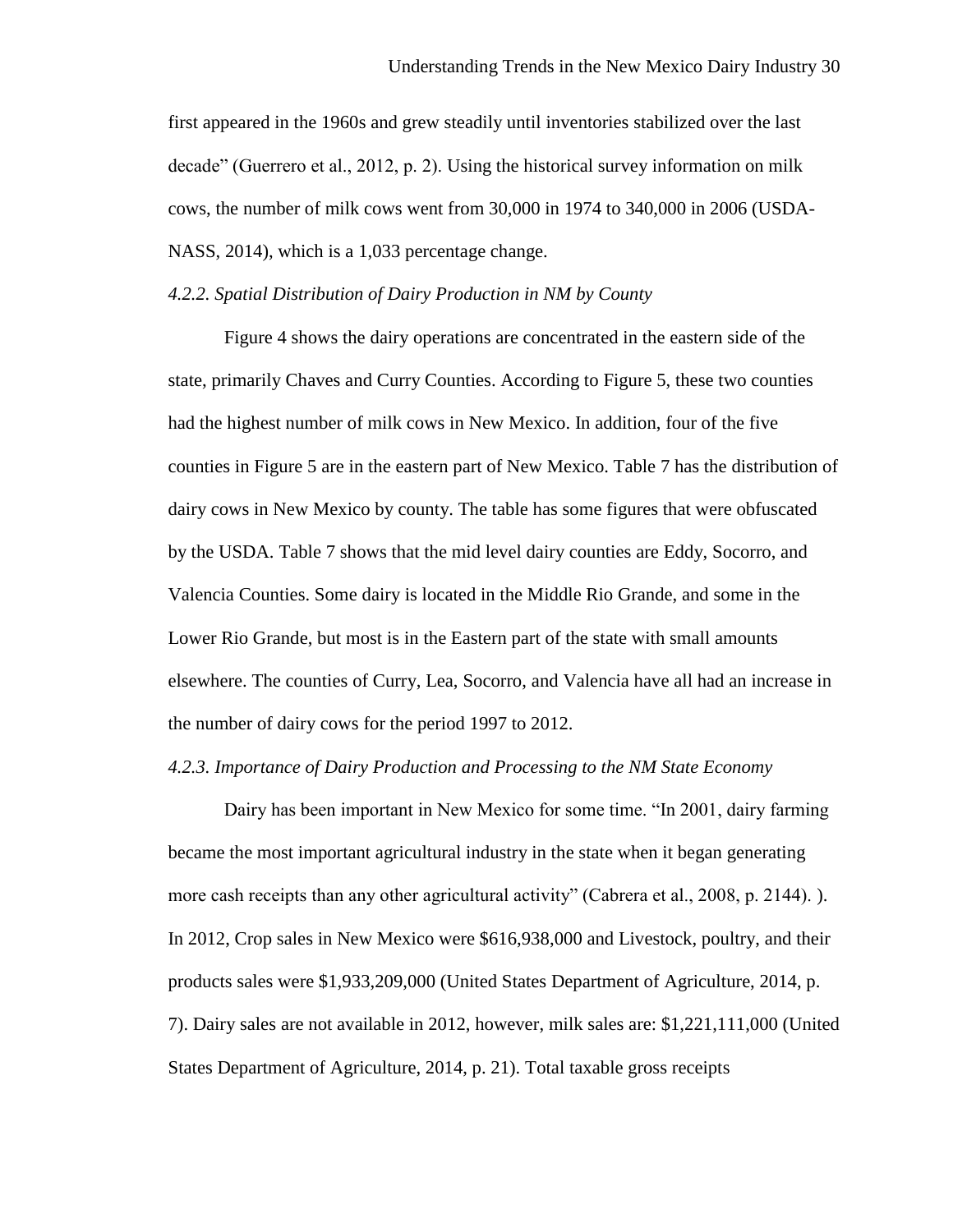\$50,407,300,096 (New Mexico Finance Authority, 2013), which would put milk sales at 2.4 percent of the total taxable gross receipts.

## *4.2.4. Dairy Employment Trends in NM*

Since, 1997 dairy employment has been on the rise in New Mexico. On a local scale, dairies provide employment to their local areas as "a typical 3,000 head dairy requires 30 to 37 employees" (Guerrero et al., 2012, p 1). Figure 8 shows the estimated dairy industry employment numbers for New Mexico. The employment was estimated by calculating one half of the quarterly average stable employment of the 0112 NAICS Subsector (Animal Production) (U.S. Census Bureau, 2013). The estimated dairy employment went from 1,485 in 1997 to 2,392 in 2012 (U.S. Census Bureau, 2013), which is a percentage change of 61 percent. Dairy uses the equivalent of about 80% of the water in New Mexico; however, at the same time it is providing only 2,392 total jobs in New Mexico (U.S. Census Bureau, 2013). In 2012, the employment in New Mexico was 859,965 (Bureau of Business and Economic Research, 2015). Therefore, although the dairy industry is using 80% of the water, and providing 0.2 percent of the jobs in New Mexico.

#### *4.2.5. Trends in Common Feed Production in NM and Region*

The quantity of hay and haylage grown in New Mexico has been variable as is shown in Table 4. Certain counties within the state have shown an increase in the amount grown, but other areas of the state have shown a decrease. For instance, Valencia County went from 33,587 tons of hay and haylage in 2002 to 79,027 tons in 2012. Doña Ana County is another county showing an increase with 133,138 tons of hay and haylage in 2002, and 167,783 tons in 2012. Catron, San Miguel, and Santa Fe counties all show a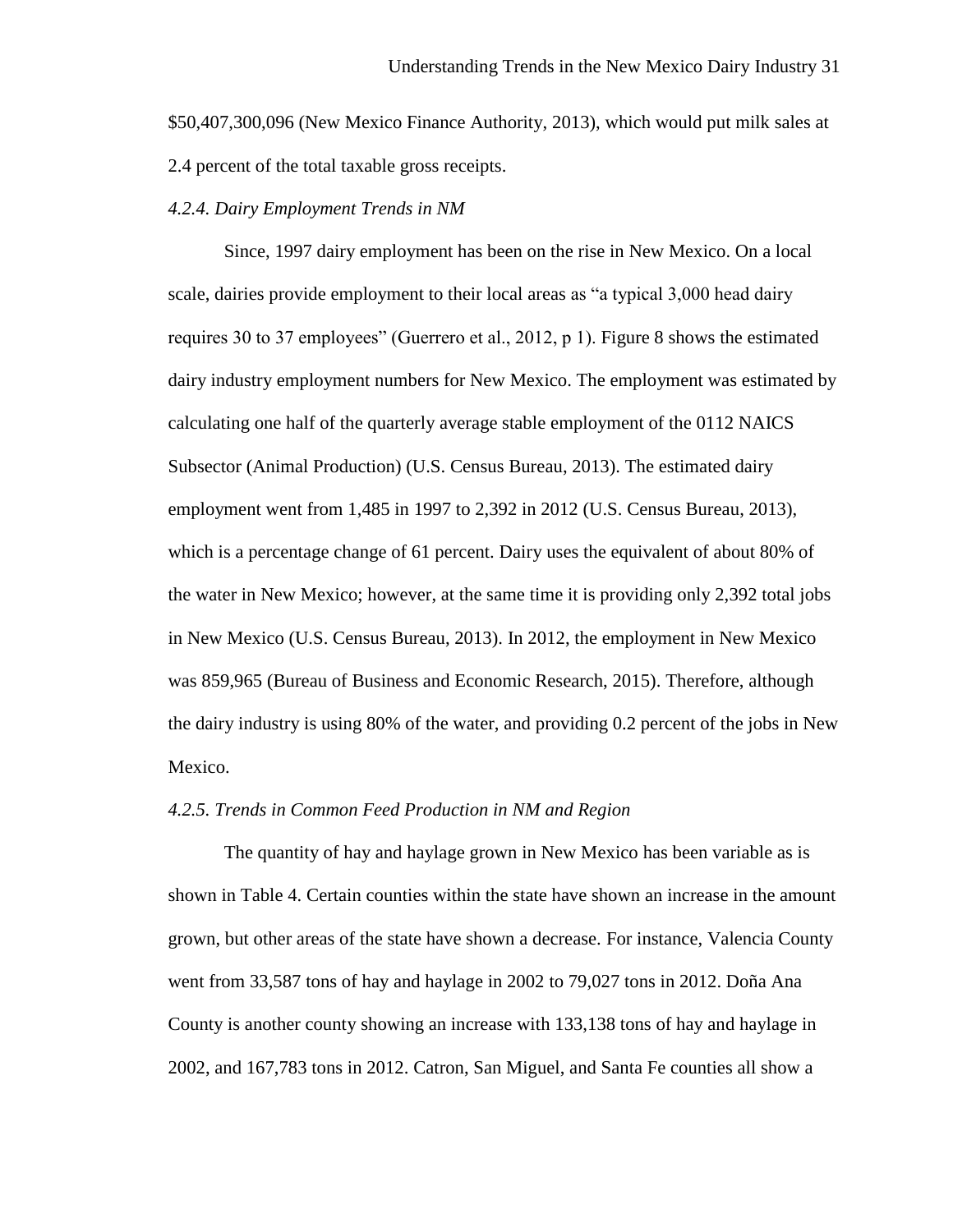decrease in the tons of hay and haylage from 2002 to 2012.The amount of corn acres harvested in New Mexico appears to be down in Table 5; however, that might be due to data problems. The reason being that New Mexico had 31,101 acres of corn (United States Department of Agriculture, 2014, p. 8) so it was either never harvested or the data was not released at the county level. In 2012, New Mexico had 209,110 irrigated acres of alfalfa, 78,140 irrigate acres of 'corn for silage or greenchop,' and no irrigated acres of soybeans (United States Department of Agriculture, 2014, p. 26). The feed production in New Mexico is important as the dairy industry has grown, is New Mexico bringing in feed from elsewhere.

## *4.2.6. Trends in Export of Dairy Products from NM*

The export of dairy products from New Mexico would mean that the dairy industry is exporting the virtual water in those products. Figure 7 shows that Dairy product exports from New Mexico increased from \$30.6 million in 2002 up to \$146.8 million in 2008, and fell in 2009 (United States Department of Agriculture – Economic Research Service, 2013). From 2009 to 2013, the dollar amount of dairy products from New Mexico has been increasing from \$87.2 million to \$195.2 million (United States Department of Agriculture – Economic Research Service, 2013). Another important illustration of Figure 7 is that New Mexico is exporting over four times as much in dairy in 2013, than it did in the year 2000.

## *4.2.7. Federal Industry Support Status*

There is a considerable history of federal price support for dairy products in the United States. Federal government purchase of products processed from dairy production, such as cheese, when prices drop to a certain level has the effect of propping up the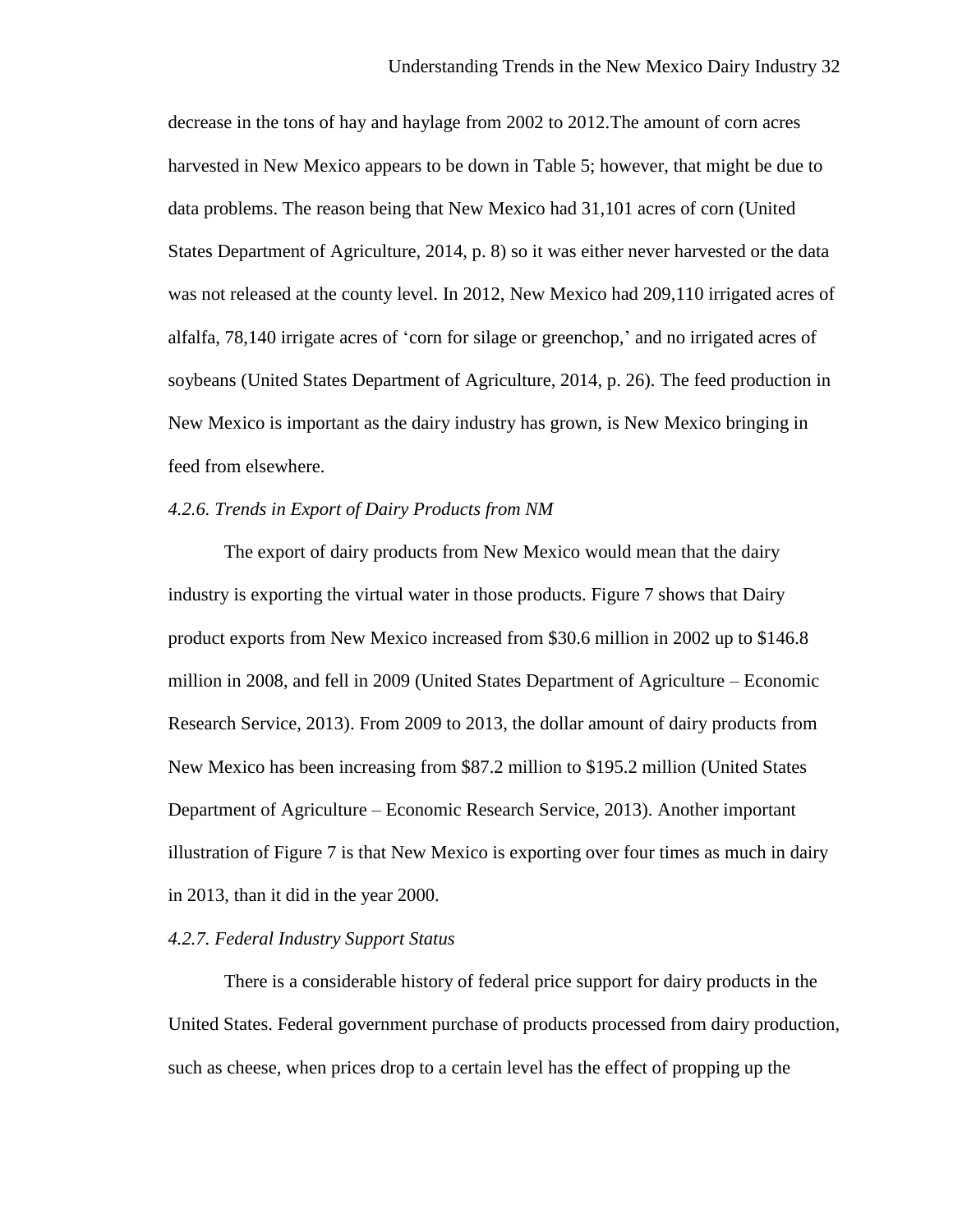demand for dairy production. During 2000 to 2009, price supports for cheese have been a significant component of supporting demand for the dairy industry in the US and New Mexico. These price supports were provided under the Dairy Product Price Support Program (United States Department of Agriculture, 2010, p. 1). Figure 6 shows that price supports have been used a number of times from 2000 through 2009 in New Mexico, but were not implemented for all years. Price supports for cheese were not implemented for New Mexico for 2000 and 2006. In 2009, nearly 35 million pounds of cheese were purchased by the Federal government from the New Mexico dairy industry, with a dollar value of \$45,789,740 assuming it was all in 40 pound blocks (United States Department of Agriculture, 2010). However, going forward Federal support changes its format, but perhaps not its level of significance with the 2014 Farm Bill.

In the past, the United States federal government has passed a series of laws, primarily n the form of "Farm Bills" that have significantly impacted the dairy industry and its structure. For example, "historically U.S. federal dairy safety net support programs have been designed to provide milk price floors and counter-cyclical revenue" (Newton & Kuethe, 2014). A key impact was that "the MILC [Milk Income Loss Contract] program enacted with the Farm Security and Rural Investment Act of 2002, and as amended in 2008" (Newton & Kuethe, 2014). The reason was that it "provides countercyclical revenue support to dairy producers on up to 2.985 million pounds of milk per fiscal year (approximately 140 cows)" (Newton & Kuethe, 2014).

The average number of milk cows per dairy operation in New Mexico in 2012 was 777.8 (318, 878 dairy cows / 410 dairy farms) (United States Department of Agriculture, 2014, p. 21). In 2012 the average dairy producer in New Mexico was more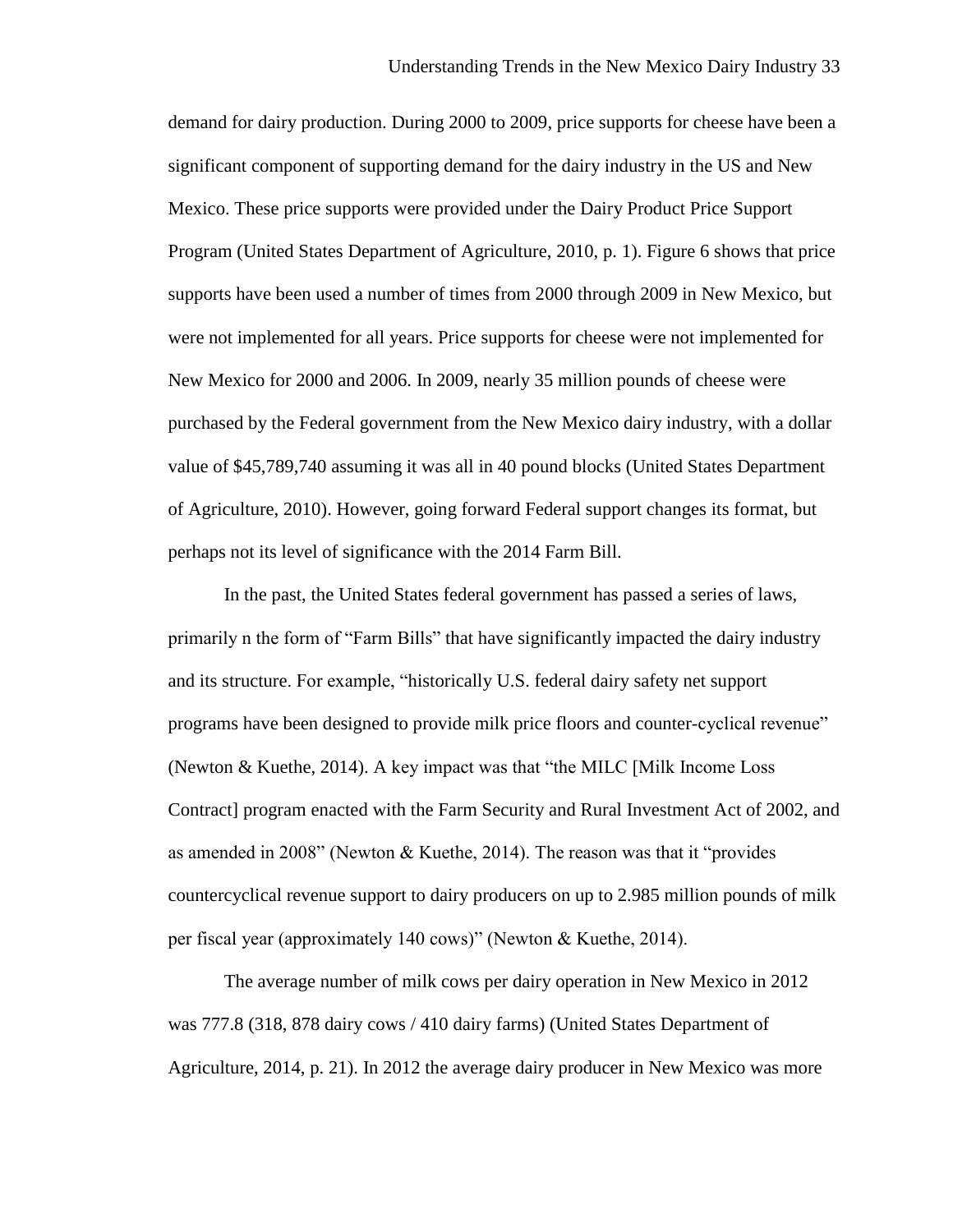than five times larger than the subsidy levels for the Milk Income Loss Contract, and most of the cows were in even larger operations. However, about 290 of these dairy farms were small producers averaging 10 or fewer cows. The other approximately 120 dairies were of a much larger scale, averaging approximately 2,730 milk producing cows (and having significant replacement herds).

The Agricultural Act of 2014, usually called the Farm Bill, will last until 2018 (*Agricultural Act of 2014*, 2014, p. 693). "The main feature of the new farm bill title is the Dairy Margin Protection Program" (National Milk Producers Federation, n.d.). The Margin Protection Program has the potential to significantly influence the dairy industry both across the United States and in New Mexico. "The main feature of dairy policy in the Agricultural Act of 2014 is the protection of producer margins" (Dillivan, 2014, paragraph 7). It is based on the cost of alfalfa, corn, and soybean meal (*Agricultural Act of 2014*, 2014, p. 688). With the Margin Protection Program, "should margins fall below a producer selected level, indemnity payments will be authorized based on actual milk production history and a coverage level participants elect" (Dillivan, 2014, paragraph 7). The coverage threshold range from \$4.00 to \$8.00 in fifty cent increments (*Agricultural Act of 2014*, 2014, p. 691), and the percentage of coverage of production history ranges from 25 to 90 percent (*Agricultural Act of 2014*, 2014, p. 691). A payment is made if "average actual dairy production margin for a consecutive 2-month period is less than the coverage level threshold selected" (*Agricultural Act of 2014*, 2014, p. 691). With high feed costs essentially insured at the federal level, the Farm Bill then has the potential to make the dairy industry relatively drought tolerant in providing insurance against high feed costs. This can be expected to be important support for New Mexico dairies. The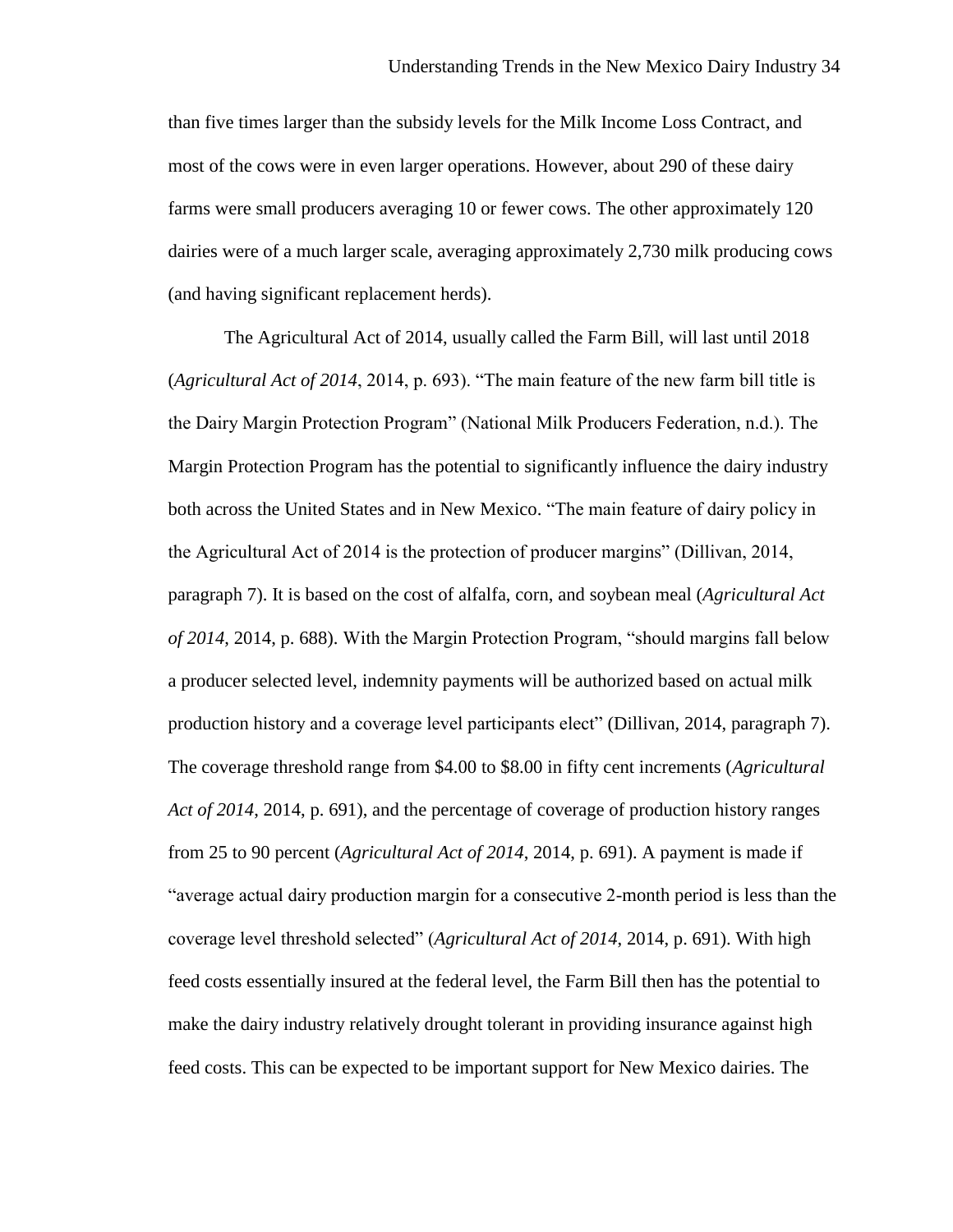other way that it effects New Mexico dairies is that it does not have a size limitation like the Milk Income Loss Contract. Reducing potential losses, or mitigating some of the risk, should allow any concentration of the dairy industry in the United States to pursue economies of scale in New Mexico and across the United States.

Clearly, the price of milk is also a consideration, affecting both profitability generally and also within the Farm Bill's Margin Protection program as described above. Figure 11 shows the general upward trend in nominal milk prices in US from 1980 until 2013 with an average price of \$20.12 per hundredweight (United States Department of Agriculture - National Agricultural Statistics Service, n.d.-j). However when adjusted for inflation, real milk prices in the United States appear to be on a downward trend. In addition, the milk prices appear to be more volatile recently then they were in the 1980s and early 1990s. Downward pressure on milk prices, means that in order to keep in business dairy farmers would have needed to cut costs and potentially seek economies of scale in production, lowering their per unit costs, in order to stay in business. This is consistent with the increasing concentration in the dairy industry, both nationally and in New Mexico.

While the focus of this research is on dairy production, with the increasing concentration of dairy production, water quality is an issue that has been raised about dairy farms. Thus it is worth nothing that according to the United States Environmental Protection Agency, "the waste produced per day by one dairy cow is equal to that of 20- 40 people" (US EPA, 2011). It is important to keep that in mind as "when improperly managed, animal waste can pose substantial risks to public health and ecological systems" (Wang, 2012, p. 5). According to Table 7, Chaves County in 2012 had 75,951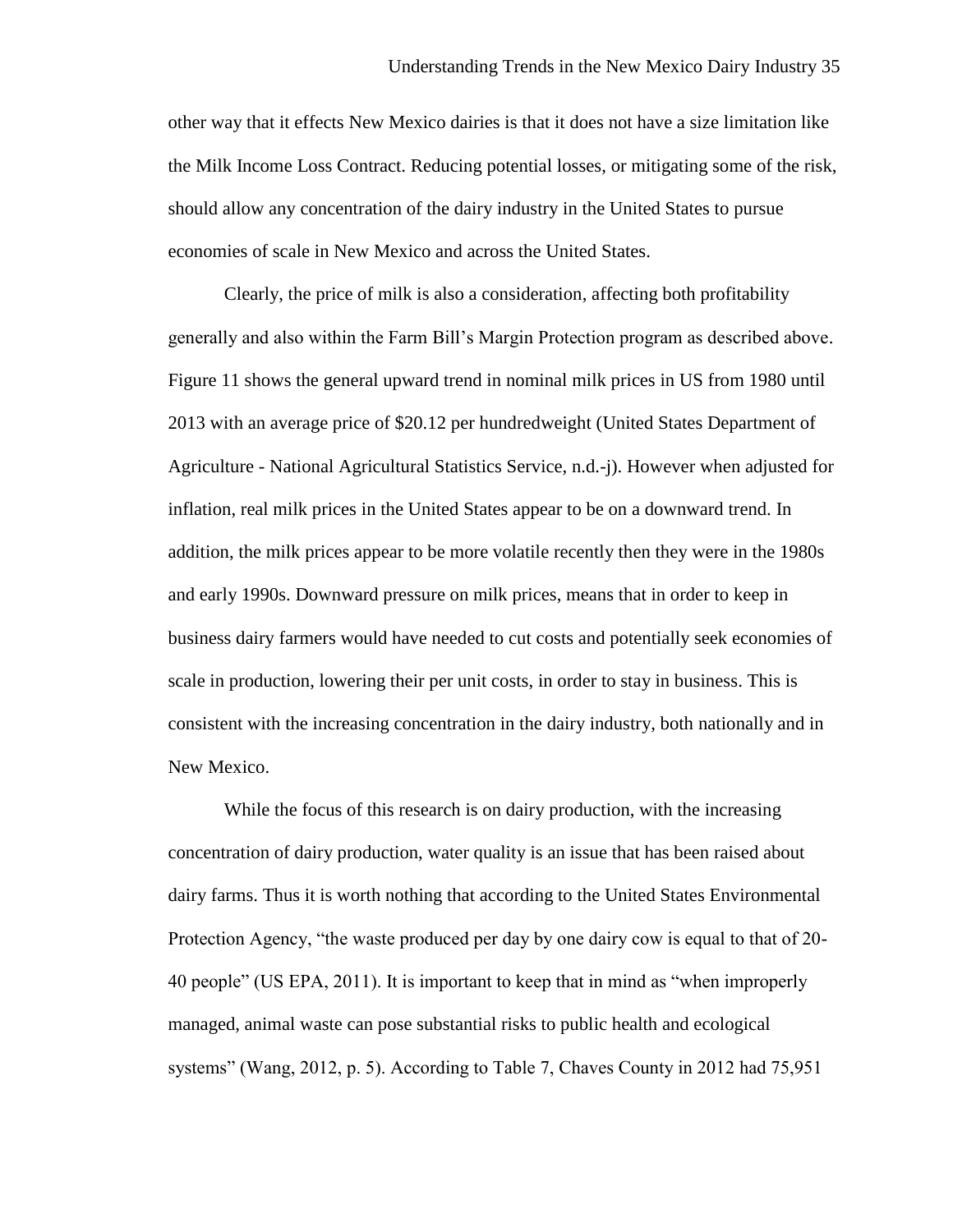dairy cows, which would be having to account for 1,519,020 more people in terms of waste of disposal. Food & Water Watch says the 75,941 cows in Chaves County New Mexico have a human sewage equivalent of 16,800,000 people (Food & Water Watch, 2015), this is over 11 times as much as the United States Environmental Protection Agency based number. If the New Mexico dairy industry, is exhibiting a dual structure it will create large concentrations of waste as well.

# *4.2.11 Dual Structure of Farming*

The dual structure of farming is seen in New Mexico. Table 10 shows that since 1987 the largest category of farms has become a larger proportion of the total farm sales in New Mexico. Table 10 illustrates that those operations with \$1,000,000 or more in sales, the largest category, are only a small percentage of the total agricultural operations in New Mexico. In Table 10 for 2012, 1.3 percent of the farms were producing 75.76 percent of the sales. In contrast, Table 10 shows for 1987 0.97 percent of farms were producing only 47.29 percent of farm sales. Only a small number of the operations are doing most of the sales; thereby, demonstrating that the dual structure exists in agriculture in New Mexico. In addition, the change between 1987 and 2012 would suggest a greater concentration of agriculture in New Mexico. Significant economies of scale appear to be present in New Mexico agriculture.

The case can be made for the dual structure in the dairy industry. As show in Table 11: 75% of sales is generated by 116 dairy farms (317,650 dairy cows / 116 dairy farms), who average 2,739 cows, and 121 dairy farms with an average annual sales of \$10,318,000. 50% of sales is generated 71 dairy farms (259,844 dairy cows / 71 dairy farms) for an average of 3,660 dairy cows, and 73 farms with \$14,187,000 in average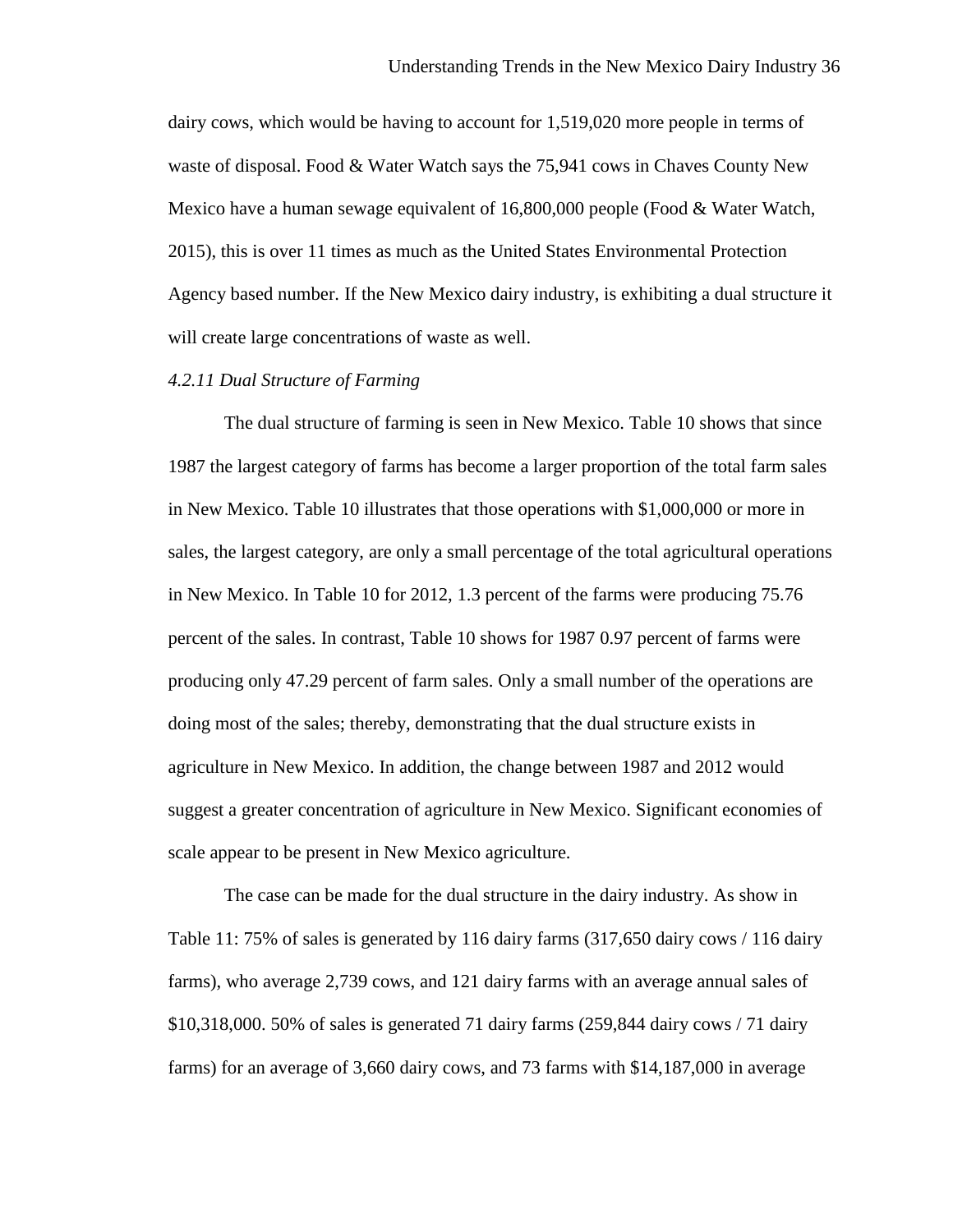sales. 25% of sales is generated by 22 dairy farms (118,831 dairy cows / 22 dairy farms), who average 5,401 cows, and 23 dairy farms who average \$20,857,000 in sales. 10% of sales generated by four dairy farms (40,800 dairy cows / 4 dairy farms) averaging 10,200 cows, and five dairy farms averaging \$34,552,000 in sales. Table 11 shows that in 2012 14.6 percent of operations accounted for 25 percent of milk sales. In addition, Table 11 shows that the 23 operations generated \$479,722,000 of milk sales. Table 10 shows that all agricultural sales in New Mexico was \$2,550,147,000 for 2012. Thus, those 23 dairy operations are generating 18.8 percent of all of the agricultural sales in New Mexico. Table 11 also shows the top five dairy operations accounted for \$172,761,000 in sales, which would be 6.8 percent of all agricultural sales in New Mexico. The approximately 20,000 small farms in New Mexico, with perhaps several thousand dollars of average annual sales stand in starkest contrast to the largest four dairy farms had 40,800 total milk cows, averaging just over 10,000 milk cows apiece and averaging \$34,552,000 in annual sales. These large dairy farms also maintain large replacement herds. For the 318,878 milk producing cows in New Mexico in 2012, there were 206,395 cows in the replacement herd (United States Department of Agriculture, 2014, p. 21).

In addition, Figure 9 shows that from 1982 to 2007 as the number of dairy cows was increasing the number of dairy operations was decreasing in New Mexico. The industry was becoming more concentrated in larger dairy operations. Figure 10 further supports this point. As the number of dairy cows in New Mexico increased, so did the number of operations with more than 500 dairy cows. Thus, the evidence in New Mexico dairy production is fully consistent with the general pattern of evidence for increasing concentration in the dairy industry in the United States (MacDonald et al., 2007, p. iii).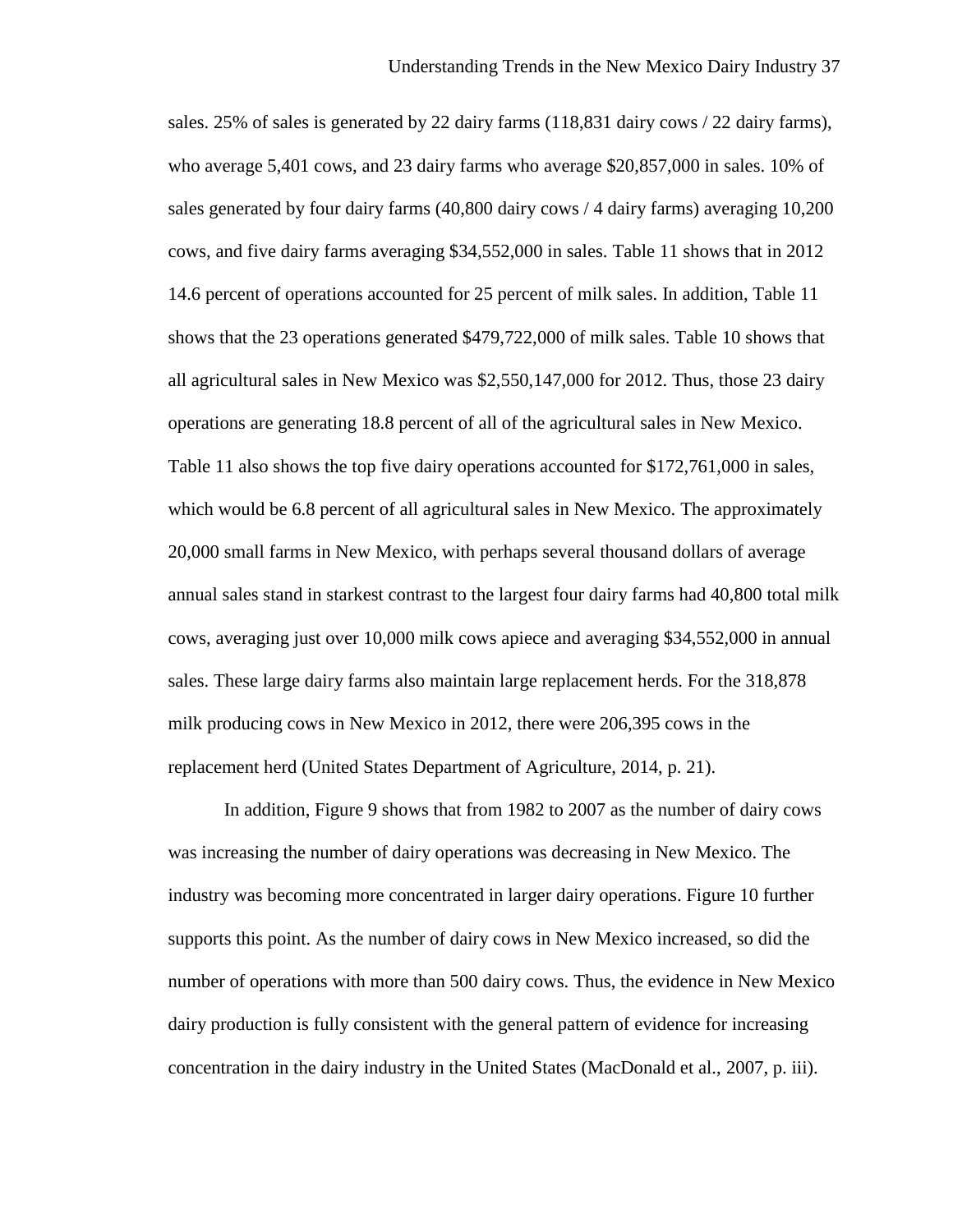### **4.5. Variation in Average Net Farm Income across NM**

Given the high percentage (78.62% in 2010) total water withdrawls in New Mexico to the agricultural sector (Longworth, Valdez, Magnuson, & Richard, 2013, p. i), then it is argued that it is important for state and regional water planning to have a disaggregated understanding of the sector, including (and perhaps especially) in any dynamic subsector such as the dairy industry. One important available economic measure of the agricultural sector and farm welfare in NM is average net farm income. It is illustrative to look at the distribution or variation in this measure in order to better understand the structure of the agricultural sector in NM. This structure, and its spatial distribution across NM, can then be related to dairy production, to help better disaggregate and improve our understanding of this rapidly changing economic sector. Since, the full statistical distribution of average net farm income, and its geo-coded locations and production characteristics, is not publically available for NM, this illustrative analysis uses the county-level averages available (United States Department of Agriculture - National Agricultural Statistics Service. n.d.-g and United States Department of Agriculture - National Agricultural Statistics Service. n.d.-h), and focuses on the two most recent agricultural census years (2007 and 2012).

In year 2007 and year 2012, the average net farm income across the 33 NM counties was \$15,285.03 (with a standard deviation of \$30,756.07) and \$16,722 (with a standard deviation of \$26,456.24), respectively. In 2007, the high was \$137,119 and the low was \$-9,944, with 12 counties showing a negative value. In 2012, the high was \$107,850 and the low was \$-9,769, with 10 counties showing a negative value. This extreme variation helps to illustrate one facet of the dual farm structure in NM. It also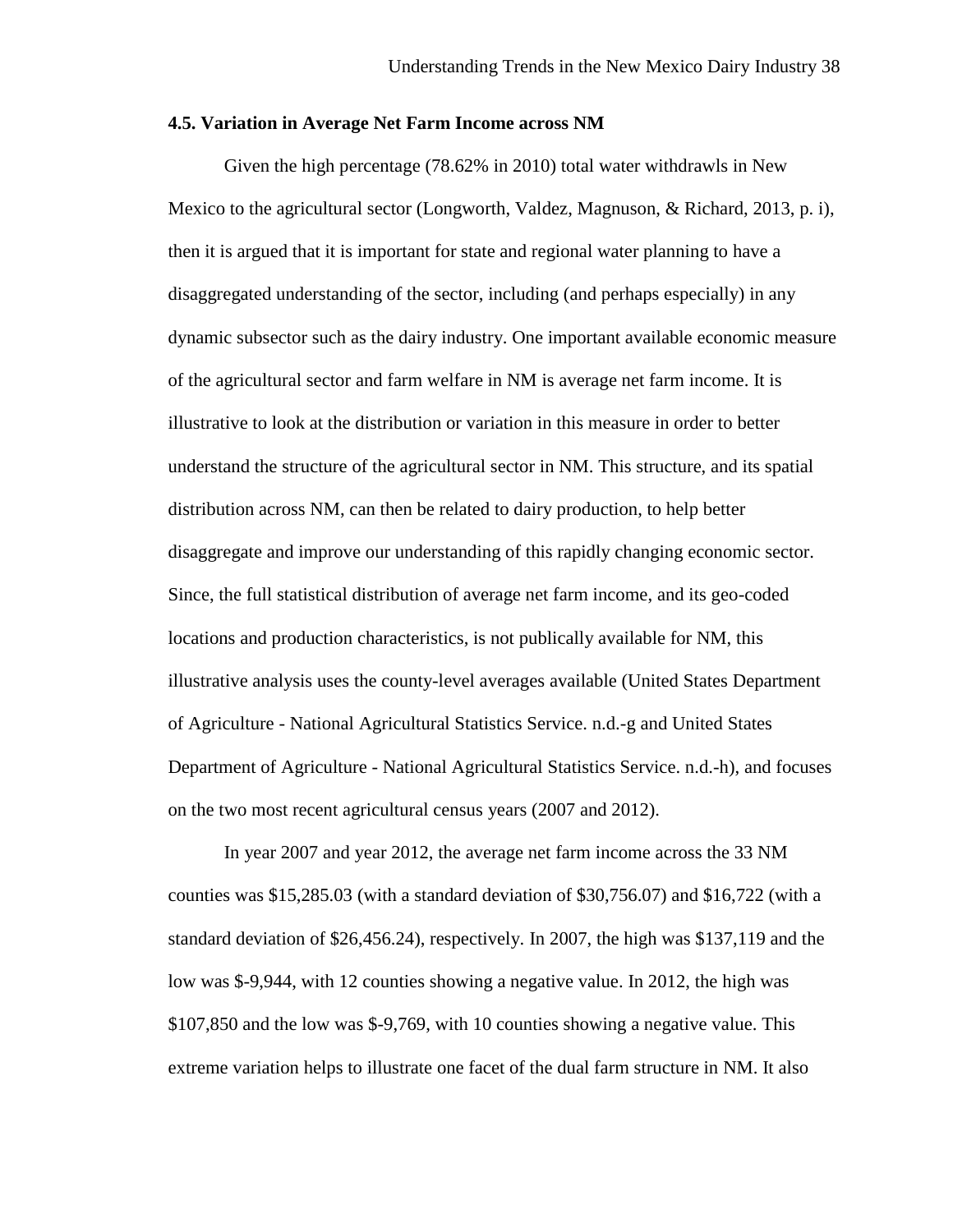shows that the statewide mean value of average net farm income is not a particularly useful measure for understanding NM agriculture. Given the focus of this analysis, it is natural then to try to better understand the role of dairy production in explaining the large observed variation in average net farm income in NM. As an initial observation, the high five NM dairy counties with 275,638 cows in 2012, had an average net farm income of \$49,648. This is with the blending of large operation dairy farms with all other farms found in those counties, so it clearly understated the impact. This can be taken as one indicator of how different large dairy farms may be relative to the vast majority of USDA-defined farms in NM. To further explore the dual structure of NM agriculture, and the dairy industry's place in that structure, the following section use simple regression analyses to help understand the observed variation in average net farm income across the 33 counties.

This exploratory analysis begins with the general hypothesis that some measure of dairy production will be a key determinant of farm welfare in NM. Given our focus on the available (high variability) measure of average net farm income across the NM counties, and the clear spatial distinctions across diary production by counties, we use average net farm income as our dependent variable. We then want to control for other possible key explanatory production variables, which are not co-linear, and test for the possible effect of some commonly-available measure of dairy production on the dependent variable.

The ordinary least squares (OLS) regression approach (Pedace, 2013) is used to conduct the analysis, with the 33 counties in NM as the number of observations. A simple linear functional form is assumed, E.g.,  $Y = \beta_0 + \beta_1 X_1 + \beta_2 X_2 + \beta_3 X_3 + \beta_4 X_4 +$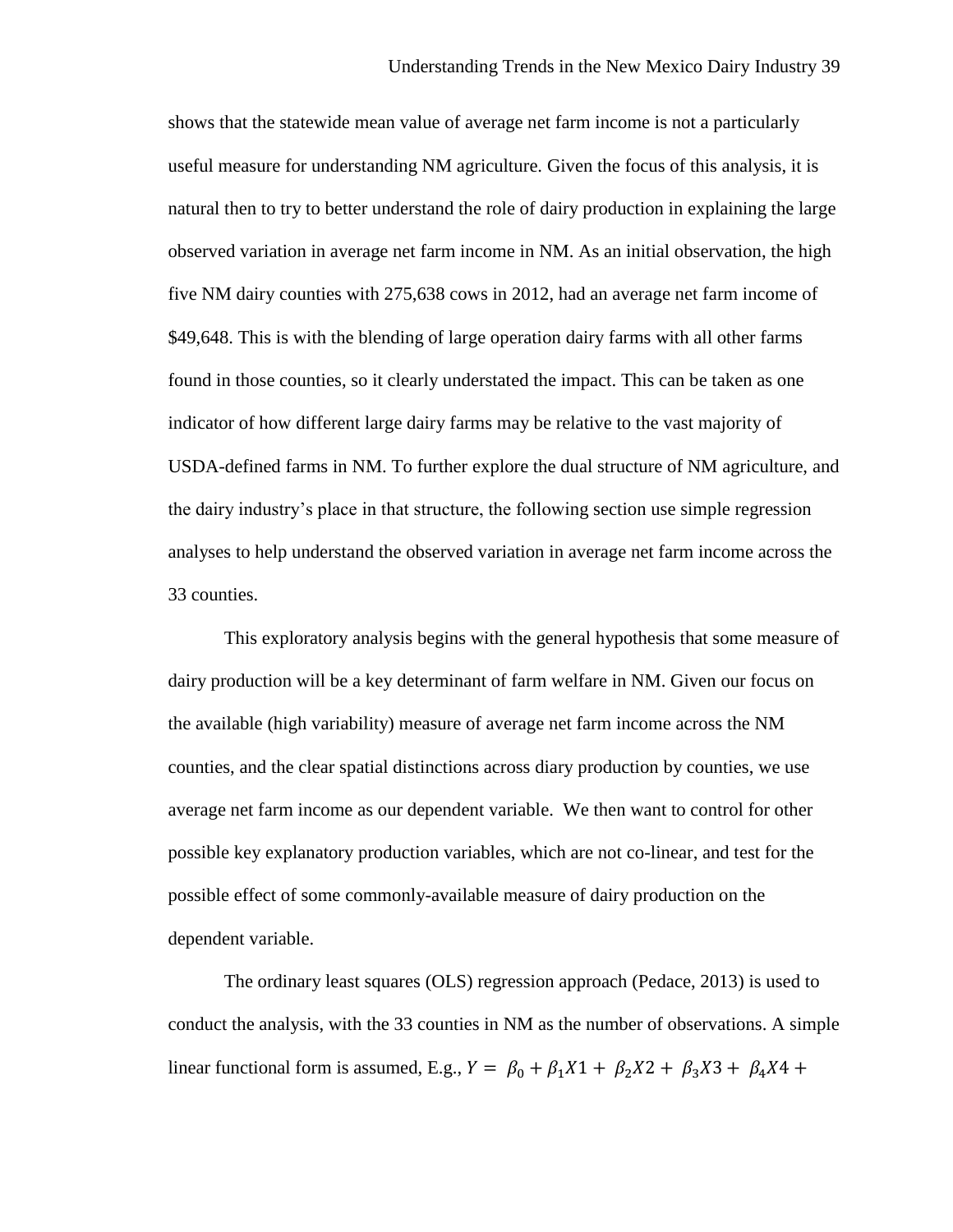$\beta_5 X_5 + \varepsilon$ , where Y is the dependent variable, the X's are the explanatory variables, the β's are coefficients to be estimated, and ε is a mean zero error term. The basic assumptions of OLS are: "The model is linear in parameters and has an additive error term; the values for the independent variables are derived from a random sample of the population and contain variation; no independent variable is a perfect linear function of any other independent variable(s); the model is correctly specified and the error term has a zero conditional mean; the error term has a constant variance; the values of the error term aren't correlated with each other" (Pedace, 2013, p. 94).

For this OLS regression analysis, the dependent variable is AVGNETFARMINC (average net farm income), with mean 16,722 and standard deviation 26,456.24 for 2012. Our explanatory variable of interest is AVGDAIRYCOW, which is defined as the number of milk cows divided by the number of farms in a county; its mean is 14.00 with standard deviation 33.27 in 2012. As the other explanatory variables, we also control for the effects of the following: AVGPECANACRES is the average number of acres bearing pecans county; AVGSHEEP is the average number of sheep including lambs in a county; AVGCATTLE is the average number of cattle and calves minus the number of milk cows in a county; and AVGWHEATACRES is the average number of acres of wheat harvested in a county. The full definitions for these variables and their descriptive statistics are provided in Table 2.

For each year of available county-level data, four different model specifications were investigated. They all include our variable of interest (AVGDAIRYCOWS) as an explanatory variable, but vary in terms of the other possible explanatory variables that are controlled for. Assuming a mean zero error term in each case, the four different model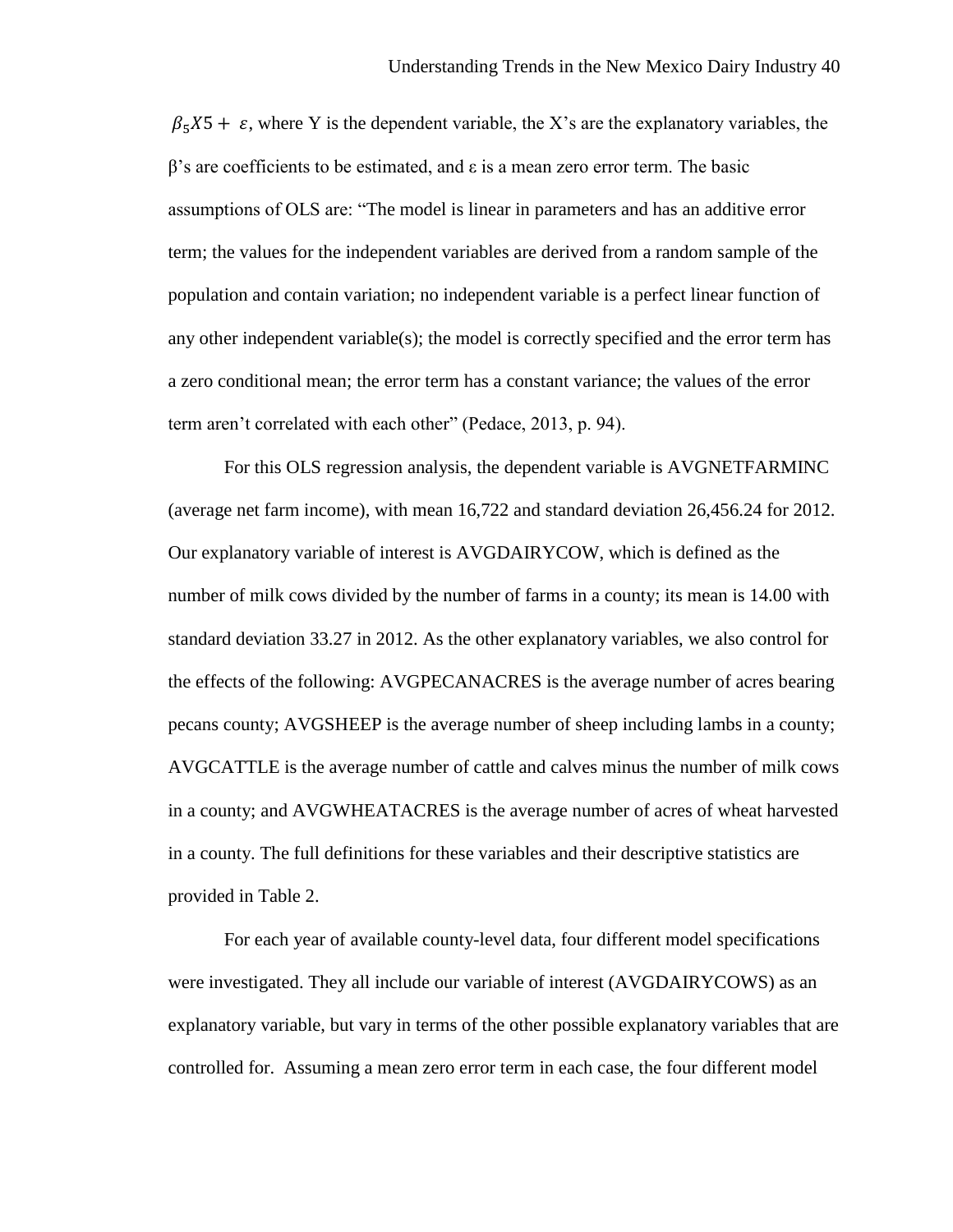specifications are:

(1) *AVGNETFARMINC* = 
$$
\beta_0 + \beta_1 AVGPECANACRES + \beta_2AVGDAIRYCOWS
$$

(2) AVGNETFARMINC =  $\beta_0 + \beta_2$ AVGDAIRYCOWS +  $\beta_3$ AVGSHEEP +  $\beta_4$ AVGCATTLE

(3) AVGNETFARMINC =  $\beta_0 + \beta_1 A V G P E C A N A C R E S + \beta_2 A V G D A I R Y C O W S +$  $\beta_3$ AVGSHEEP +  $\beta_4$ AVGCATTLE

(4) *AVGNETFARMINC* = 
$$
\beta_0
$$
 +  $\beta_1$ *AVGPECAN ACRES* +  $\beta_2$ *AVGDAIRYCOWS* +  
 $\beta_3$ *AVGSHEEP* +  $\beta_4$ *AVGCATTLE* +  $\beta_5$ *AVGWHEATACRES*

We can now formally state our hypothesis, which will be examined separately for each model specification (Models 1-4), and for both years of data (2007 and 2012). Against the null of no effect, the alternative hypothesis is:

$$
H_A: \beta_2\!>\!0
$$

This hypothesis says that we expect that average dairy cows will be a significant positive determinant of average net cash farm income, at the county level, in NM. It is expected that this result will hold across all four model specifications (Models 1-4), for both the 2007 and 2012 data.

The results of the four OLS regressions, across model specification 1-4, are provided in Table 3 for 2007, and Table 4 for 2012. First, in terms or goodness of fit, for the 2007 data, the  $R^2$  values in Table 3 show that each of the models explains over 80%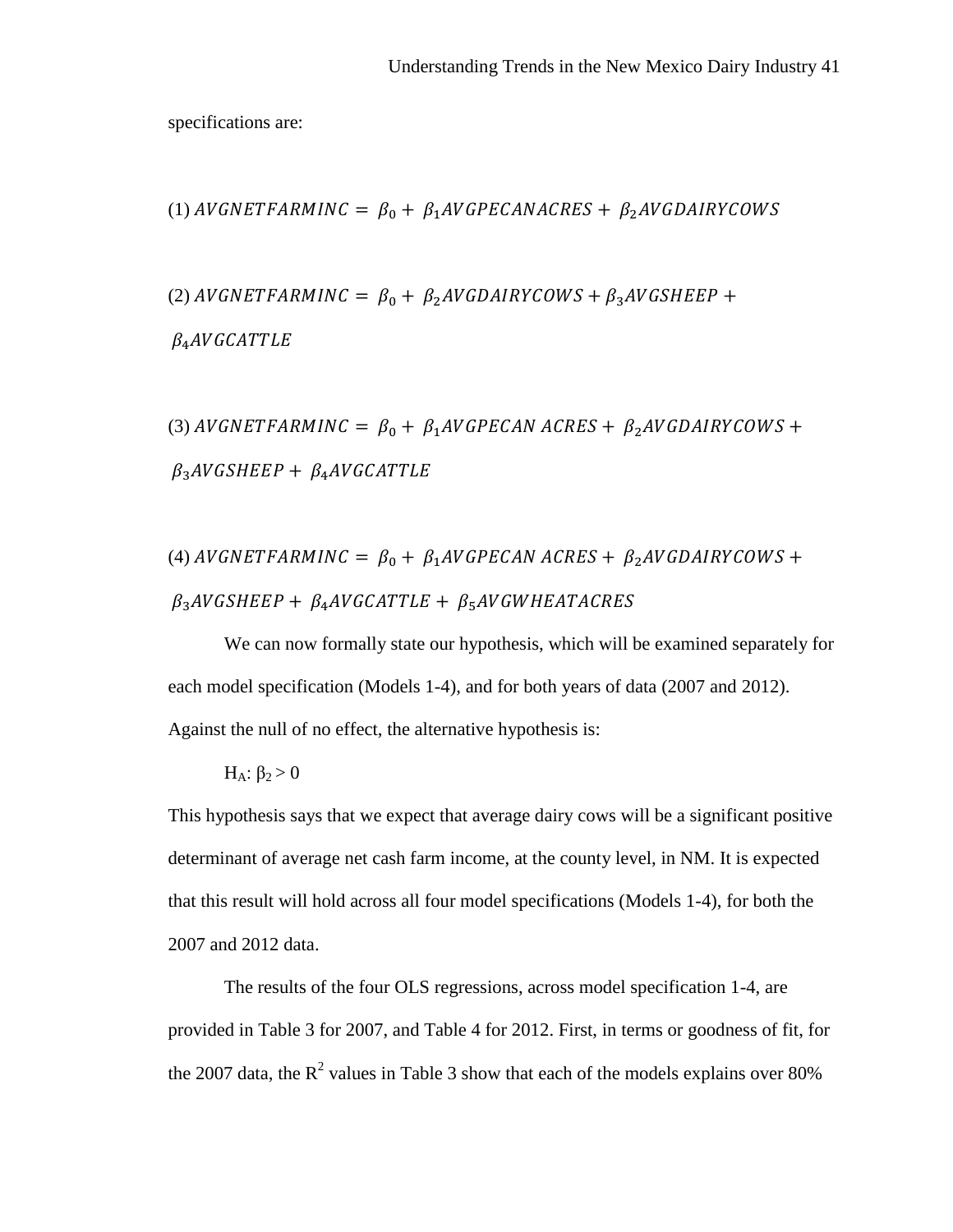of the variation, with Models 3 and 4 explaining over 90% of the observed variation, in AVGNETFARMINC across NM counties. Overall across all four model specifications (1-4) for the 2007 data, the estimated coefficients for the variables AVGPECANACRES, AVGCATTLE, and AVGWHEATACRES were all positive and significant at the 0.01 level or better. For model 4 the significance levels were all  $α = 0.01$  level for AVGPECANACRES, AVGCATTLE, and AVGWHEATACRES. In 2007, with respect to the hypothesis on our variable of interest (AVGDAIRYCOW), the evidence across all four model specifications supports the alternative hypothesis at the  $\alpha$  = 0.01 level. But this is for a two-tailed test, for a one-tailed test the significance level would be even higher.

Results for the Models 1-4 using the 2012 data are shown in Table 4. In terms of goodness of fit overall, Model 1 had an  $R^2$  of 0.43; however models 2, 3, and 4 all have an  $R<sup>2</sup>$  above 0.8. Overall for the 2012 models, AVGPECANACRES, and AVGCATTLE were positive and significant determinants of average net farm income across NM counties. For Model 4 the significance levels were at the 0.1 level for AVGPECANACRES and 0.001 level for AVGCATTLE. The estimated coefficient on AVGWHEATACRES was negative and not significant.

With respect to the hypothesis on our variable of interest (AVGDAIRYCOW), the evidence across all four model specifications supports the alternative hypothesis at the 0.10 level; however, this is for a two-tailed test, for a one-tailed test the significance level would be at the 0.05 level. The inference is that dairy cows are important in understanding net farm income in NM. As a side note, it is also clear that cattle and cows more generally were also important for farm income in 2012 (which was a drought year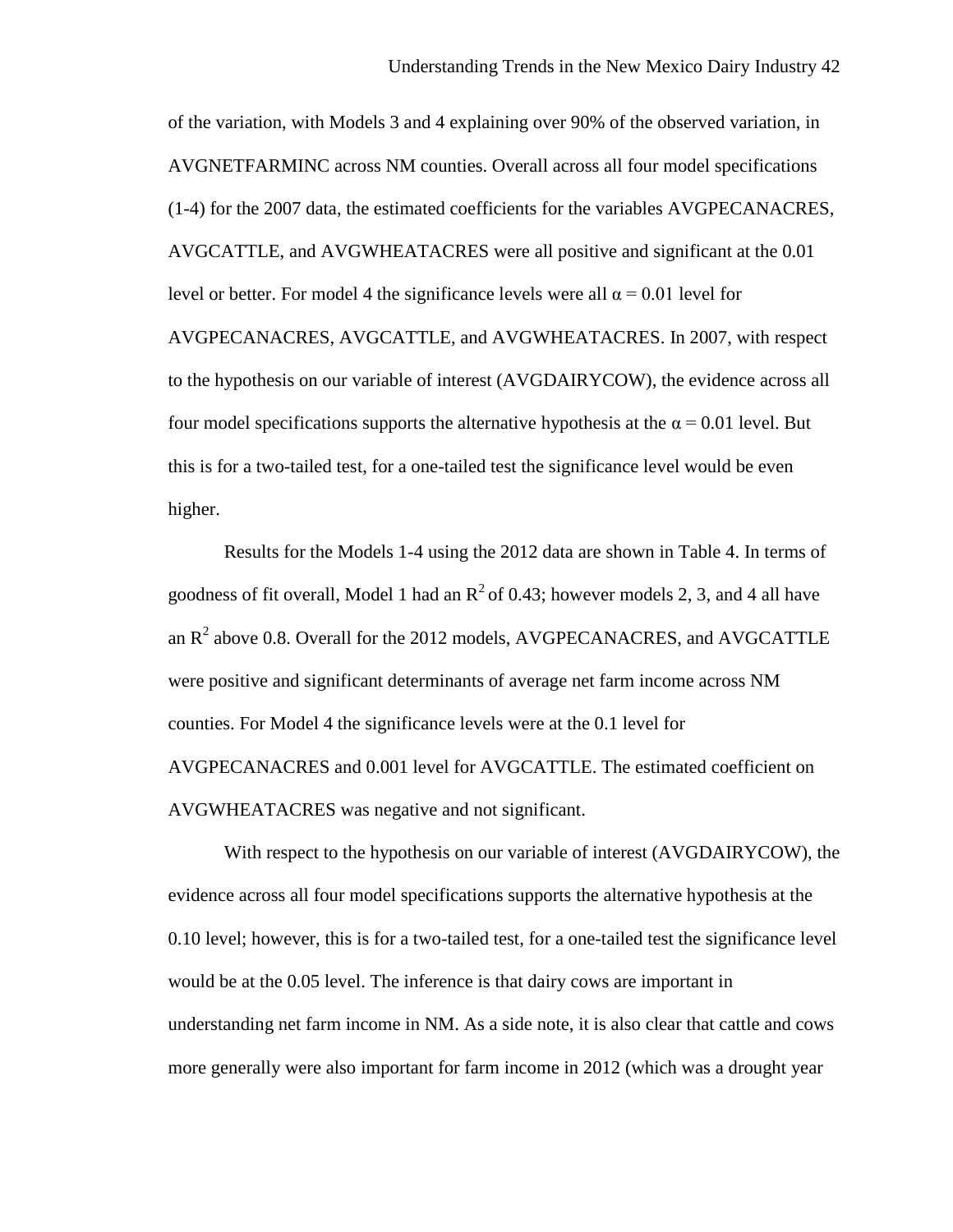and perhaps heavily impacted by cattle sales).

In summary net farm income is highly variable across NM counties, and NM agriculture sector with its evidence of a dual farm structure. The geographic concentration of dairy production is consistent with high farm income counties, and it appears that a small number of dairy operations are driving this. The simple OLS econometric analysis at the county level shows that across all model specifications and both years (2007 and 2012), dairy cows are a significant positive determinant in understanding NM farm income. Having provided this illustrative analysis of the importance of dairy production in understanding the variability in New Mexico farm income, we turn to exploring the total amount of water use (both indirect and direct) in NM dairy production.

# **4.4. Virtual Water Used in Dairy Production and Processing**

### *4.4.1. Water Directly Consumed in the Production of Dairy*

There are several different possible calculations for the amount of water a dairy cow consumes. "Industry specialists estimate the average direct water use for each dairy cow in the Texas High Plains is 55 gallons per day" (Guerrero et al., 2012, p. 4). Longworth et al. use a calculation of "GPCD of 65" (Longworth et al., 2013, p. 32) for the state of New Mexico; however, "previous reports used a GPCD of 100 for dairy cattle" (Longworth et al., 2013, p. 32). Direct water used in the production of dairy includes only the amount of water "used for drinking and facility maintenance" (Guerrero, et al, 2012, p. 3). Using all three different numbers address' Fiala's criticism about different technology levels as "efforts have been made… reduce the amount of water use in facility sanitation" (Longworth et al., 2013, p 32). For New Mexico, using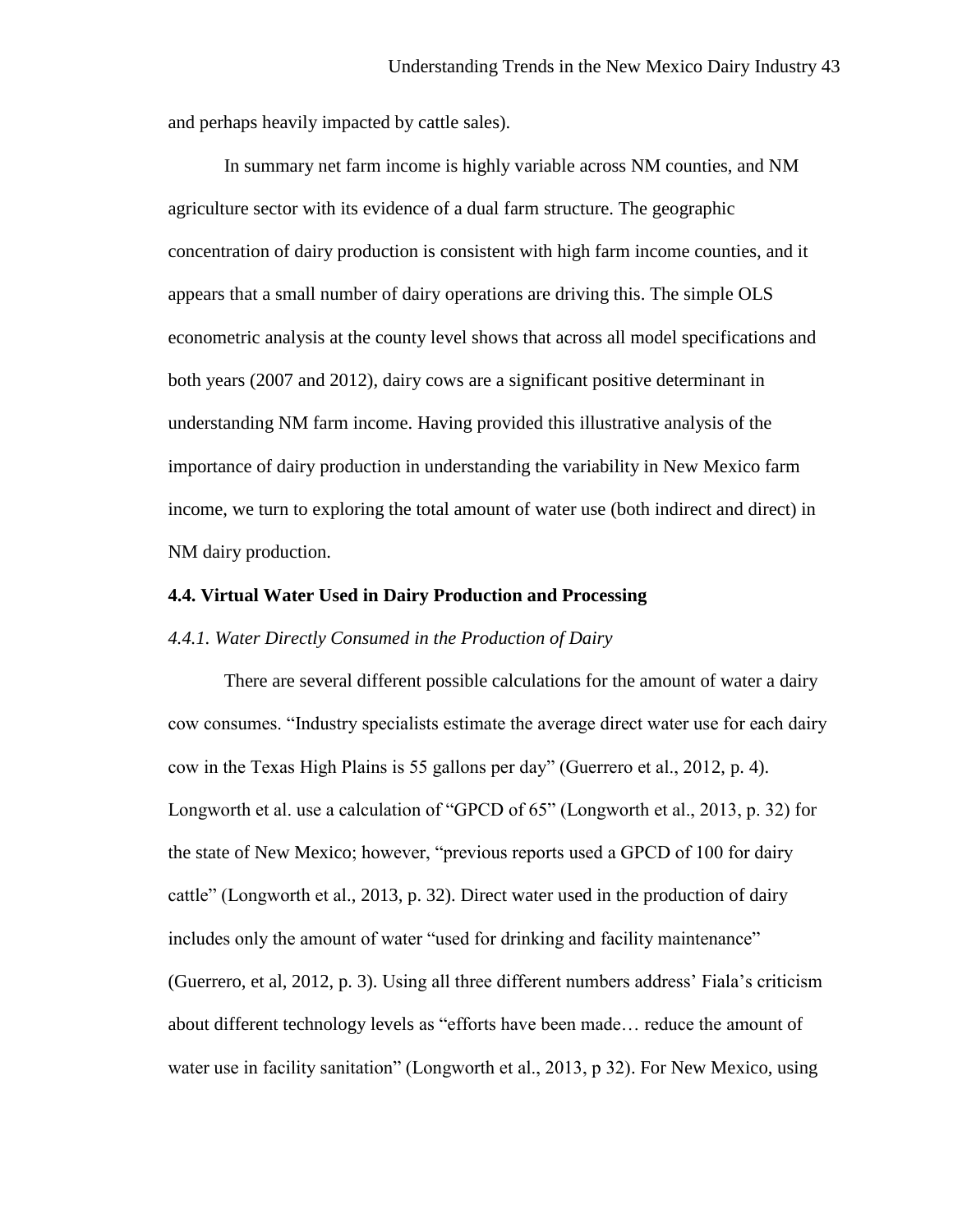conversions for gallons into acre-ft (Gleick, 2006, p. 322), I calculate 0.06 acre-ft per cow per year of direct water usage using Guerrero's estimate of 55 gallons per cow per day. Using Longworth's estimate of 65 gallons per cow per day I calculate 0.07 acre-ft per cow per year, and 0.11 acre-ft per cow per year in direct water usage using Longworth's estimate of 100 gallons per cow per day. Table 9 presents the estimated annual direct water use for 2012, and New Mexico dairy cow of 318,878 (United States Department of Agriculture, 2014, p. 21) as 19,133 acre-ft, 22,321 acre-ft, and 35,077 acre-ft for 55gpcpd, 65 gpcpd, and 100 gpcpd respectively. For the replacement herd of 206,395 (United States Department of Agriculture, 2014, p. 21), 12,716 acre-ft, 15,023 acre-ft, and 23,113 acre-ft for 55gpcpd, 65 gpcpd, and 100 gpcpd respectively. The total then for the entire milk cow herd of 525,273 (United States Department of Agriculture, 2014, p. 21) of 32,361 acre-ft, 38,234 acre-ft, and 58,821 acre-ft for 55gpcpd, 65 gpcpd, and 100 gpcpd respectively.

# *4.4.2. Water Indirectly Consumed in the Production of Dairy*

There are two different measures for indirect water usage. The first is irrigated acres, and the second is in acre-ft. The reason for calculating the indirect use is that in addition to the water directly consumed in the production of dairy, there is also water indirectly consumed. Indirect water consumed is the amount of water used to "grow forage and grain for feeding cattle" (Guerrero et al, 2012, p. 3). Guerrero et al. (2012), estimate the indirect use of land per cow is 2.078 irrigates acres (Guerrero et al., 2012, p. 5-6). This estimates the amount of irrigated acreage required to feed a dairy cow. The total irrigated acreage in New Mexico for 2010 was 872,664 (Longworth et al., 2013, p. ii). Based on that measure and ignoring any dietary composition assumption altogether,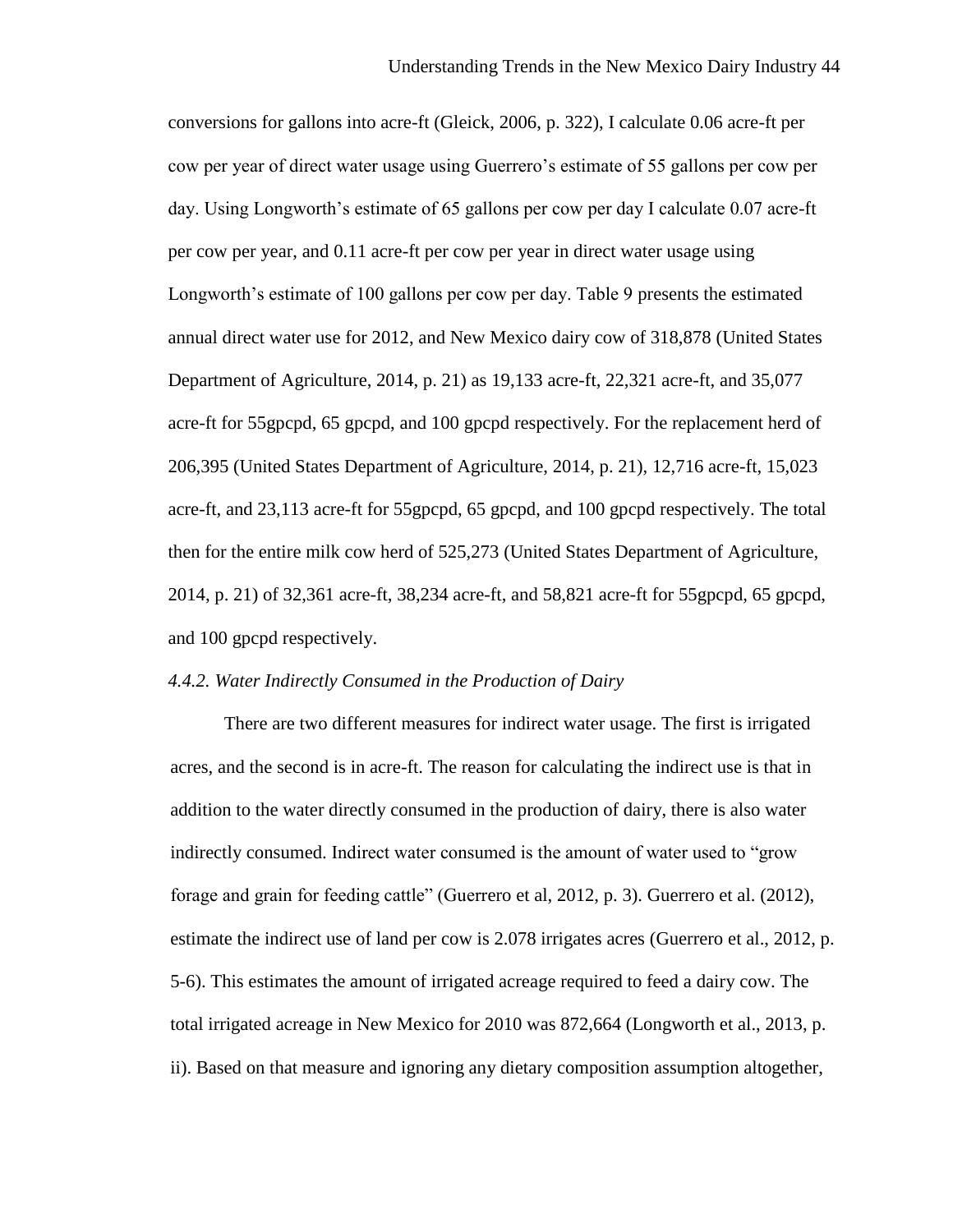the irrigated acreage in New Mexico could theoretically support a population of 419,954 dairy cows if it were used exclusively for dairy cows which it is clearly not. **However,**  the 2012 Census of Agriculture shows 680,318 irrigated acres in New Mexico (United States Department of Agriculture, 2014, p. 7) which would support a population of 327,391 dairy cows if used exclusively for dairy cows. In 2012 in New Mexico there were 318,878 dairy cows producing milk (United States Department of Agriculture, 2014, p. 21), and a total dairy cow herd of 525,273 (United States Department of Agriculture, 2014, p. 21). The total dairy cow herd requires 776,618 irrigated acres for feed production.

The indirect water use in acre-ft is show in Table 8. The numbers used to estimate the acre-ft are low. However, the New Mexico Office of the State Engineer does supply a Consumptive Irrigation Requirement for the entire state in the Water Use by Categories reports (Longworth et al., 2012). Therefore, the numbers in Guerrero et al. (2012) were used to calculate the indirect water use. The dairy cow herd of New Mexico requires an estimated 1,104,908 acre-ft of water to grow feed crops. The replacement herd requires an estimated 211,732 acre-ft of water to grow freed crops. In total, the indirect use for all of the dairy herd and replacement herd is 1,316,640 acre-ft.

#### **4.5. Review of State and Select Regional Water Plans**

Water plans were examined to see if they included information, and the level of detail of that information, about the dairy industry in New Mexico. References to dairy, dairy industry, or dairies were searched for in the published plans. Water planning documents for both the state level of New Mexico, and the several regional plans were examined. The regional plans were chosen if they were areas considered to have a high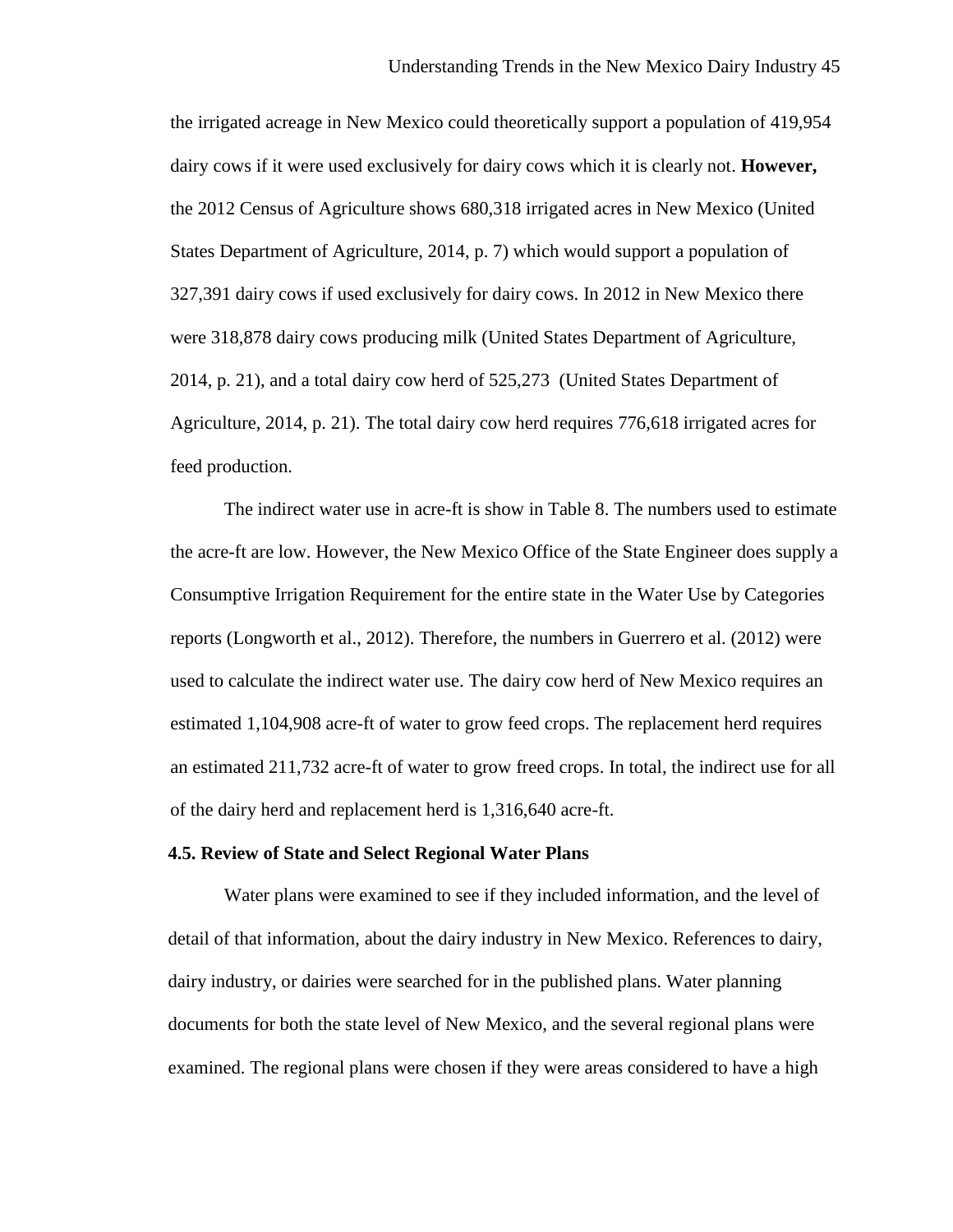population of dairy cows.

# *4.5.1. State Water Planning*

The State Water Plan (Office of the State Engineer & Interstate Stream Commission, 2003), the State Water Plan Review and Update (Office of the State Engineer & Interstate Stream Commission, 2008), and the Working Towards Solutions (New Mexico Interstate Stream Commission & New Mexico Office of the State Engineer, 2013) none of these documents make any mention of dairy production industry or dairies within their pages.

As another prominent example, outside the formal state planning process, New Mexico First recently held a series of town halls on water planning. Their document does not mention dairy or dairies (New Mexico First, 2014). Agriculture does get mention in a broad sweep such as "integrate public water supply and sanitation planning with the separate planning process for agriculture/ land use, transportation, and economic development" (New Mexico First, 2014, p. 6).

The lack of any water planning at the state level in New Mexico seems to be a large oversight. There was high growth in the dairy industry both before the State Water Plan was published, and after its publication. Even if for some reason it was missed in the original plan, other planning documents had the opportunity to pick up on the dairy industry and did not.

# *4.5.2. Lea County Regional Water Plan*

The regional water plan for Lea County was "accepted by the Interstate Stream Commission in 1999" (Office of the State Engineer & Interstate Stream Commission, n.d.-d). The dairy industry is included within the plan. "Future water use predictions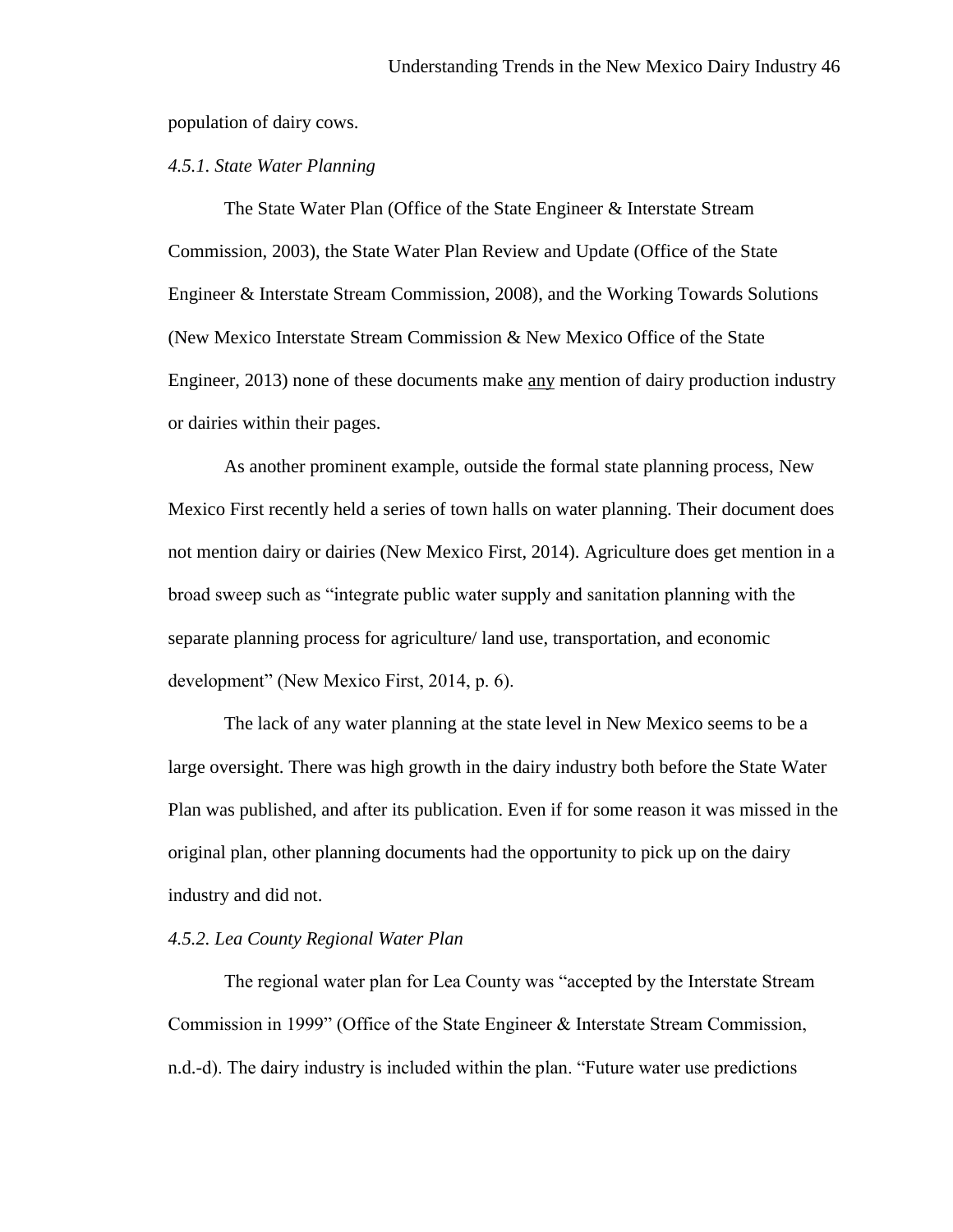include an increase of 4,000 cows every five years" (Boivin, May El, Peery, & Buller, 1999, p. 7-22). Reality and their expectations have mixed results. Table 7 shows Dairy Cows by County and if 1997 is used as a base year, the data show that they under projected for 2002. The projected amount of 15,000 dairy cows in Lea County in 2002 is only about 60 percent of the actual number of dairy cows. The projections were close for 2007, 19,000 projected the dairy cows instead of 19,850 actual dairy cows. However, 2012 is under projected as there were 31,360 dairy cows instead of the projected 23,000 dairy cows.

### *4.5.3. Lower Pecos Valley Plan*

The regional water plan for the Lower Pecos Valley was "accepted by the Interstate Stream Commission on August 23, 2001" (Office of the State Engineer & Interstate Stream Commission, n.d.-c). The Lower Pecos Valley includes most of Chaves, most of Eddy, and all of De Baca counties (New Mexico Interstate Stream Commission & New Mexico Office of the State Engineer, 2013, p. 51). In addition, parts of Lincoln, and Otero counties are included (New Mexico Interstate Stream Commission & New Mexico Office of the State Engineer, 2013, p. 51). Dairy is included in the regional water planning. "The future expansion of agriculture in the Pecos Valley depends on the dairy industry" (Pecos Valley Water Users Organization, 2001, p. 65). It was expected that "dairies will increase by 25 percent through 2035" (Pecos Valley Water Users Organization, 2001, p. 175). Using Table 7, the sum of all the counties in the region for 1997 is 88,508 dairy cows, and in 2002 103,195, a 16.6% percentage change. In 2012, according to Table 7 there were 87,502 dairy cows. Thereby, it would seem that region did receive some of the projected growth, but has since lost some of its dairy herds.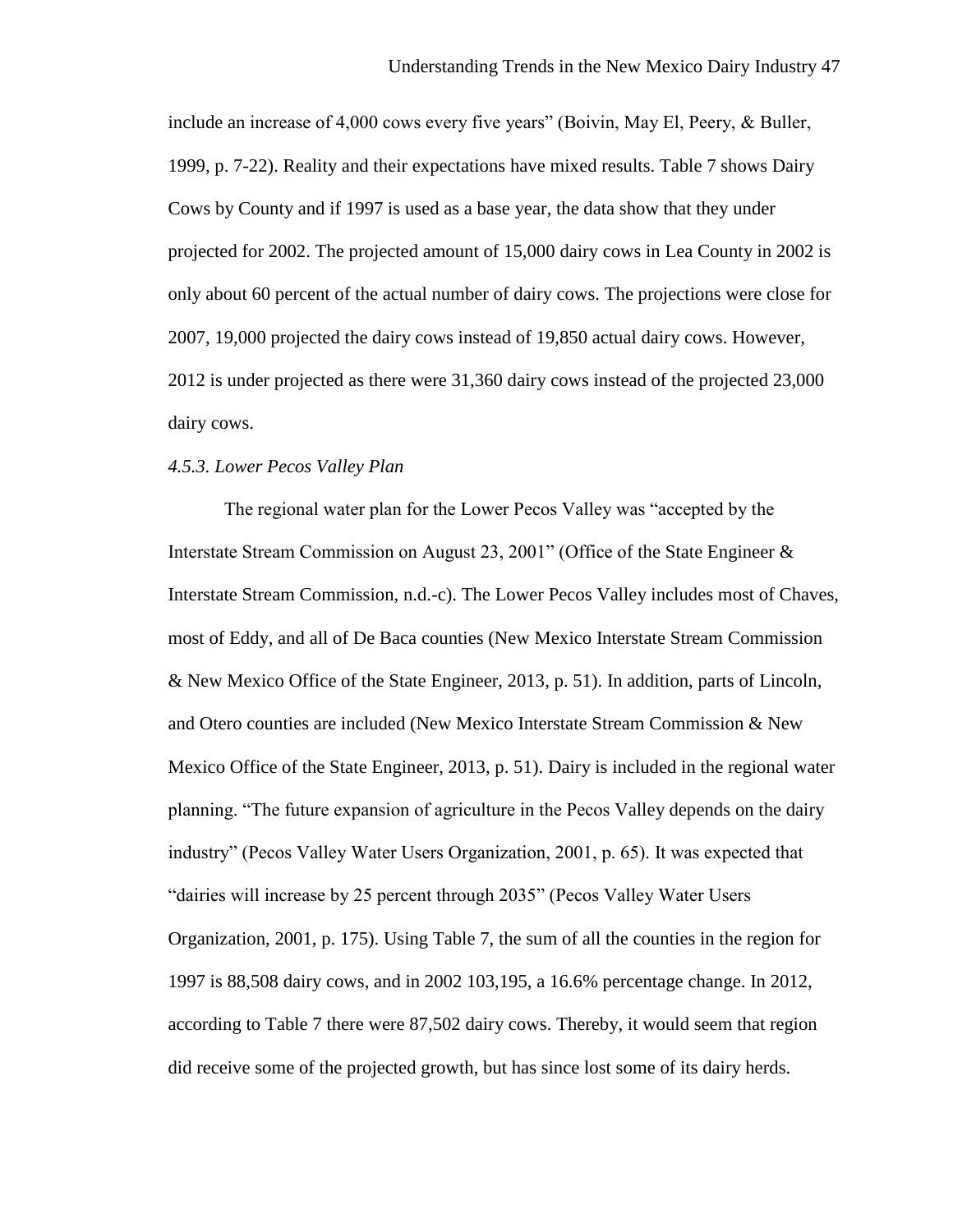It is also important to note that most of the dairy cows in the Lower Pecos are in Curry County, and that Figure 5 shows that most of the growth in the dairy industry was before the water plan. The plan is from 2001 (Office of the State Engineer & Interstate Stream Commission, n.d.-c), the nearest census year is 2002, where there are 57,179 dairy cows in Curry county (United States Department of Agriculture – National Agricultural Statistics Service, n.d.-a). In 2012, there were 73,999 dairy cows in Curry county (United States Department of Agriculture – National Agricultural Statistics Service, n.d.-a). Thereby, roughly 77.3% of the growth occurred before the water plan was accepted.

# *4.5.4. Lower Rio Grande Water Plan*

The Lower Rio Grande Water Plan was "accepted by the Interstate Stream Commission in 1999" (Office of the State Engineer & Interstate Stream Commission, n.d.-e). The concern with dairies in the Lower Rio Grande was water contamination. For example, "Ground water contamination sources in the Mesilla Valley include … dairies" (Terracon, John Shoemaker and Associates, Inc., Livingston Associates, LLC, Inc, Zia Engineering and Environmental, Inc, & Sites Southwest, 2003, p 9). In addition, "the large number of dairies within the Planning Region … are likely the main potential source of nitrate contamination" (Terracon et al., 2003, p. 105).

The plan also includes that "the market for corn is reasonably secure with the local dairies requiring silage" (Terracon et al., 2003, p. 179). However, there is no mention of past or future expansion of the dairy industry in the region. Table 7 shows that if 1997 is used as the base, the dairy cow population has increased; however, the dairy cow numbers appear to have peaked in 2007 and it will be at least until the next Census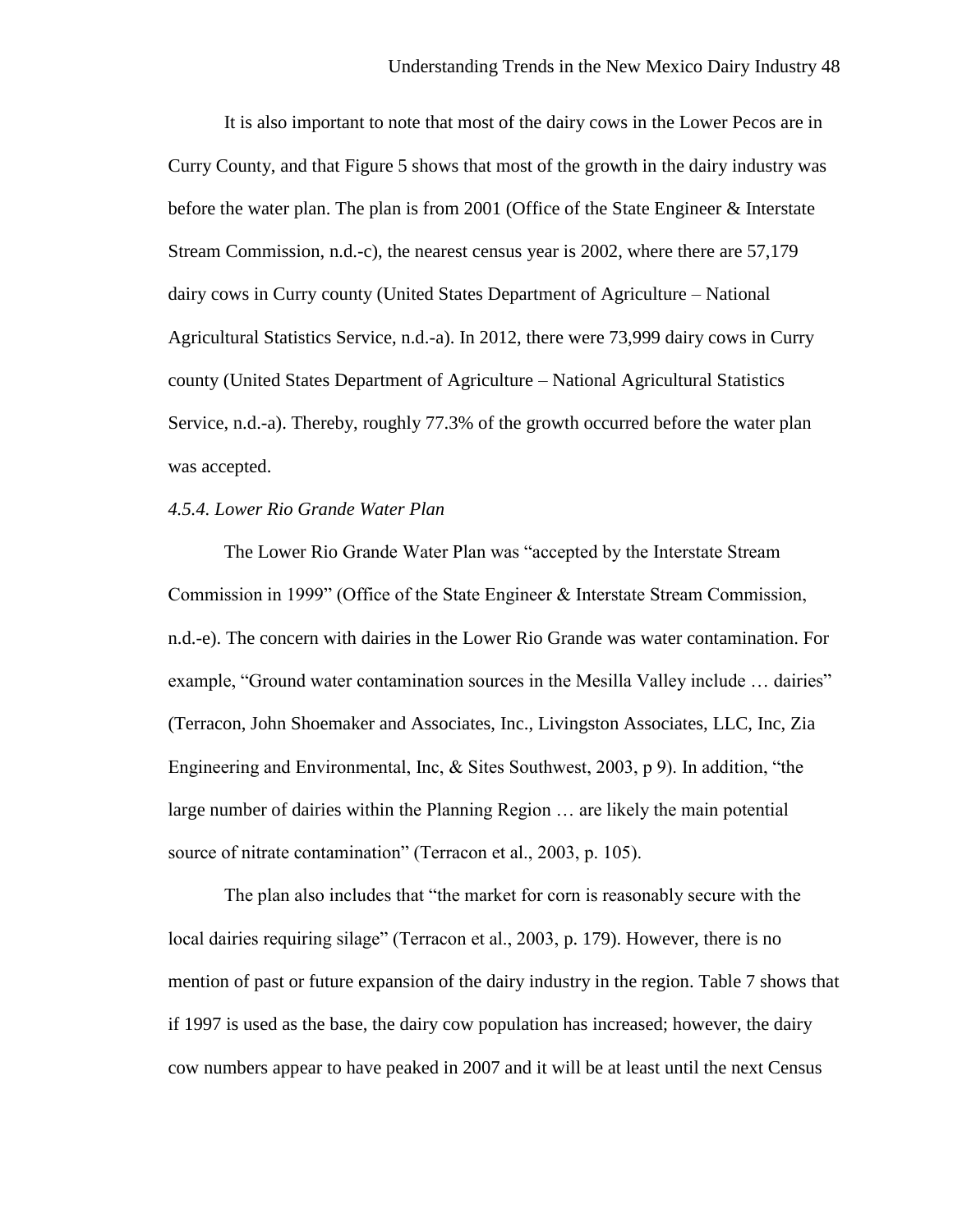of Agriculture in 2017 before a trend can be discerned.

# *4.5.5. Northeast Water Plan*

The Northeast Water Plan was "accepted by the Interstate Stream Commission in 2007" (Office of the State Engineer & Interstate Stream Commission, n.d.-a), this planning region "includes Union, Harding, Quay, Curry, and Roosevelt Counties" (Daniel B Stevens and Associates, Inc, 2007, p. ES-1). The dairy industry is included in the water plan in a number of ways. "In New Mexico, groundwater pollution is caused by a number of sources … dairies" (Daniel B Stevens and Associates, Inc, 2007, p. C-25). The established dairy industry in the region has led to an increasing number of value added businesses like the cheese plants" (Daniel B Stevens and Associates, Inc, 2007, p. E-13).

According to Table 7, Curry and Roosevelt Counties account for the majority of the cows in the region. Figure 5 shows that by 2007 when the water plan was approved, the growth of the dairy industry had already happened. While the number of cows in Curry County increased between 2007 and 2012, the number in Roosevelt County decreased resulting in 90 fewer cows for 2012 (United States Department of Agriculture – National Agricultural Statistics Service, n.d.-a).

The water plan has water use projections for 2000 to 2050 in increments of ten years (Daniel B Stevens and Associates, Inc, 2007, p. 6-35). For all of those years, "the low water use projection for livestock assumes no change in demand" (Daniel B Stevens and Associates, Inc, 2007, p. 6-34). In addition for livestock, "the high water use projection for Curry and Roosevelt Counties assumes a maximum increase of 10 percent between 2000 and 2010 , 5 percent between 2010 and 2020 and no further increase to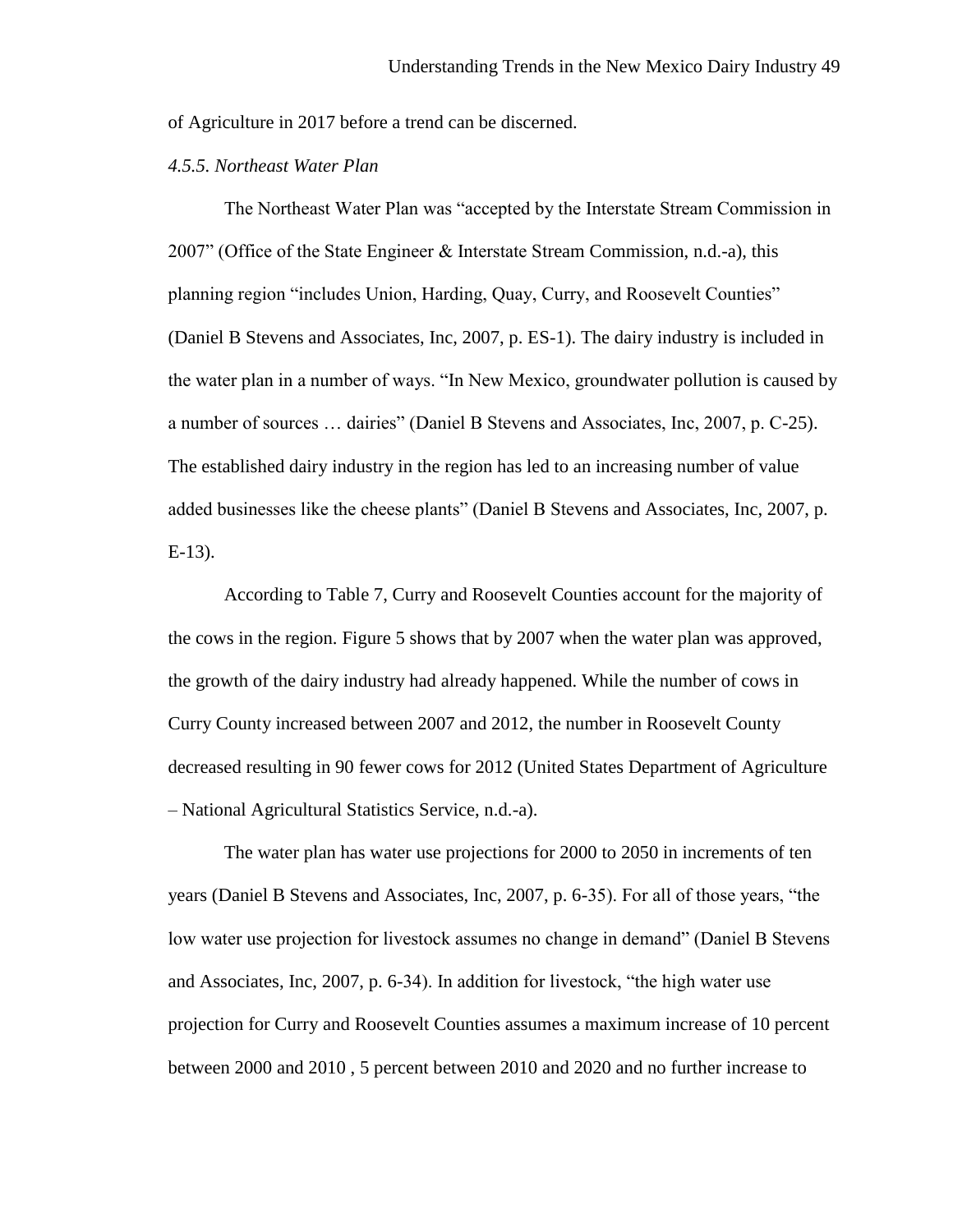2050" (Daniel B Stevens and Associates, Inc, 2007, p. 6-34). Using Table 7, the percentage change from 2002 to 2012 in Curry and Roosevelt Counties was 8 percent.

Overall, the water plans investigated included the dairy industry and dairies minimally. No substantive discussions of the effects of large herds, or of the increasing concentration of herds was included in the planning. Meaningful economic analysis of the dairy industries' role in the transfer of water were for the most part not included.

#### **5. Discussion & Conclusions**

The objective of this research is to conduct an analysis of the growth and change of the New Mexico dairy industry, and its virtual water use, that might better inform the future structure of state and regional water planning in New Mexico. The following research tasks were done to in order to meet that objective: review trends in aggregate water diversions in NM and establish importance of understanding agriculture for understanding water use; review trends and structure of the NM dairy industry, and show its spatial distribution and concentration of the industry; explore variation in farm income by counties, and then test hypothesis that dairy industry (with its known concentration and spatial distribution) is critical to understanding economic welfare of farms in NM using ordinary least squares regression approach; calculate the total virtual water use, accounting for both direct and indirect water use, broadly needed to support the dairy industry in NM; and conduct textual analysis of current state and selected regional water plans to examine current status of disaggregated planning for the dynamic dairy industry.

The New Mexico dairy industry has shown high growth. In addition, it has shown a high level of concentration and the dual structure where a small number of firms control a large amount of the output. The total direct use of 55 gpcpd, 65 gpcpd, and 100 gpcpd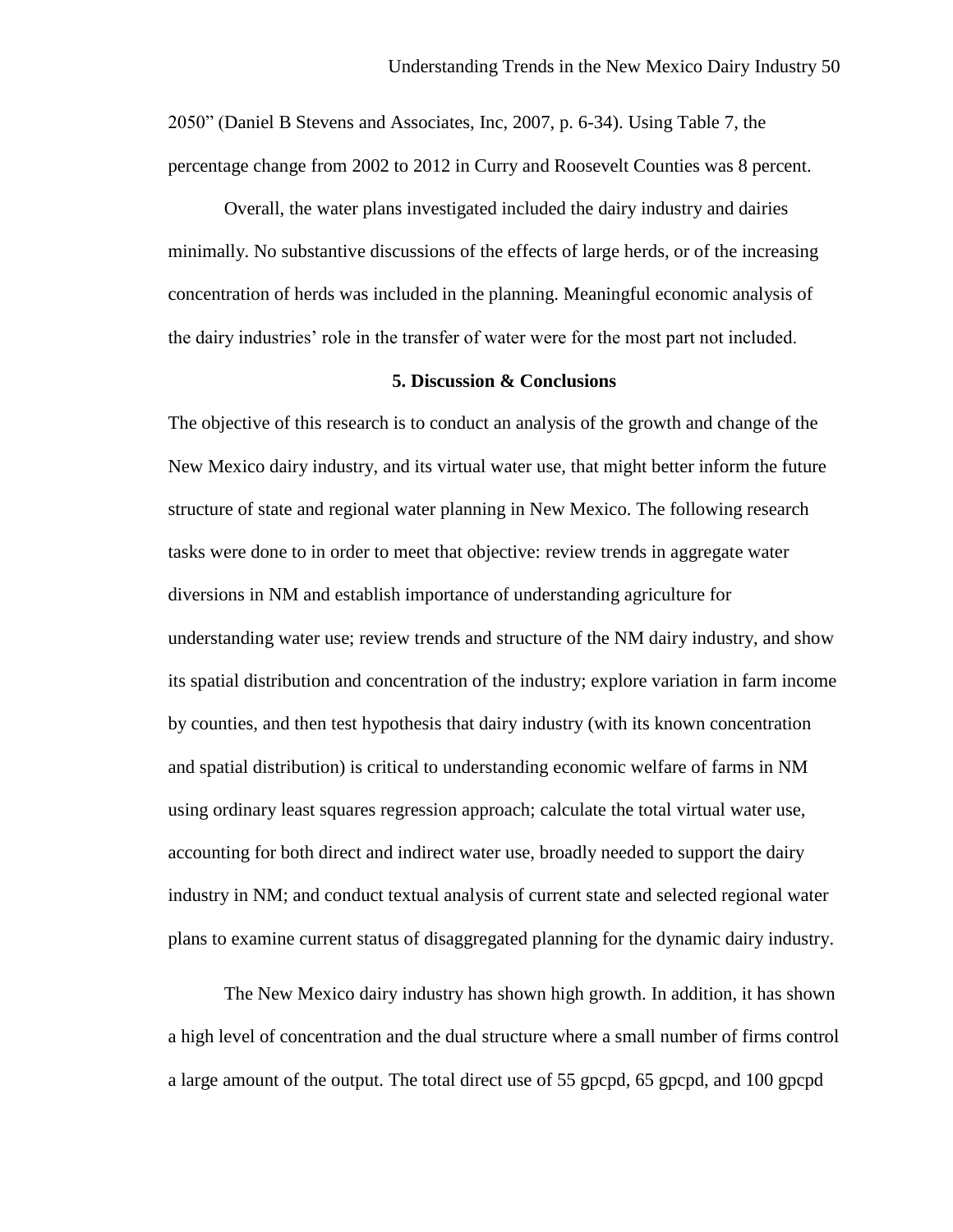results in 32,361 acre-ft, 38,234 acre-ft, and 58,821 acre-ft of water respectively. For the indirect water use, 1,316,640 acre-ft of water are consumed to grow the feed crops necessary for the dairy herd and the replacement herd in New Mexico. While this is a conservative number, it is in the right area when compared to similar calculations. The water footprint calculated earlier of 1,453,972.7 acre-ft (Hoekstra & Chapagain, 2011, "Water Use for Crop and Livestock Products," Table 2.2), and Mubako (2011) calculated that New Mexico was importing 982,584 acre-ft of feed crops (Mubako, 2011, p. 91).

Another point is that, if devoted solely to the right feed crops, the irrigated acreage in New Mexico can support 327,391 milk cows. However, the dairy cows and replacement herd require an irrigated acreage of 776,618 acres which is more then was irrigated in New Mexico in 2012. Thus, New Mexico has to be importing feed in from other areas. New Mexico then has to be participating in regional trade via markets in the United States already. Which also means, that New Mexico is already adapting to drought and water constraints via the markets that are already in place. The implication for water scarcity being that markets can and will address the water scarcity issues already.

The dual structure of agriculture show in both New Mexico agriculture in general, and the dairy industry specifically, means that disaggregation of agriculture is important. The average level of agriculture or dairy is not indicative of what is actually going on, and can miss the important connections of ways they may already be adapting to water scarcity. It is also important to consider that dairy is not the only concentrated animal feed lots in New Mexico. There were 68 cattle feed lots, with 53,147 livestock in 2012 (United States Department of Agriculture, 2014, p. 39), which is down from 102 farms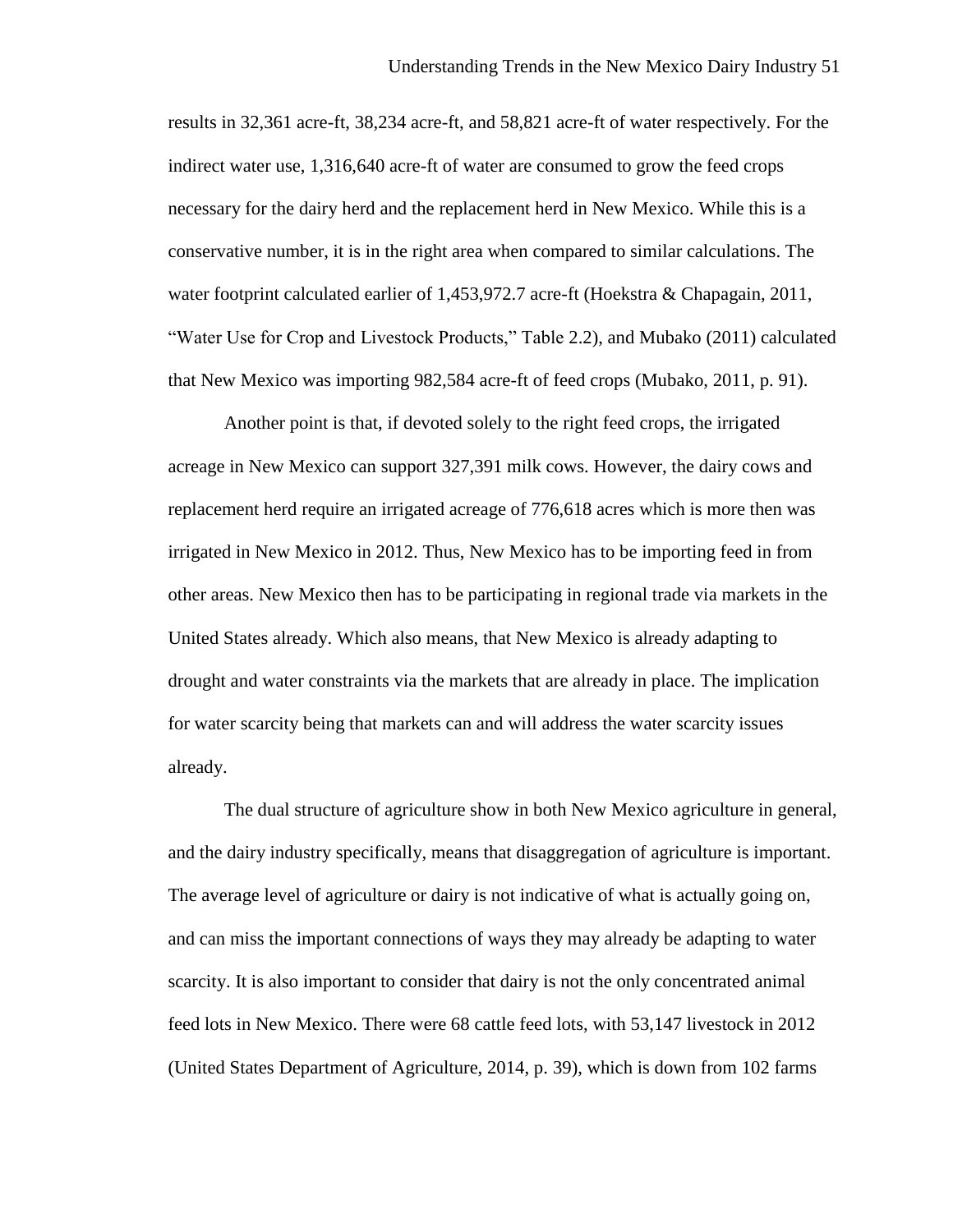and 122,381 livestock in 2007 (United States Department of Agriculture, 2014, p. 38). Those cattle as well would need to have feed either brought in or purchased in-state with its on virtual water requirements. This disaggregation is not happening at the state level of water planning.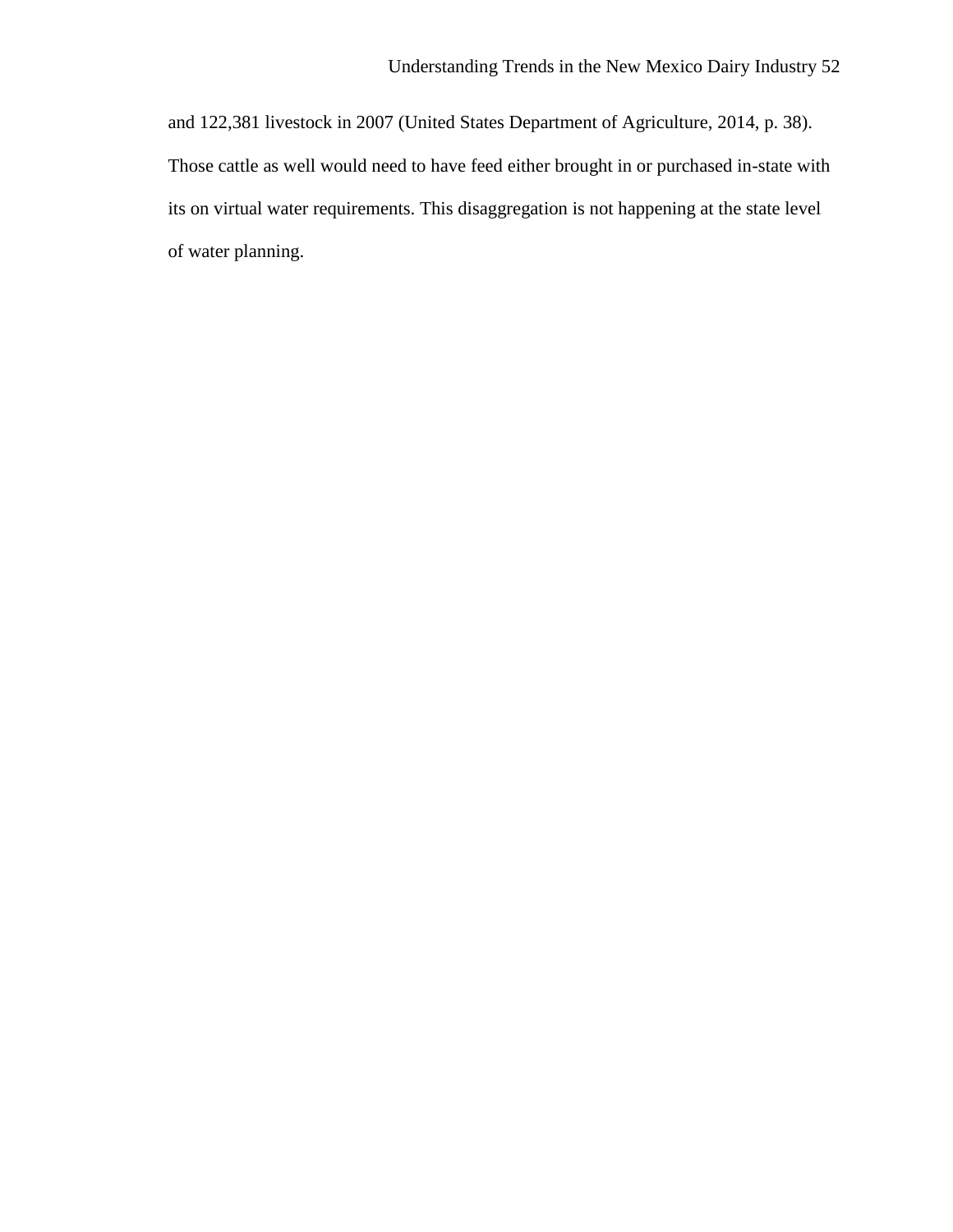### **5. References**

Abel, A. B., & Bernanke, B. S. (2001). *Macroeconomics* (Fourth Edition.). Boston: Addison Wesley Longman, Inc.

Agricultural Act of 2014, 128 U.S.C § 649 357 (2014). Retrieved from http://agriculture.house.gov/sites/republicans.agriculture.house.gov/files/pdf/legisl ation/Final\_AgAct2014.pdf

- Aldaya, Maite M, Pedro Marinez Santos,and M. Ramon Llamas.(2010) Water Resources Management. "Incorporating the Water Footprint and Virtual Water into Policy: Reflections from the Mancha Occidental Region, Spain." Volume 24, 2010, Pages 941-958.
- Allan, J. A. (2003). Virtual water: the water, food, trade nexus: Useful concept or misleading metaphor? *Water International*, *28*(1), 4–11.
- Angel, N. (2012, June 5). Recruiters hope to take local dairy expertise out of state. Retrieved April 9, 2015, from http://www.turlockjournal.com/archives/15299/
- Aviso, K. B., Tan, R. R., Culaba, A. B., & Cruz Jr, J. B. (2011). Fuzzy input-output model for optimizing eco-industrial supply chains under water footprint constraints. *Journal of Cleaner Production*, *19*, 187–196.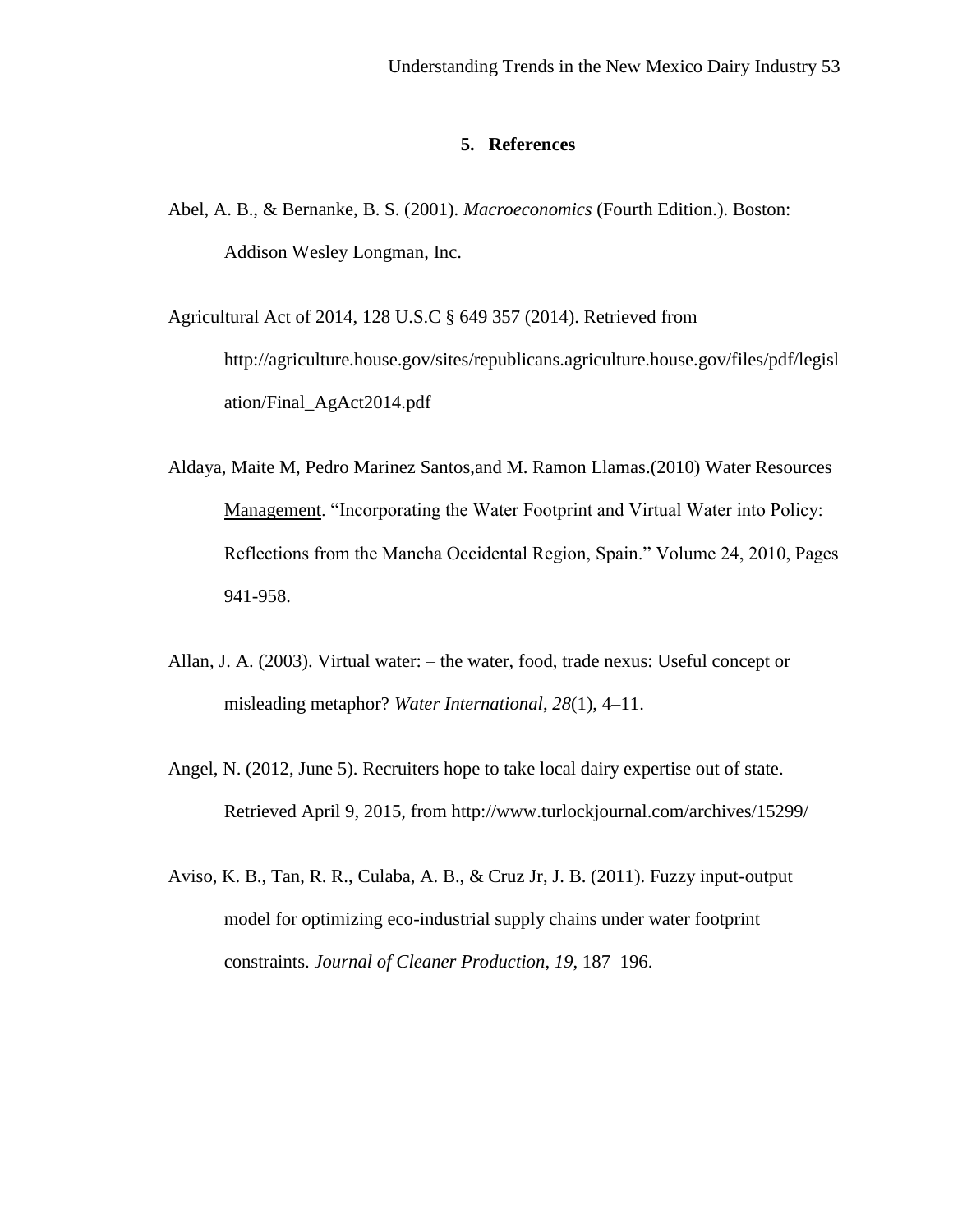Boivin, D., May El, J., Peery, R., & Buller, G. (1999). Lea County Regional Water Plan. Lea County Water Users Association. Retrieved from http://www.ose.state.nm.us/Planning/RWP/region\_16.php

Bouwmeester, M. C & Oosterhaven, J.. (2013). Specification and Aggregation Errors in Environmentally Extended Input-Output Models. *Environmental and Resource Economics*, *56*(3), 307–335.

Bureau of Business and Economic Research. (2015, January). New Mexico Statistics at a Glance. Bureau of Business and Economic Research. Retrieved from http://bber.unm.edu/econ/nm-sag.pdf

Bureau of Economic Analysis. (2010, November). U.S. Bureau of Economic Analysis (BEA) Gross domestic product (GDP) by state (millions of current dollars) 1963 - 1997. Retrieved April 20, 2015, from

http://www.bea.gov/itable/iTable.cfm?ReqID=70&step=1#reqid=70&step=10&is uri=1&7003=200&7035=-1&7004=sic&7005=-

1,1,2,3,4,5,6,7,8,9,10,11,12,13,14,15,16,17,18,19,20,21,22,23,24,25,26,27,28,29,3 0,31,32,33,34,35,36,37,38,39,40,41,42,43,44,45,46,47,48,49,50,51,52,53,54,55,56 ,57,58,59,60,61,62,63,64,65,66,67,68,69,70,71,72,73,74,75,76,77,78&7006=3500 0&7036=-

1&7001=1200&7002=1&7090=70&7007=1997,1996,1995,1994,1993,1992,1991 ,1990,1989,1988,1987,1986,1985,1984,1983,1982,1981,1980,1979,1978,1977,19 76,1975,1974,1973,1972,1971,1970,1969,1968,1967,1966,1965,1964,1963&709 3=levels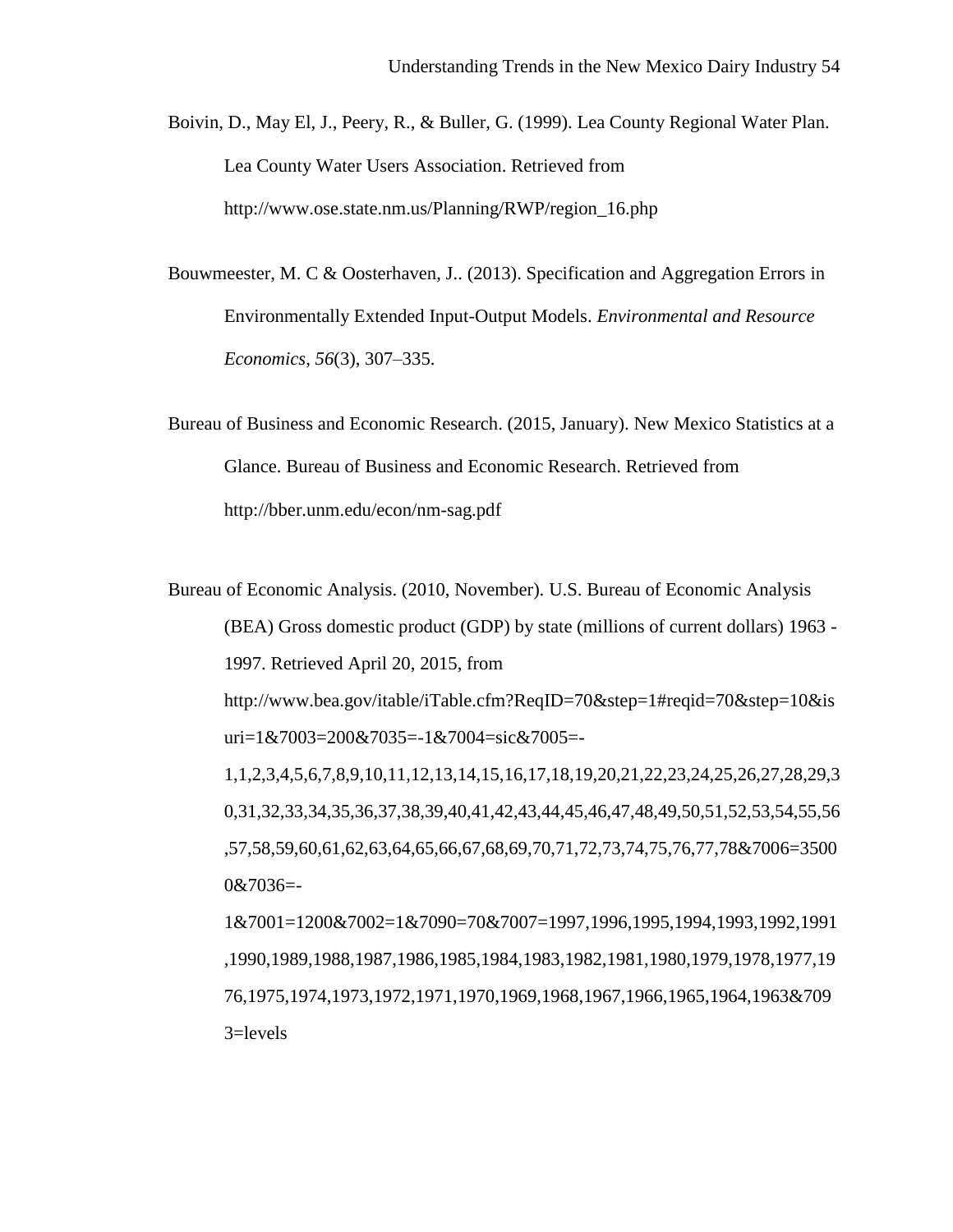Bureau of Economic Analysis. (2014). U.S. Bureau of Economic Analysis (BEA) Gross domestic product (GDP by state (millions of current dollars) 1997 - 2013. Retrieved April 20, 2015, from http://www.bea.gov/itable/iTable.cfm?ReqID=70&step=1#reqid=70&step=10&is uri=1&7003=200&7035=-1&7004=naics&7005=-1,1,2,3,4,5,6,7,8,9,10,11,12,13,14,15,16,17,18,19,20,21,22,23,24,25,26,27,28,29,3 0,31,32,33,34,35,36,37,38,39,40,41,42,43,44,45,46,47,48,49,50,51,52,53,54,55,56 ,57,58,59,60,61,62,63,64,65,66,67,68,69,70,71,72,73,74,75,76,77,78,79,80,81,82, 83,84,85,86,87,88,89,90&7006=35000&7036=- 1&7001=1200&7002=1&7090=70&7007=2013,2012,2011,2010,2009,2008,2007 ,2006,2005,2004,2003,2002,2001,2000,1999,1998,1997&7093=levels1&7001=1 200&7002=1&7090=70&7007=2013,2012,2011,2010,2009,2008,2007,2006,200 5,2004,2003,2002,2001,2000,1999,1998,1997&7093=levels

- Cabrera, V. E., Hagevoort, R., Solis, D., Kirksey, R., & Diemer, J. A. (2008). Economic Impact of Milk Production in the State of New Mexico. *American Science Association*, 91(5), 2144-2150.
- Chapagain, A. K., Hoekstra, A. Y., Savenije, H. H. G., & Gautam, R. (2006). The water footprint of cotton consumption: An Assessment of the impact of worldwide consumption of cotton products on the water resources in the cotton producing countries. *Ecological Economics*, *60*, 186–203.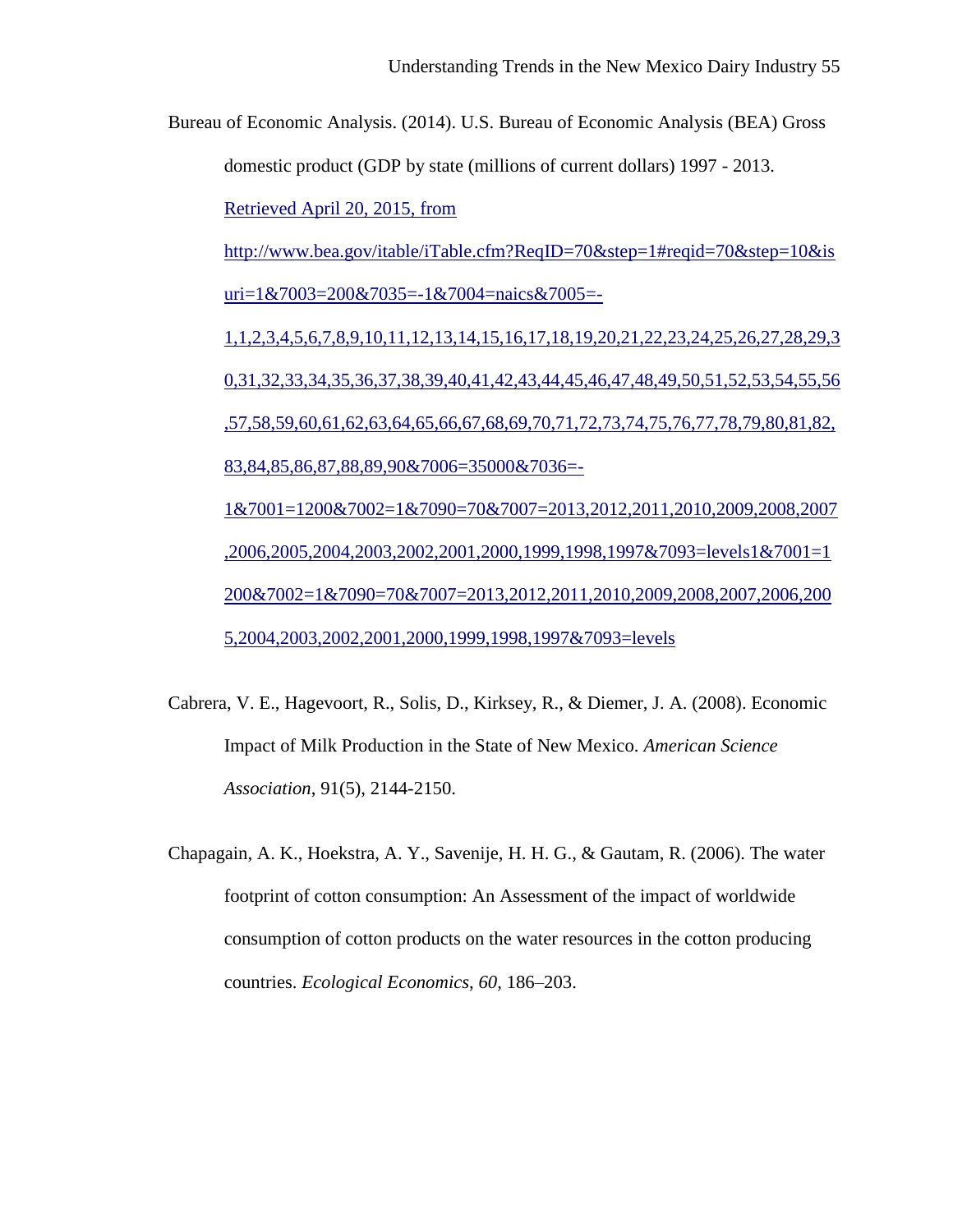- Chapagain, A. K. and S. Orr. Journal of Environmental Management. "An improved water footprint methodology linking global consumption to local water resources: A case of Spanish tomatoes" Volume 90, 2009, Pages 1219-1228.
- City of El Paso v S, E. Reynolds (United States District Court for the District of New Mexico January 17, 1983).
- Daniel B Stevens and Associates, Inc. (2007, March). Northeast New Mexico Regional Water Plan Volume 1: Report, Appendix A. City of Tucumcari and Northeast New Mexico Regional Water Planning Steering Committee. Retrieved from [http://www.ose.state.nm.us/Planning/RWP/region\\_01.php](http://www.ose.state.nm.us/Planning/RWP/region_01.php)
- Diemer, J., Crawford, T., & Patrick, M. (2014, December). Agriculture's Contribution to New Mexico's Economy. Cooperative Extension Service - College of Agricultural, Consumer and Environmental Sciences. Retrieved from http://aces.nmsu.edu/pubs/\_circulars/CR675.pdf
- Dillivan, K. (2014, April 1). Dairy Policy Changes in the 2014 Farm Bill | Agweb.com. Retrieved March 29, 2015, from http://www.agweb.com/article/dairy\_policy\_changes\_in\_the\_2014\_farm\_bill\_NA A\_University\_News\_Release/
- Fiala, Nathan. (2008). Measuring sustainability: Why the ecological footprint is bad economics and bad environmental science. *Ecological Economics,* 67, 519-525.
- Food & Water Watch. (2015, May). Factory Farm Nation. Food & Water Watch. Retrieved from http://www.factoryfarmmap.org/wpcontent/uploads/2015/05/FoodandWaterWatchFactoryFarmFinalReportNationMa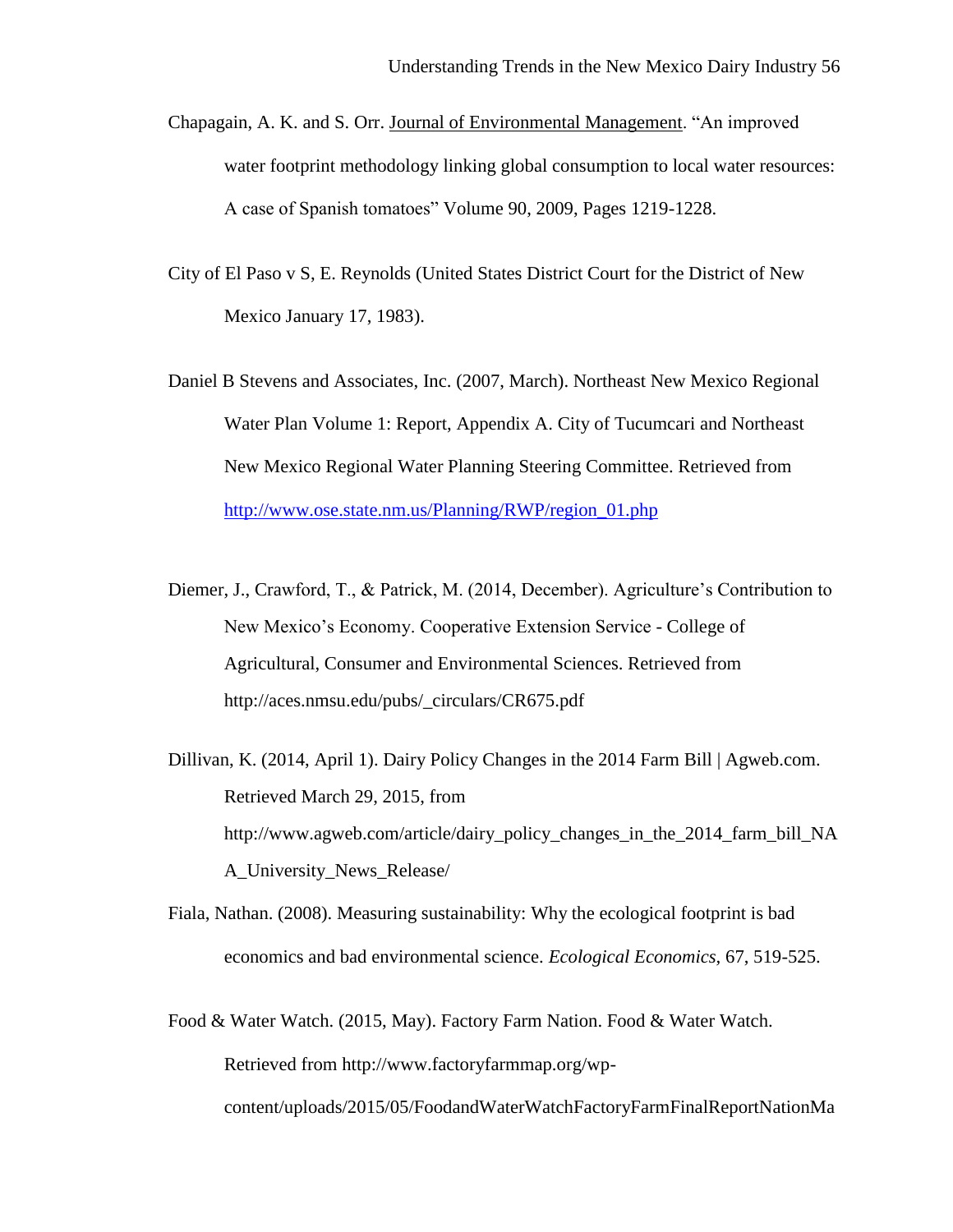y2015.pdf?utm\_content=buffer1c401&utm\_medium=social&utm\_source=twitter. com&utm\_campaign=buffer

- Fort, D. (2013). Water Matters! Utton Center. Retrieved from [http://uttoncenter.unm.edu/pdfs/Water-Matters-2013/2013\\_water\\_matters.pdf](http://uttoncenter.unm.edu/pdfs/Water-Matters-2013/2013_water_matters.pdf)
- Fort, D., & Edwards, A. (2009, Summer). Dairies in New Mexico: The Environmental Implications of a New Industry. Natural Resources, Energy and Environmental Law Section Newsletter State Bar of New Mexico.
- Gerlock, G. (2014, December 15). Midwest recruiting California dairies to pump up rural economy | Harvest Public Media. Retrieved April 9, 2015, from http://harvestpublicmedia.org/article/midwest-recruiting-california-dairies-pumprural-economy

Gleick, P. H. (2006). *The World's Water 2006-2007*. Washington: Island Press.

- Goodling, R. C. (2012, November 5). Herd Data Key to Managing Dairy Replacement Heifers — Dairy — Penn State Extension. Retrieved January 8, 2015, from http://extension.psu.edu/animals/dairy/news/2012/herd-data-key-to-managingdairy-replacement-heifers
- Guerrero, B., Amosson, S., & Jordan, E. (2012, September). The Impact of the Dairy Industry in the Southern Ogallala Region. Texas A&M AgriLife Extension System.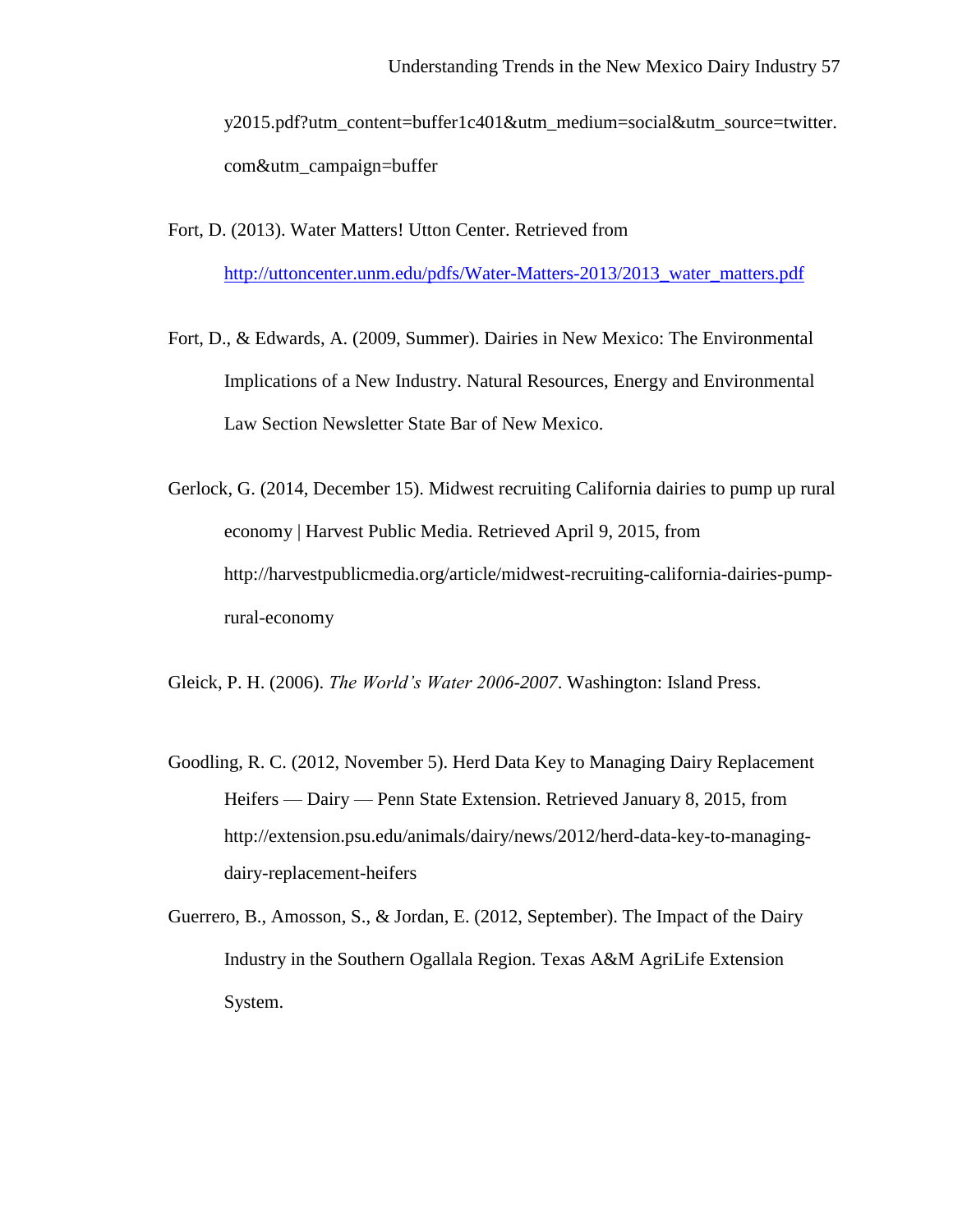Heinrichs, A. J., & Swartz, L. A. (n.d.). Management of Dairy Heifers. Pennsylvania State University. Retrieved from http://extension.psu.edu/animals/dairy/nutrition/heifers/heifer-feeding-and-

management/management-of-dairy-heifers

- Hoekstra, A.Y. Ecological Economics. "Human appropriation of natural capital: A comparison of ecological footprint and water footprint analysis." Volume 68, 2009, Pages 1963-1974.
- Hoekstra, A. Y., and Chapagain, A. K. (2011). "Globalization of Water: Sharing the Planet's Freshwater Resource." E-book. August 2011. Blackwell Publishing. Malden, MA.
- Hoekstra A.Y., and Hung P.Q. (2002). "Virtual water trade: A quantification of virtual water flows between nations in relation to international crop trade" Value of Water Research Series No. 11, UNESCO-IHE. Available at http://www.unescoihe.org/content/download/2614/26914/file/Report11-Hoekstra-Hung.pdf.
- Hoppe, R. A., & Banker, D. E. (2010, July). Structure and Finances of U.S. Farms 2010 edition. USDA. Retrieved from

[http://www.ers.usda.gov/media/184479/eib66\\_1\\_.pdf](http://www.ers.usda.gov/media/184479/eib66_1_.pdf)

Hurd, B. H., & Coonrod, J. (2007). Climate Change and its implications for New Mexico's Water Resources and Economic Opportunties. In *Beyond the Year of Water: Living within our Water Limitations* (pp. 59–91). Santa Fe, NM: New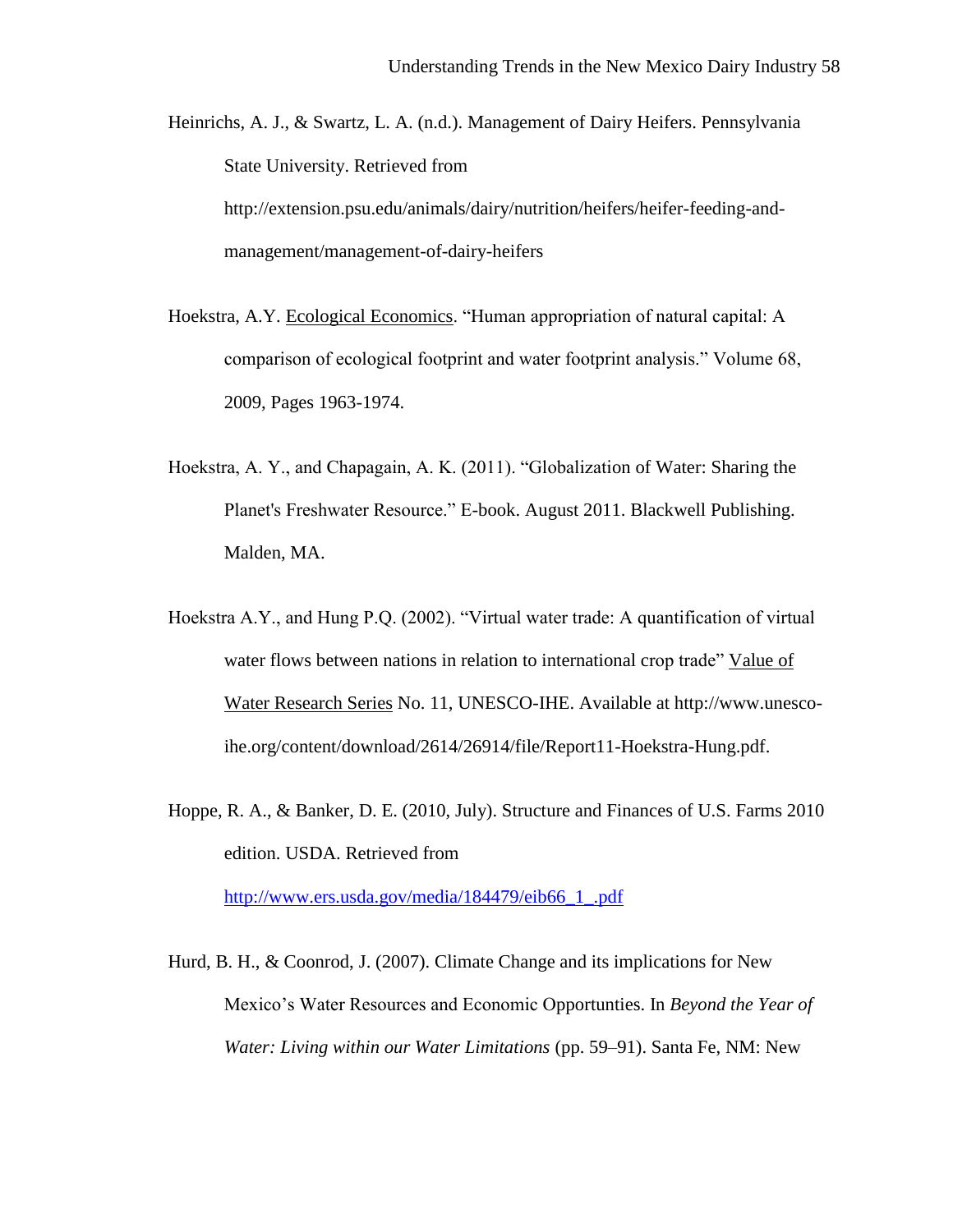Mexico Water Resources Research Institute. Retrieved from

<http://www.wrri.nmsu.edu/publish/watcon/proc52/coonrod.pdf>

- Lerman, Z., & Cimpoies, D. (2006). Duality of Farm Structure in Transition Agriculture: The Case of Moldova. Hebrew University of Jerusalem. Retrieved from <http://ageconsearch.umn.edu/bitstream/7139/2/dp060010.pdf>
- Longworth, J. W., Valdez, J. M., Magnuson, M. L., Albury, E. S., & Keller, J. (2008, June). Water Use by Categories 2005. New Mexico Office of the State Engineer.

Longworth, J. W., Valdez, J. M., Magnuson, M. L., & Richard, K. (2013, October). Water Use by Categories 2010. New Mexico Office of the State Engineer. Retrieved from [http://www.ose.state.nm.us/Conservation/PDF/NM%20Water%20Use%20by%20](http://www.ose.state.nm.us/Conservation/PDF/NM%20Water%20Use%20by%20Categories%20Tech.%20Report%2054.pdf) [Categories%20Tech.%20Report%2054.pdf](http://www.ose.state.nm.us/Conservation/PDF/NM%20Water%20Use%20by%20Categories%20Tech.%20Report%2054.pdf)

Pecos Valley Water Users Organization. (2001, July). Lower Pecos Valley Regional Water Plan. Pecos Valley Water Users Organization. Retrieved from http://www.ose.state.nm.us/Planning/RWP/region\_10.php

Martin, E. A., & Ruddell, B. (2012). Value intensity of water used for electrical energy generation in the Western U.S.; An application of embedded resource accounting (pp. 1–5). Presented at the 2012 IEEE International Symposium on Sustainable Systems & Technology, IEEE.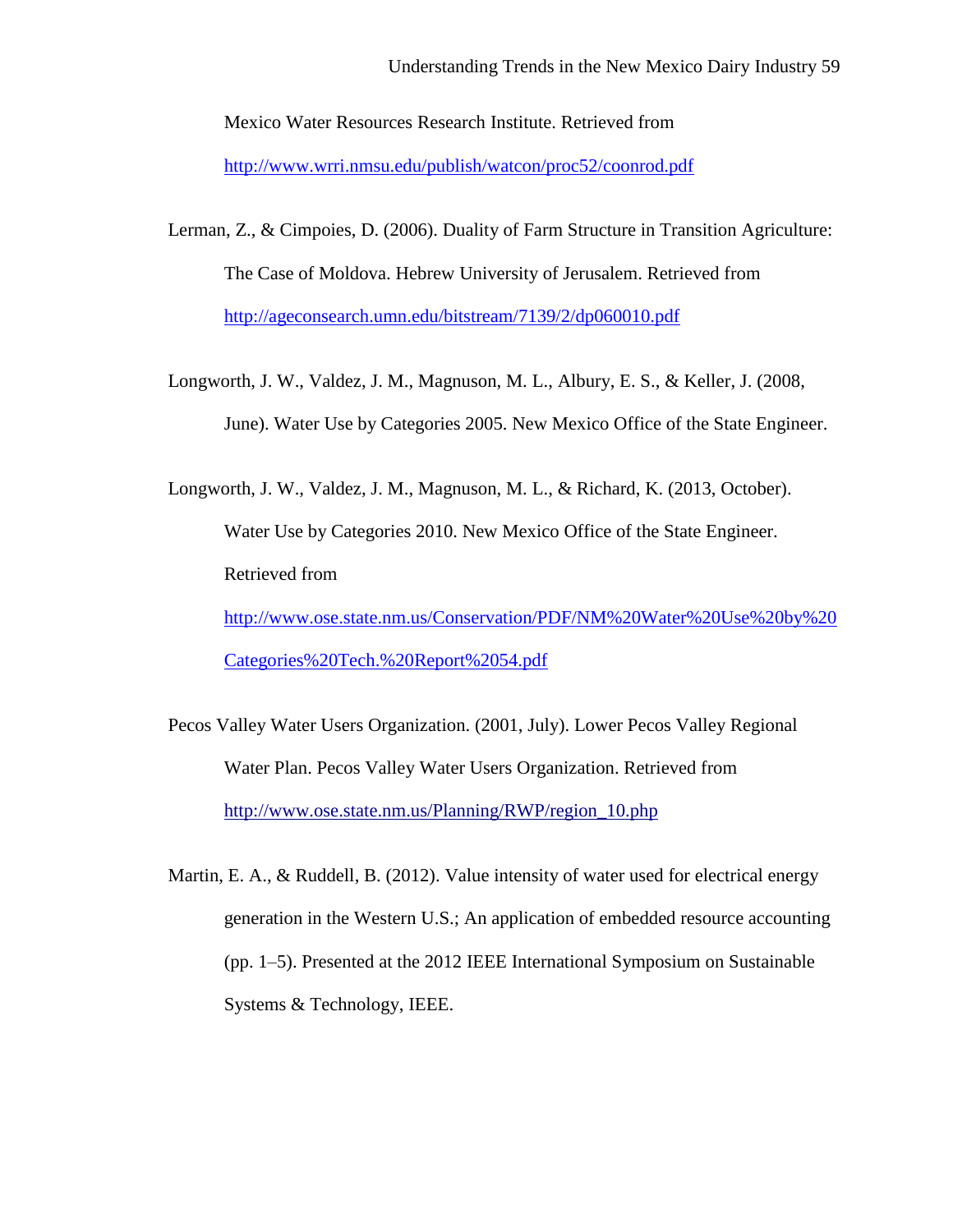- National Milk Producers Federation. (n.d.). Program Details | Margin Protection Program. Retrieved March 29, 2015, from [http://futurefordairy.com/program](http://futurefordairy.com/program-details)[details](http://futurefordairy.com/program-details)
- New Mexico Finance Authority. (2013). New Mexico Gross Receipts Data 60 Months January 2008 thru December 2012. Retrieved July 14, 2015, from https://my.nmfa.net/NMFAInternet/GetDoc.aspx?DocID=1419

New Mexico First. (2014). A Town Hall on Water Planning Development & Use. New Mexico First. Retrieved from <http://nmfirst.org/LiteratureRetrieve.aspx?ID=207920>

New Mexico Interstate Stream Commission. (2014, October 21). New Mexico Interstate Stream Commission Regional Water Planning Update Schedule 2014-2015-2016. Retrieved from [http://www.ose.state.nm.us/Planning/Notices/ASB%20Ordered%20RWP%20Upd](http://www.ose.state.nm.us/Planning/Notices/ASB%20Ordered%20RWP%20Update%20Meeting%20Schedule%20Tracking%2010%2021%2014.pdf)

[ate%20Meeting%20Schedule%20Tracking%2010%2021%2014.pdf](http://www.ose.state.nm.us/Planning/Notices/ASB%20Ordered%20RWP%20Update%20Meeting%20Schedule%20Tracking%2010%2021%2014.pdf)

- New Mexico Interstate Stream Commission, & New Mexico Office of the State Engineer. (2013). Working Toward Solutions: Integrating Our Water and Our Economy State Water Plan 2013 Review. Retrieved from [http://www.ose.state.nm.us/Planning/SWP/2013\\_NM\\_Water\\_Plan\\_ReviewWEB.](http://www.ose.state.nm.us/Planning/SWP/2013_NM_Water_Plan_ReviewWEB.PDF) [PDF](http://www.ose.state.nm.us/Planning/SWP/2013_NM_Water_Plan_ReviewWEB.PDF)
- Newton, J., & Kuethe, T. (2014, July 17). Mapping the Size of Dairy Safety Net Programs: Comparing MILC and the Margin Protection Program | farmdocdaily.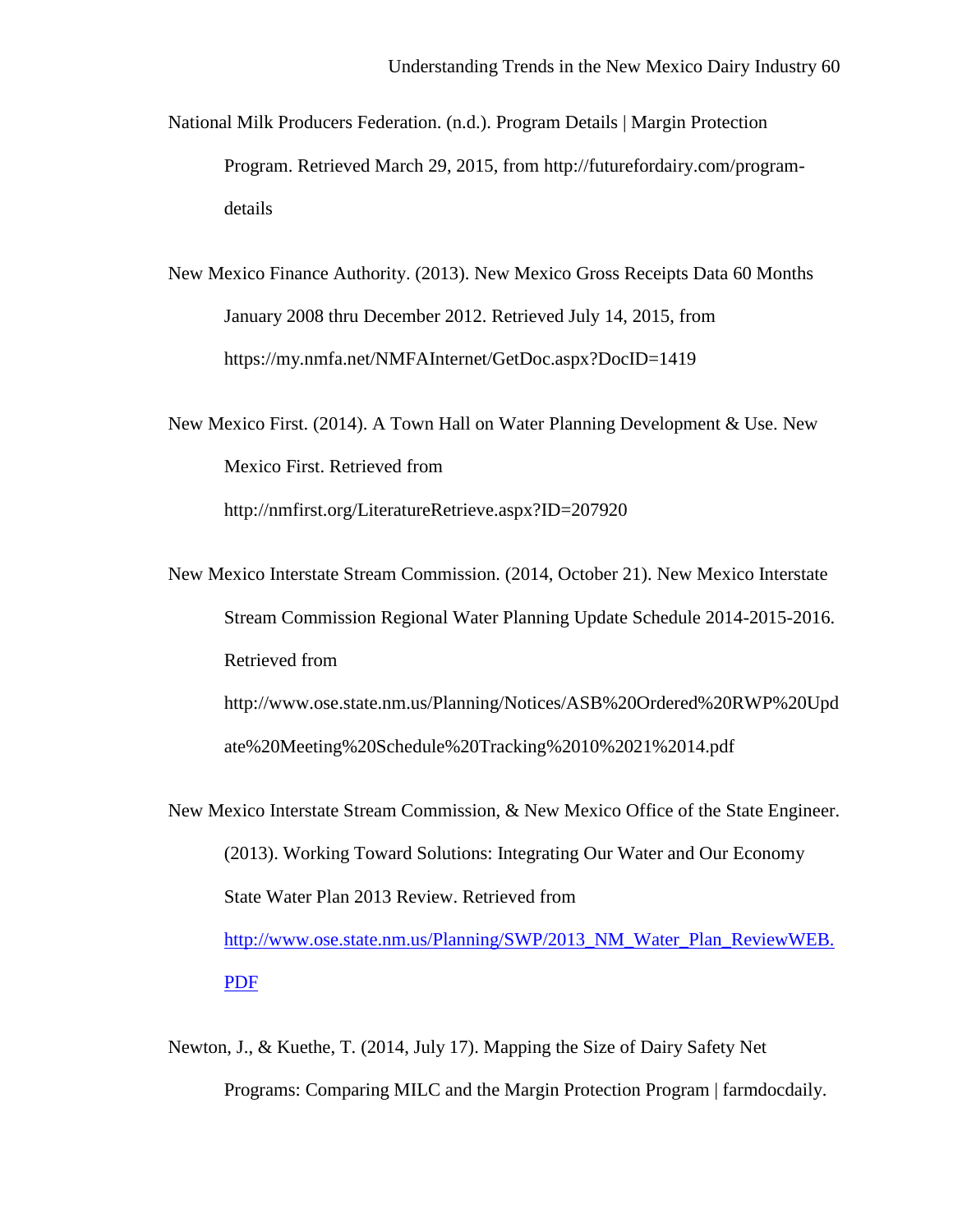Retrieved March 29, 2015, from

[http://farmdocdaily.illinois.edu/2014/07/mapping-dairy-safe-net-mllc-margin](http://farmdocdaily.illinois.edu/2014/07/mapping-dairy-safe-net-mllc-margin-protection-program.html)[protection-program.html](http://farmdocdaily.illinois.edu/2014/07/mapping-dairy-safe-net-mllc-margin-protection-program.html)

Office of the State Engineer, & Interstate Stream Commission. (2003, December 23). New Mexico State Water Plan. Retrieved from [http://www.ose.state.nm.us/water](http://www.ose.state.nm.us/water-info/NMWaterPlanning/2003StateWaterPlan.pdf)[info/NMWaterPlanning/2003StateWaterPlan.pdf](http://www.ose.state.nm.us/water-info/NMWaterPlanning/2003StateWaterPlan.pdf)

Office of the State Engineer, & Interstate Stream Commission. (2008, June). Review and Proposed Update New Mexico State Water Plan. Retrieved from http://www.ose.state.nm.us/Planning/SWP/SWP-Review&Update\_6-26-08.pdf

Office of the State Engineer, & Interstate Stream Commission. *NM OSE/ISC State and Regional Water Planning*. (n.d.). Retrieved February 16, 2014, from http://www.ose.state.nm.us/Planning/regional\_water\_plans.php

Office of the State Engineer, & Interstate Stream Commission. *NM OSE/ISC State and Regional Water Planning Handbook*. (1994). Retrieved February 16, 2014, from <http://www.ose.state.nm.us/Planning/RWP/rwp-handbook.php>

Office of the State Engineer, & Interstate Stream Commission. (n.d.-a). *NM OSE/ISC State and Regional Water Planning Region 1 - Northeast New Mexico Regional Water Plan*. Retrieved January 13, 2015, from http://www.ose.state.nm.us/Planning/RWP/region\_01.php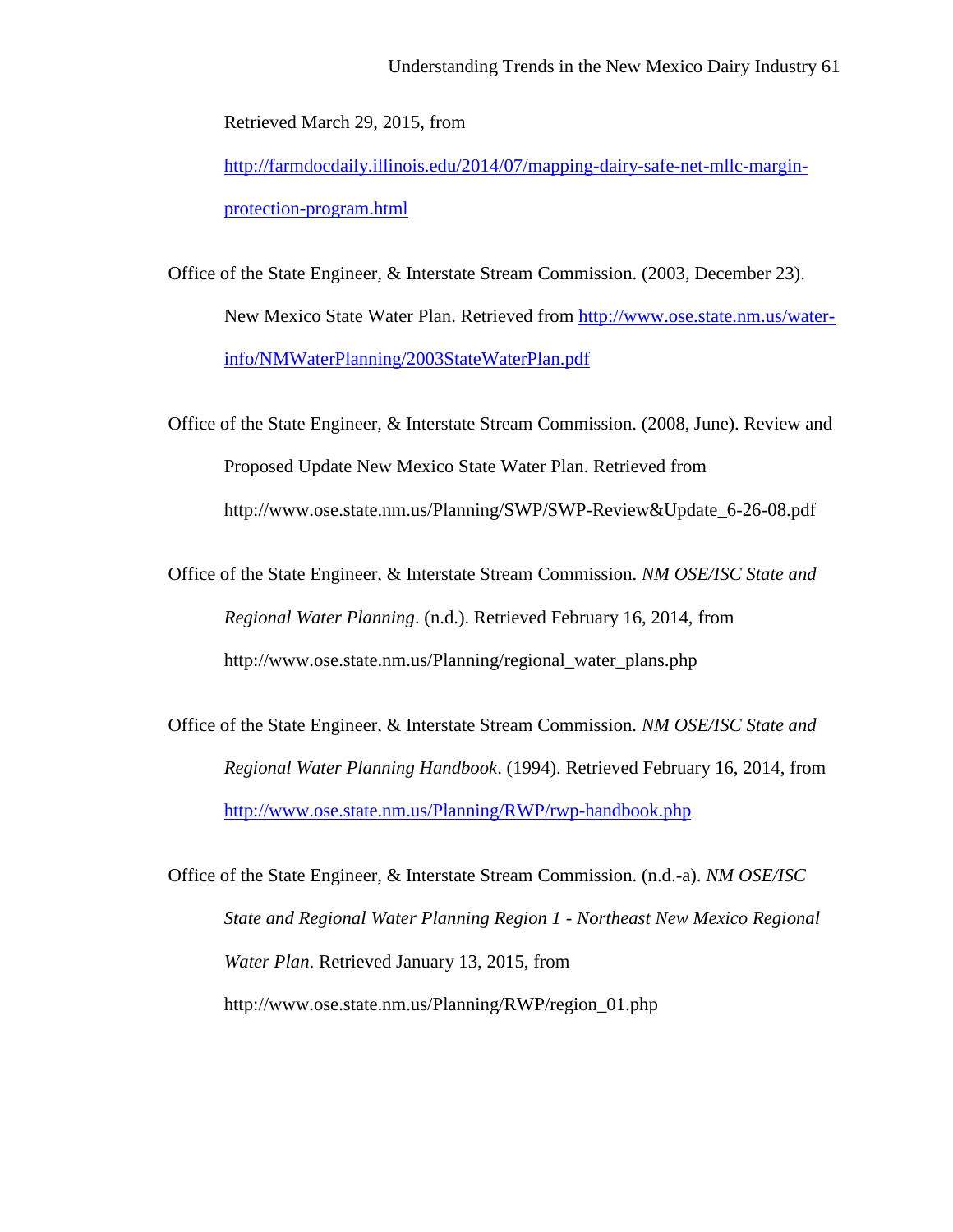Office of the State Engineer, & Interstate Stream Commission. (n.d.-b). *NM OSE/ISC State and Regional Water Planning Region 7 - Taos*. Retrieved February 16, 2014, from [http://www.ose.state.nm.us/Planning/RWP/region\\_07.php](http://www.ose.state.nm.us/Planning/RWP/region_07.php)

Office of the State Engineer, & Interstate Stream Commission. (n.d.-c). *NM OSE/ISC State and Regional Water Planning Region 10 - Lower Pecos Valley*. Retrieved March 16, 2015, from http://www.ose.state.nm.us/Planning/RWP/region\_10.php

Office of the State Engineer, & Interstate Stream Commission. (n.d-d.). *NM OSE/ISC State and Regional Water Planning Region 16 - Lea County*. Retrieved March 16, 2015, from [http://www.ose.state.nm.us/Planning/RWP/region\\_16.php](http://www.ose.state.nm.us/Planning/RWP/region_16.php)

Office of the State Engineer, & Interstate Stream Commission. (n.d.-e). *NM OSE/ISC State and Regional Water Planning - Region 11 - Lower Rio Grande Regional Water Plan.* Retrieved March 16, 2015, from http://www.ose.state.nm.us/Planning/RWP/region\_11.php

Office of the State Engineer, & Interstate Stream Commission. (2003, December 23). New Mexico State Water Plan. Retrieved from [http://www.ose.state.nm.us/water](http://www.ose.state.nm.us/water-info/NMWaterPlanning/2003StateWaterPlan.pdf)[info/NMWaterPlanning/2003StateWaterPlan.pdf](http://www.ose.state.nm.us/water-info/NMWaterPlanning/2003StateWaterPlan.pdf)

Office of the State Engineer, & Interstate Stream Commission. (2008, June). Review and Proposed Update New Mexico State Water Plan.

Pease, M. (2008). *Analysis of Constraints to Water Marketing and an Evaluation of Select ... - Google Books*. Southern Illinois University Carbondale. Retrieved from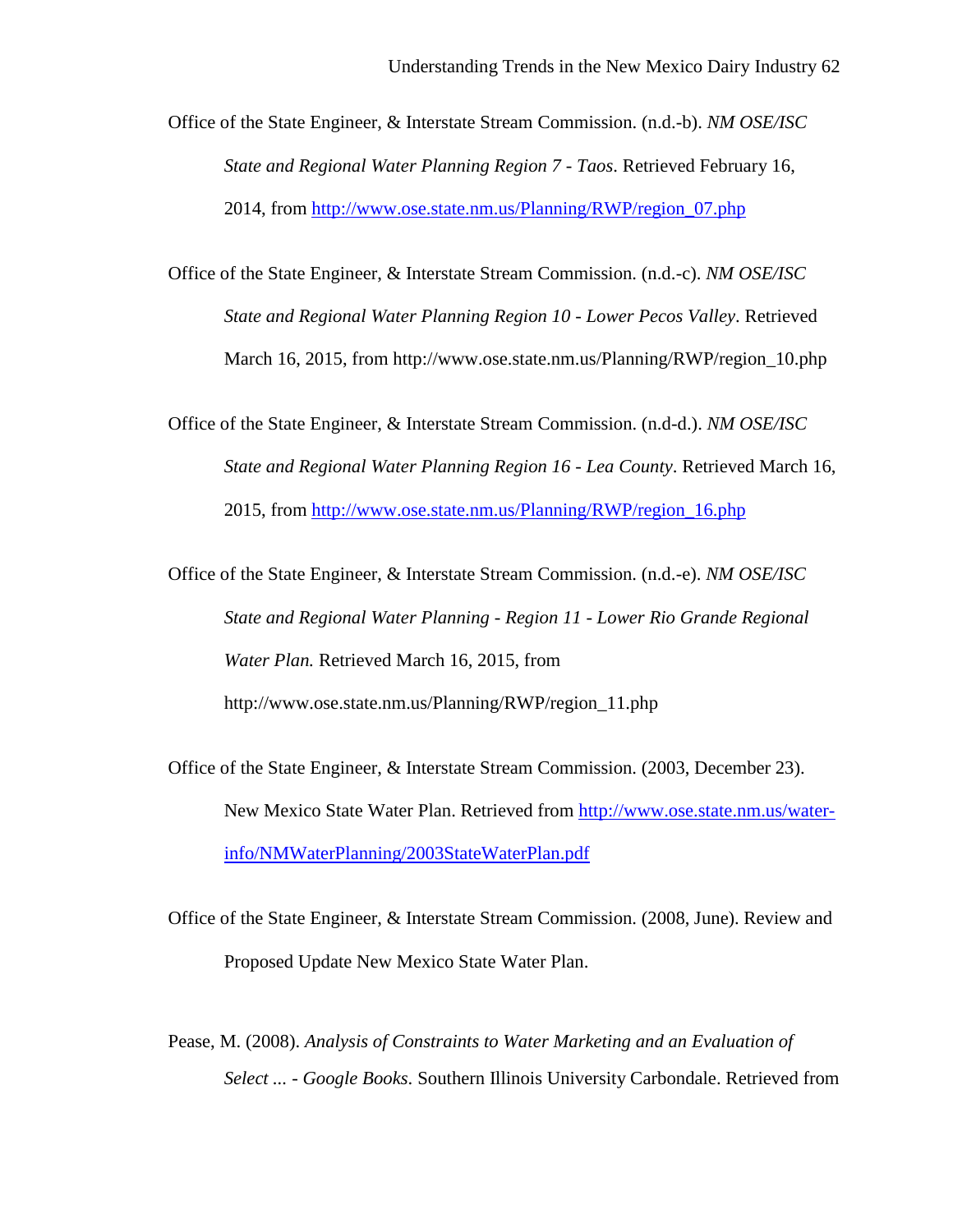https://books.google.com/books?id=ofTNQ3h8iBAC&pg=PA185&lpg=PA185& dq=new+mexico+consumptive+use+2.1+acre&source=bl&ots=OJOB9VEs2l&si g=fYtJ0Ve387JrJutVpR7SEqez-0o&hl=en&sa=X&ved=0CB4Q6AEwAGoVChMI58\_H2q7bxgIVRQ6SCh2VEg dJ#v=onepage&q=new%20mexico%20consumptive%20use%202.1%20acre&f=f alse

- Pecos Valley Water Users Organization. (2001, July). Lower Pecos Valley Regional Water Plan. Pecos Valley Water Users Organization. Retrieved from [http://www.ose.state.nm.us/Planning/RWP/region\\_10.php](http://www.ose.state.nm.us/Planning/RWP/region_10.php)
- Pedace, R. (2013). *Econometrics for Dummies*. Hoboken, NJ: John Wiley & Sons.
- Rivera, J. A. (1998). *Acequia Culture: Water, Land & Community in the Southwest*. Albuquerque, NM: University of New Mexico Press.

Terracon, John Shoemaker and Associates, Inc., Livingston Associates, LLC, Inc, Zia Engineering and Environmental, Inc, & Sites Southwest. (2003, December). Lower Rio Grande Regional Water Plan. Lower Rio Grande Water Users Organization. Retrieved from

[http://www.ose.state.nm.us/Planning/RWP/region\\_11.php](http://www.ose.state.nm.us/Planning/RWP/region_11.php)

Verhines, S. A. (2013, July 24). Presentation to the New Mexico Interim Water and Natural Resources Drought Subcommittee. New Mexico Office of the State Engineer.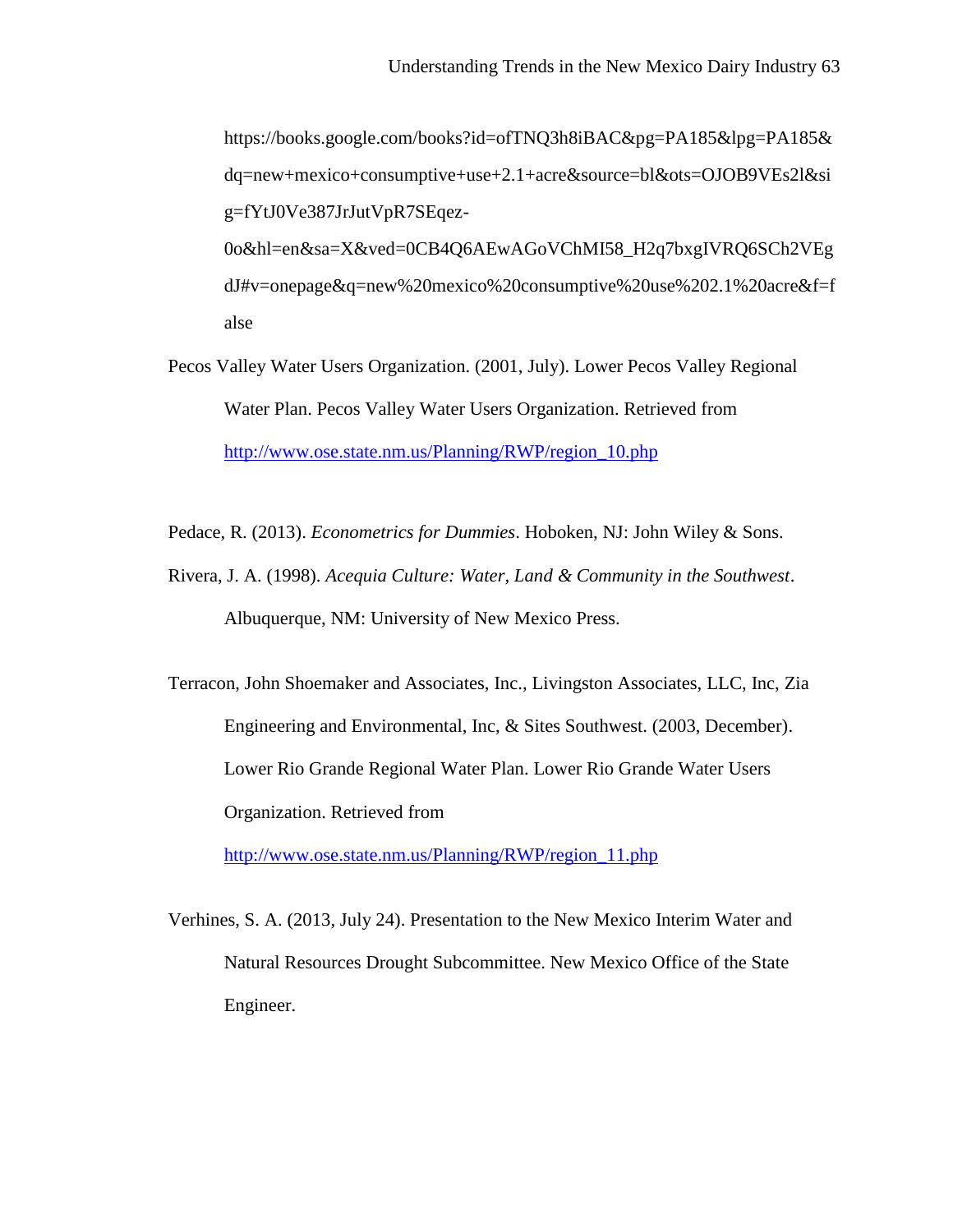U.S. Census Bureau. 2013. Quarterly Workforce Indicators Data. Longitudinal-Employer Household Dynamics Program. http://www.vrdc.cornell.edu/qwipu/

United States Department of Agriculture. (2004, June). 2002 Census of Agriculture - New Mexico State and County Data - Volume 1. Retrieved from http://www.agcensus.usda.gov/Publications/2002/Volume\_1,\_Chapter\_2\_County \_Level/New\_Mexico/NMVolume104

United States Department of Agriculture. (2009, December). 2007 Census Vol1, Chapter 2: County Level Data New Mexico. Retrieved from http://www.agcensus.usda.gov/Publications/2007/Full\_Report/Volume\_1,\_Chapte r\_2\_County\_Level/New\_Mexico/nmv1.pdf

United States Department of Agriculture. (2010). Fact Sheet Historical Data Dairy Product Price Support Program Updated through FY2010. USDA. Retrieved from http://www.fsa.usda.gov/Internet/FSA\_File/dppsp\_fact\_sht\_hist\_data.pdf

United States Department of Agriculture. (2014, May). 2012 Census of Agriculture New Mexico State and County Data Volume 1 Geographic Area Series Part 31. Retrieved from [http://www.agcensus.usda.gov/Publications/2012/Full\\_Report/Volume\\_1,\\_Chapte](http://www.agcensus.usda.gov/Publications/2012/Full_Report/Volume_1,_Chapter_2_County_Level/New_Mexico/nmv1.pdf)

[r\\_2\\_County\\_Level/New\\_Mexico/nmv1.pdf](http://www.agcensus.usda.gov/Publications/2012/Full_Report/Volume_1,_Chapter_2_County_Level/New_Mexico/nmv1.pdf)

United States Department of Agriculture - National Agricultural Statistics Service. (1989, July). 1987 Census of Agriculture Volume 1, Part 31, New Mexico. United States Department of Agriculture. Retrieved from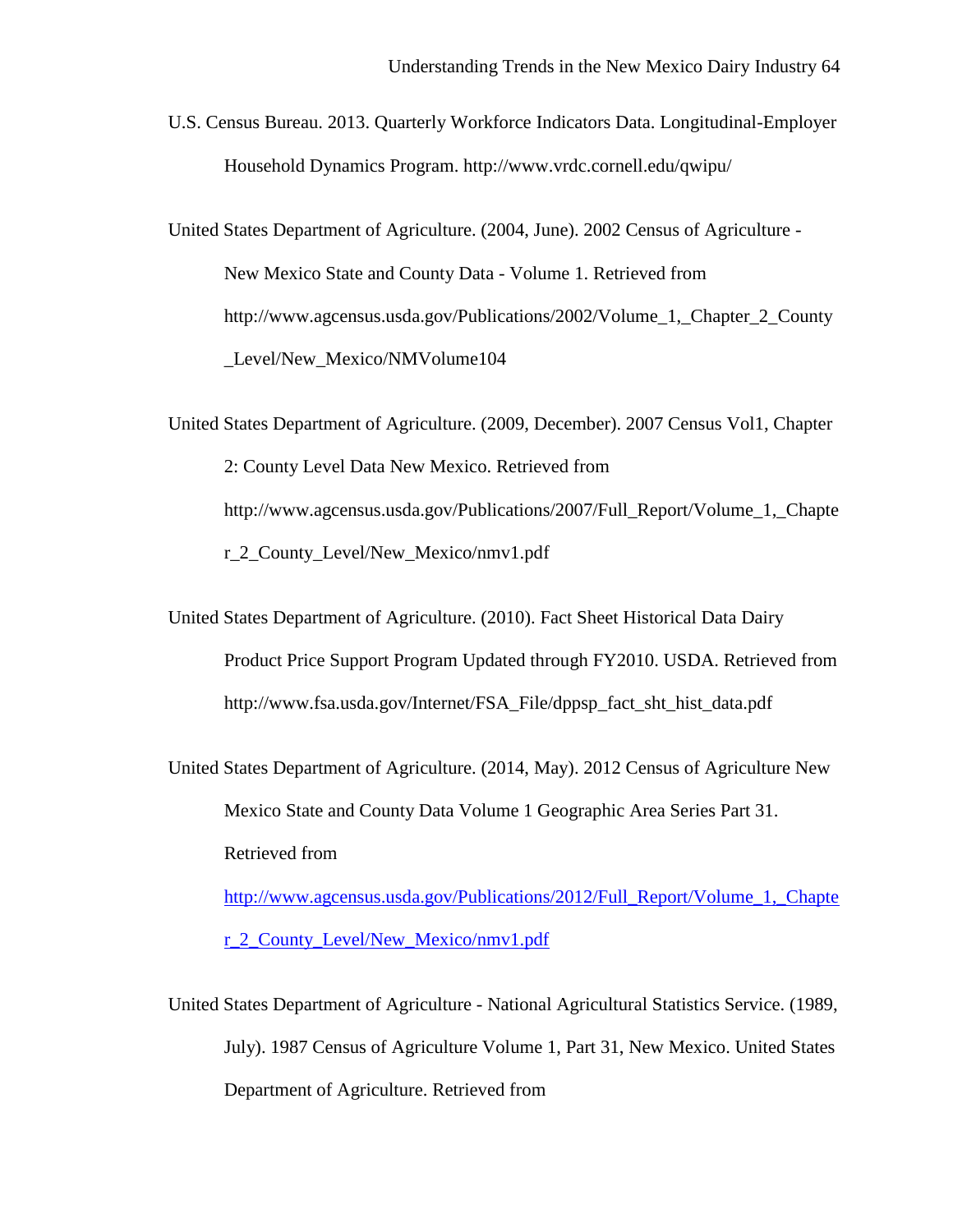http://usda.mannlib.cornell.edu/usda/AgCensusImages/1987/01/31/1987-01- 31.pdf

United States Department of Agriculture - National Agricultural Statistics Service. (1999, March). 1997 Census of Agriculture. United States Department of Agriculture. Retrieved from http://www.agcensus.usda.gov/Publications/1997/Vol\_1\_National,\_State\_and\_Co unty\_Tables/ac97anm.pdf

United States Department of Agriculture - Economic Research Service. (2014, May 1). Milk cows and production by State and region 2009-2013. Retrieved March 30, 2015, from http://www.ers.usda.gov/datafiles/Dairy\_Data/milkcowsandprod\_1\_.xls

United States Department of Agriculture - Economic Research Service. (2015, May 25). USDA ERS - Price Spreads from Farm to Consumer: Documentation. Retrieved June 26, 2015, from http://www.ers.usda.gov/data-products/price-spreads-fromfarm-to-consumer/documentation.aspx#.UyDxSfldV8E

USDA -NASS. (2014, December 11). USDA/NASS QuickStats Ad-hoc Query Tool - Census Crops Field Crops Hay & Haylage Hay & Haylage - Production, Measured in tons, dry basis Total County New Mexico 2012 2007 2002. Retrieved December 12, 2014, from [http://quickstats.nass.usda.gov/results/A144473E-C79A-3512-AFCB-](http://quickstats.nass.usda.gov/results/A144473E-C79A-3512-AFCB-78A7DD151552)[78A7DD151552](http://quickstats.nass.usda.gov/results/A144473E-C79A-3512-AFCB-78A7DD151552)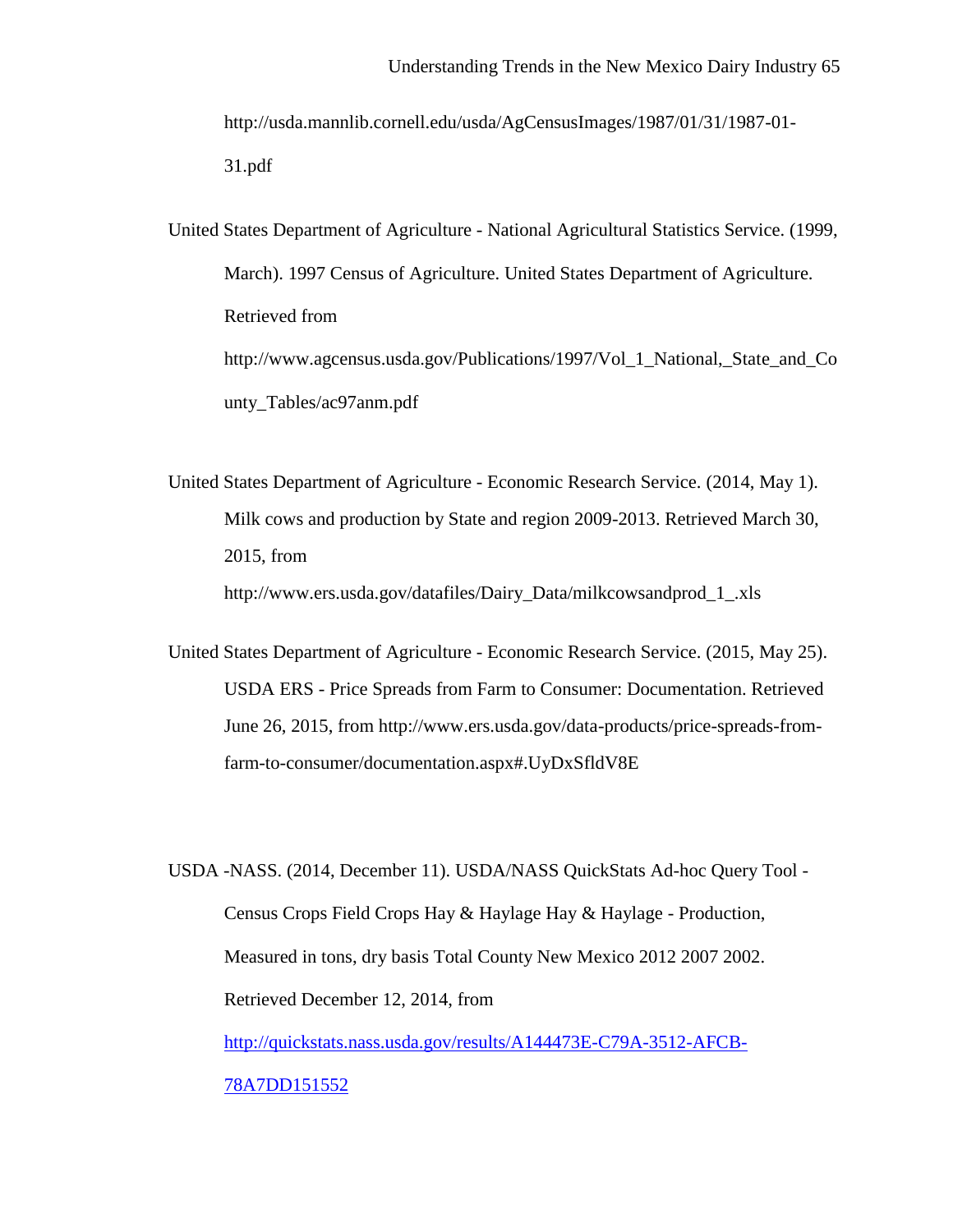United States Department of Agriculture. (2014, May). 2012 Census of Agriculture New Mexico State and County Data Volume 1 Geographic Area Series Part 31. Retrieved from http://www.agcensus.usda.gov/Publications/2012/Full\_Report/Volume\_1,\_Chapte

r\_2\_County\_Level/New\_Mexico/nmv1.pdf

United States Department of Agriculture - National Agricultural Statistics Service. (n.d. a). USDA/NASS QuickStats Ad-hoc Query Tool - Census, Animals & Products, Livestock, Cattle, Inventory, Cattle cows milk inventory, Total, County, New Mexico, 2012 2007 2002 1997. Retrieved December 24, 2014, from http://quickstats.nass.usda.gov/results/08BE090D-DE22-3FC9-AE7D-9DFC17BBFF1F

United States Department of Agriculture - National Agricultural Statistics Service. (n.d. b). USDA/NASS QuickStats Ad-hoc Query Tool - Census, Animals & Products, Livestock, Cattle, Inventory, Cattle, Incl Calves - Inventory, Total, County, New Mexico, all counties, 2007. Retrieved February 2, 2015, from http://quickstats.nass.usda.gov/results/D918AAAF-CB6D-3A9F-B500- F0669E19B70D

United States Department of Agriculture - National Agricultural Statistics Service. (n.d. c). USDA/NASS QuickStats Ad-hoc Query Tool - Census, Animals & Products, Livestock, Sheep, Inventory, Sheep Incl Lambs - Inventory, Total, County, New Mexico, all counties, 2012. Retrieved January 6, 2015, from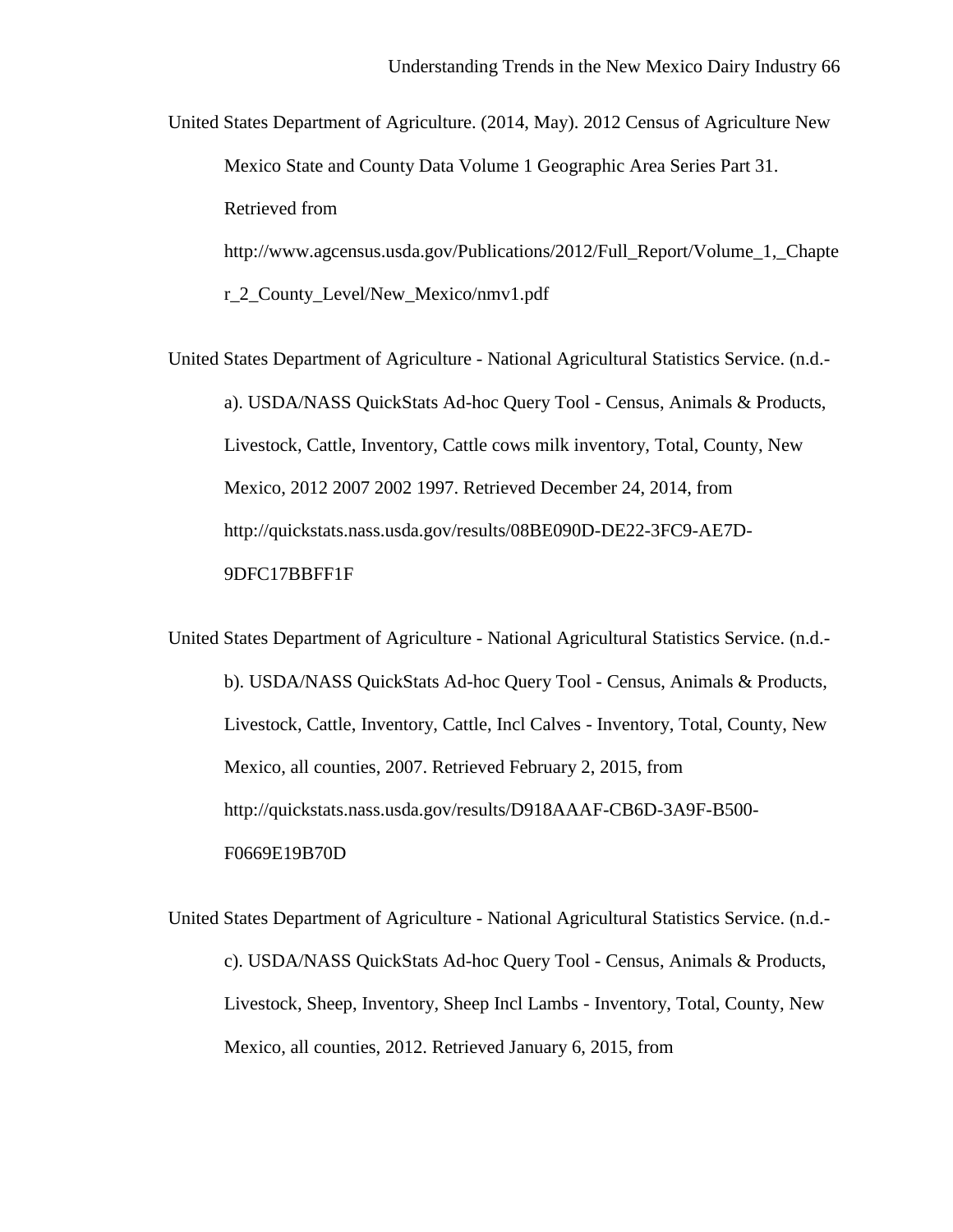http://quickstats.nass.usda.gov/results/676249E6-B104-3D1C-B36D-

4B7C054254AA

United States Department of Agriculture - National Agricultural Statistics Service. (n.d. d). USDA/NASS QuickStats Ad-hoc Query Tool - Census, Animals & Products, Livestock, Sheep, Sheep, incl lambs - Inventory, Total, County, New Mexico, all counties, 2007. Retrieved February 2, 2015, from http://quickstats.nass.usda.gov/results/547FDDAF-DECD-3B1A-878D-3645CEE0DC1D

United States Department of Agriculture - National Agricultural Statistics Service. (n.d. e). USDA/NASS QuickStats Ad-hoc Query Tool - Census, Crops, Field Crops, Wheat, Area Harvested, Wheat - Acres Harvested, Total, County, New Mexico, All counties, 2012, 2007, 2002, 1997, Annual. Retrieved January 19, 2015, from http://quickstats.nass.usda.gov/results/29ECD8C1-4F05-3EE4-842F-E6205174D767

United States Department of Agriculture - National Agricultural Statistics Service. (n.d. f). USDA/NASS QuickStats Ad-hoc Query Tool - Census, Crops, Fruit & Tree Nuts, Pecans, Pecans - Acres Bearing, Total, County, New Mexico, all the counties, 2012, 2007, 2002. Retrieved December 30, 2014, from http://quickstats.nass.usda.gov/results/00F40BEC-7C3C-3A00-961B-89AB99E2FE2D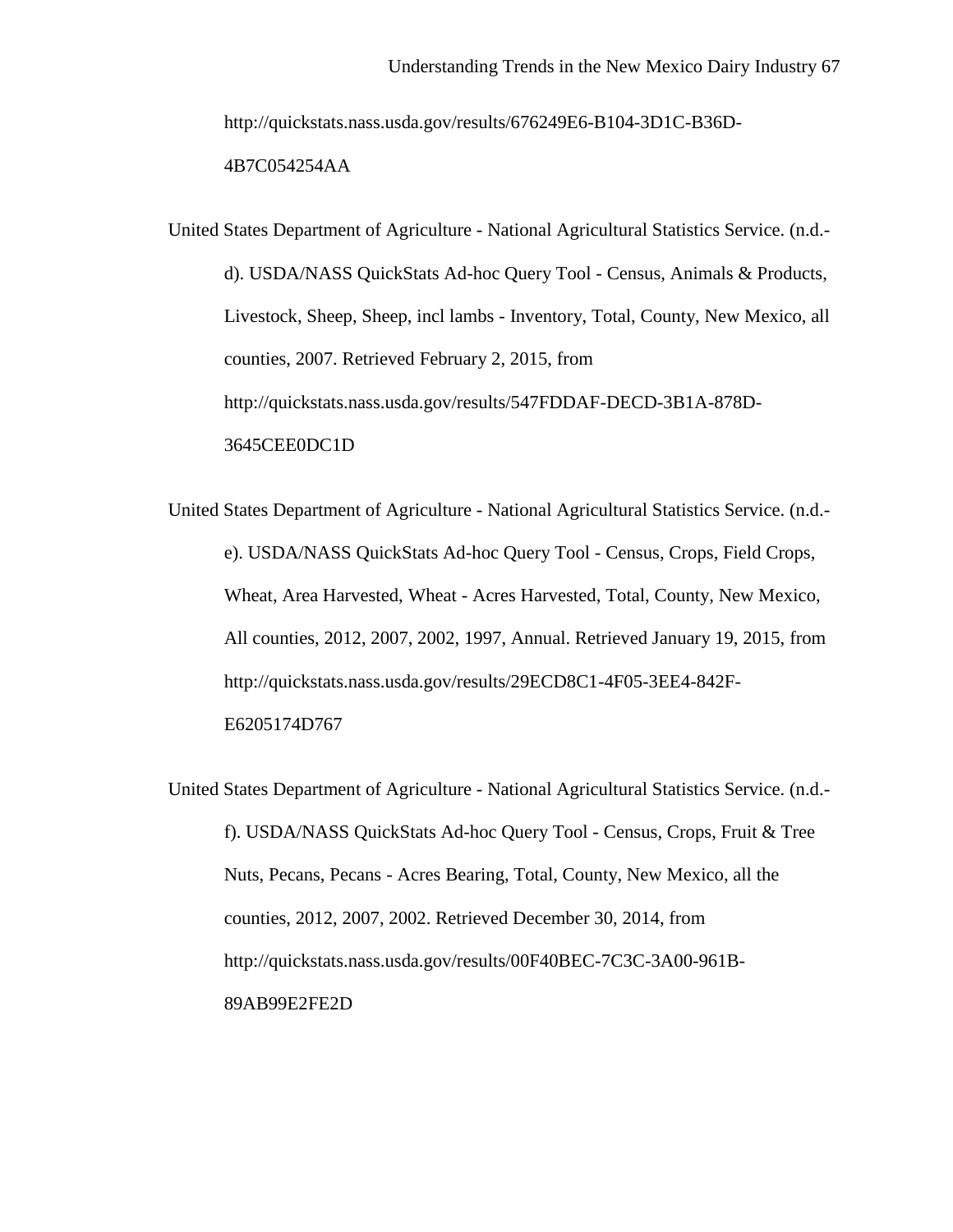United States Department of Agriculture - National Agricultural Statistics Service. (n.d. g). USDA/NASS QuickStats Ad-hoc Query Tool - Census, Economics, Income, Income, Net Cash Farm, Net Income, Income, Net Cash Farm, of Operations - Net INcome, Measured in \$/ Operation, County, New Mexico, all counties, 2007. Retrieved February 1, 2015, from http://quickstats.nass.usda.gov/results/B121F73D-C9B0-3DE0-AF30- D318EB2D7A77

United States Department of Agriculture - National Agricultural Statistics Service. (n.d. h). USDA/NASS QuickStats Ad-hoc Query Tool - Census, Economics, Income, Income Net Cash Farm, Net Income, INCOME NET CASH FARM OF OPERATIONS - NET INCOME MEASURED IN \$ / OPERATION, Total, County, New Mexico, All Counties, 2012. Retrieved February 13, 2015, from http://quickstats.nass.usda.gov/results/73ABE6C3-FCF9-3956-B465- 843846CD4865

United States Department of Agriculture - National Agricultural Statistics Service. (n.d. a). USDA/NASS QuickStats Ad-hoc Query Tool - Census, Animals & Products, Livestock, Cattle, Inventory, Cattle cows milk inventory, Total, County, New Mexico, 2012 2007 2002 1997. Retrieved December 24, 2014, from http://quickstats.nass.usda.gov/results/08BE090D-DE22-3FC9-AE7D-9DFC17BBFF1F

United States Department of Agriculture - National Agricultural Statistics Service. (n.d. b). USDA/NASS QuickStats Ad-hoc Query Tool - Census, Animals & Products,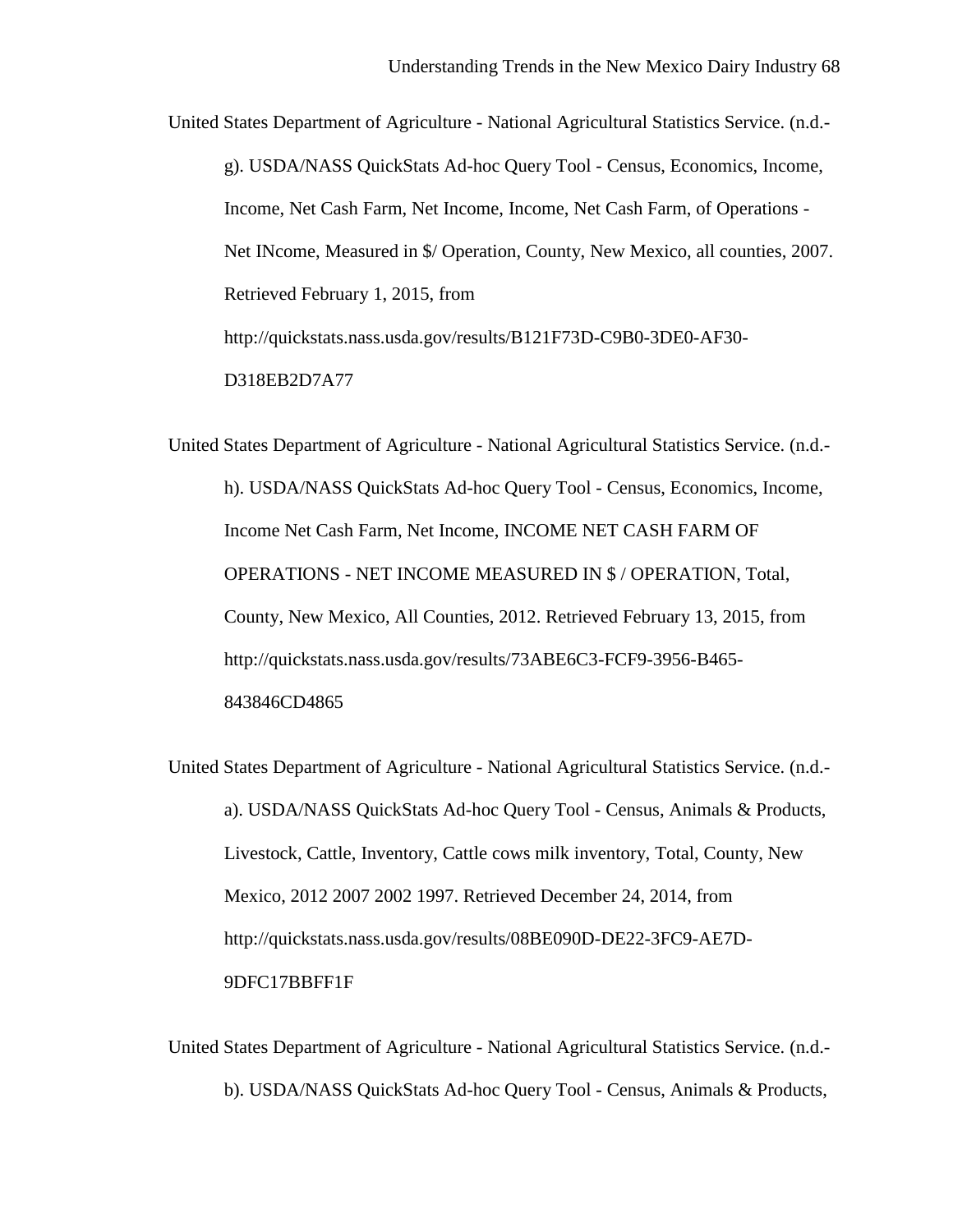Livestock, Cattle, Inventory, Cattle, Incl Calves - Inventory, Total, County, New Mexico, all counties, 2007. Retrieved February 2, 2015, from http://quickstats.nass.usda.gov/results/D918AAAF-CB6D-3A9F-B500- F0669E19B70D

United States Department of Agriculture - National Agricultural Statistics Service. (n.d. c). USDA/NASS QuickStats Ad-hoc Query Tool - Census, Animals & Products, Livestock, Sheep, Inventory, Sheep Incl Lambs - Inventory, Total, County, New Mexico, all counties, 2012. Retrieved January 6, 2015, from http://quickstats.nass.usda.gov/results/676249E6-B104-3D1C-B36D-4B7C054254AA

United States Department of Agriculture - National Agricultural Statistics Service. (n.d. d). USDA/NASS QuickStats Ad-hoc Query Tool - Census, Animals & Products, Livestock, Sheep, Sheep, incl lambs - Inventory, Total, County, New Mexico, all counties, 2007. Retrieved February 2, 2015, from [http://quickstats.nass.usda.gov/results/547FDDAF-DECD-3B1A-878D-](http://quickstats.nass.usda.gov/results/547FDDAF-DECD-3B1A-878D-3645CEE0DC1D)[3645CEE0DC1D](http://quickstats.nass.usda.gov/results/547FDDAF-DECD-3B1A-878D-3645CEE0DC1D)

United States Department of Agriculture - National Agricultural Statistics Service. (n.d. e). USDA/NASS QuickStats Ad-hoc Query Tool - Census, Crops, Field Crops, Corn, Corn, Grain - Acres Harvested, County, New Mexico, all counties, 2012, 2007, 2002, 1997. Retrieved January 22, 2015, from http://quickstats.nass.usda.gov/results/F7201922-E542-3FF6-88B4- 27E8CE564B61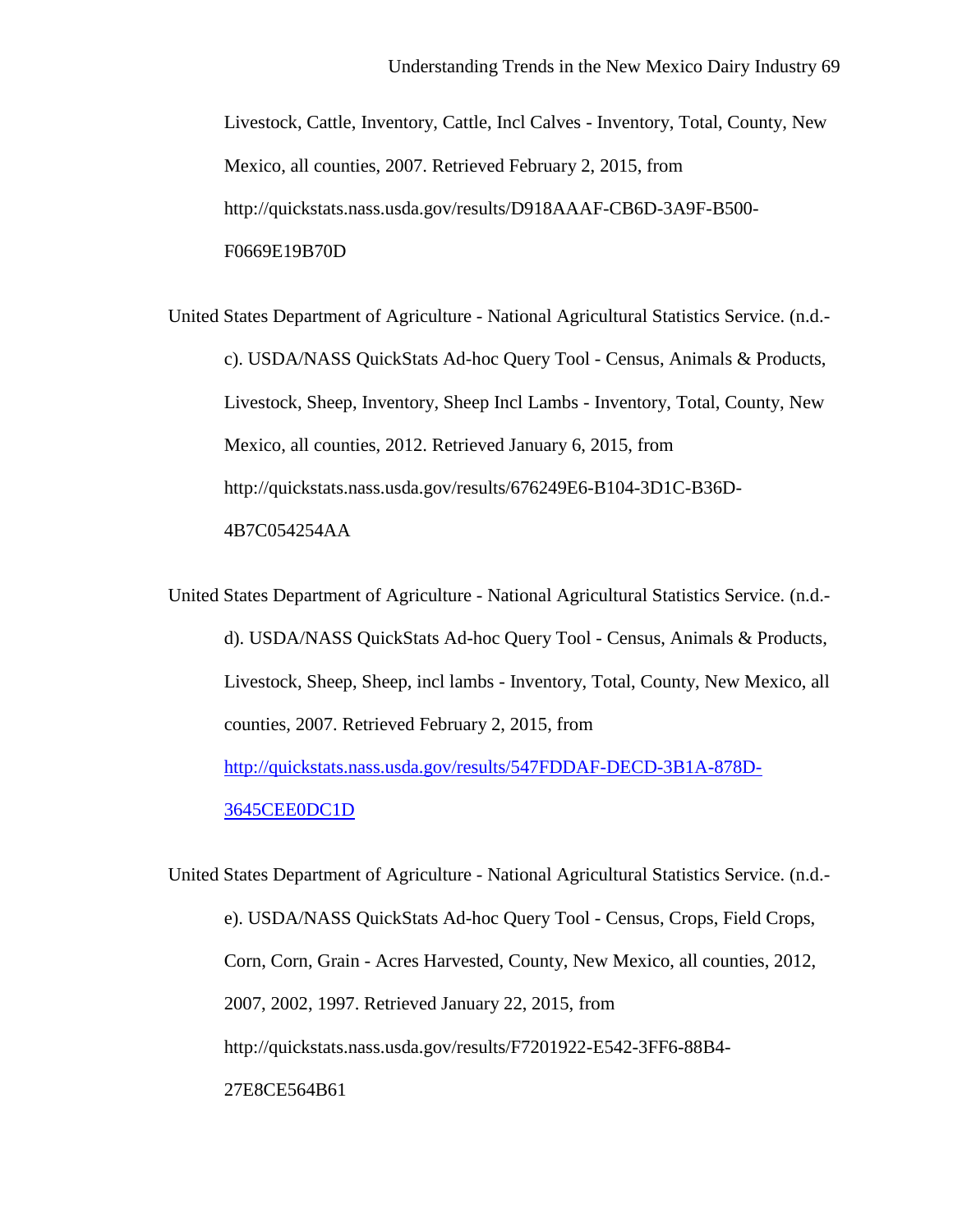United States Department of Agriculture - National Agricultural Statistics Service. (n.d. f). USDA/NASS QuickStats Ad-hoc Query Tool - Census, Crops, Field Crops, Wheat, Area Harvested, Wheat - Acres Harvested, Total, County, New Mexico, All counties, 2012, 2007, 2002, 1997, Annual. Retrieved January 19, 2015, from http://quickstats.nass.usda.gov/results/29ECD8C1-4F05-3EE4-842F-E6205174D767

United States Department of Agriculture - National Agricultural Statistics Service. (n.d. g). USDA/NASS QuickStats Ad-hoc Query Tool - Census, Crops, Fruit & Tree Nuts, Pecans, Pecans - Acres Bearing, Total, County, New Mexico, all the counties, 2012, 2007, 2002. Retrieved December 30, 2014, from http://quickstats.nass.usda.gov/results/00F40BEC-7C3C-3A00-961B-89AB99E2FE2D

United States Department of Agriculture - National Agricultural Statistics Service. (n.d. h). USDA/NASS QuickStats Ad-hoc Query Tool - Census, Economics, Income, Income, Net Cash Farm, Net Income, Income, Net Cash Farm, of Operations - Net Income, Measured in \$/ Operation, County, New Mexico, all counties, 2007. Retrieved February 1, 2015, from http://quickstats.nass.usda.gov/results/B121F73D-C9B0-3DE0-AF30- D318EB2D7A77

United States Department of Agriculture - National Agricultural Statistics Service. (n.d. i). USDA/NASS QuickStats Ad-hoc Query Tool - Census, Economics, Income, Income Net Cash Farm, Net Income, INCOME NET CASH FARM OF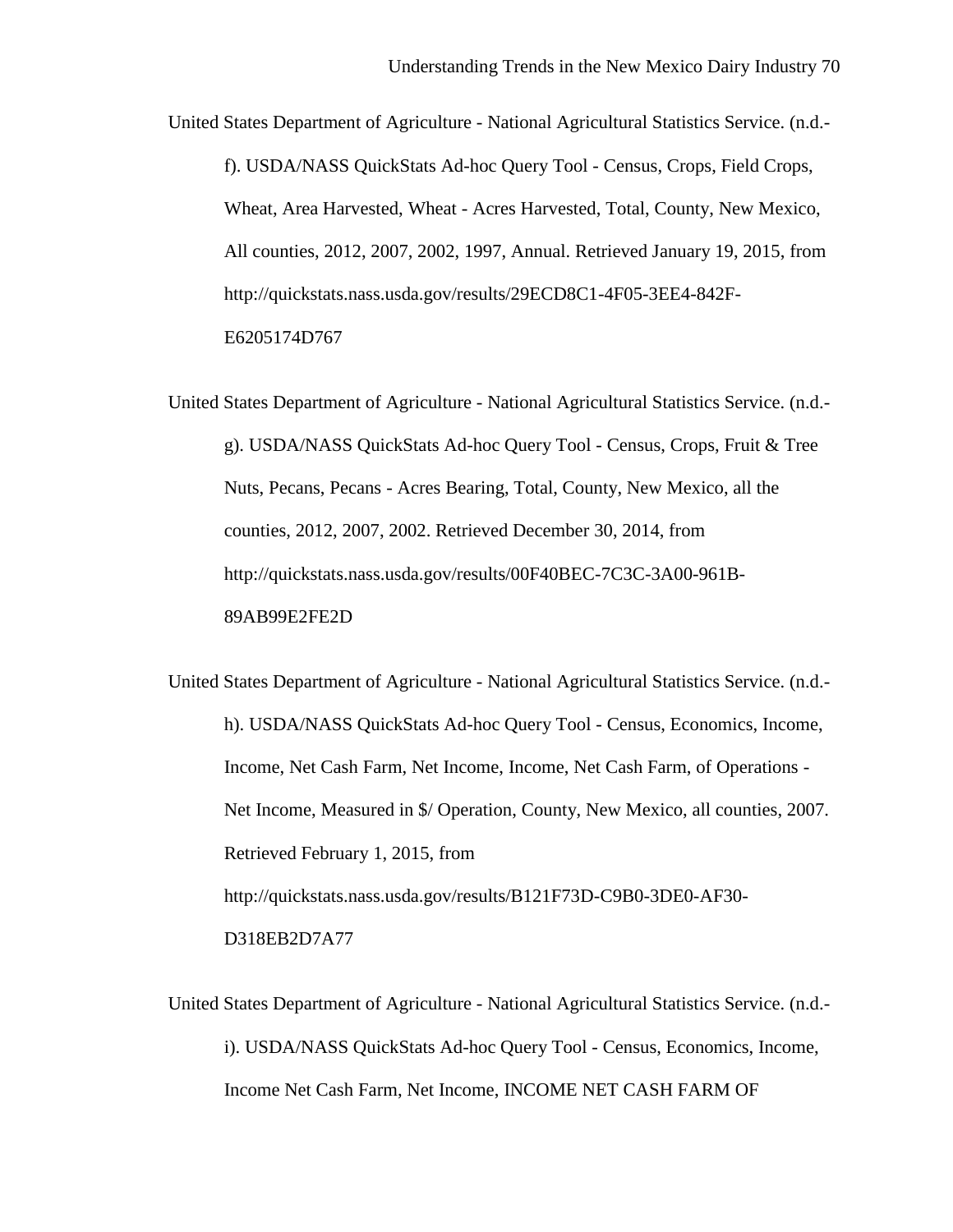OPERATIONS - NET INCOME MEASURED IN \$ / OPERATION, Total, County, New Mexico, All Counties, 2012. Retrieved February 13, 2015, from [http://quickstats.nass.usda.gov/results/73ABE6C3-FCF9-3956-B465-](http://quickstats.nass.usda.gov/results/73ABE6C3-FCF9-3956-B465-843846CD4865) [843846CD4865](http://quickstats.nass.usda.gov/results/73ABE6C3-FCF9-3956-B465-843846CD4865)

United States Department of Agriculture - National Agricultural Statistics Service. (n.d. j). USDA/NASS QuickStats Ad-hoc Query Tool - Survey, Animals & Products, Dairy, Milk, Milk-Price Received, Measured in \$ /CWT, Total, National, US Total, 1980 - 2015, Annual, Marketing Year. Retrieved March 20, 2015, from [http://quickstats.nass.usda.gov/results/13EFD2F4-5793-3EAB-9176-](http://quickstats.nass.usda.gov/results/13EFD2F4-5793-3EAB-9176-323E35CEDE35) [323E35CEDE35](http://quickstats.nass.usda.gov/results/13EFD2F4-5793-3EAB-9176-323E35CEDE35)

United States Department of Commerce - Bureau of the Census. (1984, July). 1982 Census of Agriculture, Volume 1, Part 31 New Mexico State and County Data. US Department of Commerce. Retrieved from http://usda.mannlib.cornell.edu/usda/AgCensusImages/1982/01/31/1982-01- 31.pdf

United States Department of Commerce - Economics and Statistics Administration - Bureau of the Census. (1994). 1992 Census of Agriculture, Volume 1 Chapter 2 – New Mexico. United States Department of Commerce. Retrieved from [http://www.agcensus.usda.gov/Publications/1992/Volume\\_1\\_Chapter\\_2\\_County\\_](http://www.agcensus.usda.gov/Publications/1992/Volume_1_Chapter_2_County_Tables/New_Mexico/index.asp) [Tables/New\\_Mexico/index.asp](http://www.agcensus.usda.gov/Publications/1992/Volume_1_Chapter_2_County_Tables/New_Mexico/index.asp)

United States Department of Labor - Bureau of Labor Statistics. (n.d.). CPI Inflation Calculator. Retrieved June 25, 2015, from<http://data.bls.gov/cgi-bin/cpicalc.pl>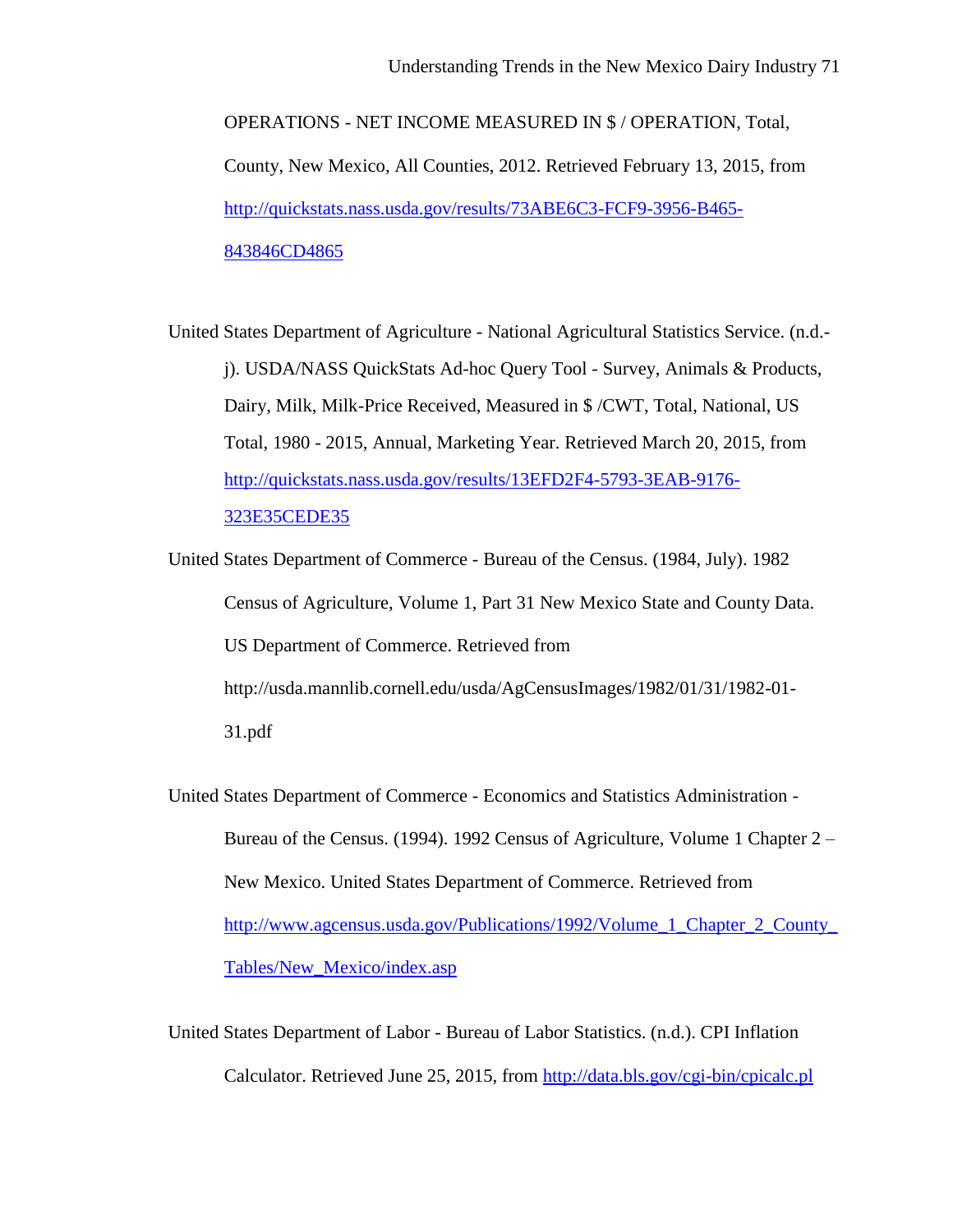- Van Oel, P. R., Mekonnen, M. M., & Guan, D. (2010). Assessing regional and global water footprints for the UK. *Ecological Economics*, *69*, 1140–1147.
- Wang, J. (2012, June). *Policies for Controlling Groundwater Pollution from Concentrated Animal Feed Operations* (Doctoral Dissertation). University of California Riverside.
- Wilson, B. (1986, November). Water Use in New Mexico in 1985. New Mexico State Engineer Office.
- Wilson, B. C. (1992, July). Water Use by Categories in New Mexico Counties and River Basins, and Irrigated Acreage in 1990. New Mexico State Engineer Office.
- Wilson, B. C., & Lucero, A. A. (1997, September). Water Use by Categories in New Mexico Counties and River Basins, and Irrigated Acreage in 1995. New Mexico State Engineer Office. [http://www.ose.state.nm.us/PDF/Publications/Library/TechnicalReports/TechRep](http://www.ose.state.nm.us/PDF/Publications/Library/TechnicalReports/TechReport-049.PDF) [ort-049.PDF](http://www.ose.state.nm.us/PDF/Publications/Library/TechnicalReports/TechReport-049.PDF)
- Wolf, C., & Sumner, D. (2001). Are Farm Size Distributions Bimodal? Evidence from Kernel Density Estimates of Dairy Farm Size Distributions. *American Journal of Agricultural Economics*, *83*(1), 77–88.

World Water Assessment Programme. (2012). United Nations World Water Development Report 4. Volume 1: Managing Water under Uncertainty and Risk. UNESCO. Retrieved from http://www.unesco.org/new/fileadmin/MULTIMEDIA/HQ/SC/pdf/WWDR4%20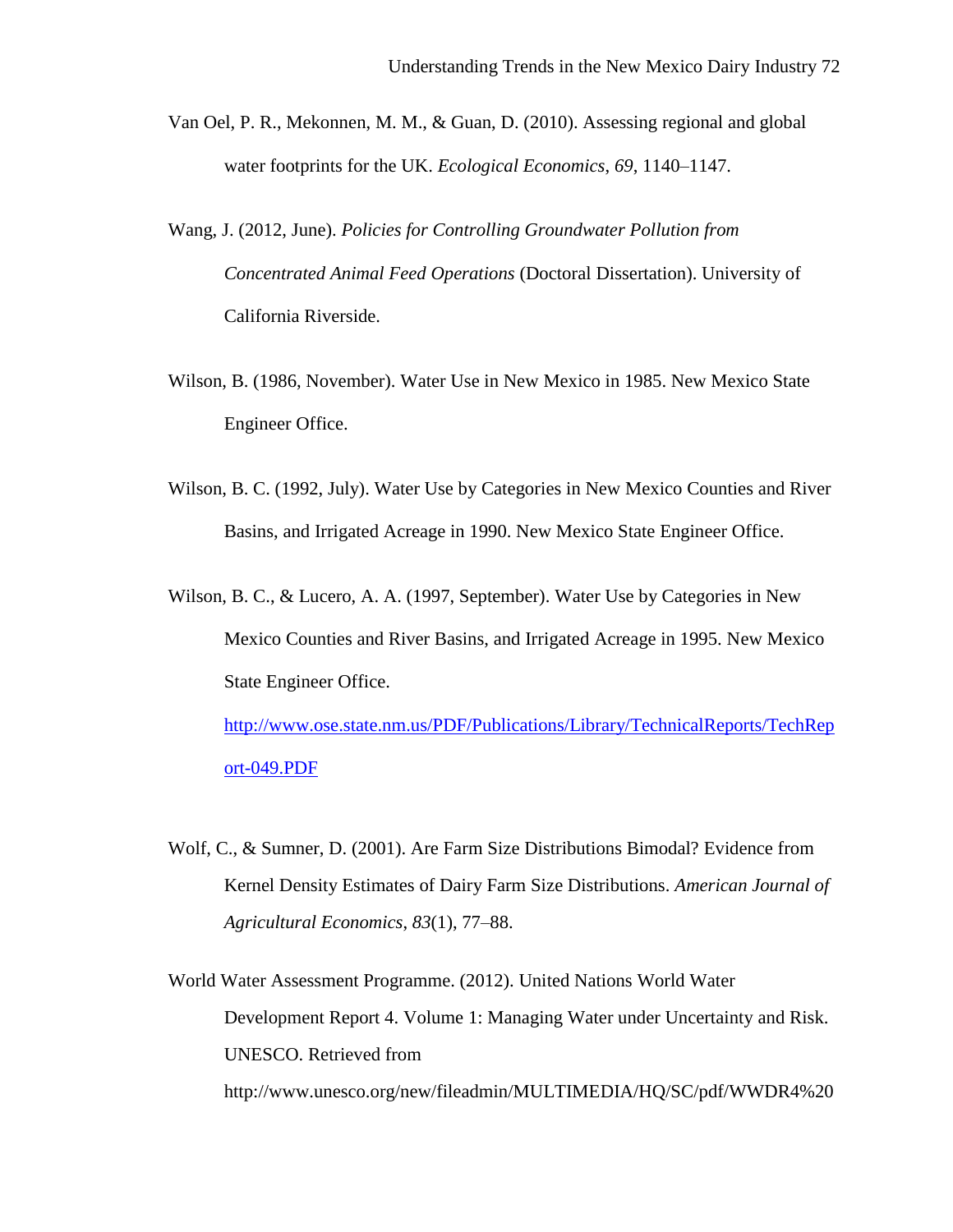Volume%201-

Managing%20Water%20under%20Uncertainty%20and%20Risk.pdfhttp://www.u nesco.org/new/fileadmin/MULTIMEDIA/HQ/SC/pdf/WWDR4%20Volume%201 -Managing%20Water%20under%20Uncertainty%20and%20Risk.pdf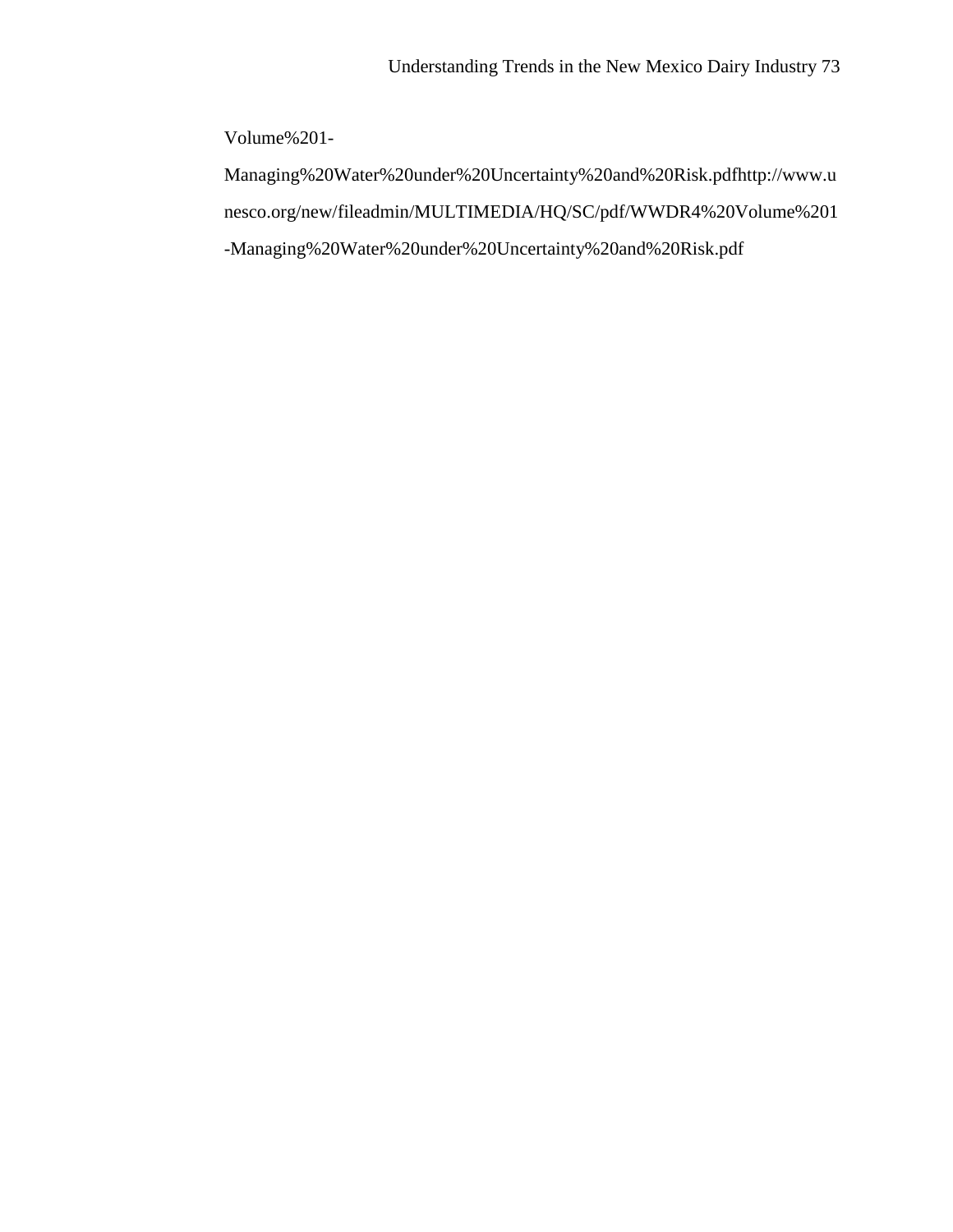## **6. Tables**

| Category                                                          | 1985      | 1990      | 1995      | 2000      | 2005      | 2010      |
|-------------------------------------------------------------------|-----------|-----------|-----------|-----------|-----------|-----------|
| Public Water Supply & Self-Supplied<br>Domestic                   | 283,600   | 332,611   | 378,774   | 366,943   | 355,922   | 346,362   |
| Irrigated Agriculture (Surface Water)                             | 1.848.500 | 1,839,325 | 1,921,796 | 1,846,357 | 1,730,927 | 1,633,940 |
| Irrigated Agriculture (Ground Water)                              | 1,313,400 | 1,537,102 | 1,431,842 | 1,376,597 | 1,344,587 | 1,366,215 |
| Mining & Power (Surface Water)                                    | 67,700    | 47,597    | 52,743    | 53,465    | 53,084    | 58,279    |
| Mining & Power (Ground Water)                                     | 89,600    | 97,791    | 78,705    | 77,561    | 70,747    | 41,619    |
| Livestock, Commercial, & Industrial                               | 65,200    | 50,458    | 63,874    | 80,503    | 115,838   | 107,313   |
| Evaporation from reservoirs with<br>storage capacity $5000+$ acft | 423,500   | 323,777   | 521,432   | 431,457   | 279,293   | 262,216   |
| Total                                                             | 4,158,600 | 4,228,661 | 4.449.167 | 4.233.891 | 3.950.398 | 3,815,945 |

*Table 1. New Mexico Water use by Categories in acre-ft.*

Compiled from (B. Wilson, 1986), (B.C. Wilson, 1992), (Wilson & Lucero, 1997)

(Wilson, Lucero, Romero, & Romero, 2003), (Longworth, Valdez, Magnuson, Albury, &

Keller, 2008) (Longworth, Valdez, Magnuson, & Richard, 2013).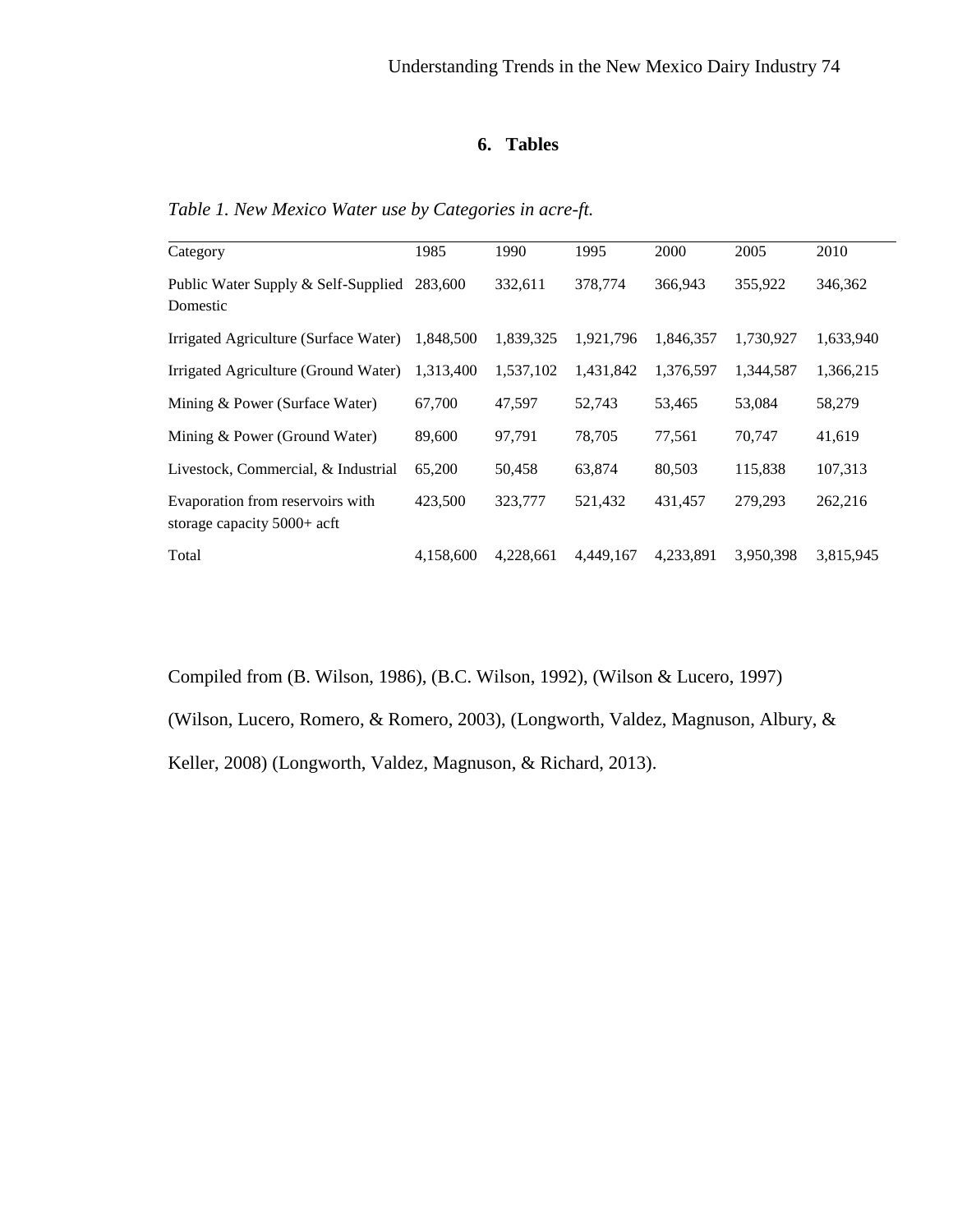| Variable Name        | Definition                                                                                   | 2007       | 2012       |
|----------------------|----------------------------------------------------------------------------------------------|------------|------------|
| <b>AVGNETFARMINC</b> | Average Net Farm Income for operations in<br>dollars                                         | 15285.03   | 16722      |
|                      |                                                                                              | (30756.07) | (26456.24) |
| <b>AVGPECANACRES</b> | The number of acres bearing pecans<br>divided by the number of farms                         | 0.76       | 1.00       |
|                      |                                                                                              | (2.69)     | (2.23)     |
| <b>AVGDAIRYCOW</b>   | The number of milk cows divided by the<br>number of farms                                    | 13.1       | 14.00      |
|                      |                                                                                              | (31.27)    | (33.27)    |
| <b>AVGSHEEP</b>      | The number of sheep including lambs<br>divided by the number of farms                        | 5.28       | 3.00       |
|                      |                                                                                              | (8.42)     | (5.07)     |
|                      | The number of cattle and calves minutes                                                      |            |            |
| <b>AVGCATTLE</b>     | the number of milk cows all divided by the<br>number of farms                                | 75.77      | 64.00      |
|                      |                                                                                              | (71.59)    | (56.17)    |
| <b>AVGWHEATACRES</b> | The number of acres of wheat harvested<br>divided by the number of farms.                    | 12.73      | 4.00       |
|                      |                                                                                              | (37.91)    | (10.67)    |
|                      | Notes: Observations are mean values, averaged across 33 NM counties take from (United States |            |            |
|                      | Department of Agriculture - National Agricultural Statistics Service n d b) (United States   |            |            |

*Table 2. Variable Definitions and Descriptive Statistics*

Department of Agriculture - National Agricultural Statistics Service, n.d.-h), (United States Department of Agriculture - National Agricultural Statistics Service, n.d.-i), (United States Department of Agriculture - National Agricultural Statistics Service, n.d.-g), (United States Department of Agriculture - National Agricultural Statistics Service, n.d.-a), (United States Department of Agriculture - National Agricultural Statistics Service, n.d.-d), (United States Department of Agriculture - National Agricultural Statistics Service, n.d.-c), (United States Department of Agriculture - National Agricultural Statistics Service, n.d.-a), (United States Department of Agriculture, 2014, p 225-229). Numbers in parentheses are standard deviations.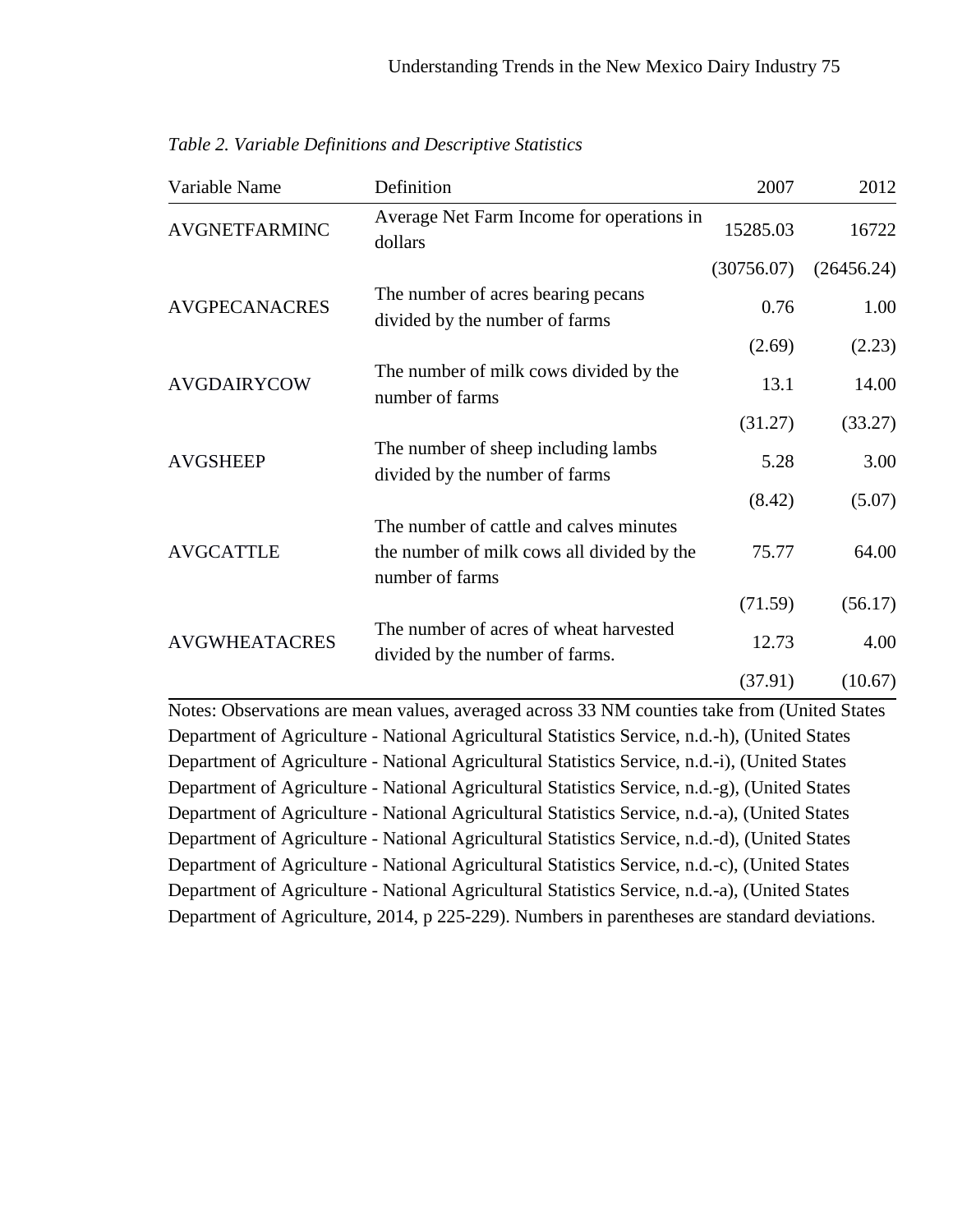|                      | Model 1   | Model 2   | Model 3   | Model 4    |
|----------------------|-----------|-----------|-----------|------------|
| <b>INTERCEPT</b>     | 2545.32   | 226.27    | $-2369.2$ | $-3557.43$ |
|                      | (2533.22) | (3371.61) | (3179.8)  | (2313.16)  |
|                      | 1.00      | 0.07      | $-0.74$   | $-1.54$    |
| <b>AVGPECANACRES</b> | 1764.36   |           | 2053.2    | 2524.82    |
|                      | (853.83)  |           | (740.17)  | (543.54)   |
|                      | $2.07**$  |           | $2.77***$ | 4.65***    |
| <b>AVGDAIRYCOW</b>   | 870.34    | 856.43    | 821.89    | 667.6      |
|                      | (73.32)   | (75.52)   | (69.20)   | (58.39)    |
|                      | 11.87***  | 11.34***  | 11.87***  | 11.43***   |
| <b>AVGSHEEP</b>      |           | $-437.64$ | $-358.41$ | 11.55      |
|                      |           | (265.27)  | (240.80)  | (188.56)   |
|                      |           | $-1.65$   | $-1.49$   | 0.06       |
| <b>AVGCATTLE</b>     |           | 81.18     | 95.33     | 65.63      |
|                      |           | (31.80)   | (29.11)   | (21.85)    |
|                      |           | $2.55**$  | $3.27***$ | $3.00***$  |
| <b>AVGWHEATACRES</b> |           |           |           | 247.27     |
|                      |           |           |           | (48.08)    |
|                      |           |           |           | 5.14***    |
| R squared            | 0.83      | 0.86      | 0.9       | 0.94       |
| Observations         | 33        | 33        | 33        | 33         |
| F-Stat               | 75.90***  | 58.73***  | 56.14***  | 91.01***   |

*Table 3. Average Net Farm Income Regressions 2007, by NM Counties*

Notes: Observations used in the linear regression are farm averages at the NM county level taken from (United States Department of Agriculture – National Agriculture Statistics Service, n.d.-g), (United States Department of Agriculture – National Agricultural Statistics Service, n.d.-f), (United States Department of Agriculture – National Agricultural Statistics Service, n.d.-a), (United States Department of Agriculture – National Agricultural Statistics Service, n.d.-b), (United States Department of Agriculture – National Agricultural Statistics Service, n.d.-d)

Numbers in parentheses are standard errors. Numbers in bold are t-statistics. \*, \*\*, and \*\*\* represent significance at the 0.10, 0.05, and 0.001 levels, respectively.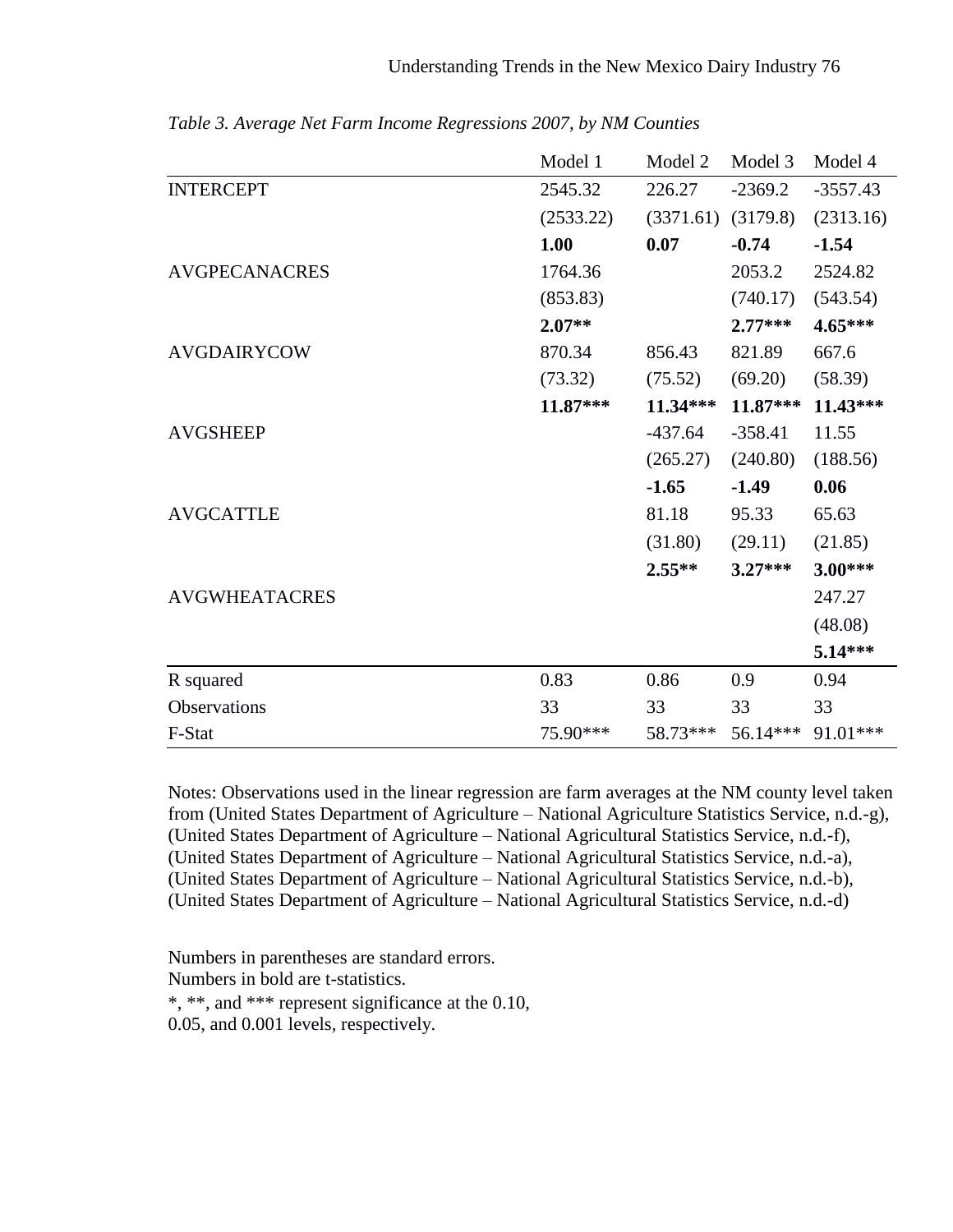|                      | Model 1   | Model 2    | Model 3    | Model 4    |
|----------------------|-----------|------------|------------|------------|
| <b>INTERCEPT</b>     | 8987.53   | $-7992.21$ | $-9668.97$ | $-9800.74$ |
|                      | (4082.24) | (3202.65)  | (3200.62)  | (3269.77)  |
|                      | $2.20**$  | $-2.65**$  | $-3.02**$  | $-3**$     |
| <b>AVGPECANACRES</b> | 854.83    |            | 1538.98    | 1504.81    |
|                      | (1630.09) |            | (822.13)   | (839.98)   |
|                      | 0.52      |            | $1.87*$    | $1.79*$    |
| <b>AVGDAIRYCOW</b>   | 521.76    | 137.82     | 127.96     | 144.52     |
|                      | (109.24)  | (74.26)    | (71.44)    | (84.92)    |
|                      | $4.77***$ | $1.86*$    | $1.79*$    | $1.70*$    |
| <b>AVGSHEEP</b>      |           | $-539.06$  | $-458.64$  | $-519.99$  |
|                      |           | (382.66)   | (369.64)   | (409.47)   |
|                      |           | $-1.41$    | $-1.24$    | $-1.26$    |
| <b>AVGCATTLE</b>     |           | 381.76     | 390.53     | 398.15     |
|                      |           | (43.05)    | (41.56)    | (46.85)    |
|                      |           | 8.87***    | $9.40***$  | 8.50***    |
| <b>AVGWHEATACRES</b> |           |            |            | $-105.52$  |
|                      |           |            |            | (281.04)   |
|                      |           |            |            | $-0.38$    |
| R squared            | 0.43      | 0.85       | 0.87       | 0.87       |
| Observations         | 33        | 33         | 33         | 33         |
| F-Stat               | $11.5***$ | 55.83***   | 46.37***   | 37.08***   |

*Table 4. Average Net Farm Income Regressions 2012, by NM Counties*

Notes: Observations used in the linear regression are farm averages at the NM county level taken from (United States Department of Agriculture – National Agriculture Statistics Service, n.d.-g), (United States Department of Agriculture – National Agricultural Statistics Service, n.d.-f), (United States Department of Agriculture – National Agricultural Statistics Service, n.d.-a), (United States Department of Agriculture, 2014, p 225-229), (United States Department of Agriculture – National Agricultural Statistics Service, n.d.-c)

Numbers in parentheses are standard errors.

Numbers in bold are t-statistics.

\*, \*\*, and \*\*\* represent significance at the 0.10,

0.05, and 0.001 levels, respectively.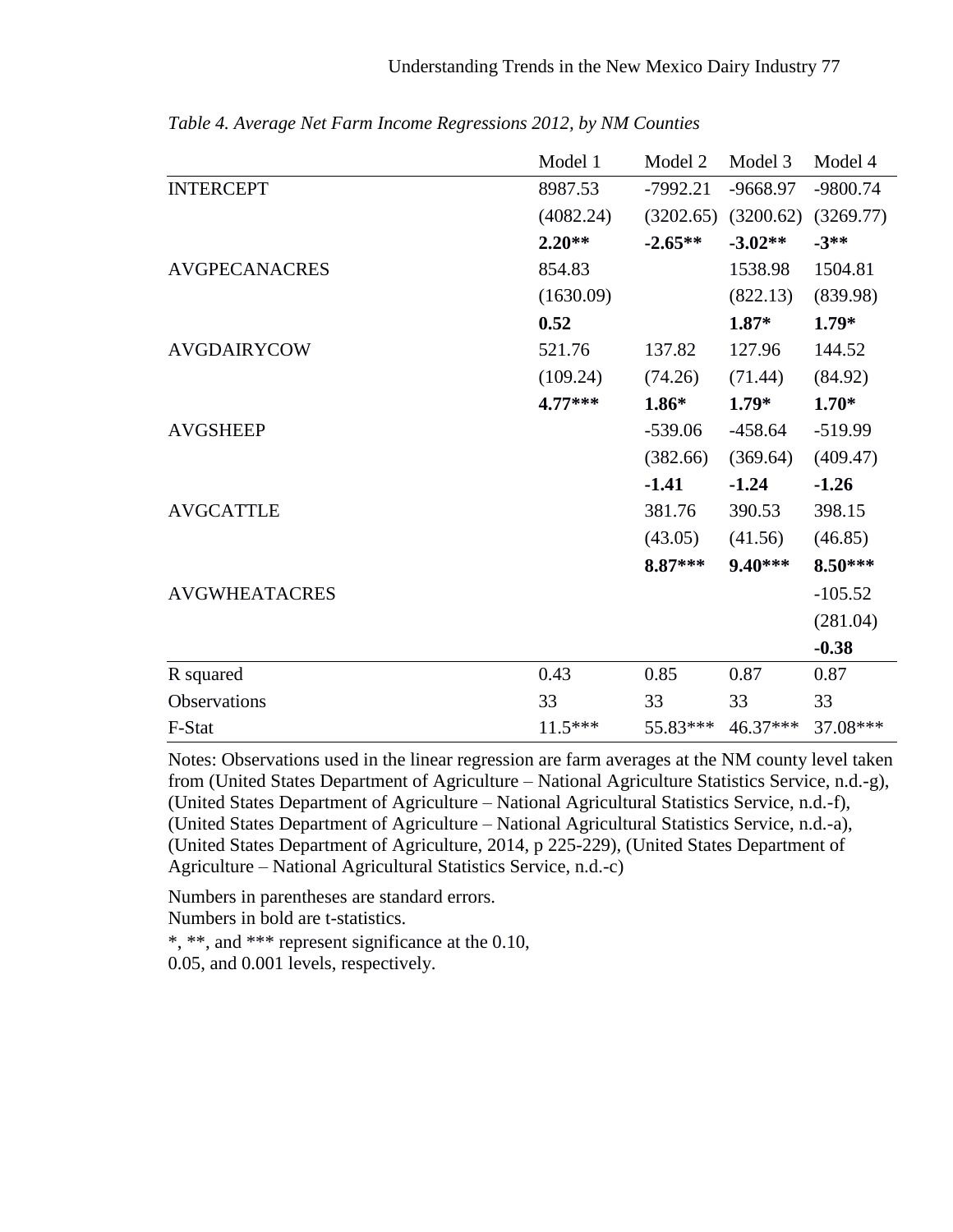| County              | 2002      | 2007      | 2012      |
|---------------------|-----------|-----------|-----------|
| <b>BERNALILLO</b>   | 13,777    | 26,904    | 16,601    |
| <b>CATRON</b>       | 7,663     | 2,644     | 1,050     |
| <b>CHAVES</b>       | 199,184   | 205,158   | 165,346   |
| <b>CIBOLA</b>       | 2,106     | 2,693     | 1,024     |
| <b>COLFAX</b>       | 18,269    | 29,621    | 15,266    |
| <b>CURRY</b>        | 100,473   | 97,139    | 106,573   |
| DE BACA             | 26,271    | 29,117    | 31,436    |
| <b>DONA ANA</b>     | 133,128   | 148,741   | 167,783   |
| <b>EDDY</b>         | 179,146   | 224,496   | 130,522   |
| <b>GRANT</b>        | 1,674     | 977       | 10,571    |
| <b>GUADALUPE</b>    | 3,139     | 2,333     | 2,939     |
| <b>HARDING</b>      |           | 3,482     |           |
| <b>HIDALGO</b>      | 6,545     | 30,986    | 39,930    |
| <b>LEA</b>          | 81,781    | 57,901    | 89,031    |
| <b>LINCOLN</b>      |           | 950       |           |
| <b>LOS ALAMOS</b>   |           |           |           |
| <b>LUNA</b>         | 13,677    | 24,918    | 40,977    |
| <b>MCKINLEY</b>     | 1,655     | 5,059     | 2,001     |
| <b>MORA</b>         | 9,985     | 16,288    | 6,327     |
| <b>OTERO</b>        | 6,688     | 4,305     | 9,896     |
| <b>QUAY</b>         | 25,640    | 27,236    | 12,141    |
| <b>RIO ARRIBA</b>   | 16,181    | 34,150    | 34,373    |
| <b>ROOSEVELT</b>    | 135,118   | 154,587   | 79,315    |
| <b>SAN JUAN</b>     | 105,224   | 142,675   | 161,326   |
| <b>SAN MIGUEL</b>   | 11,653    | 13,089    | 4,204     |
| <b>SANDOVAL</b>     | 12,036    | 14,866    | 15,551    |
| <b>SANTA FE</b>     | 26,421    | 16,285    | 11,218    |
| <b>SIERRA</b>       | 14,784    | 14,752    | 42,337    |
| <b>SOCORRO</b>      | 40,324    | 52,435    | 53,716    |
| <b>TAOS</b>         | 6,596     | 23,608    | 30,987    |
| <b>TORRANCE</b>     | 41,452    | 69,722    | 58,087    |
| <b>UNION</b>        | 27,563    | 21,034    | 20,979    |
| <b>VALENCIA</b>     | 33,587    | 66,922    | 79,027    |
| <b>Total Result</b> | 1,301,740 | 1,565,073 | 1,440,534 |

*Table 5. Tons of Hay and Haylage*

(United States Department of Agriculture – National Agricultural Statistics Service, n.d.-

k).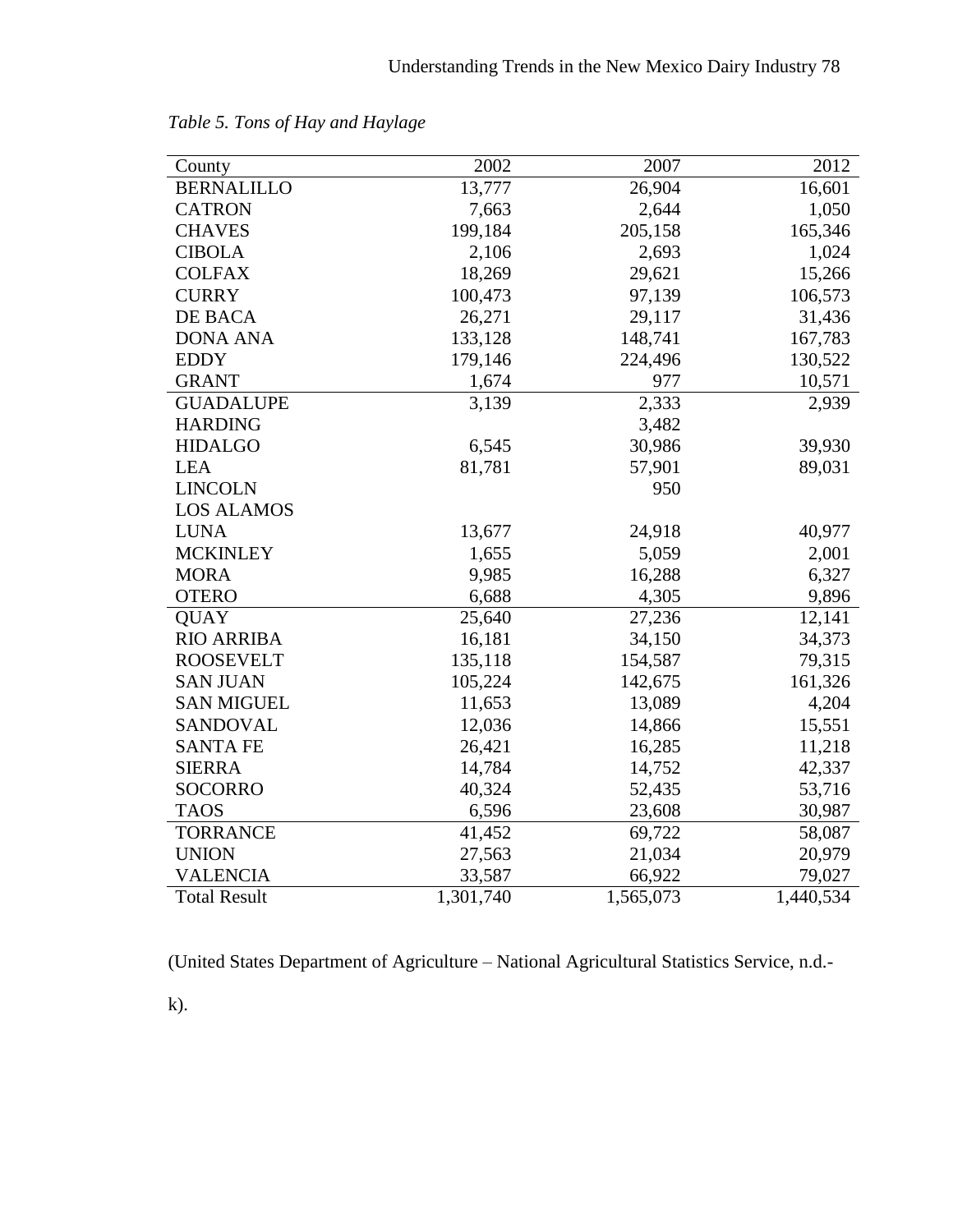| County              | 1997   | 2002   | 2007   | 2012           |
|---------------------|--------|--------|--------|----------------|
| <b>BERNALILLO</b>   |        | 17     | 4      |                |
| <b>CHAVES</b>       |        |        |        |                |
| <b>CIBOLA</b>       | 74     |        | 5      |                |
| <b>CURRY</b>        | 24,866 | 5,711  | 5,115  |                |
| <b>DONA ANA</b>     | 601    |        |        | $\overline{4}$ |
| <b>EDDY</b>         |        |        |        |                |
| <b>GRANT</b>        |        |        |        |                |
| <b>GUADALUPE</b>    |        |        |        |                |
| <b>HIDALGO</b>      | 1,278  | 2,442  |        |                |
| <b>LEA</b>          | 364    |        | 801    | 960            |
| <b>LUNA</b>         | 719    |        |        |                |
| <b>MCKINLEY</b>     | 32     |        |        |                |
| <b>MORA</b>         |        |        | 20     |                |
| <b>QUAY</b>         | 2,002  |        |        |                |
| <b>RIO ARRIBA</b>   | 64     |        | 28     | 130            |
| <b>ROOSEVELT</b>    | 12,393 | 1,847  | 4,635  |                |
| <b>SAN JUAN</b>     |        |        |        |                |
| <b>SAN MIGUEL</b>   | 92     |        | 104    |                |
| <b>SANDOVAL</b>     | 768    | 421    | 21     | 17             |
| <b>SANTA FE</b>     |        |        | 3      | 17             |
| <b>SIERRA</b>       |        |        |        | 12             |
| <b>SOCORRO</b>      | 351    |        |        | 390            |
| <b>TAOS</b>         | 31     |        |        | 16             |
| <b>TORRANCE</b>     | 5,612  | 456    | 430    |                |
| <b>UNION</b>        | 16,167 | 24,085 | 28,680 | 9,824          |
| <b>VALENCIA</b>     |        |        |        |                |
| <b>Total Result</b> | 65,414 | 34,979 | 39,846 | 11,370         |

*Table 6. Corn Acres Harvested*

(United States Department of Agriculture - National Agricultural Statistics Service, n.d.-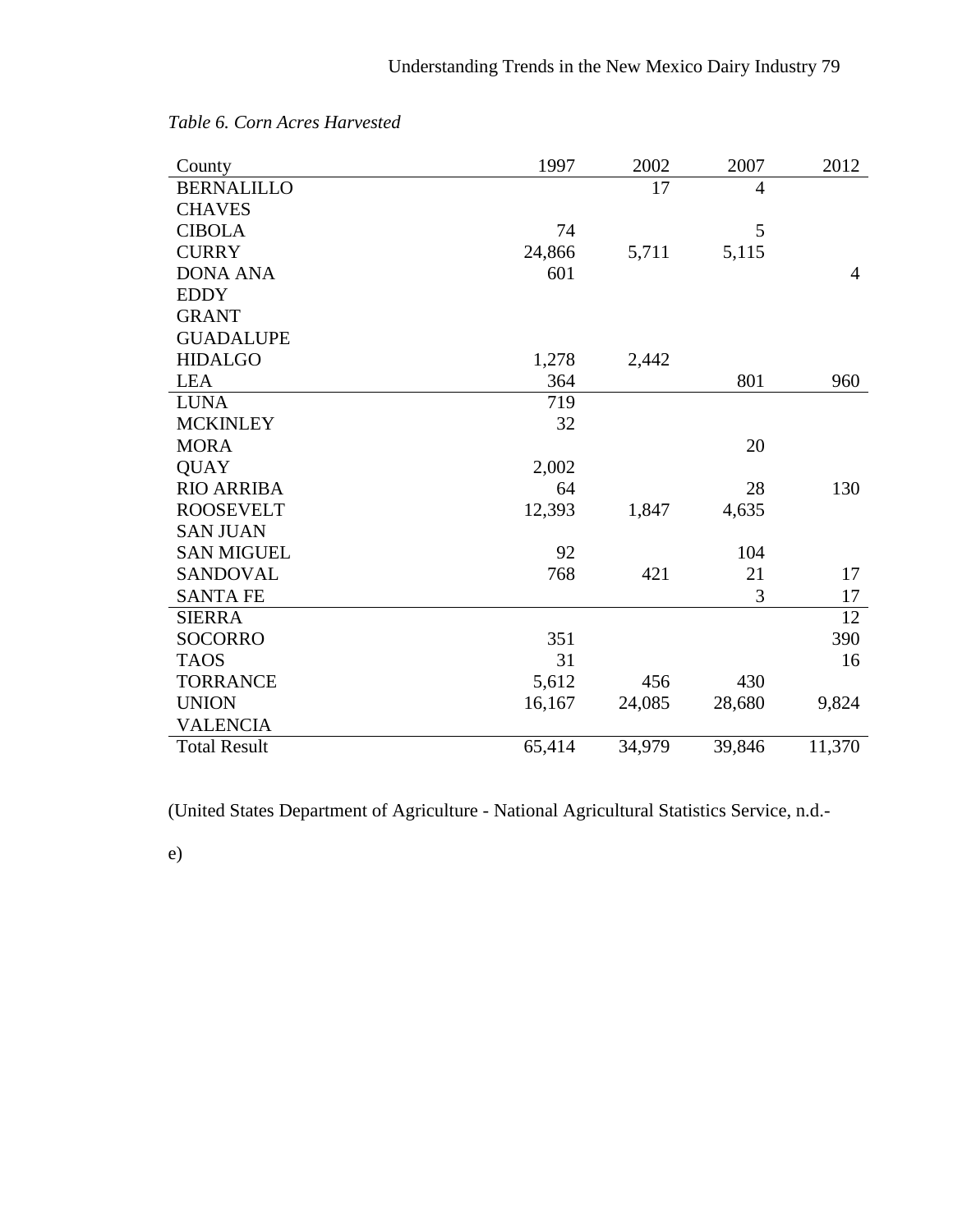| County              | 1997    | 2002             | 2007    | 2012    |
|---------------------|---------|------------------|---------|---------|
| <b>BERNALILLO</b>   | 6,560   | 2,920            | 2,809   |         |
| <b>CATRON</b>       | 10      | $\overline{4}$   |         | 19      |
| <b>CHAVES</b>       | 67,124  | 85,288           | 85,067  | 75,951  |
| <b>CIBOLA</b>       | 23      | $\boldsymbol{0}$ | 3       | 85      |
| <b>COLFAX</b>       | 56      | 48               | 7       | 9       |
| <b>CURRY</b>        | 23,859  | 57,179           | 63,883  | 73,999  |
| DE BACA             | 47      | 8                |         |         |
| <b>DONA ANA</b>     | 38,109  | 44,714           | 52,751  | 43,395  |
| <b>EDDY</b>         | 21,169  | 17,819           | 12,742  | 11,508  |
| <b>GRANT</b>        | 16      | 20               | 3       | 11      |
| <b>GUADALUPE</b>    | 27      | 10               |         |         |
| <b>HARDING</b>      | 10      |                  |         |         |
| <b>HIDALGO</b>      | 19      |                  |         | 5       |
| <b>LEA</b>          | 11,254  | 24,940           | 19,850  | 31,360  |
| <b>LINCOLN</b>      | 140     | 65               |         | 23      |
| <b>LUNA</b>         |         |                  |         |         |
| <b>MCKINLEY</b>     |         |                  | 42      | 142     |
| <b>MORA</b>         | 19      | 28               | 17      |         |
| <b>OTERO</b>        | 28      | 15               | 7       | 20      |
| <b>QUAY</b>         | 180     | 12               |         | 27      |
| <b>RIO ARRIBA</b>   | 47      | 11,254           | 5,390   | 176     |
| <b>ROOSEVELT</b>    | 31,605  | 57,980           | 61,139  | 50,933  |
| <b>SAN JUAN</b>     | 32      | 24,940           |         | 53      |
| <b>SAN MIGUEL</b>   | 86      | 10               | 6       | 40      |
| <b>SANDOVAL</b>     |         |                  | 8       | 14      |
| <b>SANTA FE</b>     |         | 9                | 22      | 35      |
| <b>SIERRA</b>       |         |                  |         |         |
| <b>SOCORRO</b>      | 5,474   | 9,537            | 8,730   | 10,987  |
| <b>TAOS</b>         | 36      |                  | 8       | 39      |
| <b>TORRANCE</b>     | 33      |                  |         |         |
| <b>UNION</b>        | 168     | 29               | 6       |         |
| <b>VALENCIA</b>     | 5,390   | 4,044            | 8,938   | 10,186  |
| <b>Total Result</b> | 211,521 | 340,873          | 321,428 | 309,017 |

*Table 7. New Mexico Dairy Cows by County*

(United States Department of Agriculture – National Agricultural Statistics Service, n.d.-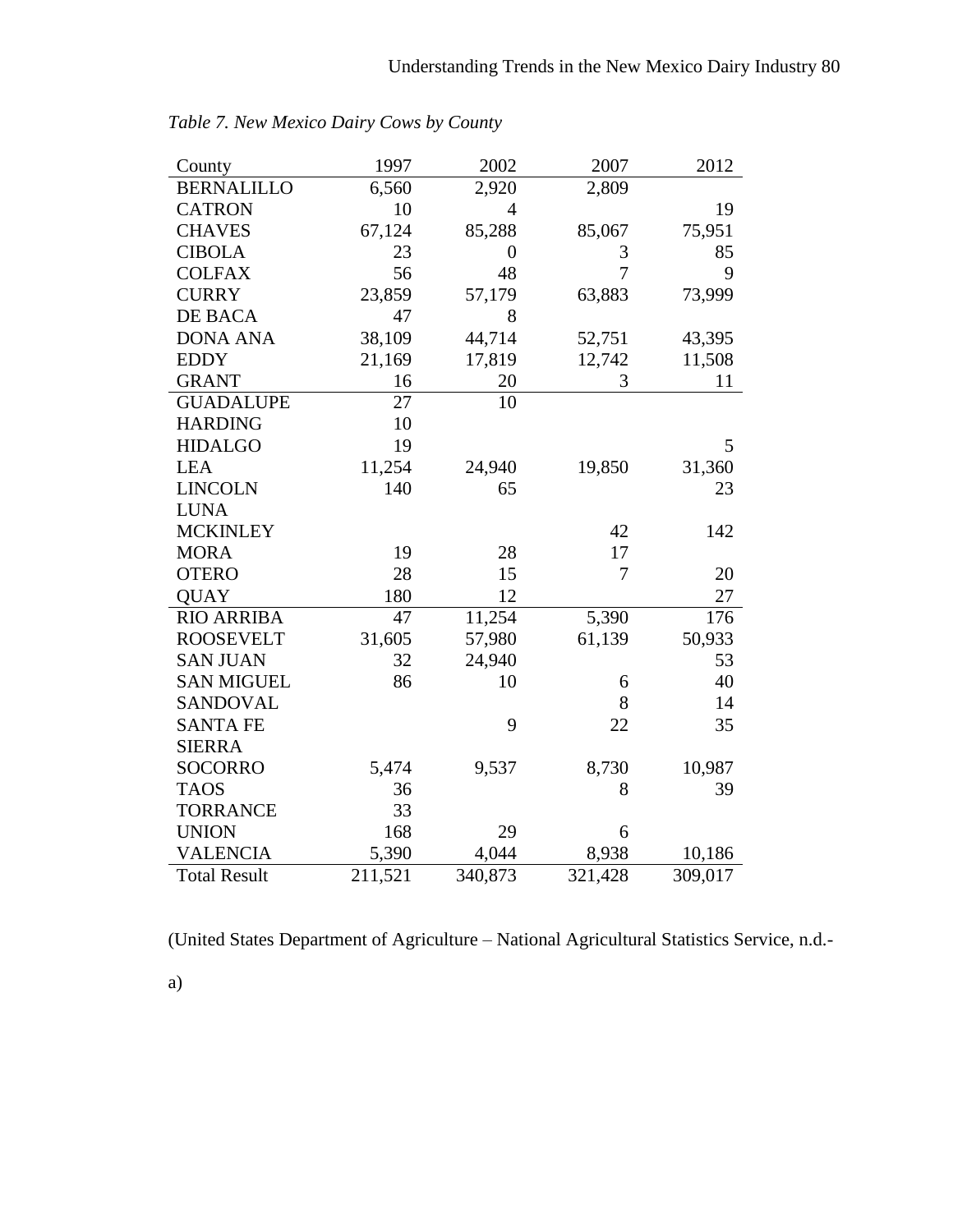| Feed Crop   | Irrigation (acre-<br>ft) | Milk Cows (acre-<br>ft) | Replacement<br>Herd (acre-ft) | Total (acre-ft)   |
|-------------|--------------------------|-------------------------|-------------------------------|-------------------|
| Alfalfa     | 2.00                     | 205,388                 | 197,769                       | 403,156           |
| Corn Grain  | 0.92                     | 319,010                 | 13,963                        | 332,973           |
| Corn Silage | 0.83                     | 330,543                 |                               | 330,543           |
| Soybean     | 0.92                     | 249,967                 |                               | 249,967           |
| Total       |                          | 1,104,908               | 211,732                       | 1,316,640         |
| Feed Crop   |                          | <b>Milk Cows</b>        | Replacement                   | Total (irrigated) |
|             |                          | (irrigated acres)       | Herd (irrigated)              | acres)            |
|             |                          |                         | acres                         |                   |
| Alfalfa     |                          | 102,694                 | 98,884                        | 201,578           |
| Corn Grain  |                          | 174,006                 | 15,233                        | 189,238           |
| Corn Silage |                          | 198,326                 |                               | 198,326           |
| Soybean     |                          | 187,476                 |                               | 187,476           |
| Total       |                          | 662,501                 | 114,117                       | 776,618           |

*Table 8. Indirect Water Usage for Dairy Herd*

(Guerrero et al, 2012, p. 6), (United States Department of Agriculture, 2014, p. 26, 28)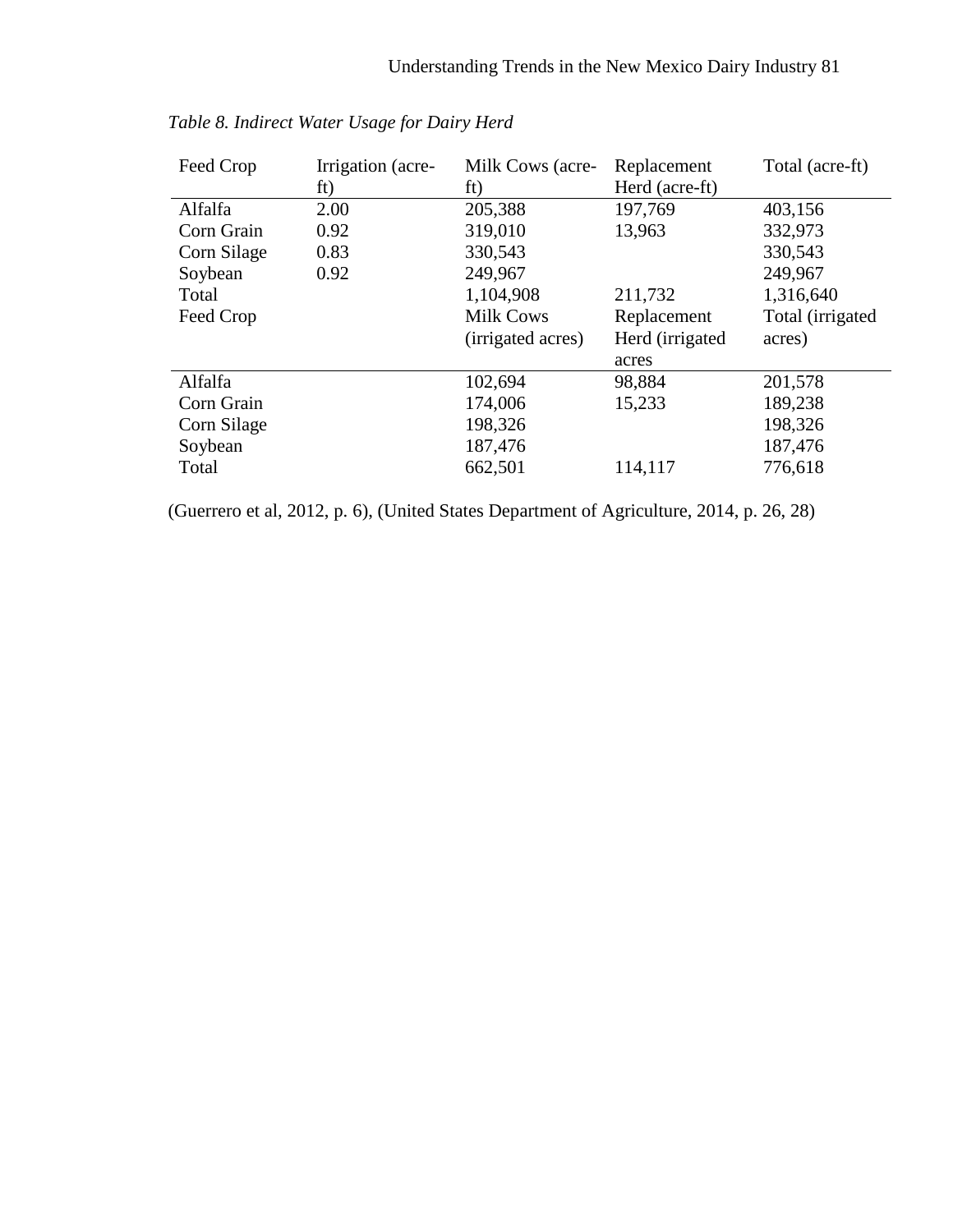| Direct water Use             | <b>GPCPD</b>                                                                                                                                                                                                                                                                                                                              | Milk Cows<br>Usage $(\text{acre-fit})$ | Replacement<br>Herd Usage<br>(acre-ft) | <b>Total Usage</b><br>(acre-ft) |  |
|------------------------------|-------------------------------------------------------------------------------------------------------------------------------------------------------------------------------------------------------------------------------------------------------------------------------------------------------------------------------------------|----------------------------------------|----------------------------------------|---------------------------------|--|
| Low                          | 55                                                                                                                                                                                                                                                                                                                                        | 19,646                                 | 12,716                                 | 32,361                          |  |
|                              | 65                                                                                                                                                                                                                                                                                                                                        | 23,211                                 | 15,023                                 | 38,234                          |  |
| High<br>$\sqrt{ }$<br>1.2012 | 100<br>$\mathbf{A}$ $\mathbf{A}$ $\mathbf{A}$ $\mathbf{A}$ $\mathbf{A}$ $\mathbf{A}$ $\mathbf{A}$ $\mathbf{A}$ $\mathbf{A}$ $\mathbf{A}$ $\mathbf{A}$ $\mathbf{A}$ $\mathbf{A}$ $\mathbf{A}$ $\mathbf{A}$ $\mathbf{A}$ $\mathbf{A}$ $\mathbf{A}$ $\mathbf{A}$ $\mathbf{A}$ $\mathbf{A}$ $\mathbf{A}$ $\mathbf{A}$ $\mathbf{A}$ $\mathbf{$ | 35,709                                 | 23,113<br>$\bigcap_{1}$ $\bigcap_{1}$  | 58,821<br>$\rightarrow$         |  |

| Table 9. Direct Water Usage of NM Dairy Production |  |  |  |  |  |
|----------------------------------------------------|--|--|--|--|--|
|----------------------------------------------------|--|--|--|--|--|

(Guerrero et al, 2012, p. 4), (United States Department of Agriculture, 2014, p. 7), (Longworth, Valdez, Magnuson, & Richard, 2013, p. 32)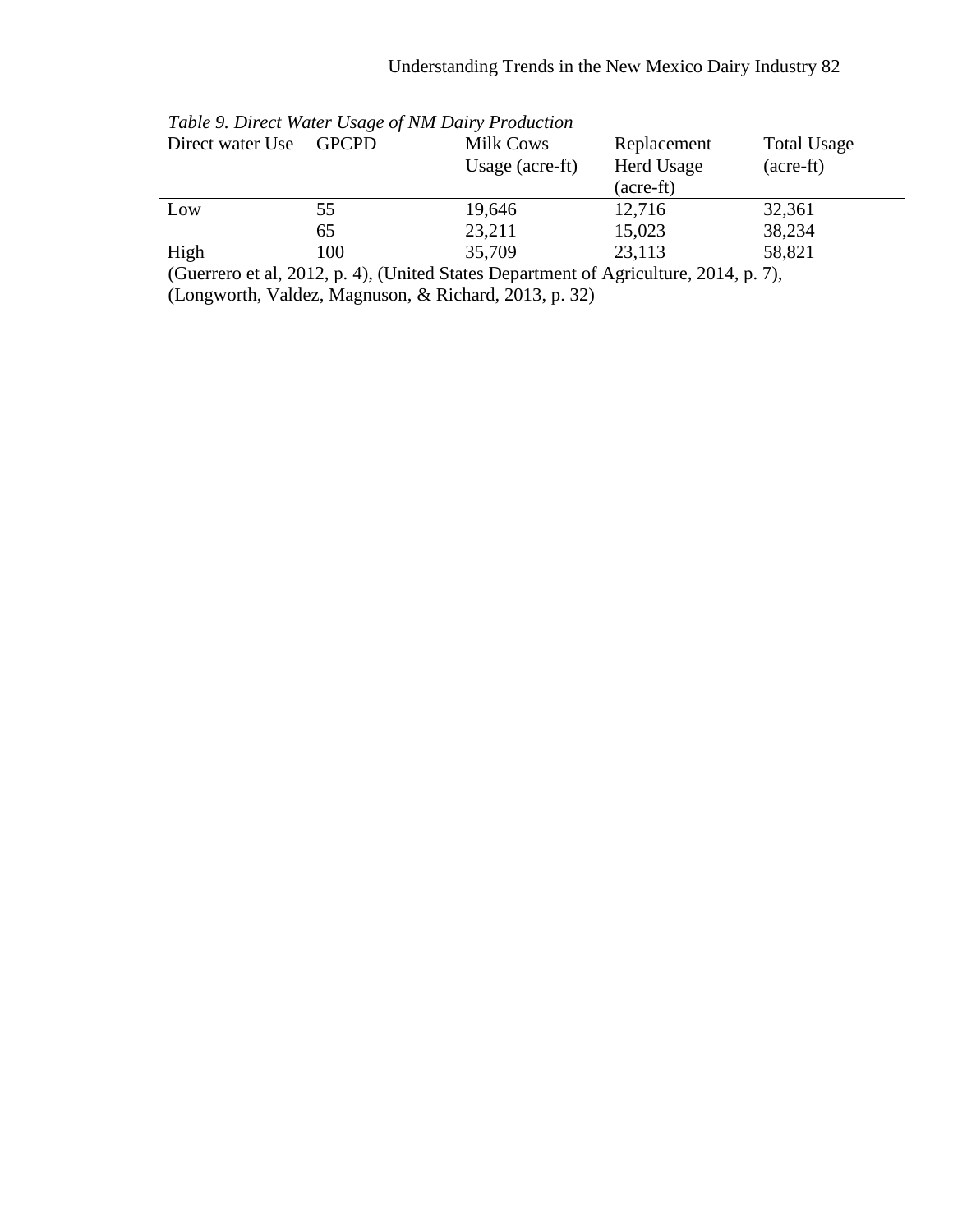| Twee To, Hollowing Concentration by Bates in Her mexico                              | 1987        | 1992        | 1997        | 2002        | 2007        | 2012        |
|--------------------------------------------------------------------------------------|-------------|-------------|-------------|-------------|-------------|-------------|
| Number of<br>Operations with<br>sales of \$1,000,000<br>or more                      | 138         | 190         | 262         | 262         | 308         | 315         |
| <b>Total NM</b><br>Operations                                                        | 14,249      | 14,279      | 14,094      | 15,170      | 20,930      | 24,271      |
| Percentage of Total<br><b>NM</b> Operations<br>with sales of<br>\$1,000,000 or more  | 0.97%       | 1.33%       | 1.86%       | 1.73%       | 1.47%       | 1.30%       |
| Sales from<br>operations with<br>\$1,000,000 or more<br>in sales (in<br>$$1,000$ 's) | \$501,305   | \$628,289   | \$1,037,861 | \$1,186,566 | \$1,593,258 | \$1,932,067 |
| NM Sales (in<br>\$1,000's                                                            | \$1,060,112 | \$1,258,883 | \$1,617,708 | \$1,700,030 | \$2,175,080 | \$2,550,147 |
| Percentage of NM<br>Sales from<br>operations with<br>\$1,000,000 or more<br>in sales | 47.29%      | 49.91%      | 64.16%      | 69.80%      | 73.25%      | 75.76%      |

*Table 10. Agricultural Concentration by Sales in New Mexico*

(United States Department of Agriculture, 2014, p 9), (United States Department of Agriculture, 2009, p. 9), (United States Department of Agriculture - National Agricultural Statistics Service, 1999, p. 12)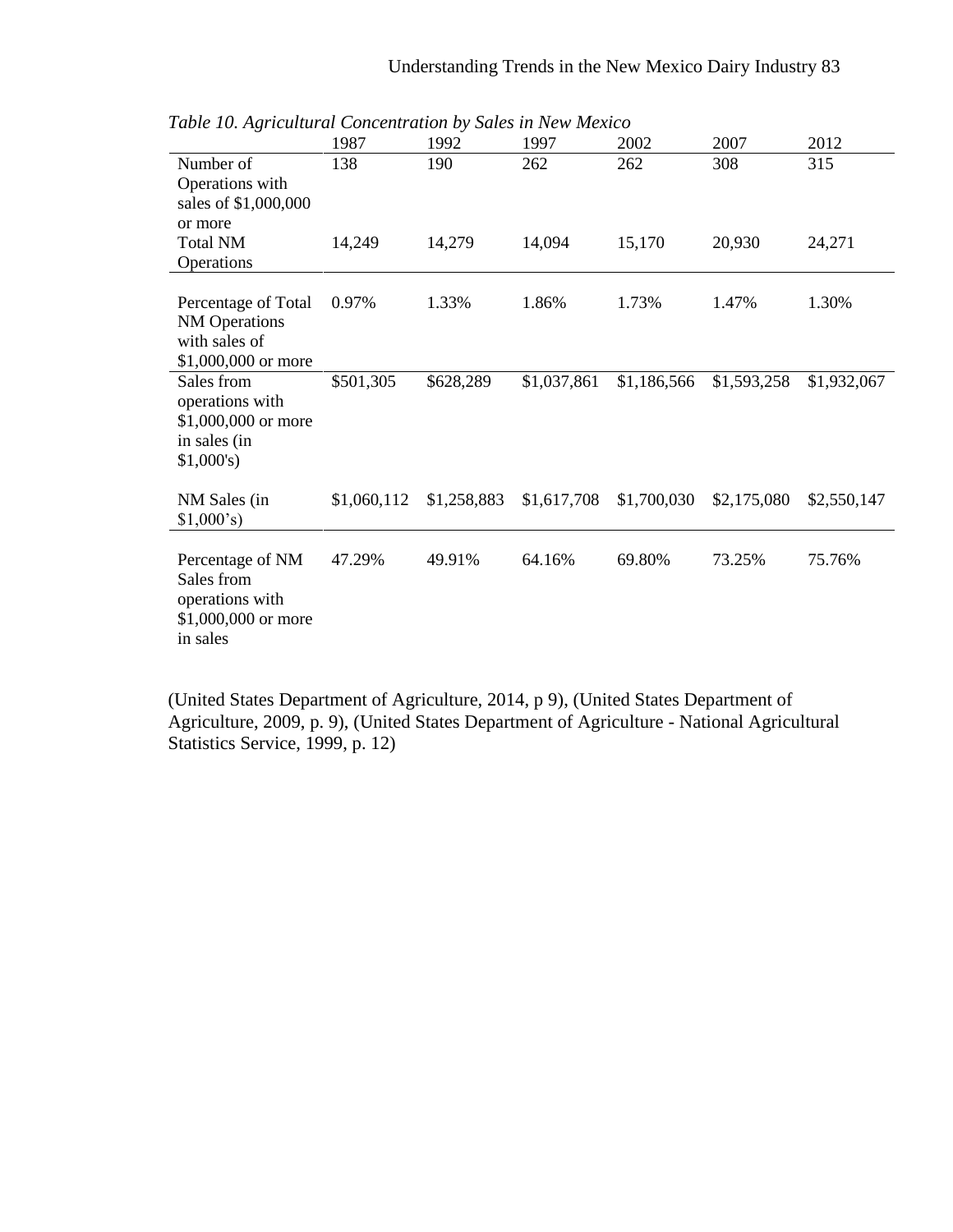|                     | Farms                                                           |                |                | Sales (\$1,000)  |                                 |             |  |  |
|---------------------|-----------------------------------------------------------------|----------------|----------------|------------------|---------------------------------|-------------|--|--|
| Percent of<br>Sales | 2002                                                            | 2007           | 2012*          | 2002             | 2007                            | 2012*       |  |  |
| 10%                 | $\overline{3}$                                                  | $\overline{3}$ | $\overline{5}$ | \$53,940         | \$114,852                       | \$172,761   |  |  |
| 25%                 | 22                                                              | 22             | 23             | \$230,906        | \$358,738                       | \$479,722   |  |  |
| 50%                 | 86                                                              | 79             | 73             | \$588,168        | \$803,243                       | \$1,035,662 |  |  |
| 75%                 | 149                                                             | 145            | 121            | \$726,067        | \$1,006,736                     | \$1,248,463 |  |  |
| Total               | 182                                                             | 245            | 167            |                  |                                 |             |  |  |
|                     | Farms                                                           |                |                | <b>Milk Cows</b> |                                 |             |  |  |
| Percent of<br>Sales | 2002                                                            | 2007           | 2012           | 2002             | 2007                            | 2012        |  |  |
| 10%                 | $\overline{3}$                                                  | 3              | $\overline{4}$ | 24,500           | 27,696                          | 40,800      |  |  |
| 25%                 | 22                                                              | $22\,$         | 22             | 95,179           | 99,568                          | 118,831     |  |  |
| 50%                 | 86                                                              | 78             | 71             | 245,398          | 248,395                         | 259,844     |  |  |
| 75%                 | 152                                                             | 144            | 116            | 312,557          | 325,416                         | 317,650     |  |  |
| Total               | 377                                                             | 272            | 410            | 315,130          | 326,400                         | 318,878     |  |  |
|                     | Farms                                                           |                |                |                  | <b>Average Sales (\$1,000)</b>  |             |  |  |
| Percent of<br>Sales | 2002                                                            | 2007           | 2012*          | 2002             | 2007                            | 2012*       |  |  |
| 10%                 | $\overline{3}$                                                  | 3              | 5              | 17,980           | 38,284                          | 34,552      |  |  |
| 25%                 | 22                                                              | 22             | 23             | 10,495           | 16,306                          | 20,857      |  |  |
| 50                  | 86                                                              | 79             | 73             | 6,839            | 10,168                          | 14,187      |  |  |
| 75%                 | 149                                                             | 145            | 121            | 4,873            | 6,943                           | 10,318      |  |  |
| Total               | 182                                                             | 245            | 167            |                  |                                 |             |  |  |
|                     | Farms                                                           |                |                |                  | <b>Average Number Milk Cows</b> |             |  |  |
| Percent of<br>Sales | 2002                                                            | 2007           | 2012           | 2002             | 2007                            | 2012        |  |  |
| 10%                 | $\overline{3}$                                                  | 3              | $\overline{4}$ | 8,167            | 9,232                           | 10,200      |  |  |
| 25%                 | 22                                                              | $22\,$         | 22             | 4,326            | 4,526                           | 5,401       |  |  |
| 50%                 | 86                                                              | 78             | 71             | 2,853            | 3,185                           | 3,660       |  |  |
| 75%                 | 152                                                             | 144            | 116            | 2,056            | 2,260                           | 2,738       |  |  |
| Total               | 377                                                             | 272            | 410            | 836              | 1,200                           | 778         |  |  |
|                     | $M_{\text{other}}$ $R_{\text{other}}$ and $\mu$ $\uparrow$ 0.00 |                |                |                  |                                 |             |  |  |

*Table 11. Fewest Number of Dairy Farms Accounting for Total Sales Percentages in NM Dairy Industry.*

Notes: Sales are in \$1,000.

\*" Milk from cows, value of sales. This is a new item for 2012. In 2007, milk from cows value of sales also included other dairy products from cows. Data are not comparable." (United States Department of Agriculture, 2012, p. B-14)

(United States Department of Agriculture, 2014, p. 21, 36), (United States Department of Agriculture, 2009, p. 21, 35), (United States Department of Agriculture, 2004, p. 20, 33)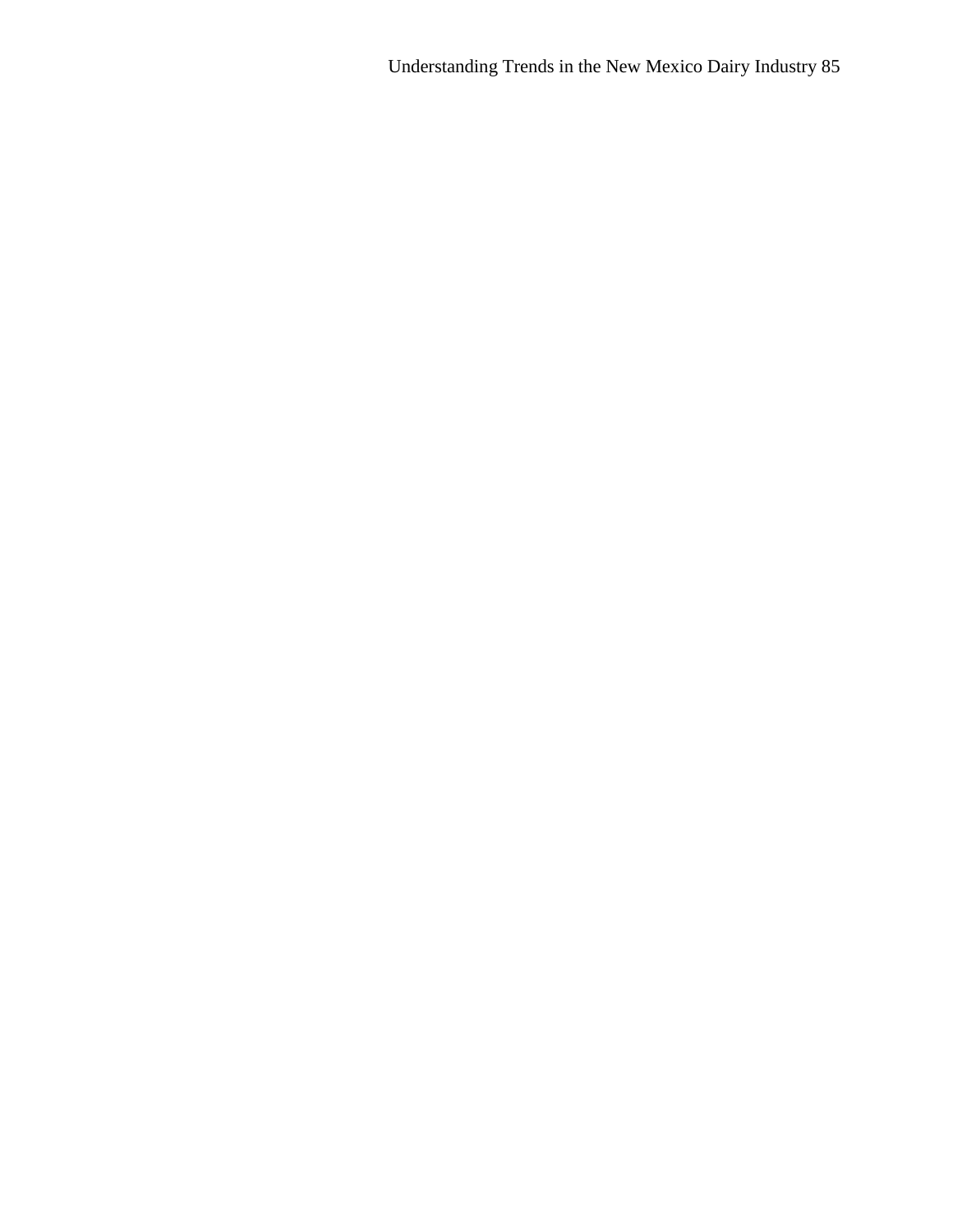## **7. Figures**



*Figure 1. New Mexico Dairy cow inventory 1970-2014.*

(USDA-NASS, 10/24/2014).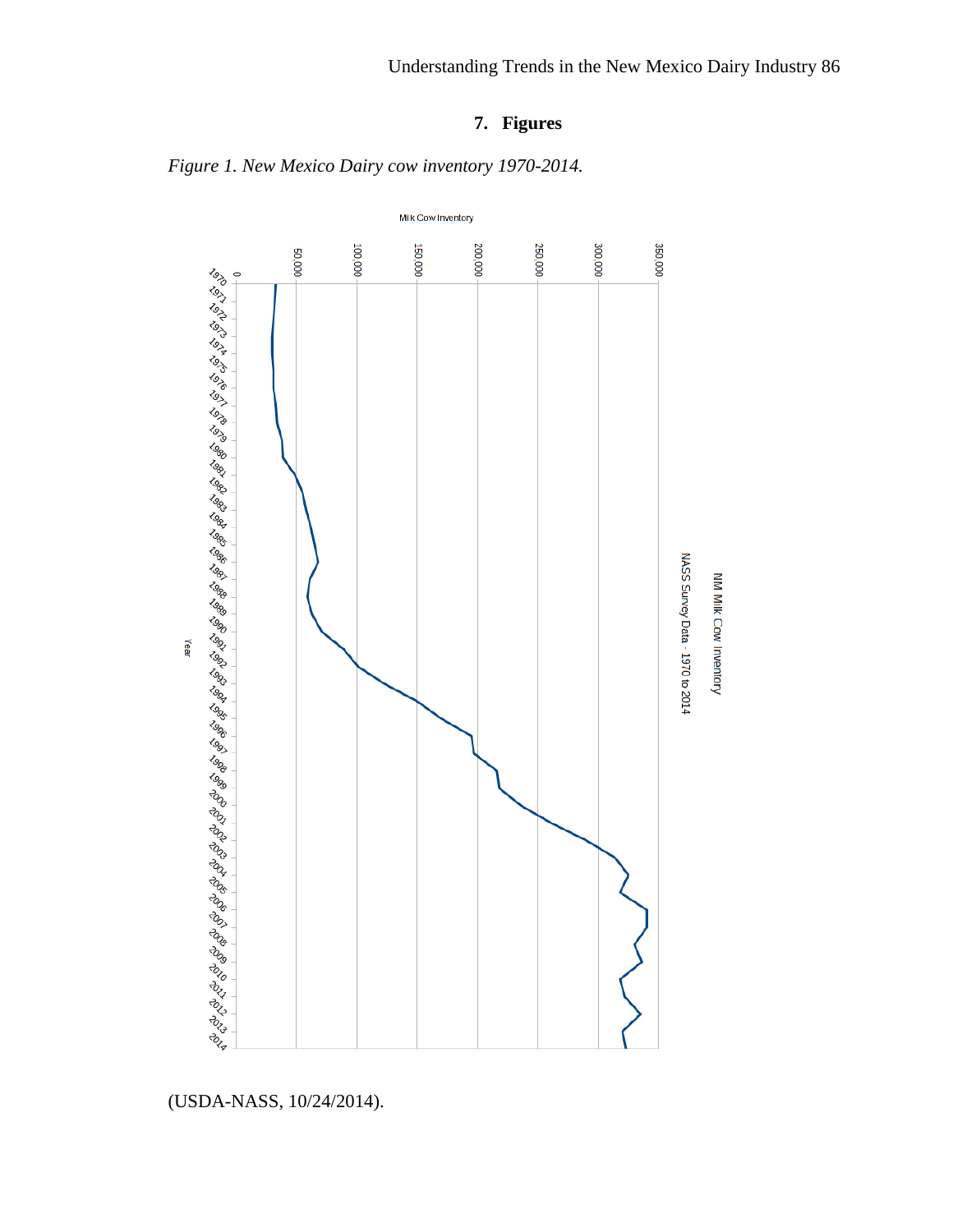

*Figure 2. New Mexico Dairy Cow Inventory 1867 to 2014.*

(USDA-NASS, 10/24/2014).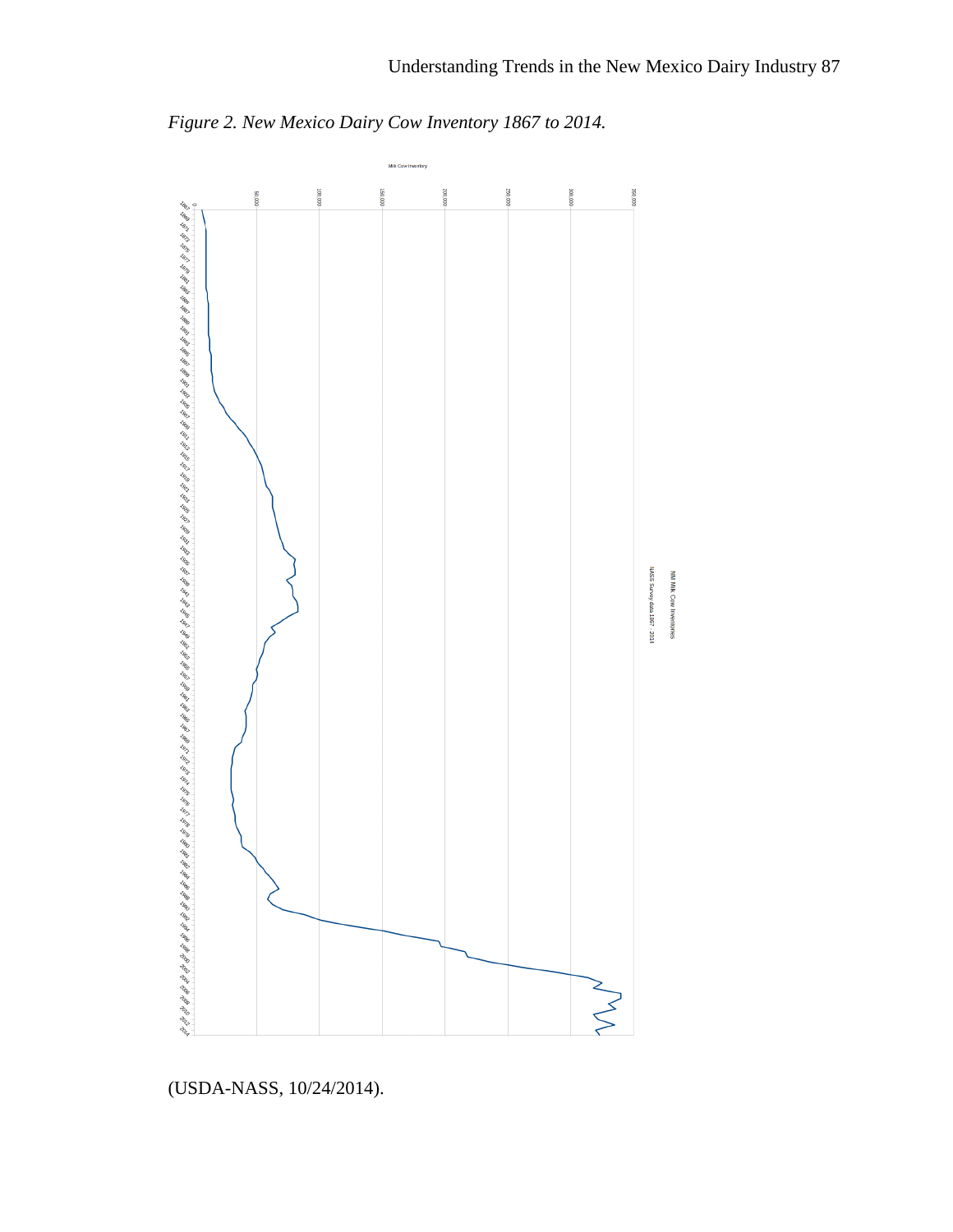

*Figure 3. Milk Cow Totals and Milk Cow Herd Size*

Data compiled from (United States Department of Commerce - Economics and Statistics Administration - Bureau of the Census, 1994, p. 31), (United States Department of Commerce - Economics and Statistics Administration - Bureau of the Census, 1994, p. 31), (United States Department of Agriculture- National Agricultural Statistics Service, 1999, p. 33), (United States Department of Agriculture, 2004, p. 20), (United States Department of Agriculture, 2009, p. 21), (United States Department of Agriculture, 2014, p. 21)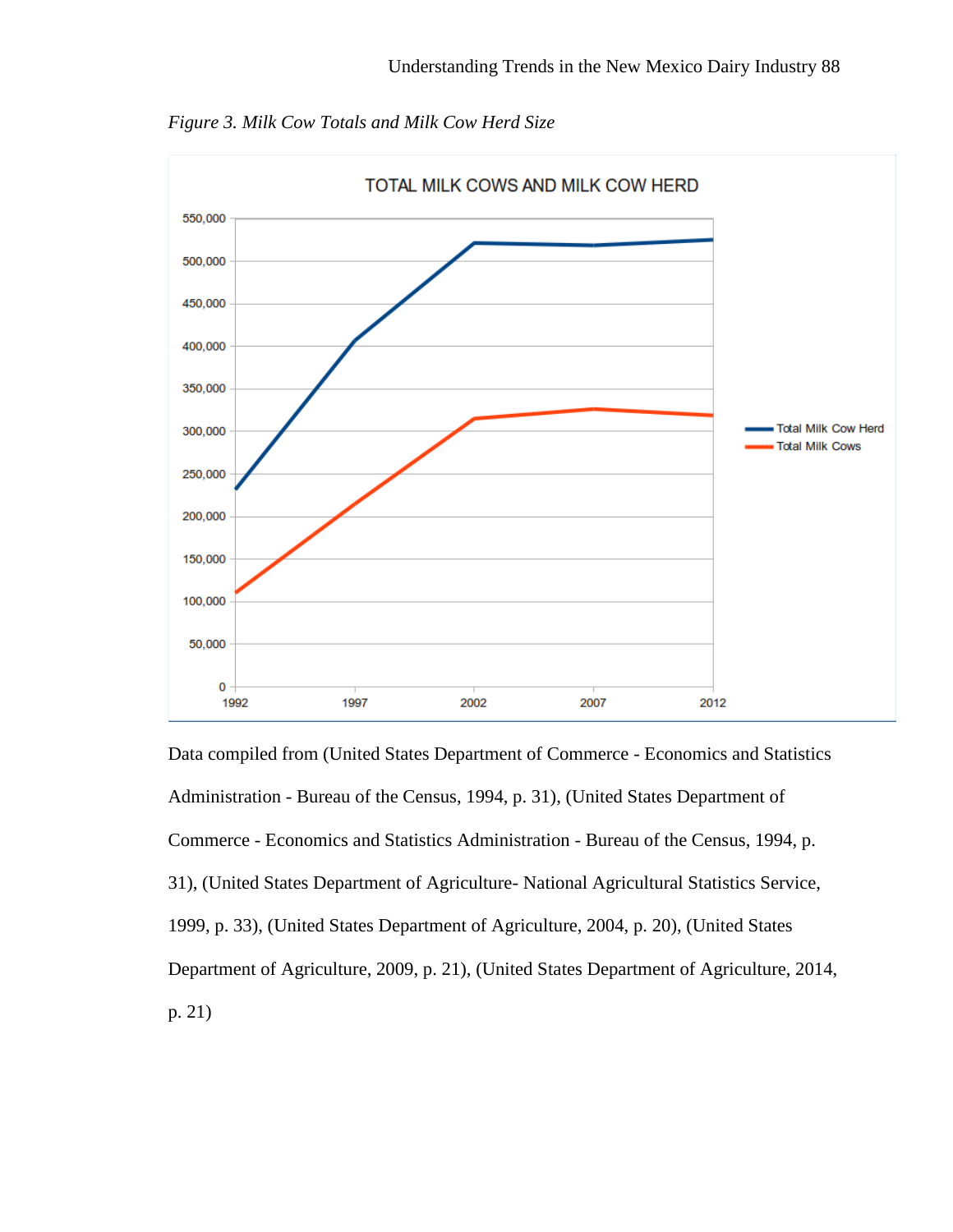*Figure 4. Spatial distribution of Milk Operations*.



(United States Department of Agriculture, 2014, p. 285-289).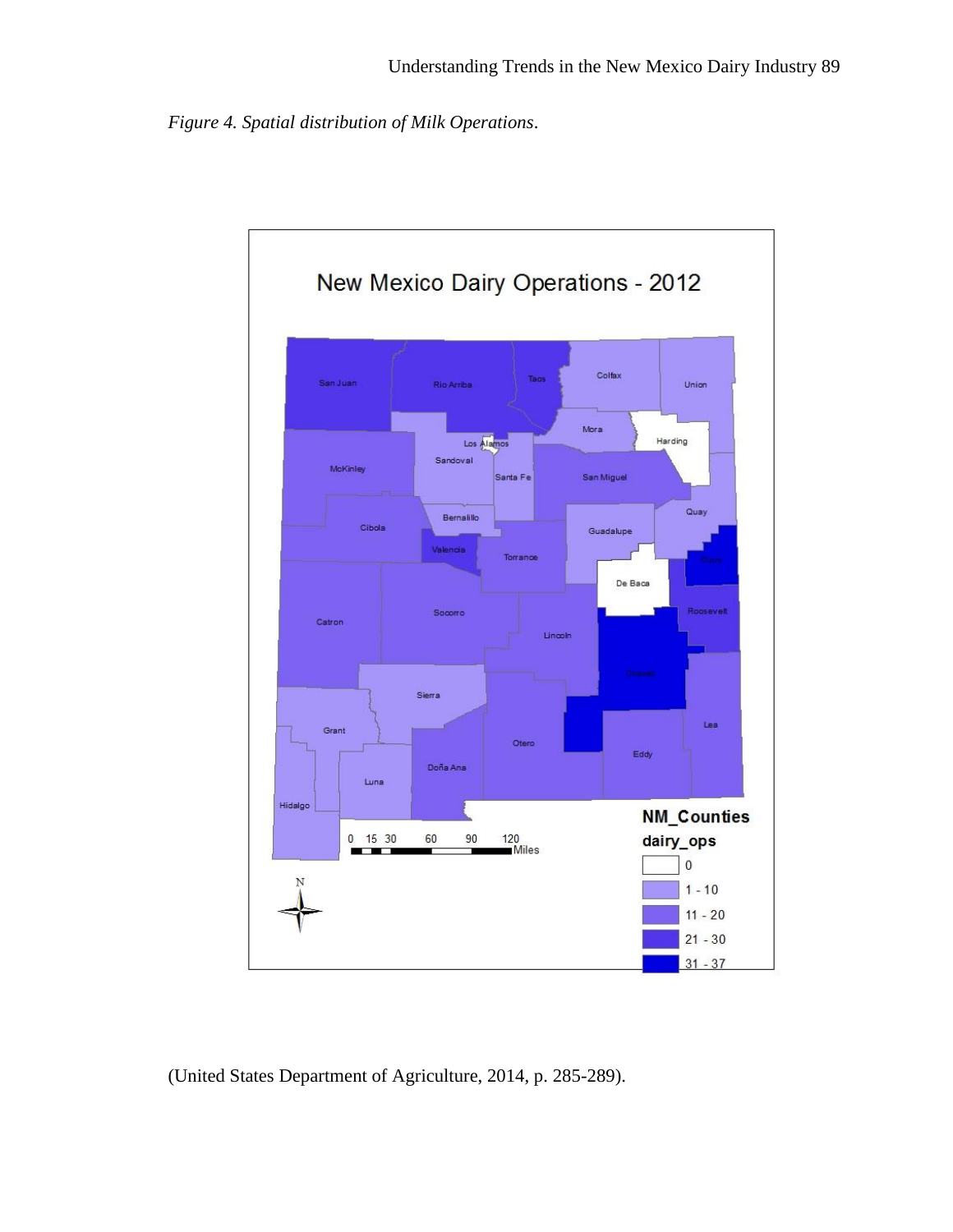

*Figure 5. New Mexico Dairy Cows – Top Five Counties*

Compiled from (United States Department of Commerce - Economics and Statistics Administration - Bureau of the Census, 1994, p. 264), (United States Department of Agriculture – National Agricultural Statistics Service, n.d.-a)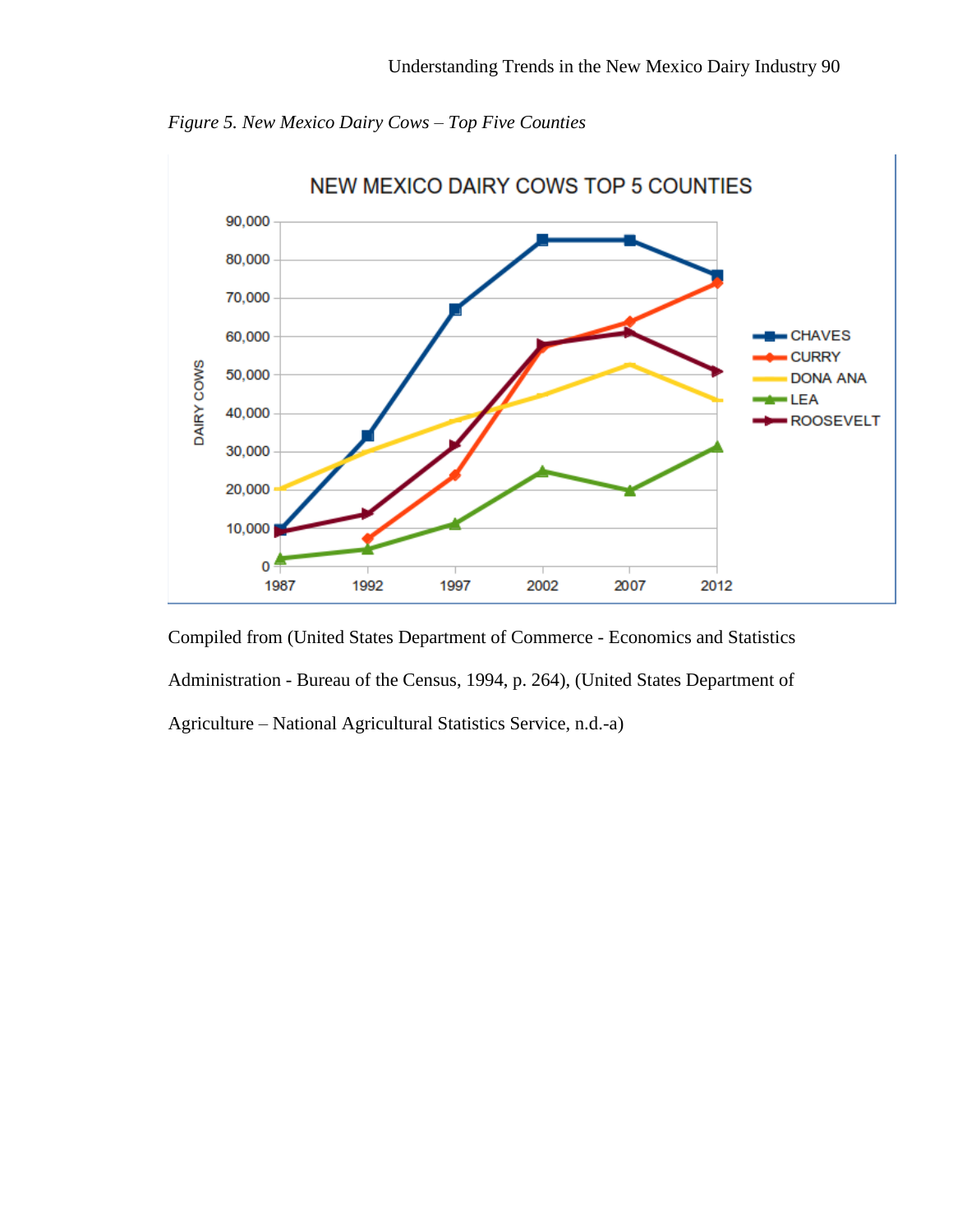



(United States Department of Agriculture, 2010, p. 12).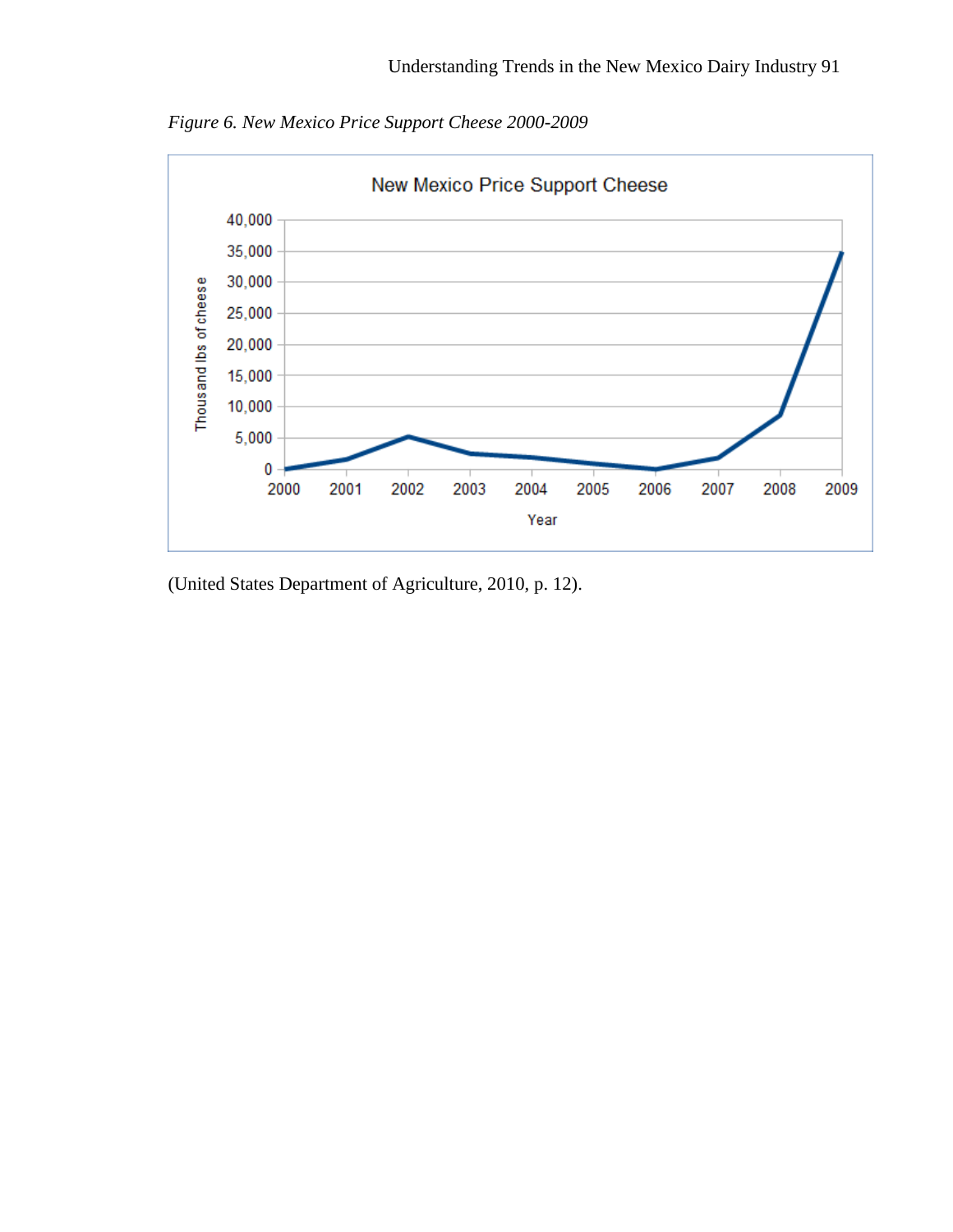*Figure 7. Value of New Mexico Dairy Exports 2000-2012*





(United States Department of Agriculture – Economic Research Service, 2013).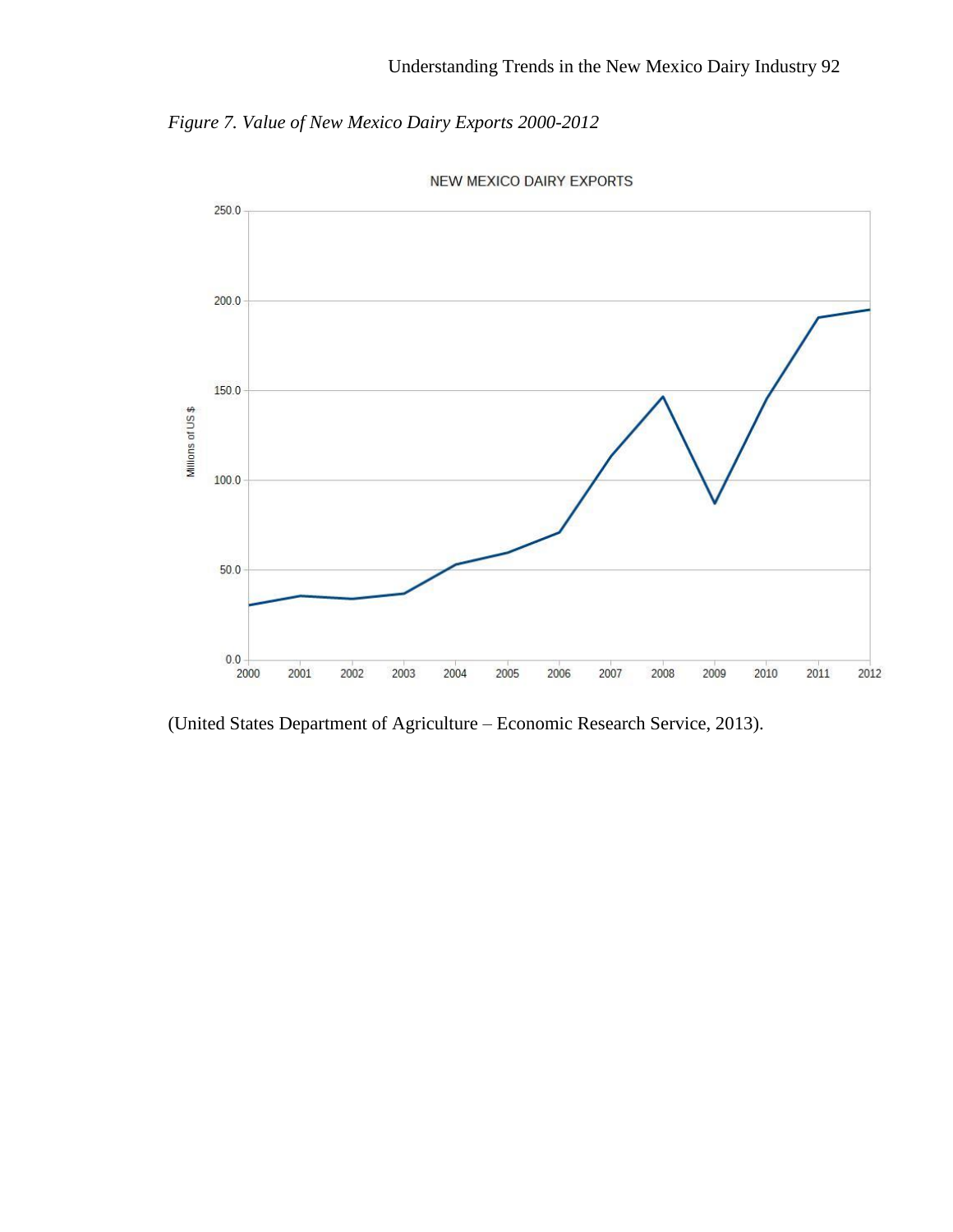



Note: The number was calculated based on one half of the quarterly average stable employment for the 0112 NAICS Subsector (Animal Production), which was added to the quarterly average of stable employment for the 3115 NAICS Industry (Dairy Product Manufacturing).

(U.S. Census Bureau, 2013)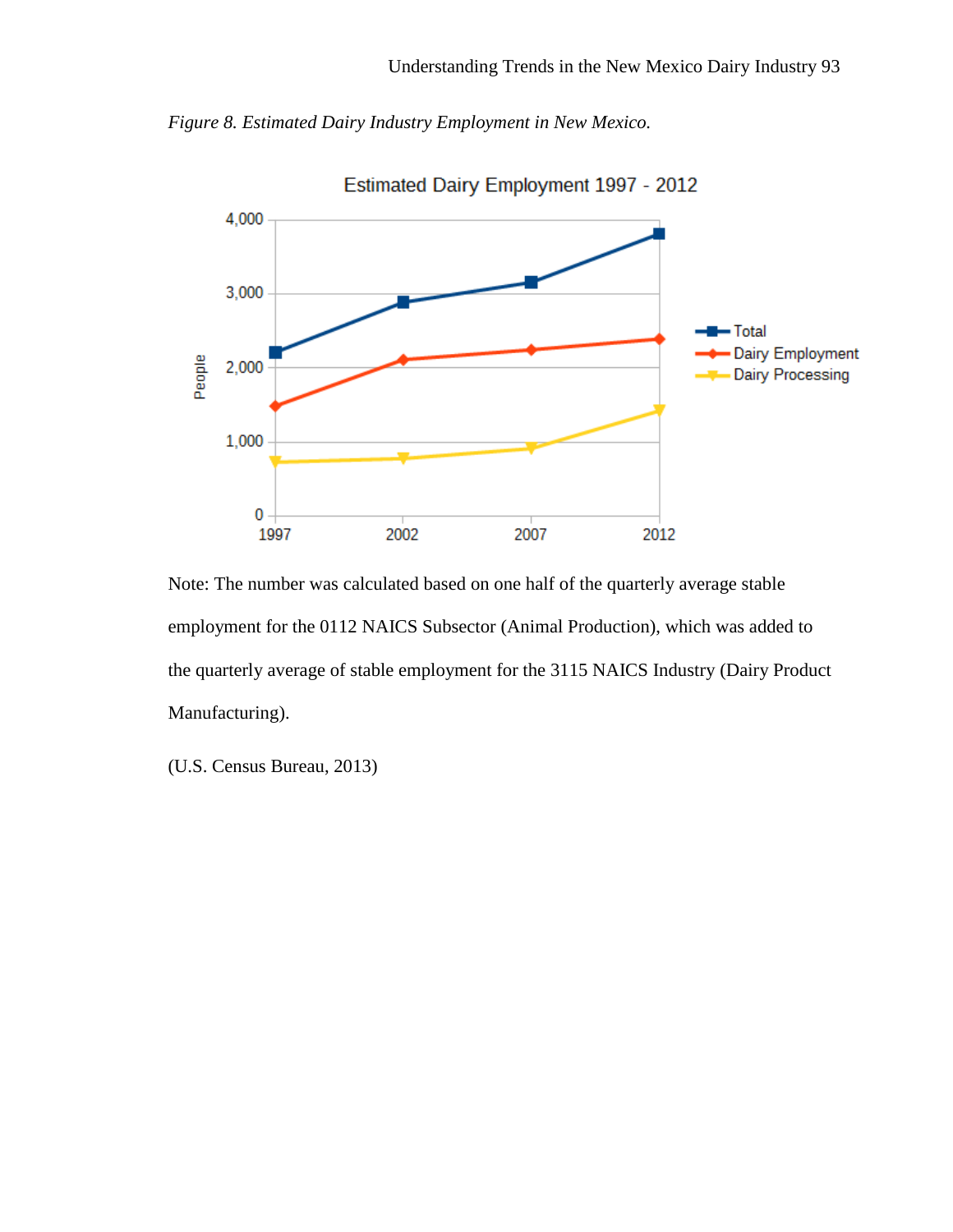

*Figure 9. Survey of Milk cows to Census dairy operations.*

## *(USDA-NASS, 10/24/2014),*

(United States Department of Agriculture, 2014, p. 7), (United States Department of Agriculture, 2009, p. 18), (United States Department of Agriculture - National Agricultural Statistics Service, 1999, p. 10), (United States Department of Agriculture - National Agricultural Statistics Service, 1989, p. 1)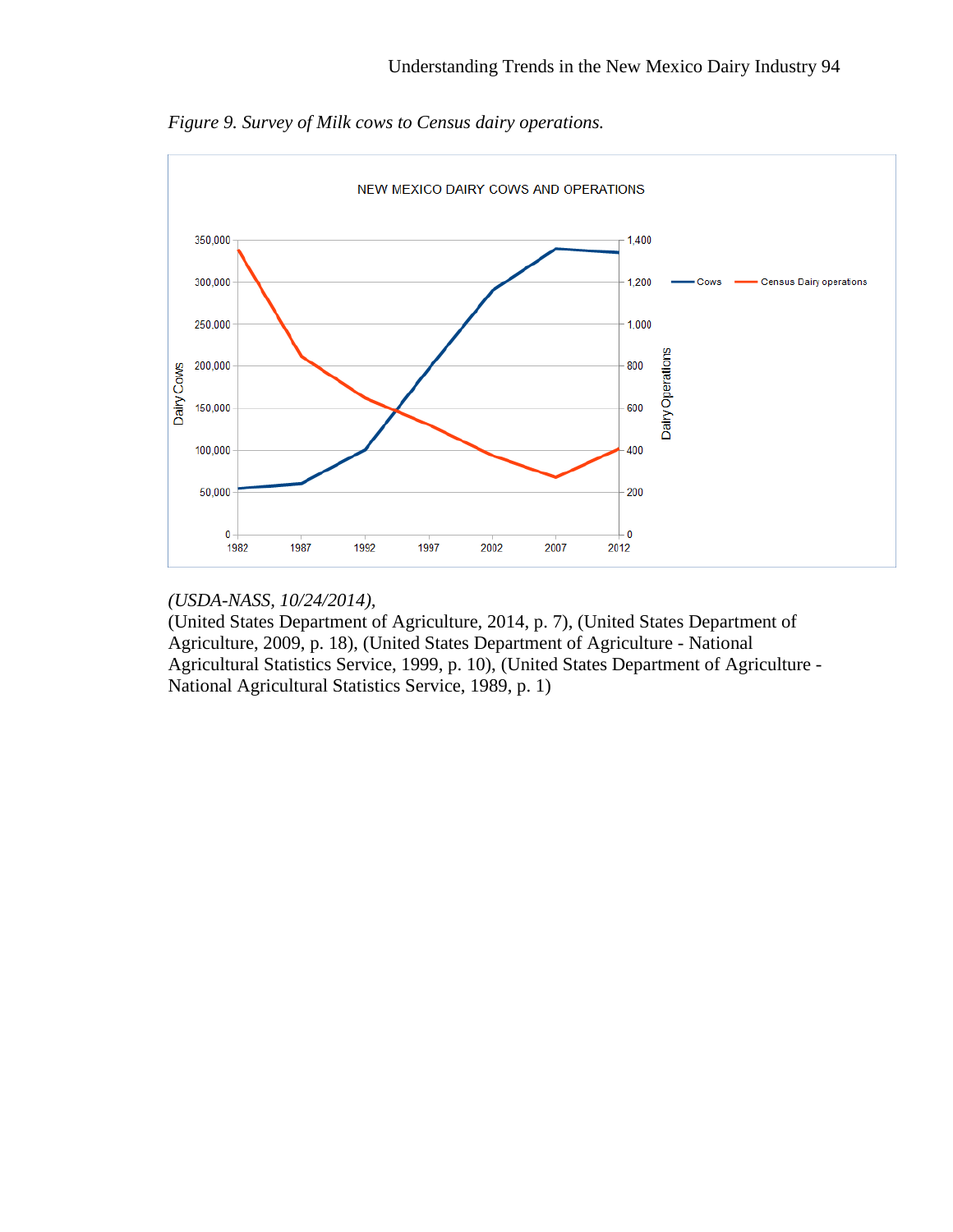

*Figure 10. Survey of New Mexico Dairy Cows to Census Operations over 500.*

(USDA-NASS, 10/24/2014), (United States Department of Agriculture, 2014, p 21), (United States Department of Agriculture, 2009, p 21), (United States Department of Agriculture, 2004, p 20),(United States Department of Agriculture - National Agricultural Statistics Service, 1999, p 33), (United States Department of Commerce - Economics and Statistics Administration - Bureau of the Census, 1994, p 31), (United States Department of Agriculture - National Agricultural Statistics Service, 1989, p 30), (United States Department of Commerce - Bureau of the Census, 1984, p 15)